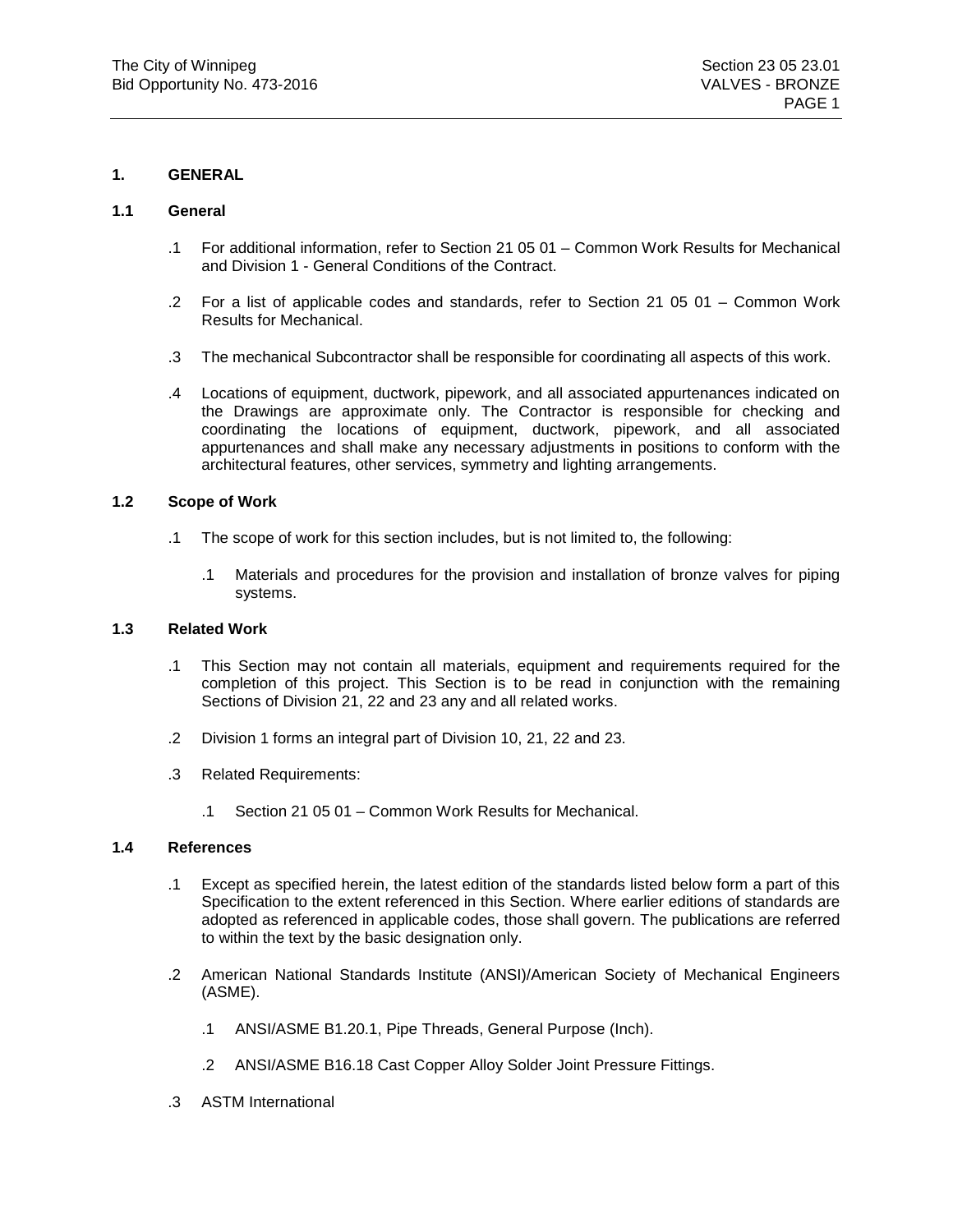- .1 ASTM B 62, Standard Specification for Composition Bronze or Ounce Metal Castings.
- .2 ASTM B 283, Standard Specification for Copper and Copper Alloy Die Forgings (Hot-Pressed).
- .3 ASTM B 505/B 505M, Standard Specification for Copper-Base Alloy Continuous Castings.
- .4 Manufacturers Standardization Society of the Valve and Fittings Industry, Inc. (MSS)
	- .1 MSS-SP-25, Standard Marking System for Valves, Fittings, Flanges and Unions.
	- .2 MSS-SP-110, Ball Valves, Threaded, Socket-Welding, Solder Joint, Grooved and Flared Ends.

## **1.5 Action and Informational Submittals**

- .1 Refer to Section 21 05 01 Common Work Results for Mechanical.
- .2 Product Data:
	- .1 Provide manufacturer's printed product literature and data sheets for equipment and systems and include product characteristics, performance criteria, physical size, finish and limitations.
	- .2 Submit copies of WHMIS MSDS Material Safety Data Sheets.
- .3 Shop Drawings
	- .1 Submit shop drawings to indicate materials, finishes, methods of anchorage, number of anchors, dimensions, construction and assembly details and accessories.
- .4 Certificates:
	- .1 Submit certificates signed by the manufacturer certifying that materials comply with specified performance characteristics and physical properties.
- .5 Instructions:
	- .1 Submit manufacturer's printed installation instructions.
- .6 Manufacturer's Field Reports:
	- .1 Manufacturer's field reports specified.

# **1.6 Closeout Submittals**

.1 Refer to Section Section 21 05 01 – Common Work Results for Mechanical.

## **1.7 Delivery, Storage and Handling**

.1 Refer to Section Section 21 05 01 – Common Work Results for Mechanical.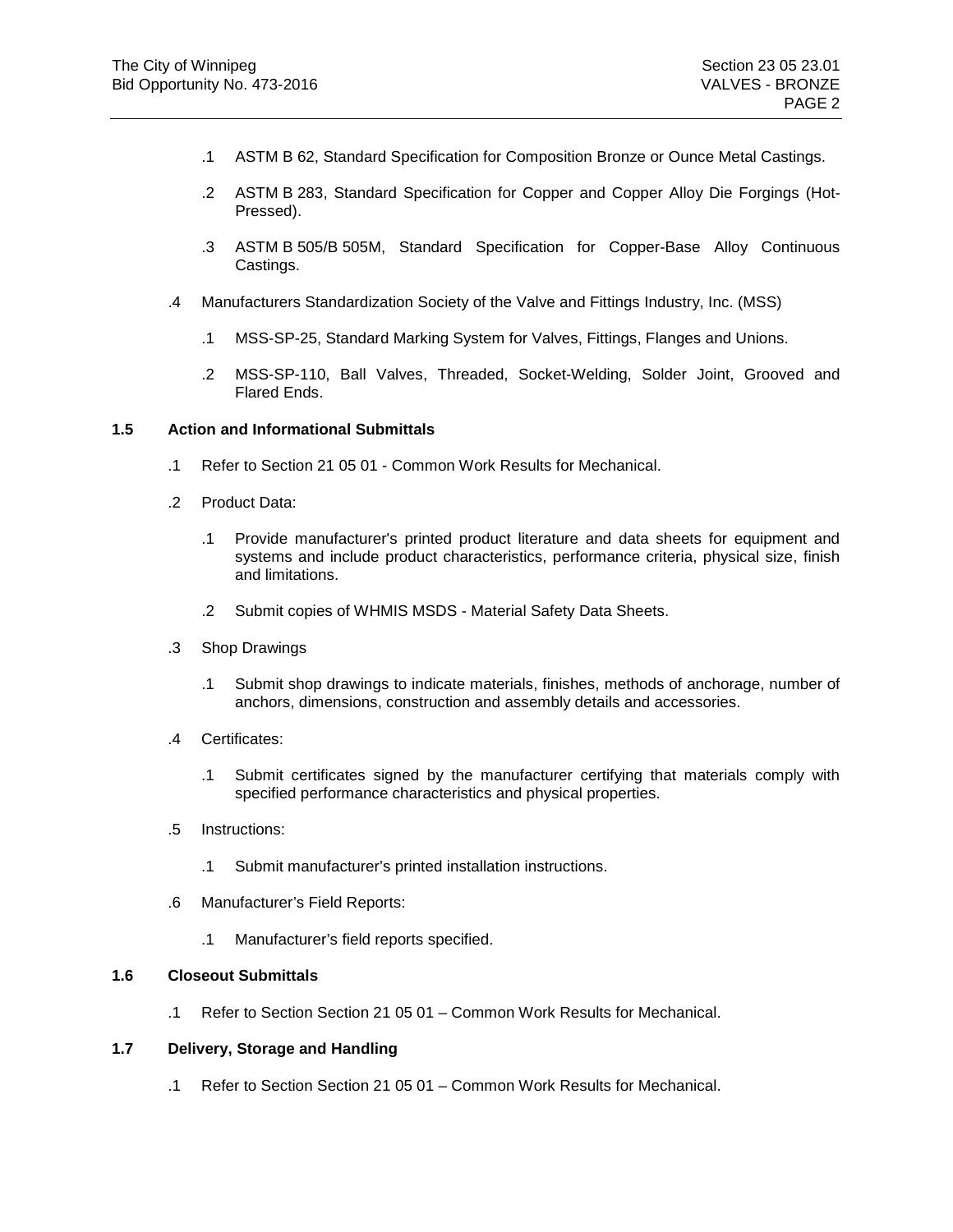## **1.8 Quality Assurance**

- .1 Performance Requirements
	- .1 Catalogued or published ratings for manufactured items: obtained from tests carried out by manufacturer or those ordered by manufacturer from independent testing agency signifying adherence to codes and standards.

## **1.9 Maintenance Material Submittals**

- .1 Extra Materials/Spare Parts:
	- .1 Furnish following spare parts:
		- .1 Bronze valves 1 valve of each size.
		- .2 Valve handles: 2 of each size.

# **2. PRODUCTS**

## **2.1 Materials**

- .1 Valves:
	- .1 Except for specialty valves, to be single manufacturer.
	- .2 Products to have CRN registration numbers.
- .2 End Connections:
	- .1 Connection into adjacent piping/tubing:
		- .1 Steel pipe systems: screwed ends to ANSI/ASME B1.20.1.
		- .2 Copper tube systems: solder ends to ANSI/ASME B16.18.
- .3 Lockshield Keys:
	- .1 Where lockshield valves are specified, provide 3 keys of each size: malleable iron cadmium plated.
- .4 Gate Valves:
	- .1 Requirements common to gate valves, unless specified otherwise:
		- .1 Standard specification: MSS SP-80.
		- .2 Bonnet: union with hexagonal shoulders.
		- .3 Connections: screwed with hexagonal shoulders.
		- .4 Inspection and pressure testing: to MSS SP-80. Tests to be hydrostatic.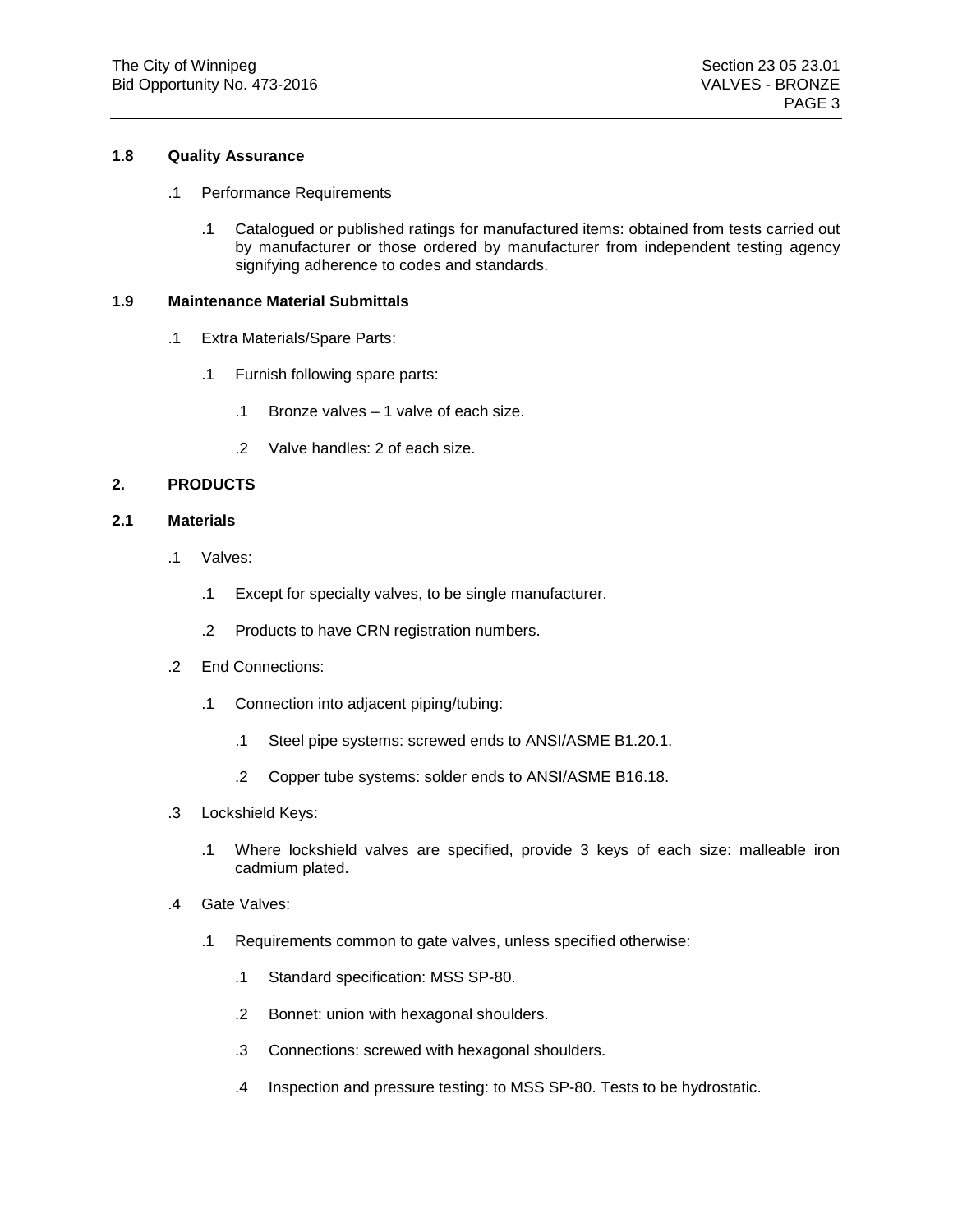- .5 Packing: non-asbestos.
- .6 Handwheel: non-ferrous.
- .7 Handwheel Nut: bronze to ASTM B 62.
- .2 NPS 2 and under, rising stem, split wedge disc, Class 125:
	- .1 Body: with long disc guides, screwed bonnet.
	- .2 Disc: split wedge, bronze to ASTM B 283, loosely secured to stem.
	- .3 Operator: handwheel.
- .5 Globe Valves:
	- .1 Requirements common to globe valves, unless specified otherwise:
		- .1 Standard specification: MSS SP-80.
		- .2 Bonnet: union with hexagonal shoulders.
		- .3 Connections: screwed with hexagonal shoulders.
		- .4 Pressure testing: to MSS SP-80. Tests to be hydrostatic.
		- .5 Stuffing box: threaded to bonnet with gland follower, packing nut, high grade nonasbestos packing.
		- .6 Handwheel: non-ferrous.
		- .7 Handwheel Nut: bronze to ASTM B 62.
	- .2 NPS 2 and under, composition disc, Class 125:
		- .1 Body and bonnet: screwed bonnet.
		- .2 Disc and seat: renewable rotating PTFE disc, regrindable bronze seat, loosely secured to bronze stem to ASTM B 505.
		- .3 Operator: handwheel.
- .6 Check Valves:
	- .1 Requirements common to check valves, unless specified otherwise:
		- .1 Standard specification: MSS SP-80.
		- .2 Connections: screwed with hexagonal shoulders.
	- .2 NPS 2 and under, swing type, bronze disc, Class 125:
		- .1 Body: Y-pattern with integral seat at 45 degrees, screw-in cap with hex head.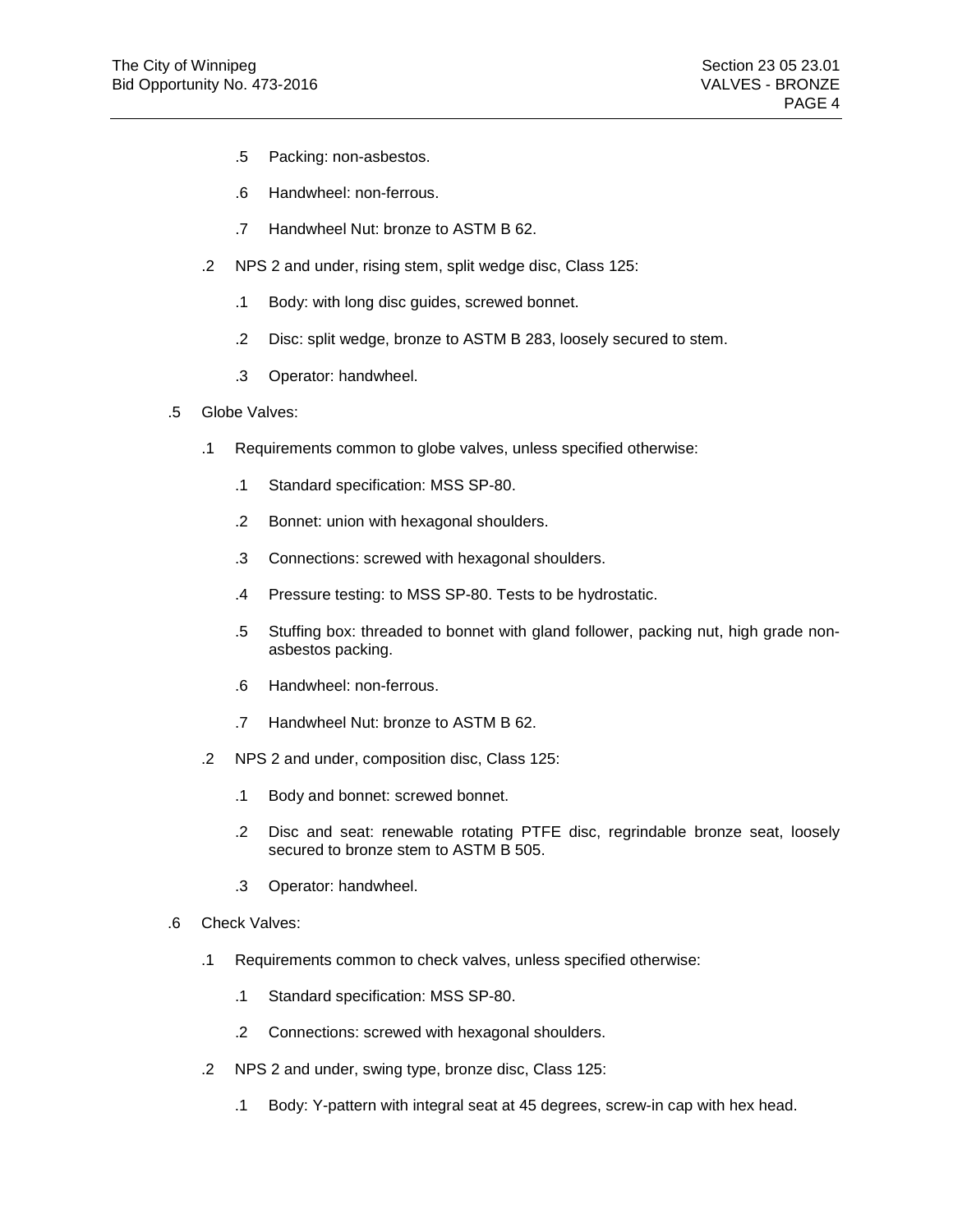- .2 Disc and seat: renewable rotating disc, two-piece hinge disc construction; seat: regrindable.
- .7 Ball Valves:
	- .1 NPS 2 and under:
		- .1 Body and cap: cast high tensile bronze to ASTM B 62.
		- .2 Pressure rating: 4140-kPa CWP, 860 kPa steam.
		- .3 Connections: crewed ends to ANSI B1.20.1 and with hexagonal shoulders.
		- .4 Stem: tamperproof ball drive.
		- .5 Stem packing nut: external to body.
		- .6 Ball and seat: replaceable stainless steel solid ball and Teflon seats.
		- .7 Stem seal: TFE with external packing nut.
		- .8 ULC listed for natural gas service.
		- .9 Operator: removable lever handle.

## **3. EXECUTION**

## **3.1 Manufacturer's Instructions**

.1 Compliance: comply with manufacturer's written recommendations, including product technical bulletins, handling, storage and installation instructions, and datasheets.

## **3.2 Installation**

- .1 Install rising stem valves in upright position with stem above horizontal.
- .2 Install valves with unions at each piece of equipment arranged to allow servicing, maintenance, and equipment removal.

## **3.3 Cleaning**

- .1 Refer to Section 21 05 01 Common Work Results for Mechanical.
- .2 Remove surplus materials, excess materials, rubbish, tools and equipment.

# **END OF SECTION**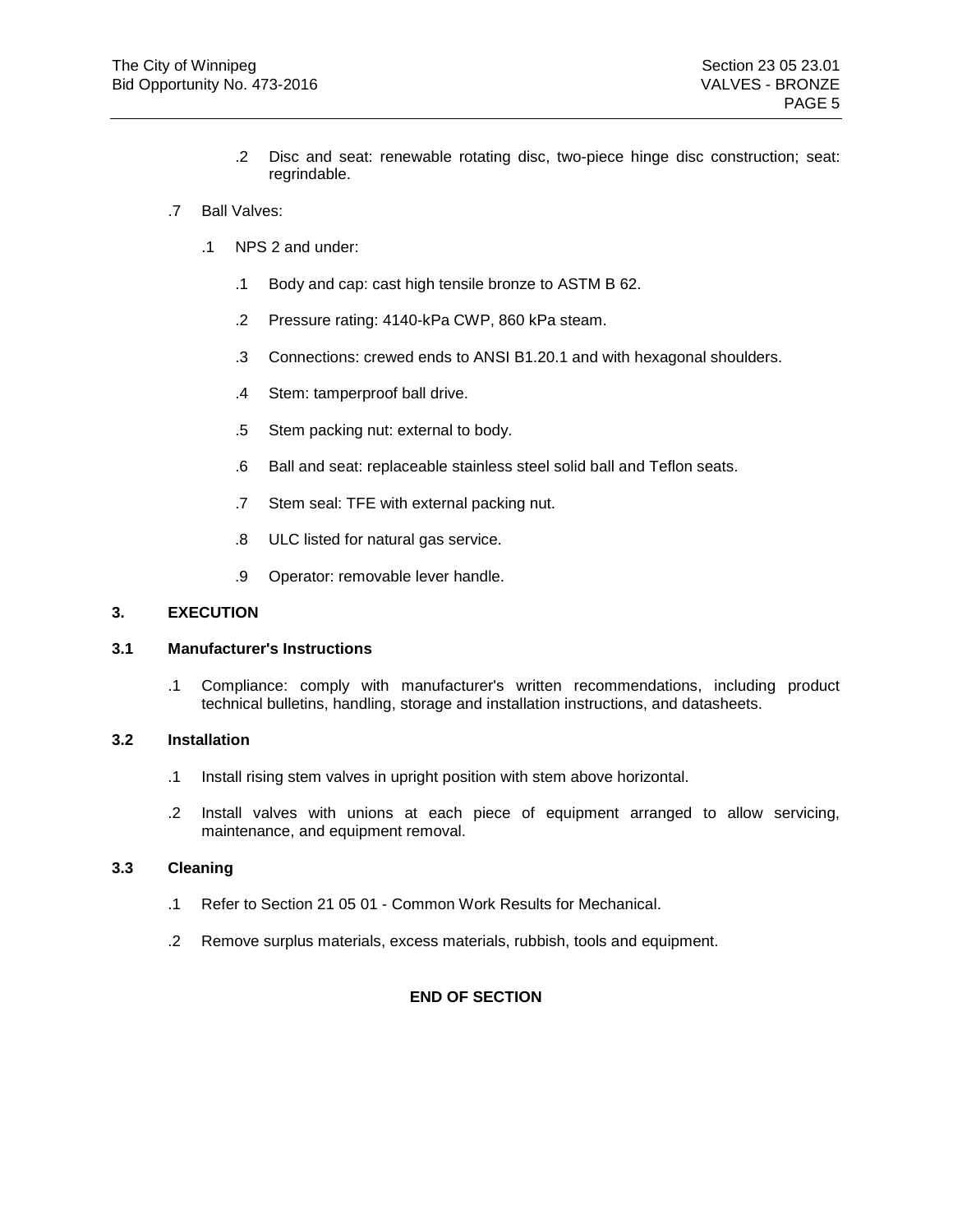# **1. GENERAL**

## **1.1 General**

- .1 For additional information, refer to Section 21 05 01 Common Work Results for Mechanical and Division 1 - General Conditions of the Contract.
- .2 For a list of applicable codes and standards, refer to Section 21 05 01 Common Work Results for Mechanical.
- .3 The mechanical Subcontractor shall be responsible for coordinating all aspects of this work.
- .4 Locations of equipment, ductwork, pipework, and all associated appurtenances indicated on the Drawings are approximate only. The Contractor is responsible for checking and coordinating the locations of equipment, ductwork, pipework, and all associated appurtenances and shall make any necessary adjustments in positions to conform with the architectural features, other services, symmetry and lighting arrangements.

# **1.2 Scope of Work**

- .1 The scope of work for this section includes, but is not limited to, the following:
	- .1 Materials and procedures for the provision and installation of hangers and supports for mechanical pipework systems and equipment.

# **1.3 Related Work**

- .1 This Section may not contain all materials, equipment and requirements required for the completion of this project. This Section is to be read in conjunction with the remaining Sections of Division 21, 22 and 23 any and all related works.
- .2 Division 1 forms an integral part of Division 10, 21, 22 and 23.
- .3 Related Requirements:
	- .1 Section 21 05 01 Common Work Results for Mechanical.
	- .2 Section 22 11 16 Domestic Water Piping.
	- .3 Section 23 11 23 Facility Gas Piping.
	- .4 Section 23 31 13.01 Metal Ducts Low Pressure to 500 Pa.
	- .5 Section 23 34 00 HVAC Fans.
	- .6 Section 23 35 16 Engine Exhaust Systems.

#### **1.4 References**

.1 Except as specified herein, the latest edition of the standards listed below form a part of this Specification to the extent referenced in this Section. Where earlier editions of standards are adopted as referenced in applicable codes, those shall govern. The publications are referred to within the text by the basic designation only.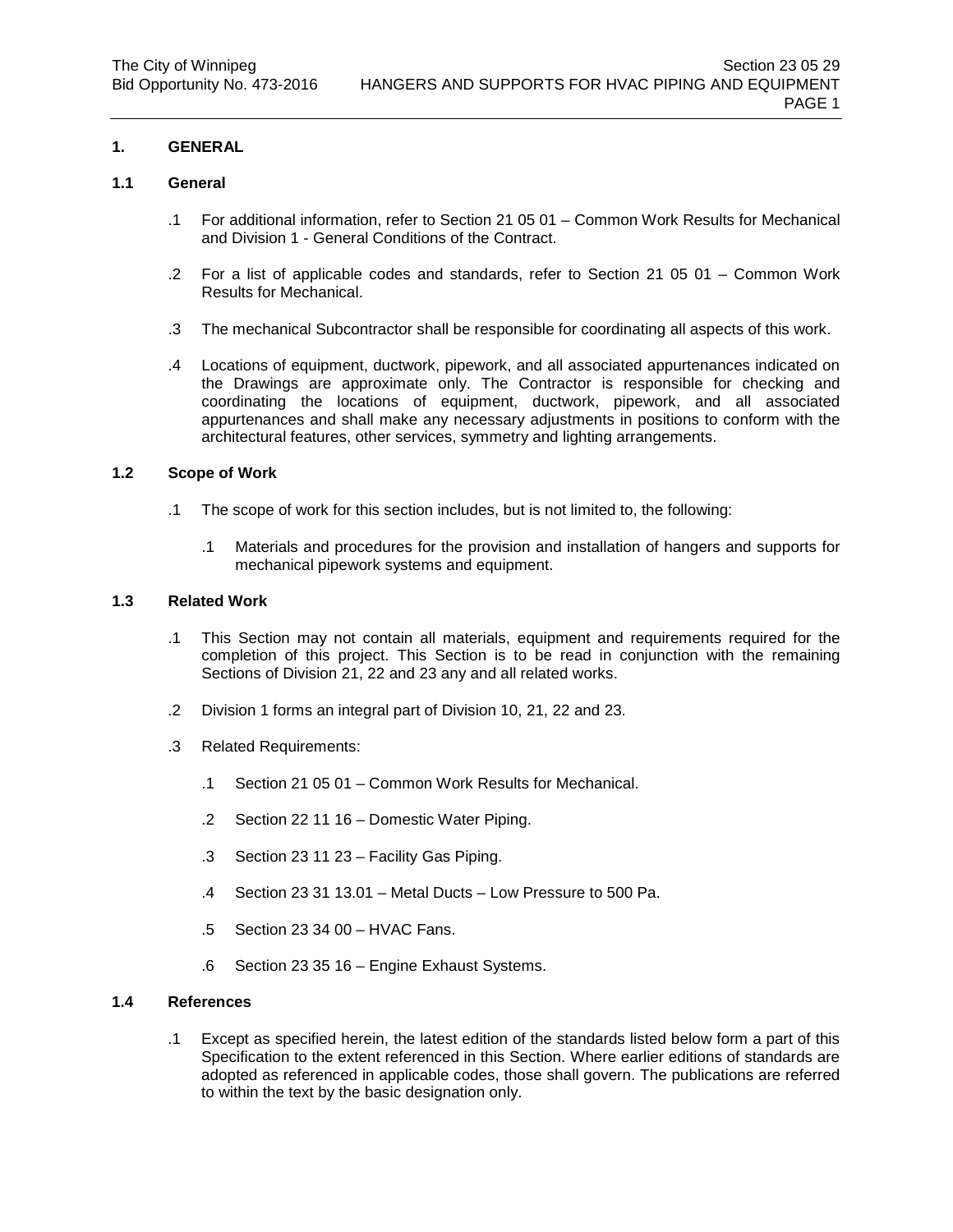- .2 American National Standards Institute/American Society of Mechanical Engineers (ANSI/ASME)
	- .1 ANSI/ASME B31.1, Power Piping.
- .3 American Society for Testing and Materials International (ASTM)
	- .1 ASTM A 125, Specification for Steel Springs, Helical, Heat-Treated.
	- .2 ASTM A 307, Specification for Carbon Steel Bolts and Studs, 60,000 PSI Tensile Strength.
	- .3 ASTM A 563, Specification for Carbon and Alloy Steel Nuts.
- .4 Factory Mutual (FM).
- .5 Manufacturer's Standardization Society of the Valves and Fittings Industry (MSS)
	- .1 MSS SP 58, Pipe Hangers and Supports Materials, Design, Manufacture, Selection, Application, and Installation.

#### **1.5 Action and Informational Submittals**

- .1 Refer to Section 21 05 01 Common Work Results for Mechanical.
- .2 Product Data:
	- .1 Provide manufacturer's printed product literature and data sheets for equipment and systems and include product characteristics, performance criteria, physical size, finish and limitations.
	- .2 Submit copies of WHMIS MSDS Material Safety Data Sheets.
- .3 Shop Drawings
	- .1 Submit shop drawings to indicate materials, finishes, methods of anchorage, number of anchors, dimensions, construction and assembly details and accessories.
	- .2 Underwriter's Laboratories of Canada (ULC) Submittals
		- .1 Submit Shop Drawings and product data for following items:
			- .1 Bases, hangers and supports.
			- .2 Connections to equipment and structure.
			- .3 Structural assemblies.
			- .4 Instructions:
				- .1 Submit Manufacturer's installation instructions.
- .4 Certificates: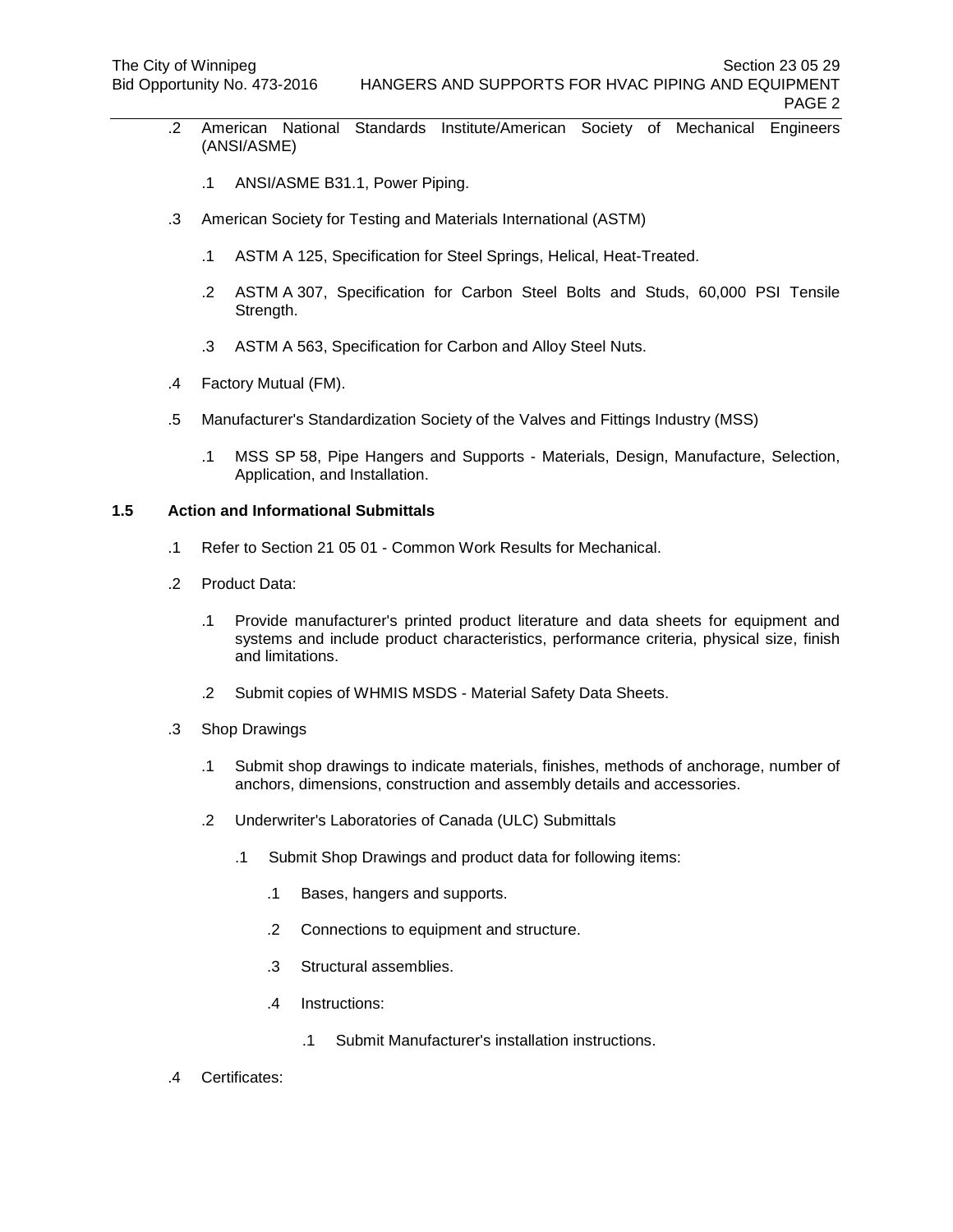- .1 Submit certificates signed by the manufacturer certifying that materials comply with specified performance characteristics and physical properties.
- .5 Instructions:
	- .1 Submit manufacturer's printed installation instructions.
- .6 Manufacturer's Field Reports:
	- .1 Manufacturer's field reports specified.

#### **1.6 Closeout Submittals**

.1 Refer to Section Section 21 05 01 – Common Work Results for Mechanical.

# **1.7 Delivery, Storage and Handling**

.1 Refer to Section Section 21 05 01 – Common Work Results for Mechanical.

# **1.8 Quality Assurance**

- .1 Performance Requirements
	- .1 Catalogued or published ratings for manufactured items: obtained from tests carried out by manufacturer or those ordered by manufacturer from independent testing agency signifying adherence to codes and standards.

#### **1.9 System Description**

- .1 Design Requirements:
	- .1 Construct pipe hanger and support to Manufacturer's recommendations utilizing Manufacturer's regular production components, parts and assemblies.
	- .2 Base maximum load ratings on allowable stresses prescribed by MSS SP 58. ASME B31.1.
	- .3 Ensure that supports, guides, anchors do not transmit excessive quantities of heat to building structure.
	- .4 Design hangers and supports to support systems under conditions of operation, allow free expansion and contraction, prevent excessive stresses from being introduced into pipework or connected equipment.
	- .5 Provide for vertical adjustments after erection and during commissioning. Amount of adjustment in accordance with MSS SP 58.

# **2. PRODUCTS**

# **2.1 General**

.1 Fabricate hangers, supports and sway braces in accordance with ANSI B31.1 and MSS SP 58.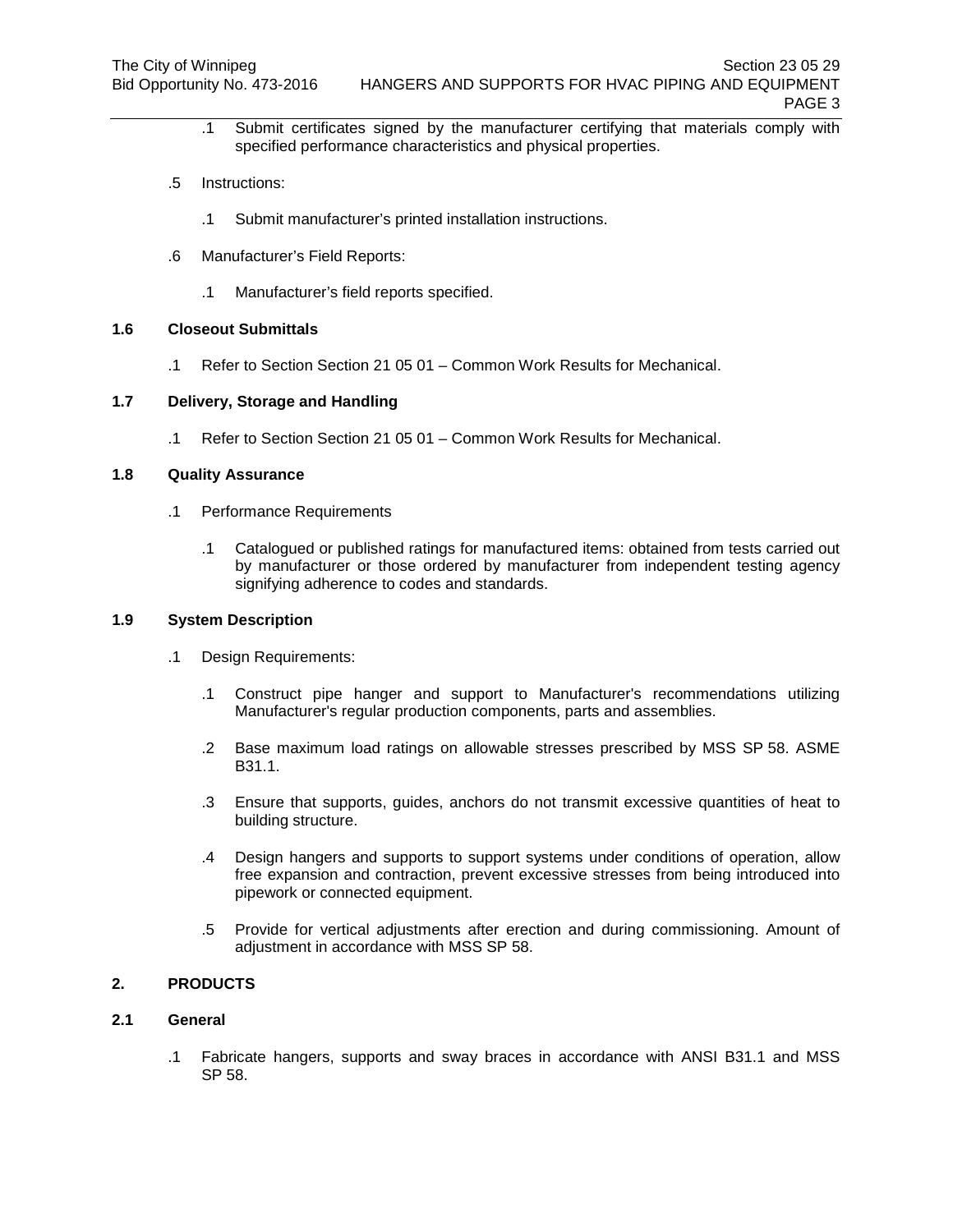.2 Use components for intended design purpose only. Do not use for rigging or erection purposes.

## **2.2 Pipe Hangers**

- .1 Finishes:
	- .1 Pipe hangers and supports: galvanized after manufacture.
	- .2 Use electro-plating galvanizing process or hot dipped galvanizing process.
	- .3 Ensure steel hangers in contact with copper piping are copper plated or epoxy coated.
- .2 Upper attachment to concrete:
	- .1 Ceiling: carbon steel welded eye rod, clevis plate, clevis pin and cotters with weldless forged steel eye nut. Ensure eye 6 mm minimum greater than rod diameter.
	- .2 Concrete inserts: wedge shaped body with knockout protector plate UL listed FM approved to MSS SP 58.
- .3 Accepted Shop and field-fabricated assemblies:
	- .1 Trapeze hanger assemblies.
	- .2 Steel brackets.
- .4 Hanger rods: threaded rod material to MSS SP 58:
	- .1 Ensure that hanger rods are subject to tensile loading only.
	- .2 Provide linkages where lateral or axial movement of pipework is anticipated.
	- .3 Do not use 22 mm or 28 mm rod.
- .5 Pipe attachments: material to MSS SP 58:
	- .1 Attachments for steel piping: carbon steel galvanized.
	- .2 Attachments for copper piping: copper plated black steel.
	- .3 Use insulation shields for hot pipework.
	- .4 Oversize pipe hangers and supports.
- .6 Adjustable clevis: material to MSS SP 58 UL listed FM approved, clevis bolt with nipple spacer and vertical adjustment nuts above and below clevis.
	- .1 Ensure "U" has hole in bottom for rivetting to insulation shields.
- .7 Yoke style pipe roll: carbon steel yoke, rod and nuts with cast iron roll, to MSS SP 58.
- .8 U-bolts: carbon steel to MSS SP 58 with two (2) nuts at each end to ASTM A 563.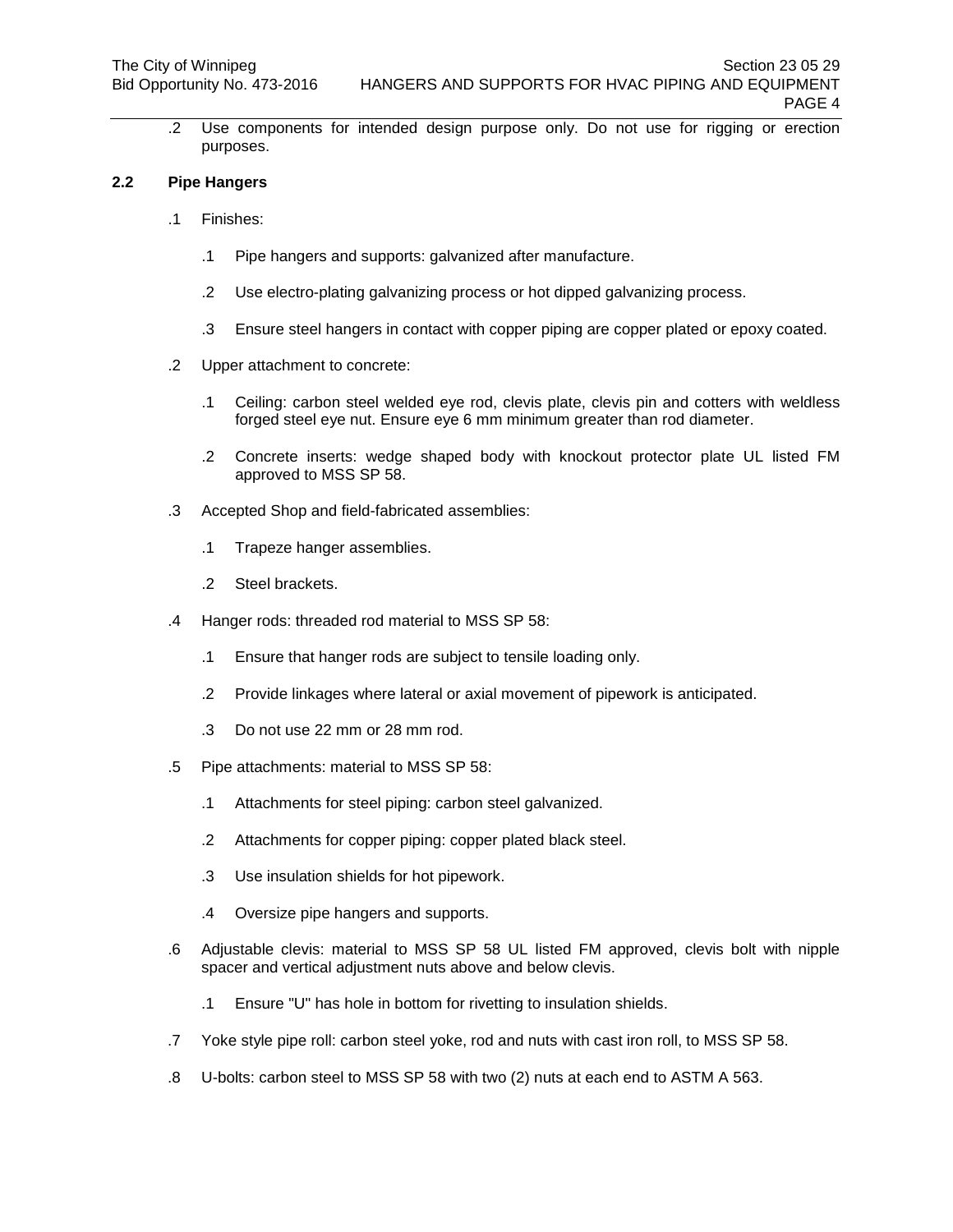- .1 Finishes for steel pipework: galvanized.
- .2 Finishes for copper, glass, brass or aluminum pipework: galvanized, with formed portion plastic coated or epoxy coated.
- .9 Pipe rollers: cast iron roll and roll stand with carbon steel rod to MSS SP 58.

## **2.3 Riser Clamps**

- .1 Steel or cast iron pipe: galvanized carbon steel to MSS SP 58, type 42, UL listed FM approved.
- .2 Copper pipe: carbon steel copper plated to MSS SP 58, type 42.
- .3 Bolts: to ASTM A 307.
- .4 Nuts: to ASTM A 563.

#### **2.4 Insulation Protection Shields**

- .1 Insulated cold piping:
	- .1 64 kg/m<sup>3</sup> density insulation plus insulation protection shield to: MSS SP 58, galvanized sheet carbon steel. Length designed for maximum 3 m span.
- .2 Insulated hot piping:
	- .1 Curved plate 300 mm long, with edges turned up, welded-in centre plate for pipe sizes NPS 12 and over, carbon steel to comply with MSS SP 58.

#### **2.5 Equipment Supports**

.1 Fabricate equipment supports not provided by equipment manufacturer from structural grade steel meeting requirements of Section 05 50 00 - Metal Fabrications. Submit calculations with Shop Drawings.

## **2.6 Equipment Anchor Bolts and Templates**

.1 Provide templates to ensure accurate location of anchor bolts.

## **2.7 House-Keeping Pads**

.1 Provide 150 mm high concrete housekeeping pads for base-mounted equipment; size pads 50 mm larger than equipment in each direction; chamfer pad edges.

#### **2.8 Other Equipment Supports**

- .1 Fabricate equipment supports from structural grade steel.
- .2 Submit structural calculations with Shop Drawings.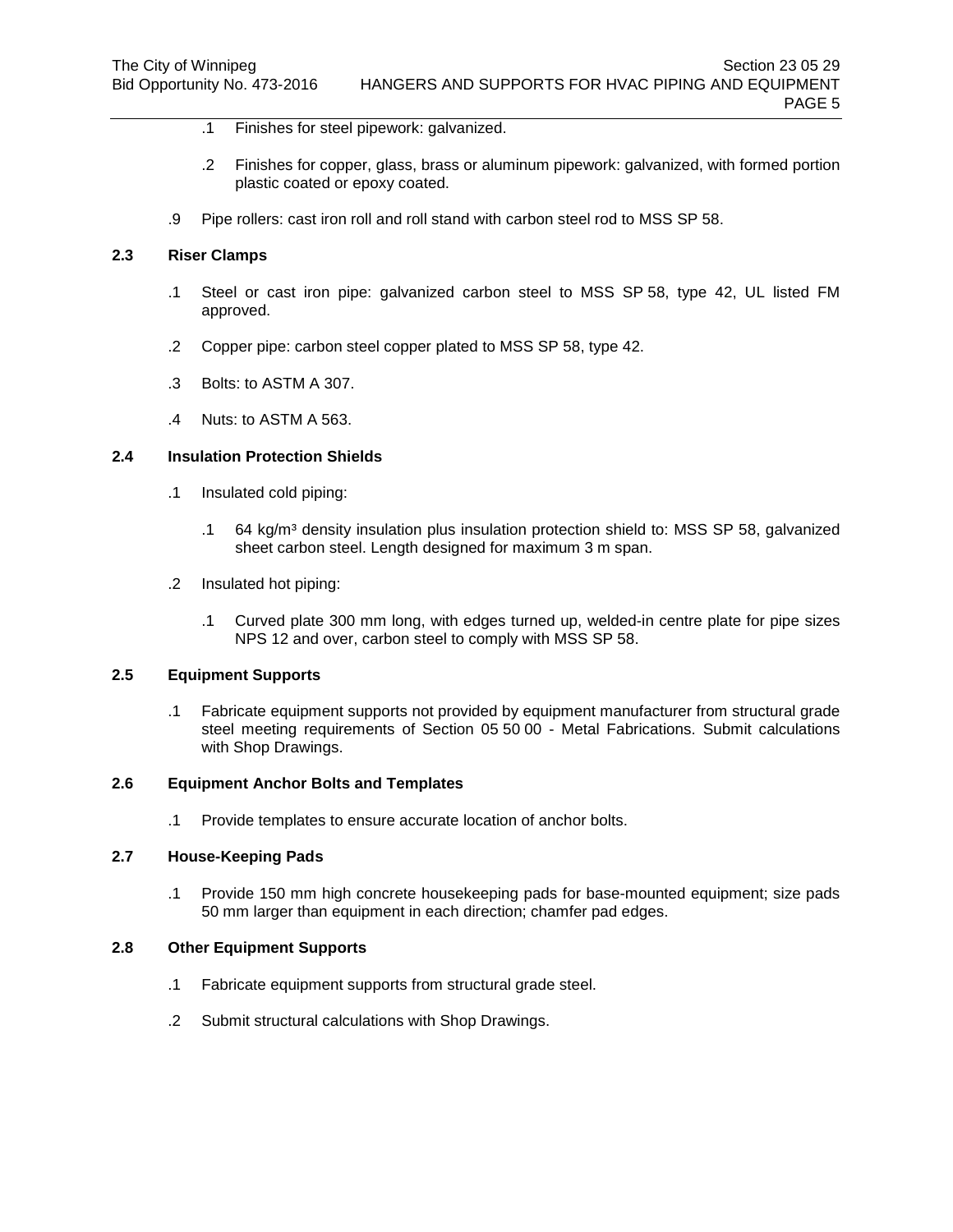# **3. EXECUTION**

## **3.1 Manufacturer's Instructions**

.1 Compliance: comply with Manufacturer's written recommendations or specifications, including product technical bulletins, handling, storage and installation instructions, and datasheet.

# **3.2 Installation**

- .1 Install in accordance with:
	- .1 Manufacturer's instructions and recommendations.
- .2 Vibration Control Devices:
	- .1 Install on piping systems at pumps, boilers, and as indicated.
- .3 Clamps on riser piping:
	- .1 Support independent of connected horizontal pipework using riser clamps and riser clamp lugs welded to riser.
	- .2 Bolt-tightening torques to industry standards.
	- .3 Steel pipes: install below coupling or shear lugs welded to pipe.
	- .4 Cast iron pipes: install below joint.
- .4 Clevis plates:
	- .1 Attach to concrete with four (4) minimum concrete inserts, one (1) at each corner.
- .5 Provide supplementary structural steelwork where structural bearings do not exist or where concrete inserts are not in correct locations.
- .6 Use approved constant support type hangers where:
	- .1 Vertical movement of pipework is 13 mm or more.
	- .2 Transfer of load to adjacent hangers or connected equipment is not permitted.
- .7 Use variable support spring hangers where:
	- .1 Transfer of load to adjacent piping or to connected equipment is not critical.
	- .2 Variation in supporting effect does not exceed 25% of total load.

## **3.3 Hanger Spacing**

- .1 Plumbing piping: to Canadian Plumbing Code Provincial Code Authority Having Jurisdiction.
- .2 Gas and fuel oil piping: up to 15mm: every 1.8 m.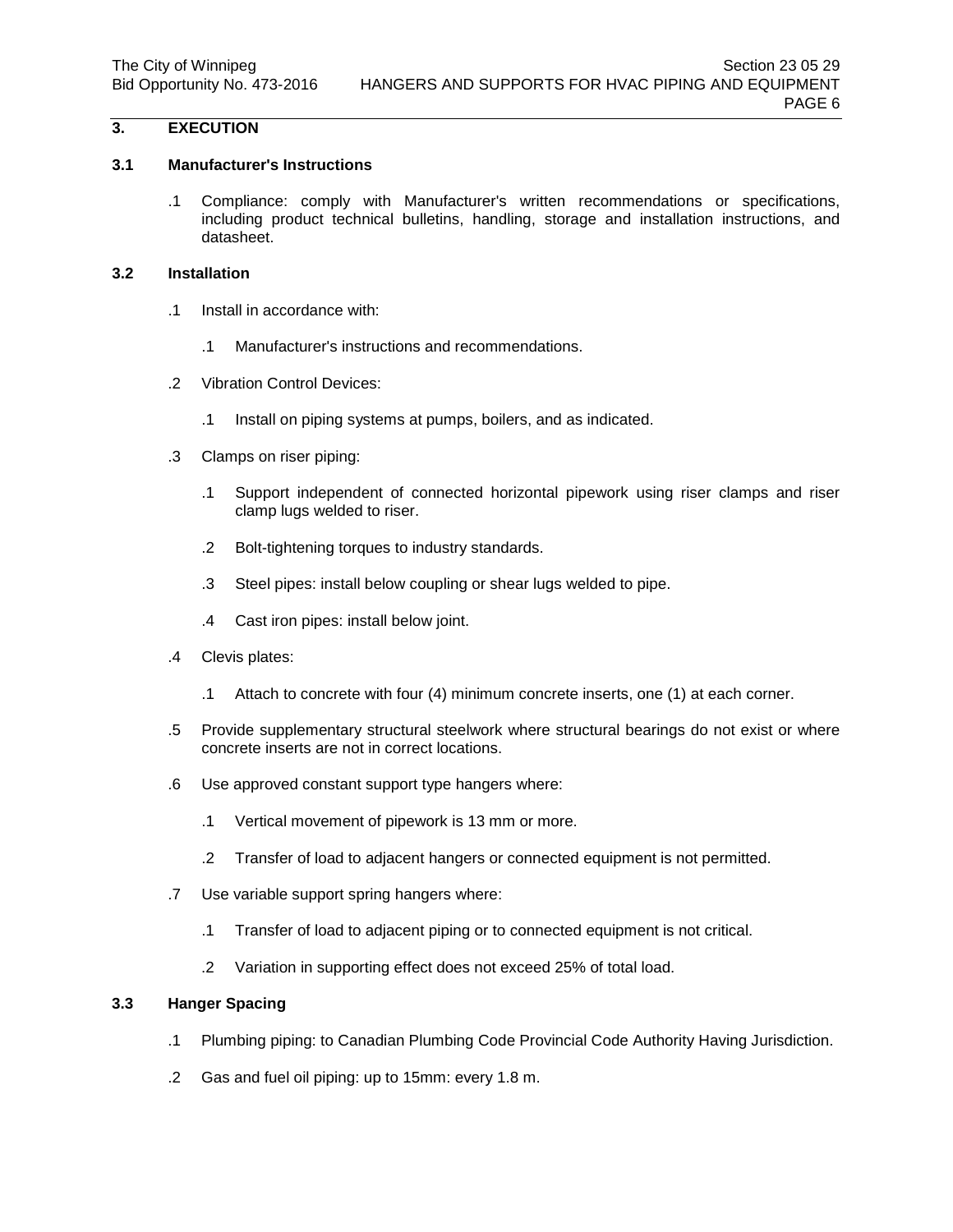- .3 Copper piping: up to 15mm: every 1.5 m.
- .4 Greater than 15mm in accordance with table below, but not less than one hanger at joints.

| <b>Maximum</b><br><b>Pipe Size</b><br>(mm) | <b>Maximum</b><br><b>Spacing</b><br>Steel (m) | <b>Maximum</b><br><b>Spacing</b><br>Copper (m) |
|--------------------------------------------|-----------------------------------------------|------------------------------------------------|
| up to 30                                   | 2.1                                           | 1.8                                            |
| 40                                         | 2.7                                           | 2.4                                            |
| 50                                         | 3.0                                           | 2.7                                            |
| 65                                         | 3.6                                           | 3.0                                            |
| 75                                         | 3.6                                           | 3.0                                            |
| 85                                         | 3.9                                           | 3.3                                            |
| 100                                        | 4.2                                           | 3.6                                            |
| 125                                        | 4.8                                           |                                                |
| 150                                        | 5.1                                           |                                                |
| 200                                        | 5.7                                           |                                                |
| 250                                        | 6.6                                           |                                                |
| 300                                        | 6.9                                           |                                                |

- .5 Within 300 mm of each elbow.
- .6 Pipework greater than 300: to MSS SP 58.

# **3.4 Hanger Installation**

- .1 Install hanger so that rod is vertical under operating conditions.
- .2 Adjust hangers to equalize load.
- .3 Support from structural members. Where structural bearing does not exist or inserts are not in suitable locations, provide supplementary structural steel members.

#### **3.5 Horizontal Movement**

- .1 Angularity of rod hanger resulting from horizontal movement of pipework from cold to hot position not to exceed 4 degrees from vertical.
- .2 Where horizontal pipe movement is less than 13 mm, offset pipe hanger and support so that rod hanger is vertical in the hot position.

## **3.6 Final Adjustment**

- .1 Adjust hangers and supports:
	- .1 Ensure that rod is vertical under operating conditions.
	- .2 Equalize loads.
- .2 Adjustable clevis:
	- .1 Tighten hanger load nut securely to ensure proper hanger performance.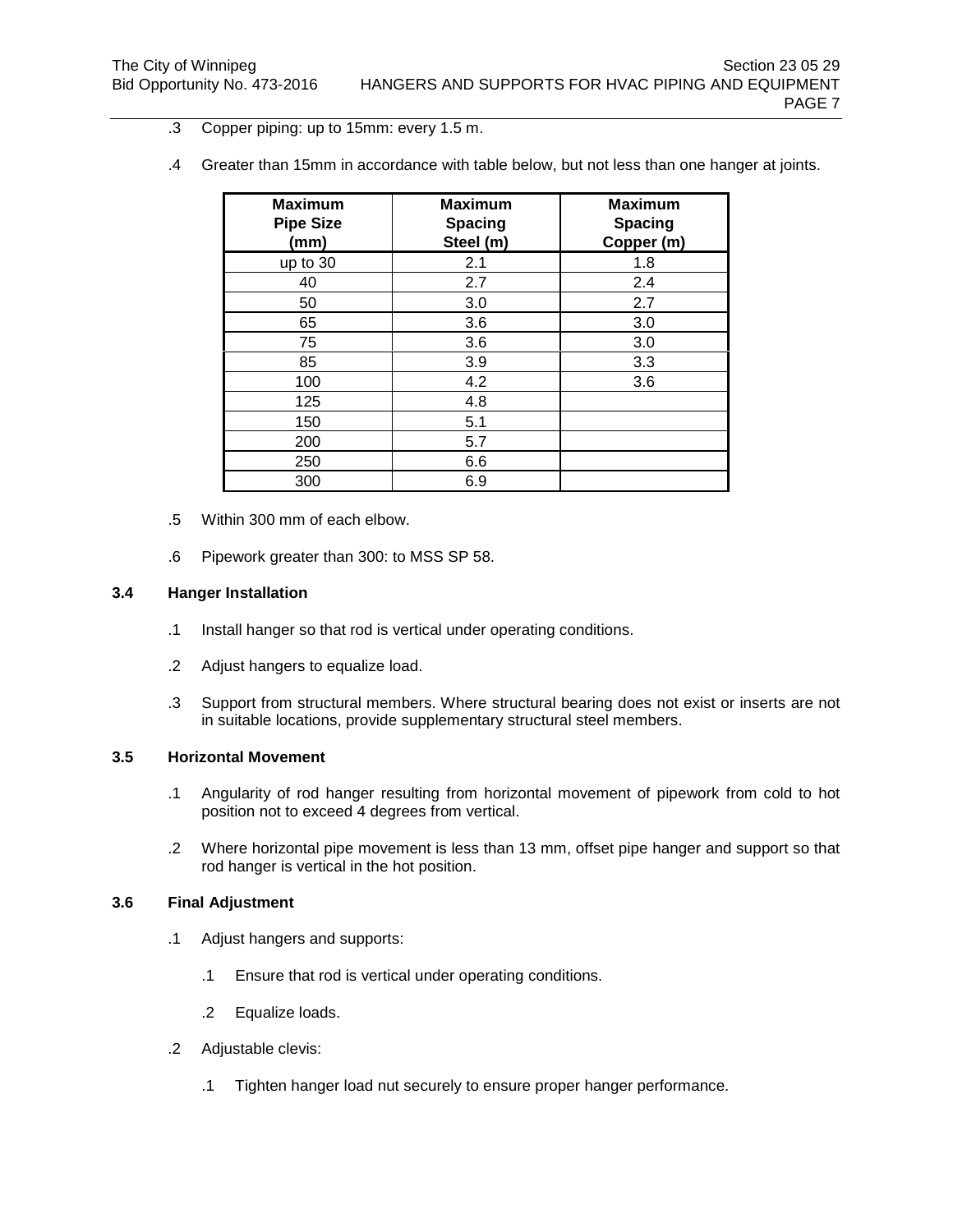- .2 Tighten upper nut after adjustment.
- .3 C-clamps:
	- .1 Follow Manufacturer's recommended written instructions and torque values when tightening C-clamps to bottom flange of beam.
- .4 Beam clamps:
	- .1 Hammer jaw firmly against underside of beam.

# **3.7 Cleaning**

- .1 Refer to Section 21 05 01 Common Work Results for Mechanical.
- .2 Remove surplus materials, excess materials, rubbish, tools and equipment.

# **END OF SECTION**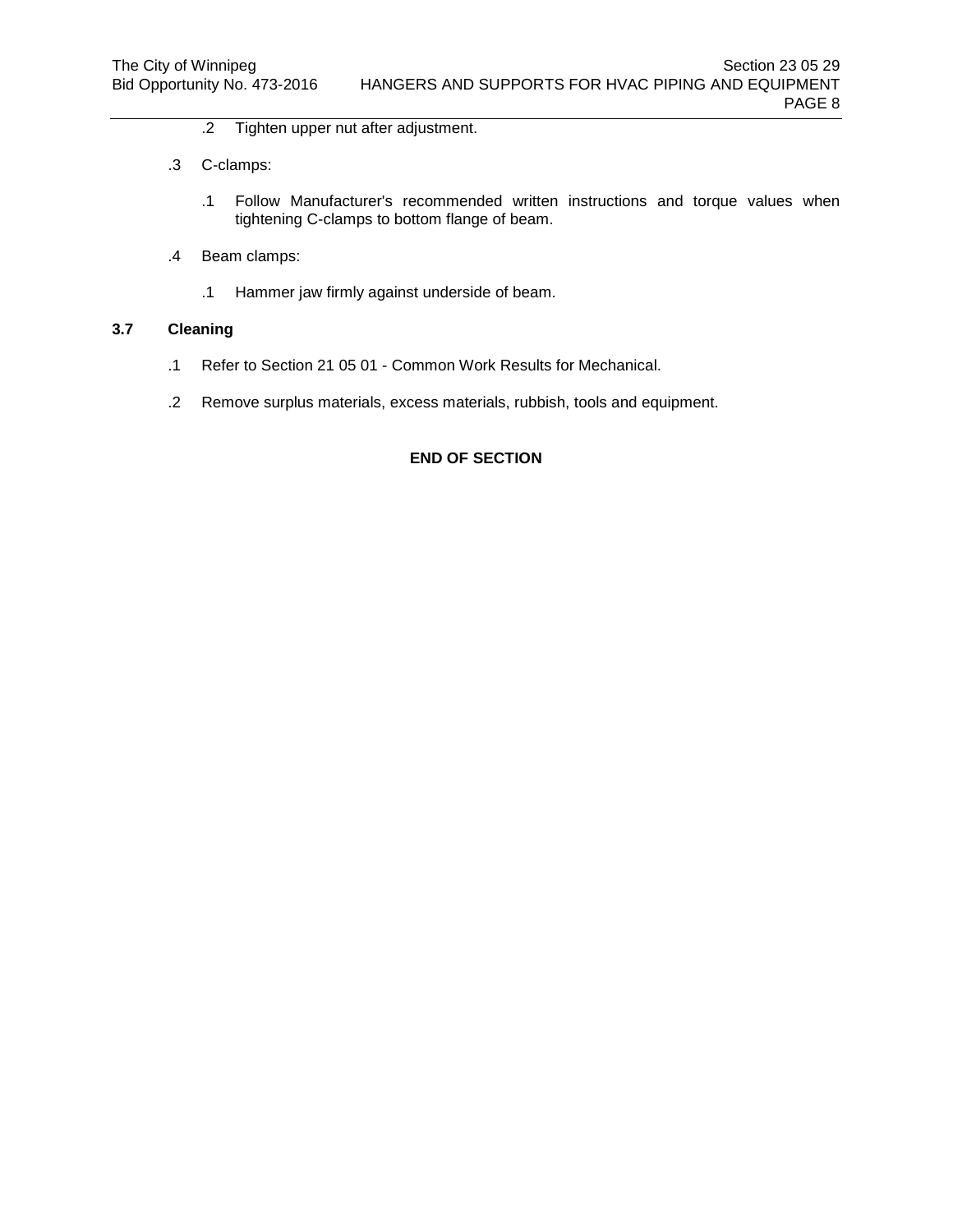# **1. GENERAL**

#### **1.1 General**

- .1 For additional information, refer to Section 21 05 01 Common Work Results for Mechanical and Division 1 - General Conditions of the Contract.
- .2 For a list of applicable codes and standards, refer to Section 21 05 01 Common Work Results for Mechanical.
- .3 The mechanical Subcontractor shall be responsible for coordinating all aspects of this work.
- .4 Locations of equipment, ductwork, pipework, and all associated appurtenances indicated on the Drawings are approximate only. The Contractor is responsible for checking and coordinating the locations of equipment, ductwork, pipework, and all associated appurtenances and shall make any necessary adjustments in positions to conform with the architectural features, other services, symmetry and lighting arrangements.

## **1.2 Scope of Work**

- .1 The scope of work for this section includes, but is not limited to, the following:
	- .1 Materials and procedures for the provision and installation of Vibration isolation materials and components, seismic control measures.

#### **1.3 Related Work**

- .1 This Section may not contain all materials, equipment and requirements required for the completion of this project. This Section is to be read in conjunction with the remaining Sections of Division 21, 22 and 23 any and all related works.
- .2 Division 1 forms an integral part of Division 10, 21, 22 and 23.
- .3 Related Requirements:
	- .1 Section 21 05 01 Common Work Results for Mechanical.
	- .2 Section 23 05 53.01 Testing, Adjusting and Balancing for HVAC.
	- .3 Section 23 31 13.01 Metal Ducts Low Pressure to 500 Pa.
	- .4 Section 23 34 00 HVAC Fans.
	- .5 Section 23 34 25 Packaged Roof and Wall Exhausters.
	- .6 Section 23 35 16 Engine Exhaust Systems.
	- .7 Section 23 73 11 Air Handling Units Packaged.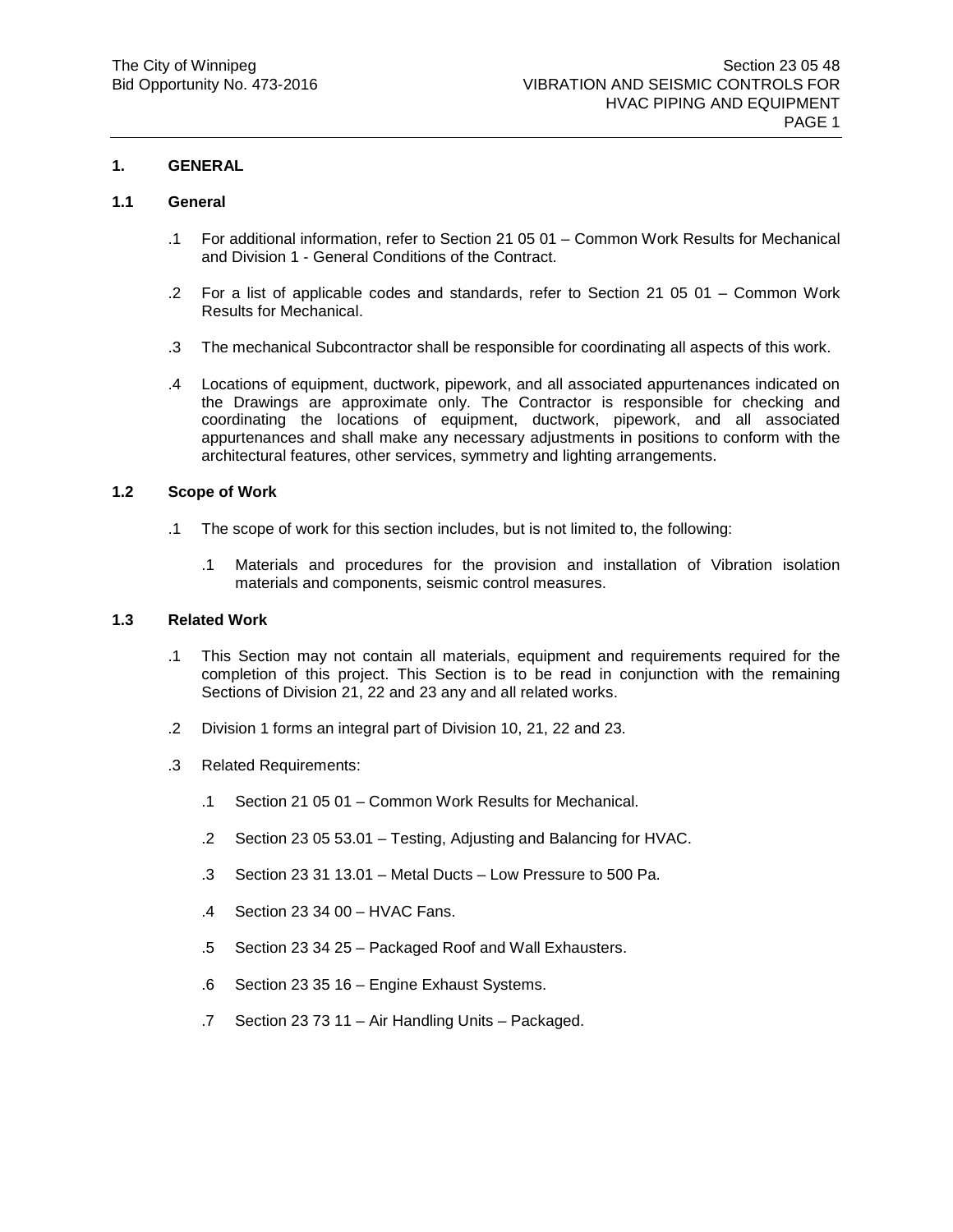# **1.4 References**

- .1 Except as specified herein, the latest edition of the standards listed below form a part of this Specification to the extent referenced in this Section. Where earlier editions of standards are adopted as referenced in applicable codes, those shall govern. The publications are referred to within the text by the basic designation only.
- .2 Manitoba Workplace Safety and Health/Workplace Hazardous Materials Information System (WHMIS).
	- .1 Material Safety Data Sheets (MSDS).
- .3 National Building Code of Canada (NBC) 2010 as amended by the Manitoba Building Code Regulation 31/2011.

## **1.5 Action and Informational Submittals**

- .1 Refer to Section 21 05 01 Common Work Results for Mechanical.
- .2 Product Data:
	- .1 Provide manufacturer's printed product literature and data sheets for equipment and systems and include product characteristics, performance criteria, physical size, finish and limitations.
	- .2 Submit copies of WHMIS MSDS Material Safety Data Sheets.
- .3 Shop Drawings
	- .1 Submit shop drawings to indicate materials, finishes, methods of anchorage, number of anchors, dimensions, construction and assembly details and accessories.
- .4 Certificates:
	- .1 Submit certificates signed by the manufacturer certifying that materials comply with specified performance characteristics and physical properties.
- .5 Instructions:
	- .1 Submit manufacturer's printed installation instructions.
- .6 Manufacturer's Field Reports:
	- .1 Manufacturer's field reports specified

#### **1.6 Closeout Submittals**

.1 Refer to Section Section 21 05 01 – Common Work Results for Mechanical.

#### **1.7 Delivery, Storage and Handling**

.1 Refer to Section Section 21 05 01 – Common Work Results for Mechanical.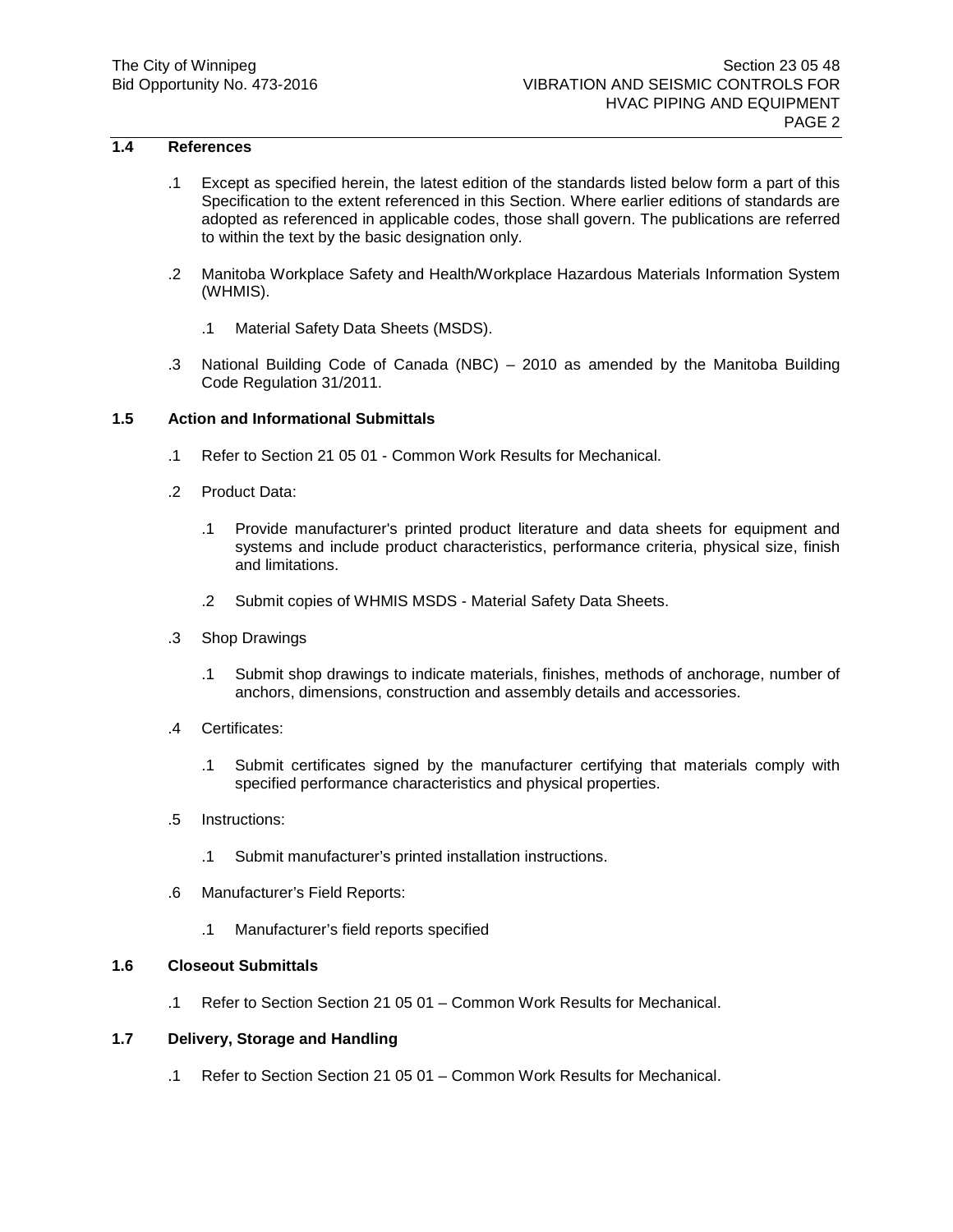# **1.8 Quality Assurance**

- .1 Performance Requirements
	- .1 Catalogued or published ratings for manufactured items: obtained from tests carried out by manufacturer or those ordered by manufacturer from independent testing agency signifying adherence to codes and standards.

## **2. PRODUCTS**

#### **2.1 General**

.1 Size and shape of bases type and performance of vibration isolation as indicated.

#### **2.2 Elastomeric Pads**

- .1 Type EP1 neoprene waffle or ribbed; 9 mm minimum thick; 50 durometer; maximum loading 350 kPa.
- .2 Type EP2 rubber waffle or ribbed; 9 mm minimum thick; 30 durometer natural rubber; maximum loading 415 kPa.
- .3 Type EP3 neoprene-steel-neoprene; 9 mm minimum thick neoprene bonded to 1.71 mm steel plate; 50 durometer neoprene, waffle or ribbed; holes sleeved with isolation washers; maximum loading 350 kPa.
- .4 Type EP4 rubber-steel-rubber; 9 mm minimum thick rubber bonded to 1.71 mm steel plate; 30 durometer natural rubber, waffle or ribbed; holes sleeved with isolation washers; maximum loading 415 kPa.

# **2.3 Elastomeric Mounts**

.1 Type M1 - colour coded; neoprene in shear; maximum durometer of 60; threaded insert and two bolt-down holes; ribbed top and bottom surfaces.

# **2.4 Springs**

- .1 Design stable springs: ratio of lateral to axial stiffness is equal to or greater than 1.2 times ratio of static deflection to working height. Select for 50% travel beyond rated load. Units complete with levelling devices.
- .2 Ratio of height when loaded to diameter of spring between 0.8 to 1.0.
- .3 Cadmium plate for 100% relative humidity installations.
- .4 Colour code springs.

## **2.5 Spring Mount**

- .1 Zinc or cadmium plated hardware; housings coated with rust resistant paint.
- .2 Type M2 stable open spring: support on bonded 6 mm minimum thick ribbed neoprene or rubber friction and acoustic pad.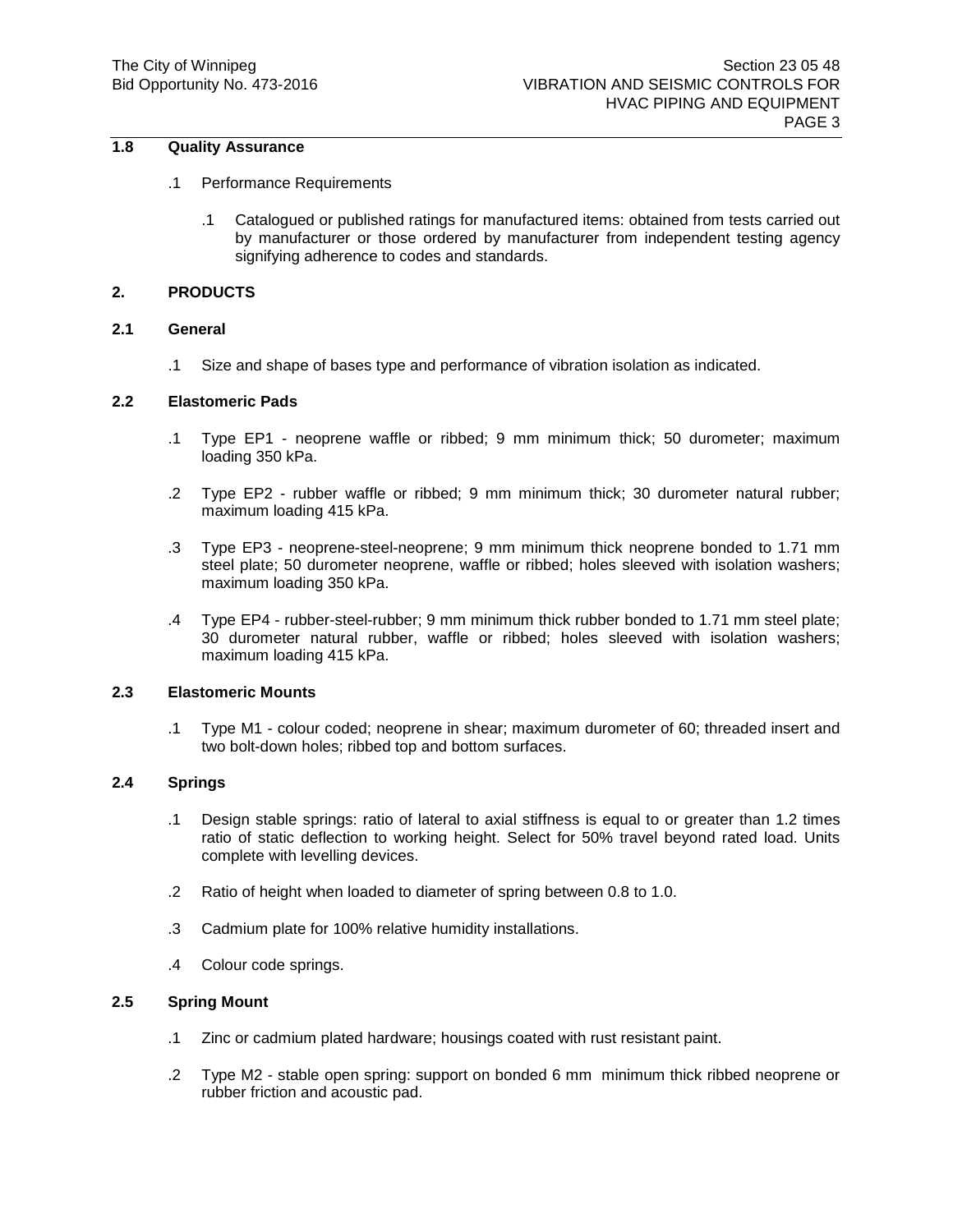- .3 Type M3 stable open spring: 6 mm minimum thick ribbed neoprene or rubber friction and acoustic pad, bonded under isolator and on isolator top plate; levelling bolt for rigidly mounting to equipment.
- .4 Type M4 restrained stable open spring: supported on bonded 6 mm minimum thick ribbed neoprene or rubber friction and acoustic pad; built-in resilient limit stops, removable spacer plates.
- .5 Type M5 enclosed spring mounts with snubbers for isolation up to 950 kg maximum.

## **2.6 Hangers**

- .1 Colour coded springs, rust resistant, painted box type hangers. Arrange to permit hanger box or rod to move through a 30 degrees arc without metal to metal contact.
- .2 Type H1 neoprene in-shear, moulded with rod isolation bushing which passes through hanger box.
- .3 Type H2 stable spring, elastomeric washer, cup with moulded isolation bushing which passes through hanger box.
- .4 Type H3 stable spring, elastomeric element, cup with moulded isolation bushing which passes through hanger box.
- .5 Type H4 stable spring, elastomeric element with precompression washer and nut.

## **2.7 Horizontal Thrust Restraint**

- .1 Spring and elastomeric element housed in box frame; assembly complete with rods and angle brackets for equipment and ductwork attachment; provision for adjustment to limit maximum start and stop movement to 9 mm.
- .2 Arrange restraints symmetrically on either side of unit and attach at centerline of thrust.

# **3. EXECUTION**

## **3.1 Manufacturer's Instructions**

.1 Compliance: comply with manufacturer's written recommendations, including product technical bulletins, handling, storage and installation instructions, and datasheets.

## **3.2 Installation**

- .1 Install vibration isolation equipment in accordance with manufacturer's instructions and adjust mountings to level equipment.
- .2 Ensure piping, ducting and electrical connections to isolated equipment do not reduce system flexibility and that piping, conduit and ducting passage through walls and floors do not transmit vibrations.
- .3 Unless indicated otherwise, support piping connected to isolated equipment with spring mounts or spring hangers with 25 mm minimum static deflection as follows: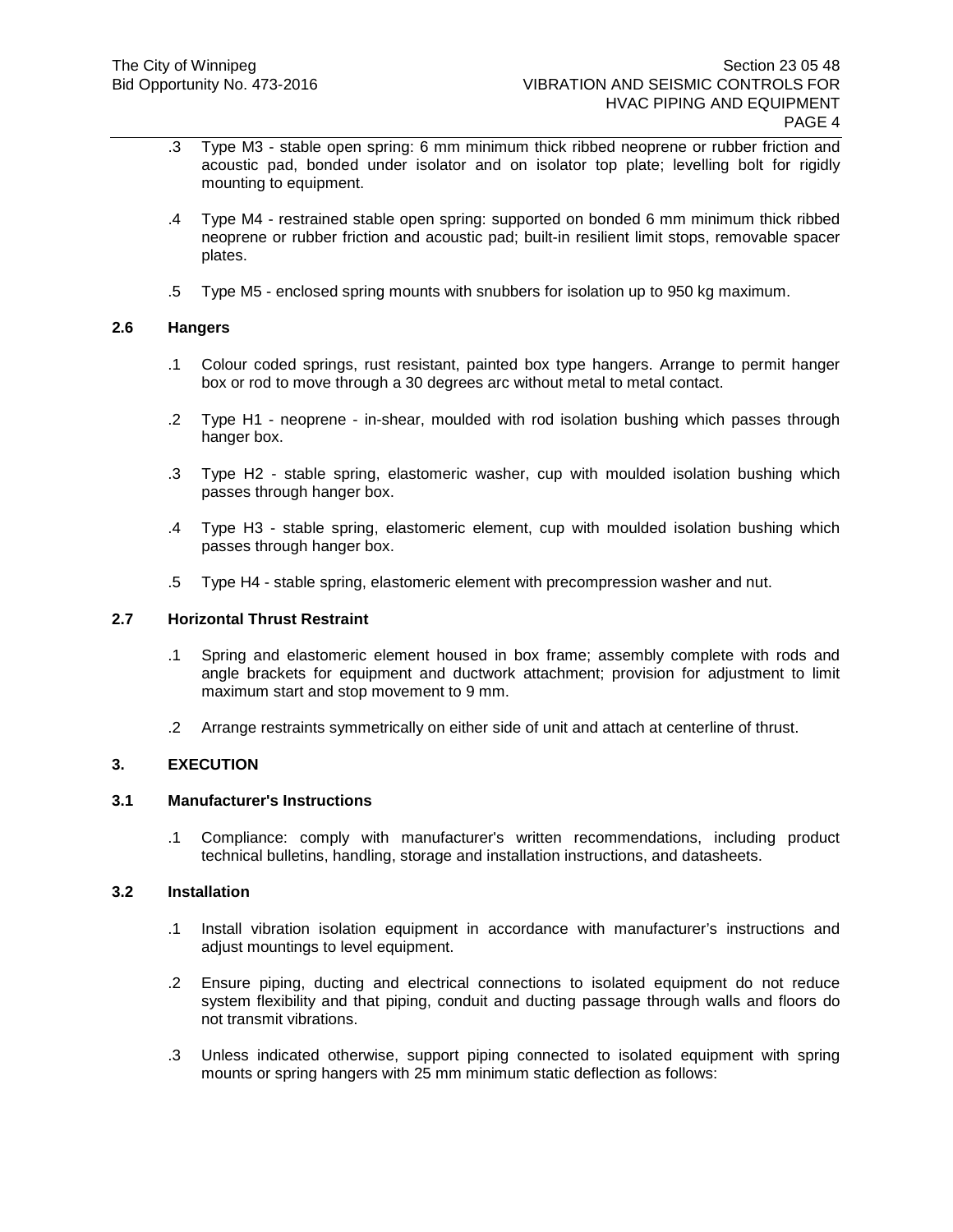- .1 Up to NPS4: first 3 points of support. NPS5 to NPS8: first 4 points of support. NPS10 and Over: first 6 points of support.
- .2 First point of support: static deflection of twice deflection of isolated equipment, but not more than 50 mm.
- .4 Where isolation is bolted to floor use vibration isolation rubber washers.
- .5 Block and shim level bases so that ductwork and piping connections can be made to rigid system at operating level, before isolator adjustment is made. Ensure that there is no physical contact between isolated equipment and building structure.

## **3.3 Field Quality Control**

- .1 Manufacturer's Field Services:
	- .1 Arrange with manufacturer's representative to review work of this Section and submit written reports to verify compliance with Contract Documents.
	- .2 Manufacturer's Field Services: consisting of product use recommendations and periodic site visits to review installation, scheduled as follows:
		- .1 After delivery and storage of products.
		- .2 After preparatory work is complete but before installation commences.
		- .3 Twice during the installation, at 25% and 60% completion stages.
		- .4 Upon completion of installation.
	- .3 Submit manufacturer's reports to the Contract Administrator within three (3) days of manufacturer representative's review.
	- .4 Make adjustments and corrections in accordance with written report.
- .2 Inspection and Certification:
	- .1 Experienced and competent sound and vibration testing professional engineer to take vibration measurement for HVAC systems after start up and TAB of systems to Section 23 05 93 - Testing, Adjusting and Balancing for HVAC.
	- .2 Take vibration measurements for equipment listed below.
		- .1 MAU-U-20.
		- .2 Exhaust Fan EF-U-23
	- .3 Provide Contract Administrator with notice 24 h in advance of commencement of tests.
	- .4 Establish adequacy of equipment isolation and acceptability of noise levels in occupied areas and where appropriate, remedial recommendations (including sound curves).
	- .5 Submit complete report of test results including sound curves.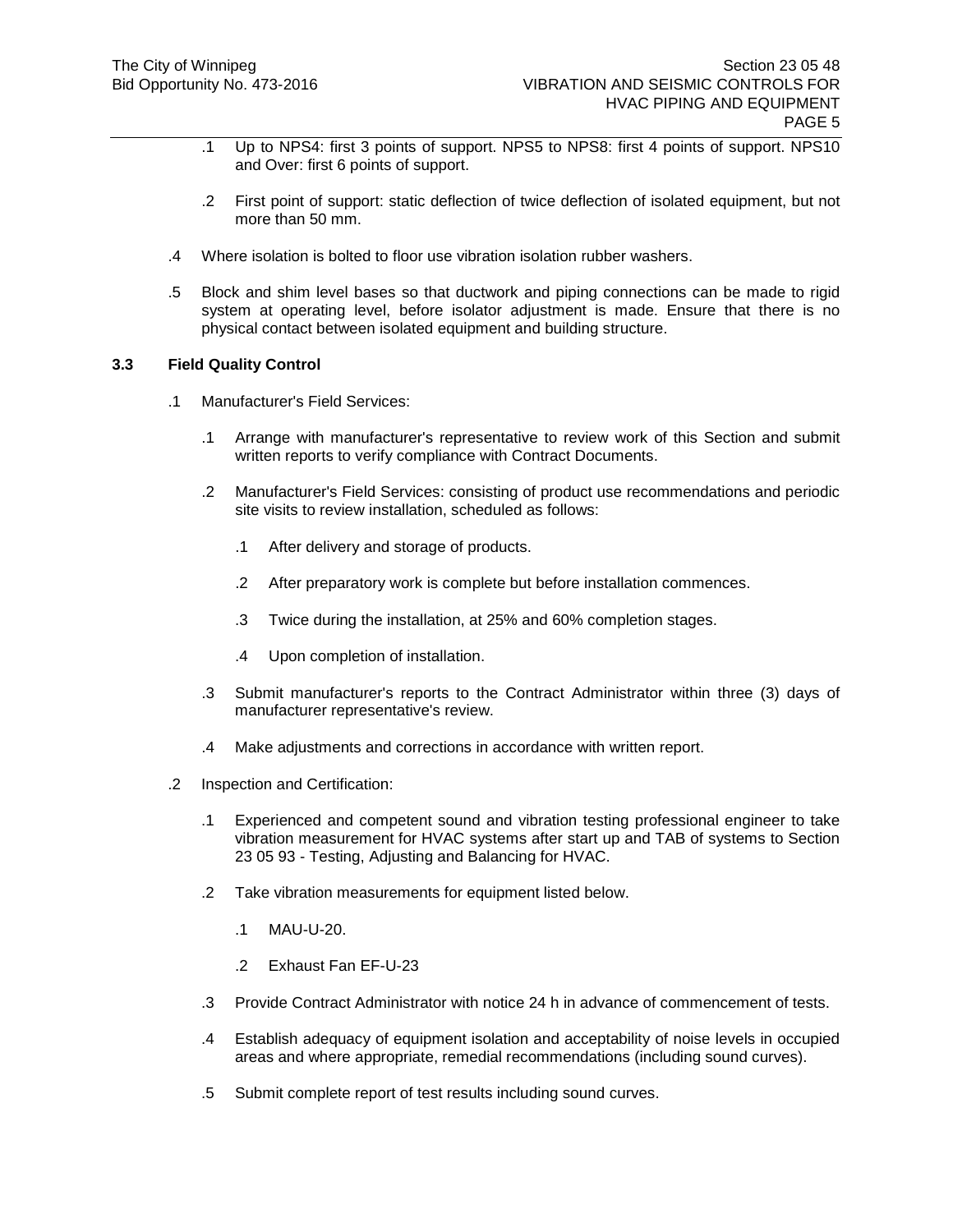# **3.4 Cleaning**

- .1 Refer to Section 21 05 01 Common Work Results for Mechanical.
- .2 Remove surplus materials, excess materials, rubbish, tools and equipment.

**END OF SECTION**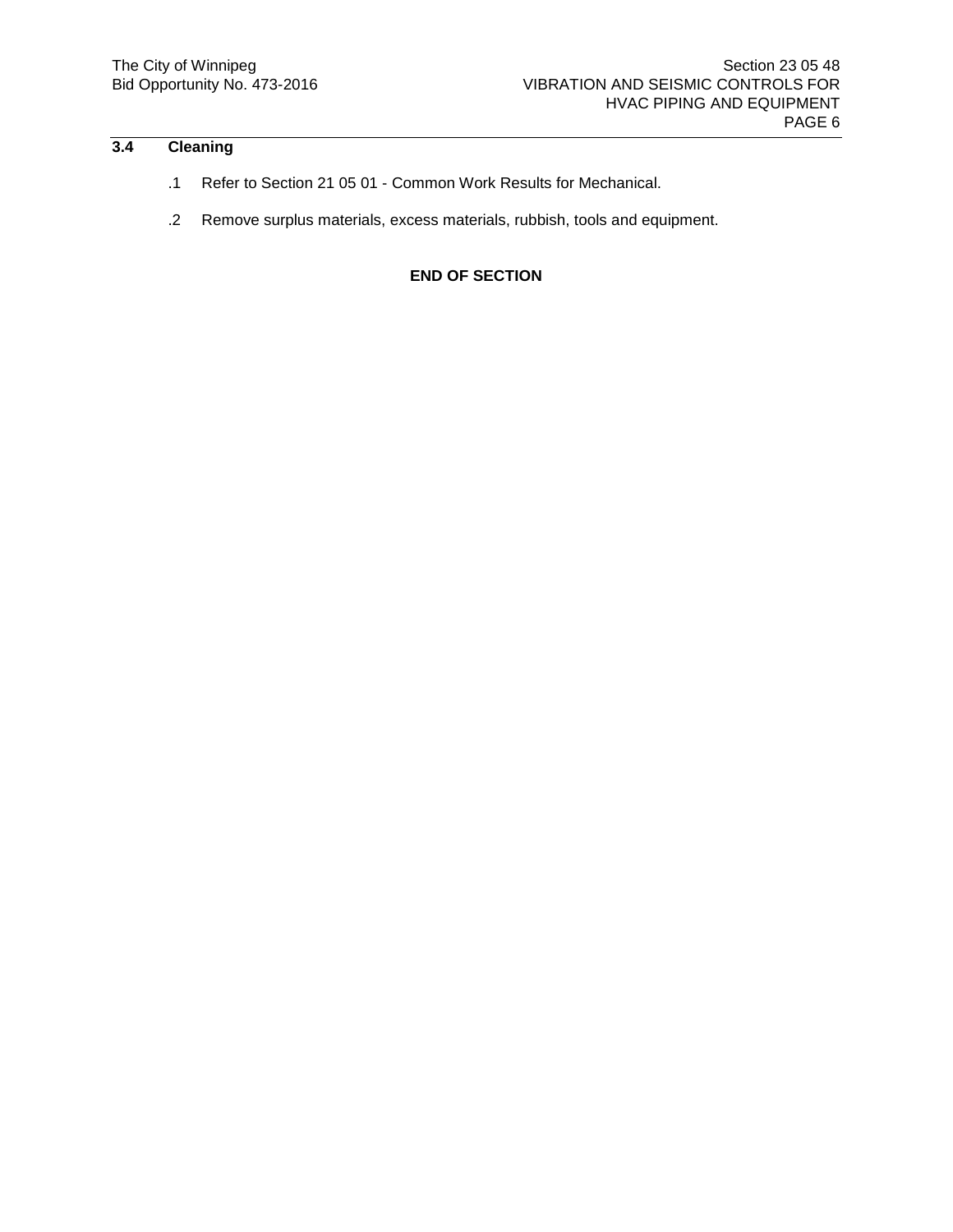## **1. GENERAL**

## **1.1 General**

- .1 For additional information, refer to Section 21 05 01 Common Work Results for Mechanical and Division 1 - General Conditions of the Contract.
- .2 For a list of applicable codes and standards, refer to Section 21 05 01 Common Work Results for Mechanical.
- .3 The mechanical Subcontractor shall be responsible for coordinating all aspects of this work.
- .4 Locations of equipment, ductwork, pipework, and all associated appurtenances indicated on the Drawings are approximate only. The Contractor is responsible for checking and coordinating the locations of equipment, ductwork, pipework, and all associated appurtenances and shall make any necessary adjustments in positions to conform with the architectural features, other services, symmetry and lighting arrangements.

## **1.2 Scope of Work**

- .1 The scope of work for this section includes, but is not limited to, the following:
	- .1 Materials and requirements for the identification of piping systems, duct work, valves and controllers, including the installation and location of identification systems.

# **1.3 Related Work**

- .1 This Section may not contain all materials, equipment and requirements required for the completion of this project. This Section is to be read in conjunction with the remaining Sections of Division 21, 22 and 23 any and all related works.
- .2 Division 1 forms an integral part of Division 10, 21, 22 and 23.
- .3 Related Requirements:
	- .1 Section 21 05 01 Common Work Results for Mechanical.
	- .2 Section 22 11 16 Domestic Water Piping.
	- .3 Section 23 07 15 Thermal Insulation for Piping.
	- .4 Section 23 11 23 Facility Gas Piping.
	- .5 Section 23 31 13.01 Metal Ducts Low pressure to 500 Pa.
	- .6 Section 23 34 00 HVAC Fans.
	- .7 Section 23 34 25 Packaged Roof and Wall Exhausters.
	- .8 Section 23 35 16 Engine Exhaust Systems.
	- .9 Section 23 73 11 Air Handling Units Packaged.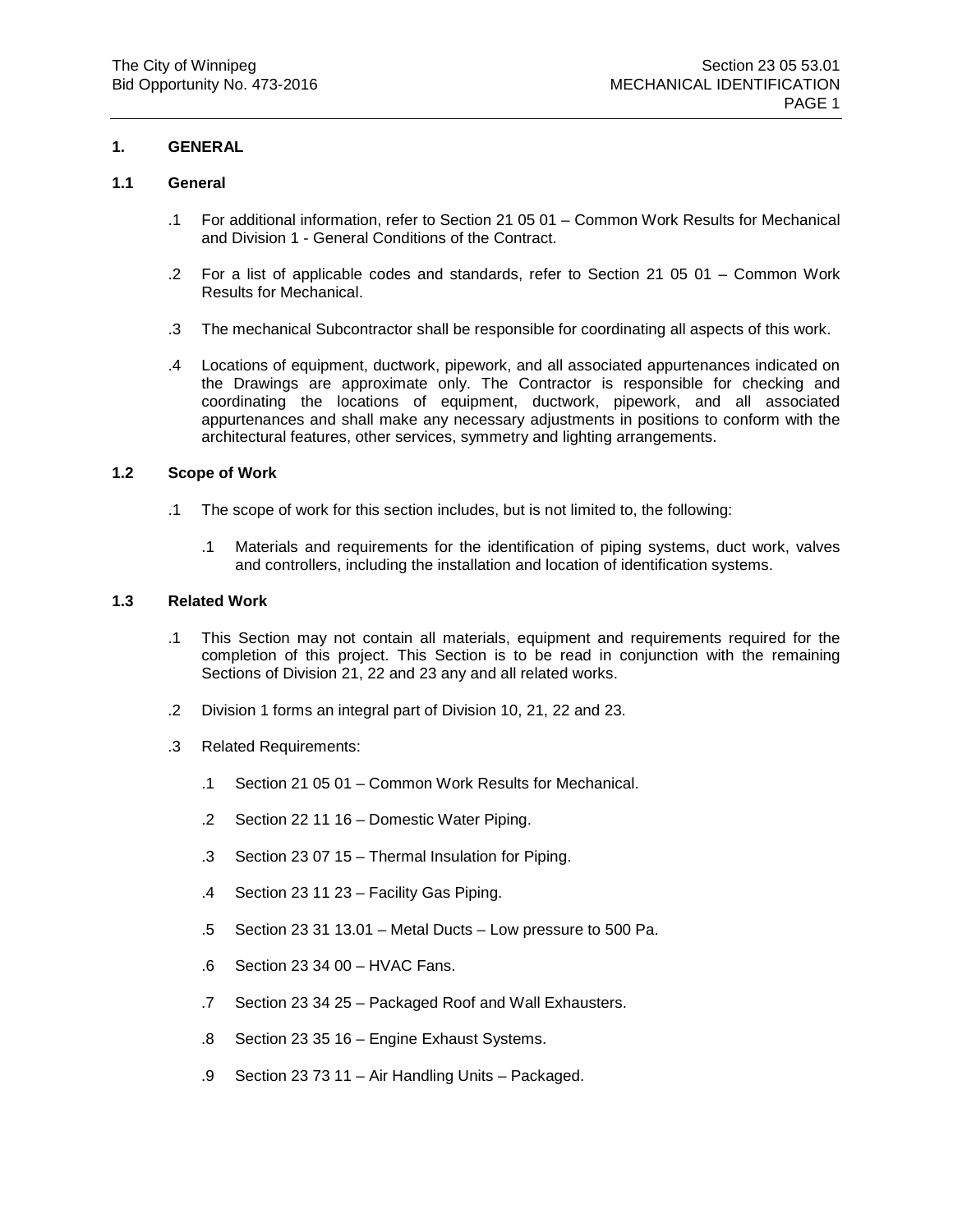# **1.4 References**

- .1 Except as specified herein, the latest edition of the standards listed below form a part of this Specification to the extent referenced in this Section. Where earlier editions of standards are adopted as referenced in applicable codes, those shall govern. The publications are referred to within the text by the basic designation only.
- .2 Canadian Gas Association (CGA)
	- .1 CSA/CGA B149.1, Natural Gas and Propane Installation Code.
- .3 Canadian General Standards Board (CGSB)
	- .1 CAN/CGSB-1.60, Interior Alkyd Gloss Enamel.
	- .2 CAN/CGSB-24.3, Identification of Piping Systems.

## **1.5 Action and Informational Submittals**

- .1 Refer to Section 21 05 01 Common Work Results for Mechanical.
- .2 Product Data:
	- .1 Provide manufacturer's printed product literature and data sheets for equipment and systems and include product characteristics, performance criteria, physical size, finish and limitations.
	- .2 Submit copies of WHMIS MSDS Material Safety Data Sheets.
- .3 Shop Drawings
	- .1 Submit shop drawings to indicate materials, finishes, methods of anchorage, number of anchors, dimensions, construction and assembly details and accessories.
- .4 Samples:
	- .1 Submit for review by the Contract Administrator, one sample of each of the following:
		- .1 Size 5 system nameplate.
		- .2 Valve tag.
- .5 Certificates:
	- .1 Submit certificates signed by the manufacturer certifying that materials comply with specified performance characteristics and physical properties.
- .6 Instructions:
	- .1 Submit manufacturer's printed installation instructions.
- .7 Manufacturer's Field Reports:
	- .1 Manufacturer's field reports specified.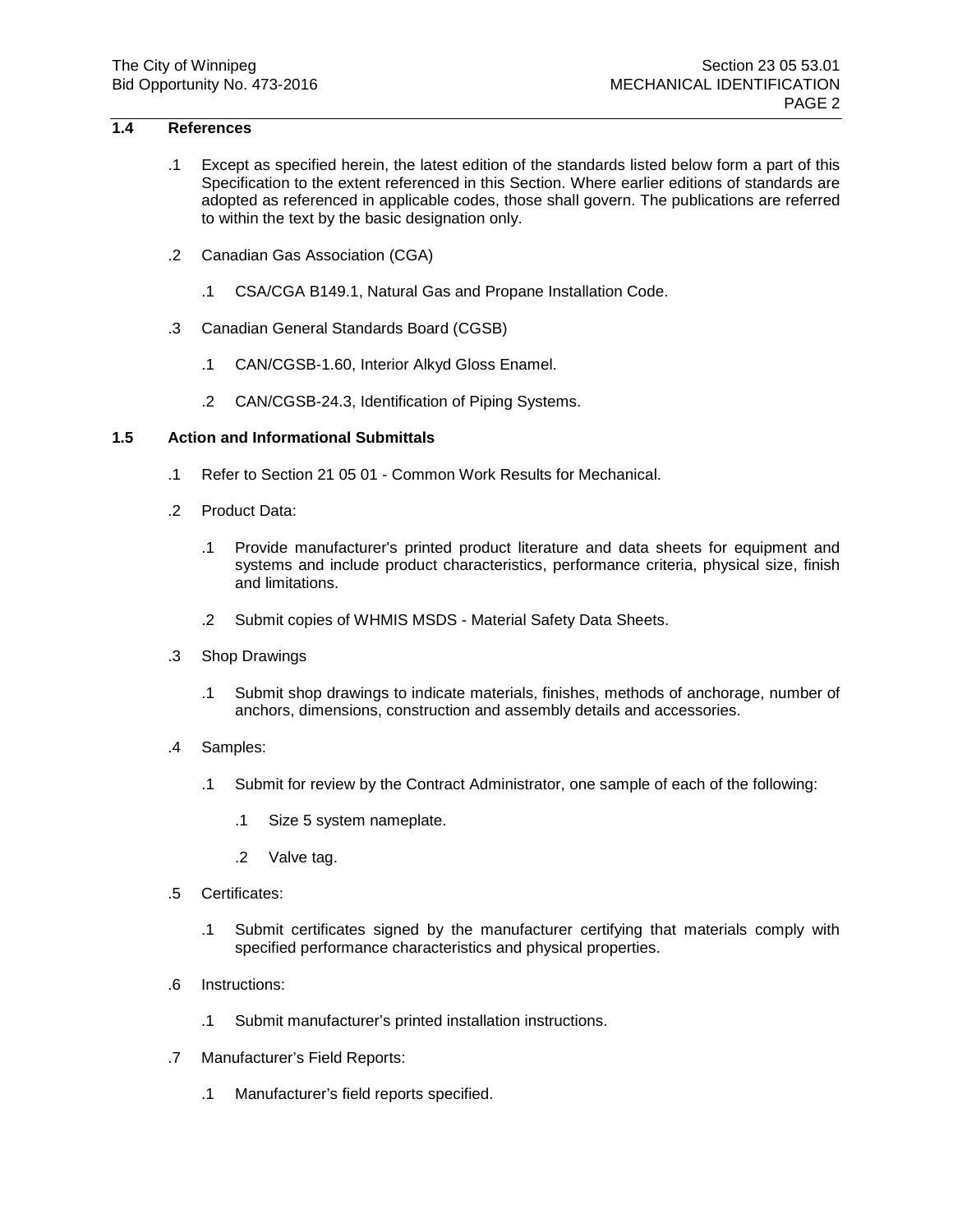# **1.6 Closeout Submittals**

.1 Refer to Section Section 21 05 01 – Common Work Results for Mechanical.

#### **1.7 Delivery, Storage and Handling**

.1 Refer to Section Section 21 05 01 – Common Work Results for Mechanical.

## **1.8 Quality Assurance**

- .1 Performance Requirements
	- .1 Catalogued or published ratings for manufactured items: obtained from tests carried out by manufacturer or those ordered by manufacturer from independent testing agency signifying adherence to codes and standards.

## **2. PRODUCTS**

#### **2.1 Manufacturer's Equipment Nameplates**

- .1 Metal or plastic laminate nameplate mechanically fastened to each piece of equipment by manufacturer.
- .2 Lettering and numbers raised or recessed. Characters are to be mechanically engraved, stamped or embossed. Hand-written nameplates will not be accepted.
- .3 Information to include, as appropriate:
	- .1 Equipment: manufacturer's name, model, size, serial number, capacity.
	- .2 Motor: voltage, Hz, phase, power factor, duty, frame size.

#### **2.2 System Nameplates**

- .1 Colours:
	- .1 Hazardous: red letters, white background.
	- .2 Elsewhere: black letters, white background (except where required otherwise by applicable codes).
- .2 Construction:
	- .1 3 mm thick laminated plastic, semi-gloss finish, with square corners, letters accurately aligned and machine engraved into core.
- .3 Sizes:
	- .1 Conform to following table:

| Size # | <b>Sizes</b><br>(mm) | No. of<br>Lines | <b>Height of Letters</b><br>(mm) |
|--------|----------------------|-----------------|----------------------------------|
|        | 10 x 50              |                 |                                  |
|        | $13 \times 75$       |                 |                                  |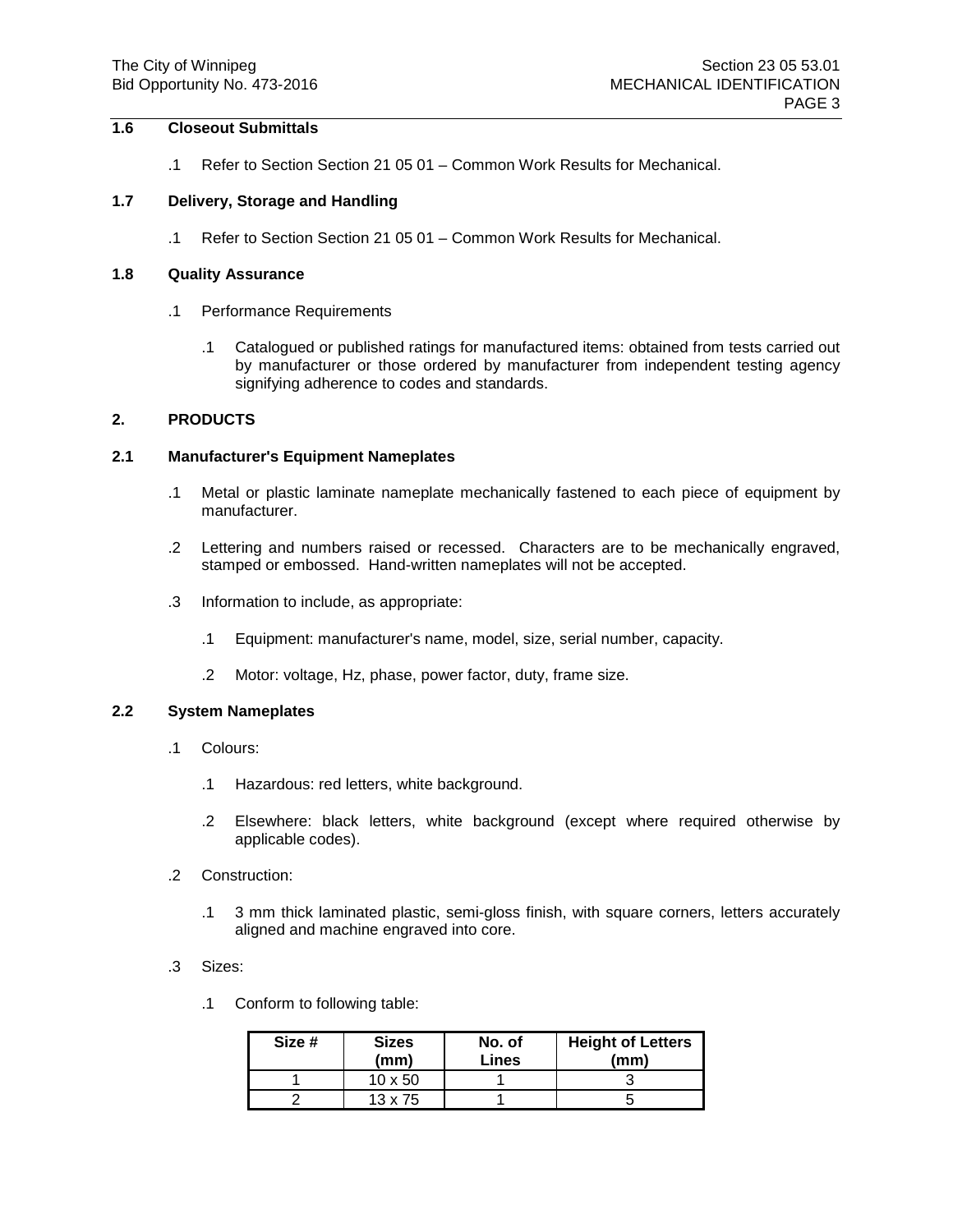| 13 x 75  |     |
|----------|-----|
| 20 x 100 |     |
| 20 x 100 |     |
| 20 x 200 |     |
| 25 x 125 | ? ו |
| 25 x 125 |     |
| 35 x 200 |     |

- .2 Use maximum of 25 letters/numbers per line.
- .4 Locations:
	- .1 Terminal cabinets, control panels: use size # 5.
	- .2 Equipment in Mechanical Rooms: use size # 9.
	- .3 Equipment elsewhere: sizes as appropriate.

#### **2.3 Piping Systems Governed by Codes**

- .1 Identification:
	- .1 Natural gas: to CSA/CGA B149.1 and the authority having jurisdiction.
	- .2 Plumbing: to the requirements of the National Plumbing Code of Canada 2010 as amended by the Manitoba Plumbing Code Regulation 32/2011.

#### **2.4 Identification of Piping Systems**

- .1 Identify contents by background colour marking, pictogram (as necessary), legend; direction of flow by arrows. To CAN/CGSB 24.3 except where specified otherwise.
- .2 Pictograms:
	- .1 Where required: Workplace Hazardous Materials Information System (WHMIS) regulations.
- .3 Legend:
	- .1 Block capitals to sizes and colours listed in CAN/CGSB 24.3.
- .4 Arrows showing direction of flow:
	- .1 Outside diameter of pipe or insulation less than 75 mm: 100 mm long x 50 mm high.
	- .2 Outside diameter of pipe or insulation 75 mm and greater: 150 mm long x 50 mm high.
	- .3 Use double-headed arrows where flow is reversible.
- .5 Extent of background colour marking:
	- .1 To full circumference of pipe or insulation.
	- .2 Length to accommodate pictogram, full length of legend and arrows.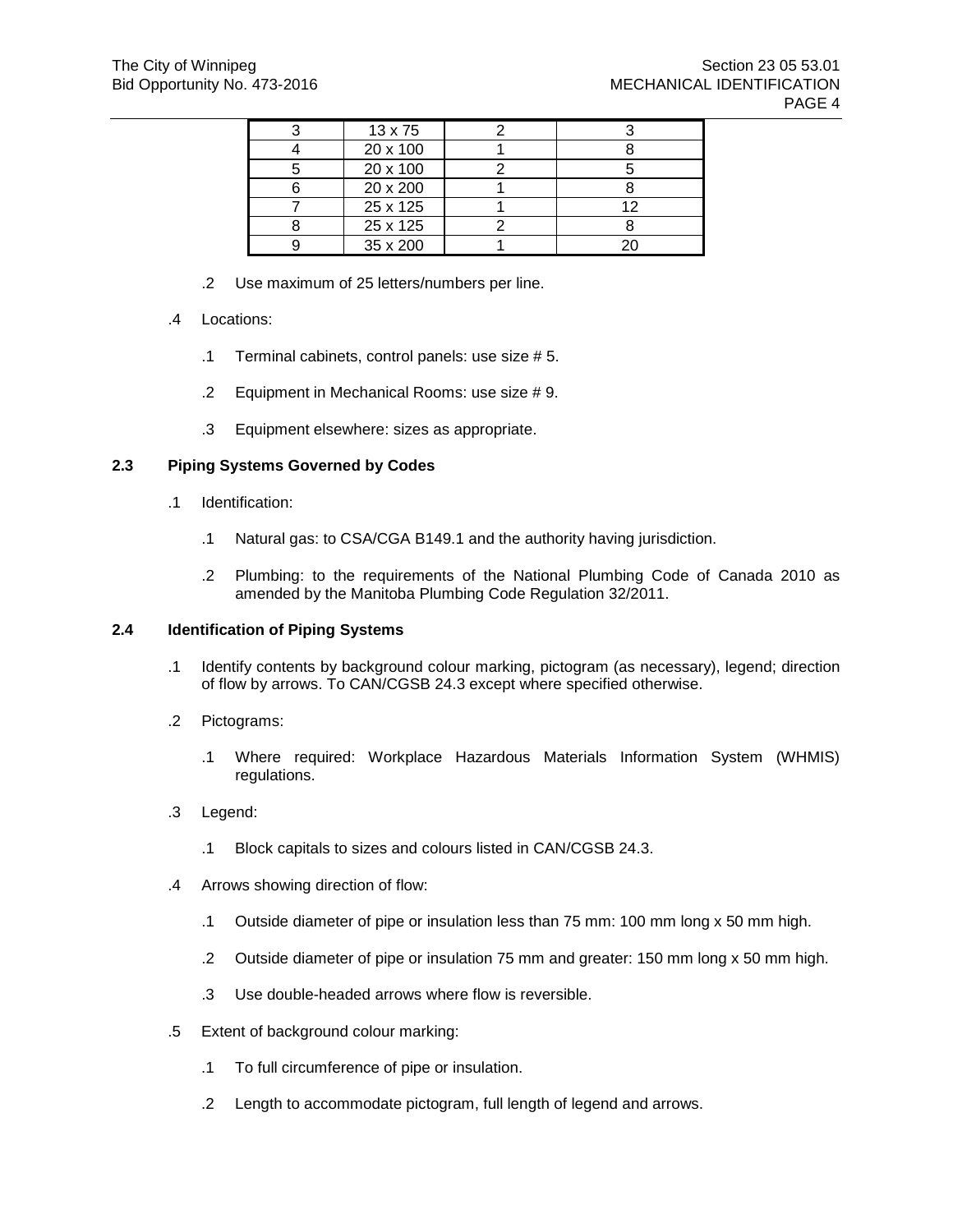- .6 Materials for background colour marking, legend, arrows:
	- .1 Pipes and tubing 20 mm and smaller: waterproof and heat-resistant pressure sensitive plastic marker tags.
	- .2 Other pipes: pressure sensitive vinyl with protective overcoating, waterproof contact adhesive undercoating, suitable for ambient of 100% RH and continuous operating temperature of 150 degrees C and intermittent temperature of 200 degrees C.
- .7 Colours and Legends:
	- .1 Where not listed, obtain direction from Contract Administrator.
	- .2 Colours for legends, arrows: to following table:

| <b>Background colour</b> | Legend, arrows |
|--------------------------|----------------|
| Yellow                   | <b>BLACK</b>   |
| Green                    | <b>WHITE</b>   |
| Red                      | <b>WHITE</b>   |

.3 Background colour marking and legends for piping systems:

| <b>Contents</b> | <b>Background</b><br>Colour<br><b>Marking</b> | <b>Legend Marking</b> |
|-----------------|-----------------------------------------------|-----------------------|
| City water      | Green                                         | <b>CITY WATER</b>     |
| Engine exhaust  | Yellow                                        | <b>ENGINE EXHAUST</b> |
| Natural gas     | To Codes                                      |                       |

# **2.5 Identification Ductwork Systems**

- .1 50 mm high stencilled letters and directional arrows 150 mm long x 50 mm high, identified as follows:
	- .1 Exhaust Air Exh. Air.
	- .2 Relief Air Relief Air
	- .3 Return Air R.A.
	- .4 Supply Air S.A.
- .2 Colours: back, or co-ordinated with base colour to ensure strong contrast.

## **2.6 Valves, Controllers**

- .1 Brass tags with 12 mm stamped identification data filled with black paint.
- .2 Include flow diagrams for each system, of approved size, showing charts and schedules with identification of each tagged item, valve type, service, function, normal position, location of tagged item.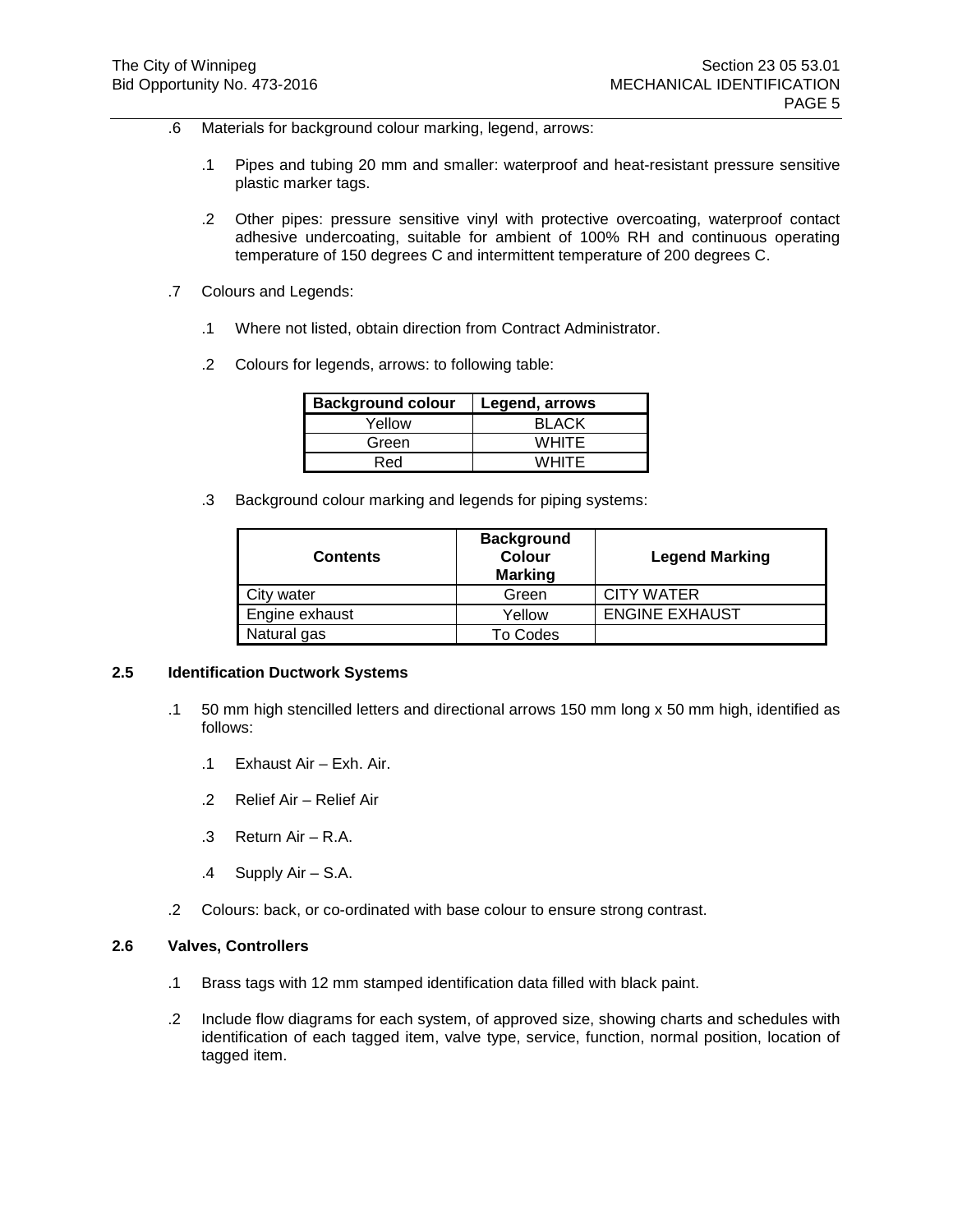## **2.7 Controls Components Identification**

- .1 Identify all systems, equipment, components, controls, sensors with system nameplates specified in this section.
- .2 Inscriptions to include function and (where appropriate) fail-safe position.

#### **3. EXECUTION**

#### **3.1 Manufacturer's Instructions**

.1 Compliance: comply with manufacturer's written recommendations or specifications, including product technical bulletins, handling, storage and installation instructions, and datasheet.

#### **3.2 Timing**

.1 Provide identification only after painting specified Section 09 91 00 – Painting Buildings has been completed.

## **3.3 Installation**

- .1 Perform work in accordance with CAN/CGSB-24.3 except as specified otherwise.
- .2 Provide ULC and CSA registration plates as required by respective agency.

#### **3.4 Nameplates**

- .1 Locations:
	- .1 In conspicuous location to facilitate easy reading and identification from operating floor.
- .2 Standoffs:
	- .1 Provide for nameplates on hot and/or insulated surfaces.
- .3 Protection:
	- .1 Do not paint, insulate or cover.

## **3.5 Location of Identification on Piping and Ductwork Systems**

- .1 On long straight runs in open areas in boiler rooms, equipment rooms, galleries, tunnels: at not more than 17 m intervals and more frequently if required to ensure that at least one is visible from any one viewpoint in operating areas and walking aisles.
- .2 Adjacent to each change in direction.
- .3 At least once in each small room through which piping or ductwork passes.
- .4 On both sides of visual obstruction or where run is difficult to follow.
- .5 On both sides of separations such as walls, floors, partitions.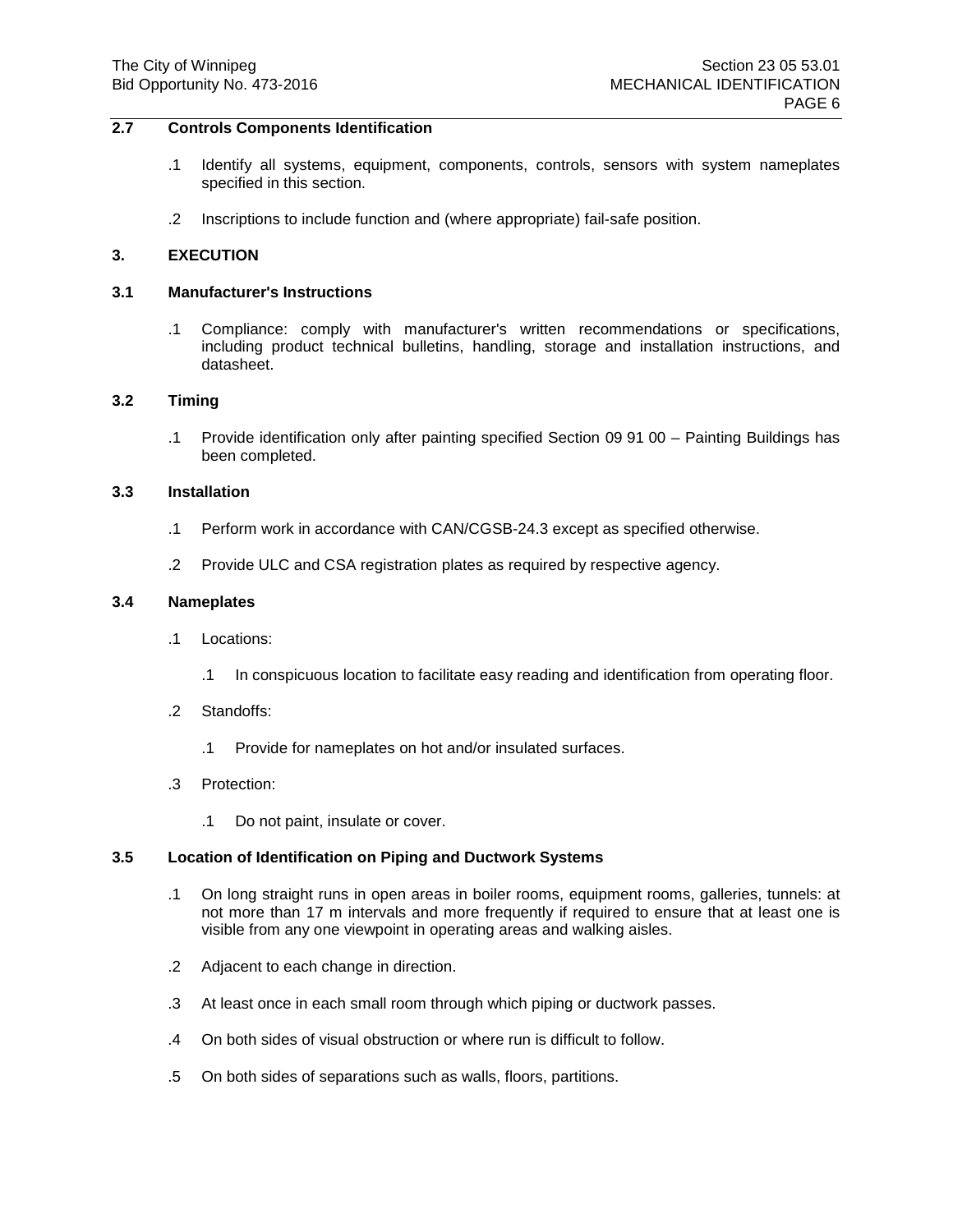- .6 Where system is installed in pipe chases, ceiling spaces, galleries, confined spaces, at entry and exit points, and at access openings.
- .7 At beginning and end points of each run and at each piece of equipment in run.
- .8 At point immediately upstream of major manually operated or automatically controlled valves, and dampers. Where this is not possible, place identification as close as possible, preferably on upstream side.
- .9 Identification easily and accurately readable from usual operating areas and from access points.
	- .1 Position of identification approximately at right angles to most convenient line of sight, considering operating positions, lighting conditions, risk of physical damage or injury and reduced visibility over time due to dust and dirt.

## **3.6 Valves, Controllers**

- .1 Valves and operating controllers, except at plumbing fixtures, radiation, or where in plain sight of equipment they serve: Secure tags with non-ferrous chains or closed "S" hooks.
- .2 Install one copy of flow diagrams, valve schedules mounted in frame behind non-glare glass where directed by the Contract Administrator. Provide one copy (reduced in size if required) in each operating and maintenance manual.
- .3 Number valves in each system consecutively.

# **3.7 Cleaning**

- .1 Refer to Section 21 05 01 Common Work Results for Mechanical.
- .2 Remove surplus materials, excess materials, rubbish, tools and equipment.

# **END OF SECTION**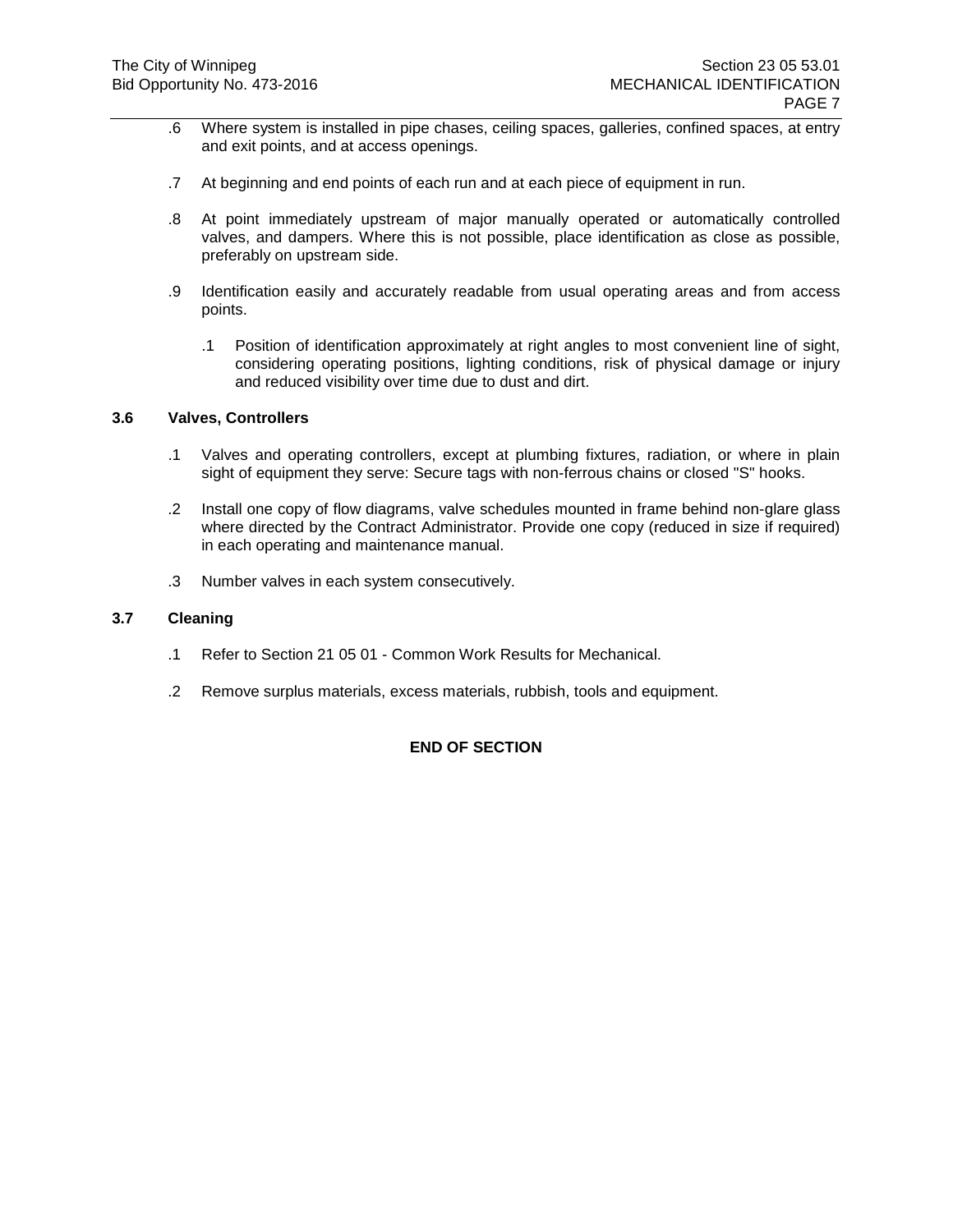# **1. GENERAL**

## **1.1 General**

- .1 For additional information, refer to Section 21 05 01 Common Work Results for Mechanical and Division 1 - General Conditions of the Contract.
- .2 For a list of applicable codes and standards, refer to Section 21 05 01 Common Work Results for Mechanical.
- .3 The mechanical Subcontractor shall be responsible for coordinating all aspects of this work.
- .4 Locations of equipment, ductwork, pipework, and all associated appurtenances indicated on the Drawings are approximate only. The Contractor is responsible for checking and coordinating the locations of equipment, ductwork, pipework, and all associated appurtenances and shall make any necessary adjustments in positions to conform with the architectural features, other services, symmetry and lighting arrangements.
- .5 TAB is used throughout this Section to describe the process, methods and requirements of testing, adjusting and balancing for HVAC.
- .6 TAB means to test, adjust and balance to perform in accordance with requirements of Contract Documents and to do other work as specified in this section.

## **1.2 Scope of Work**

- .1 The scope of work for this section includes, but is not limited to, the following:
	- .1 Process, methods and requirements of testing, adjusting and balancing for HVAC.

## **1.3 References**

- .1 National Research Council (NRC): National Building Code of Canada 2010 (NBC) as amended by the Manitoba Building Code Regulation 31/2011.
- .2 ASTM International (ASTM)
	- .1 ASTM-E779-10, Standard Test Method for Determining Air Leakage Rate by Fan Pressurization.
	- .2 ASTM-E1827-11, Standard Test Methods for Determining Airtightness of Buildings Using an Orifice Blower Door.
	- .3 ASTM-E2357-11, Standard Test Method for Determining Air Leakage of Air Barrier Assemblies

## **1.4 Qualifications of Tab Personnel**

- .1 Submit names of personnel to perform TAB to the Contract Administrator within 90 days of award of contract.
- .2 Provide documentation confirming qualifications, successful experience.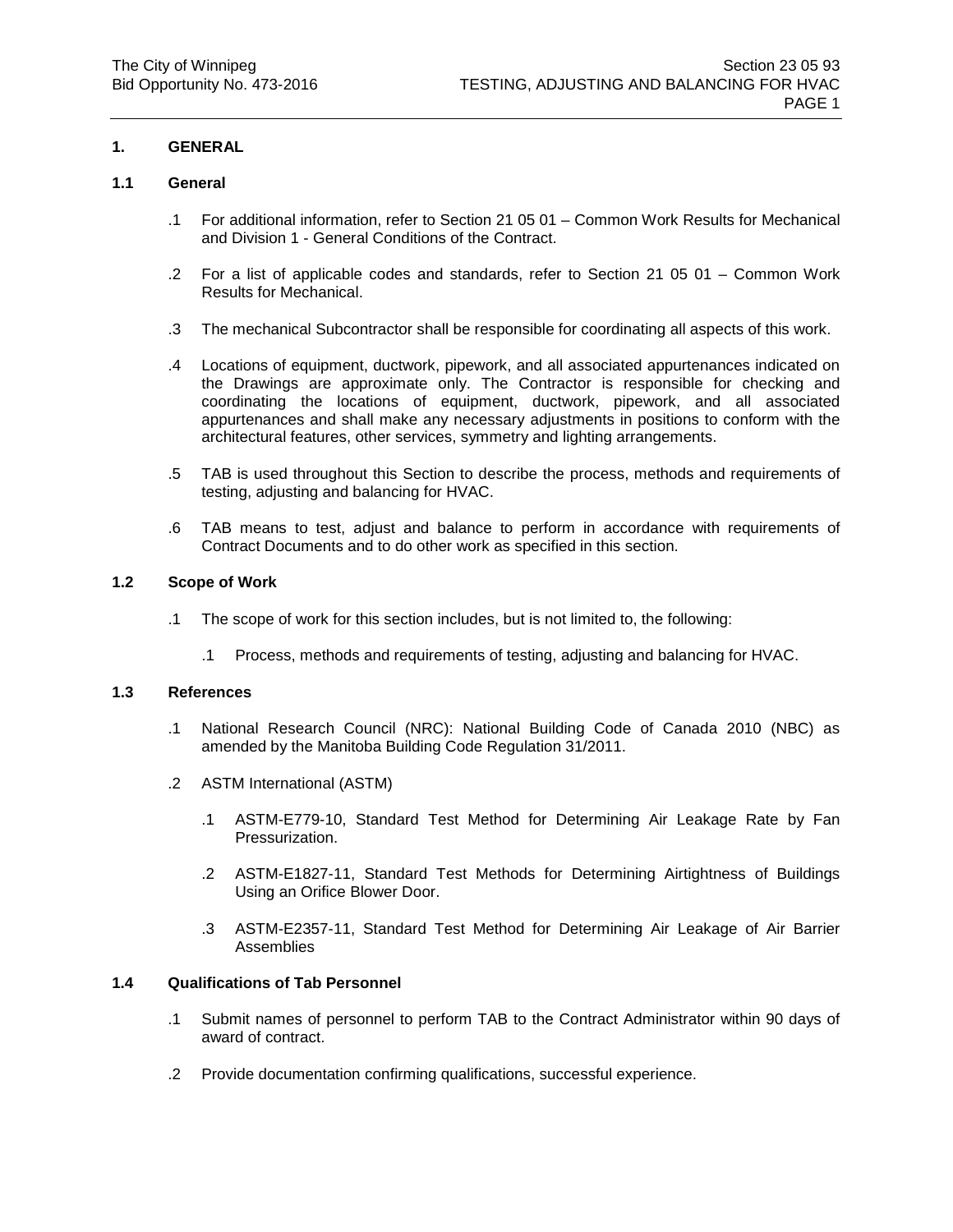- .3 TAB: performed in accordance with the requirements of standard under which TAB Firm's qualifications are approved:
	- .1 Associated Air Balance Council, (AABC) National Standards for Total System Balance, MN-1-2002.
	- .2 National Environmental Balancing Bureau (NEBB) TABES, Procedural Standards for Testing, Adjusting, Balancing of Environmental Systems-1998.
	- .3 Sheet Metal and Air Conditioning Contractors' National Association (SMACNA), HVAC TAB HVAC Systems - Testing, Adjusting and Balancing-2002.
- .4 Recommendations and suggested practices contained in the TAB Standard: mandatory.
- .5 Use TAB Standard provisions, including checklists, and report forms to satisfy Contract requirements.
- .6 Use TAB Standard for TAB, including qualifications for TAB Firm and Specialist and calibration of TAB instruments.
- .7 Where instrument manufacturer calibration recommendations are more stringent than those listed in TAB Standard, use manufacturer's recommendations.
- .8 TAB Standard quality assurance provisions such as performance guarantees form part of this contract.
	- .1 For systems or system components not covered in TAB Standard, use TAB procedures developed by TAB Specialist.
	- .2 Where new procedures, and requirements, are applicable to Contract requirements have been published or adopted by body responsible for TAB Standard used (AABC, NEBB, or TABB), requirements and recommendations contained in these procedures and requirements are mandatory.

## **1.5 Purpose of Tab**

- .1 Test to verify proper and safe operation, determine actual point of performance, evaluate qualitative and quantitative performance of equipment, systems and controls at design, average and low loads using actual or simulated loads.
- .2 Adjust and regulate equipment and systems to meet specified performance requirements and to achieve specified interaction with other related systems under normal and emergency loads and operating conditions.
- .3 Balance systems and equipment to regulate flow rates to match load requirements over full operating ranges.

# **1.6 Exceptions**

.1 TAB of systems and equipment regulated by codes, standards to satisfaction of authority having jurisdiction.

#### **1.7 Application Tolerances**

.1 Do TAB to following tolerances of design values: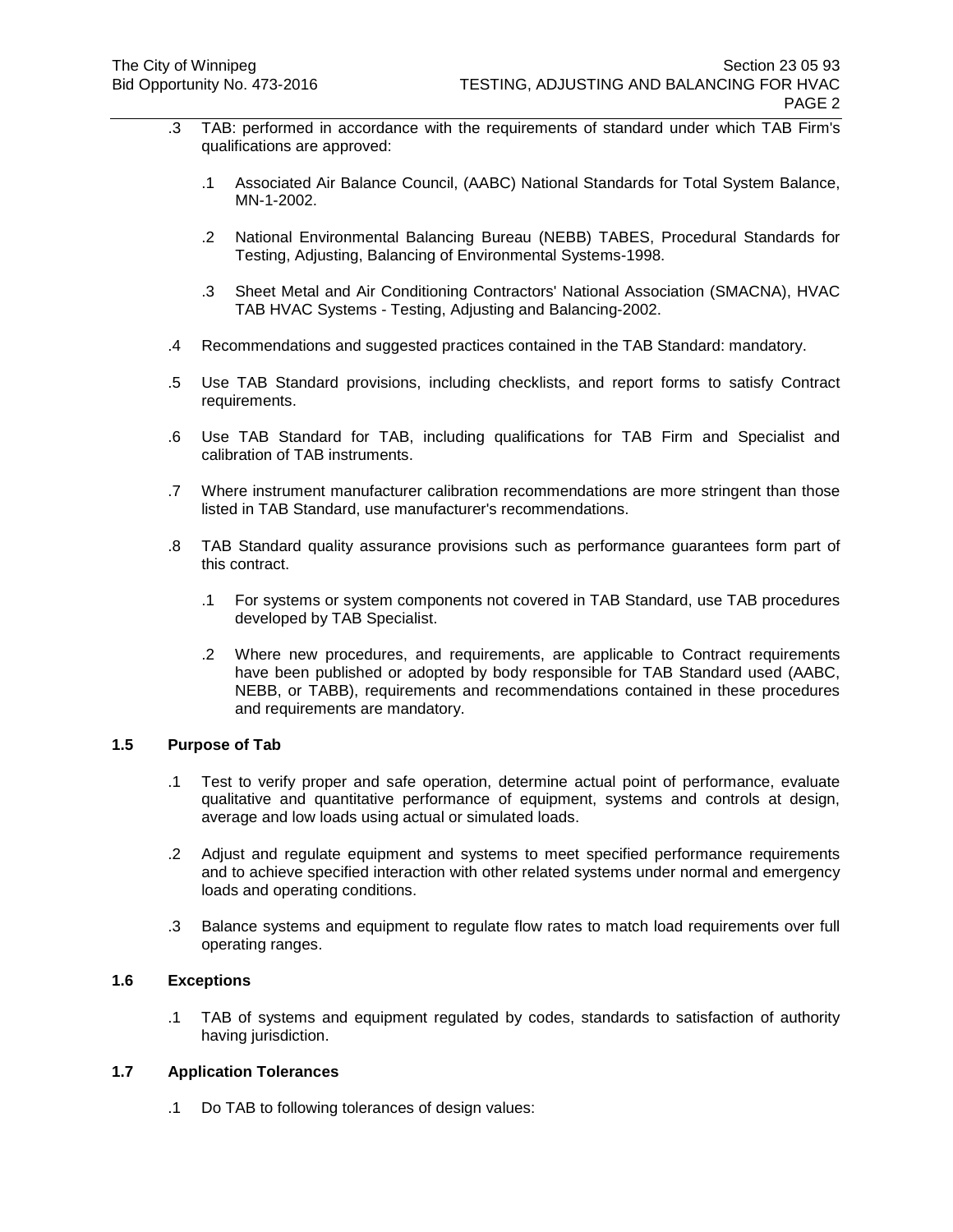.1 HVAC systems: plus 10 %, minus 0 %.

#### **1.8 Accuracy Tolerances**

.1 Measured values accurate to within plus or minus [2] % of actual values.

# **1.9 Instruments**

- .1 Prior to TAB, submit to the Contract Administrator list of instruments used together with serial numbers.
- .2 Calibrate in accordance with requirements of most stringent of referenced standard for either applicable system or HVAC system.
- .3 Calibrate within 3 months of TAB. Provide certificate of calibration to the Contract Administrator.

## **1.10 Action and Informational Submittals**

- .1 Submit, prior to commencement of TAB:
- .2 Proposed methodology and procedures for performing TAB if different from referenced standard.

#### **1.11 Air Systems**

- .1 Standard: TAB to most stringent of this section or [AB standards of AABC.
- .2 Do TAB of systems, equipment, components, controls specified Division 23 including but not limited to the following systems, equipment, components, controls:
	- .1 Building Airtightness Testing of Control Room.
	- .2 MAU-U-20.
	- .3 SF-U-21.
	- .4 SF-U-22.
	- .5 EF-U-23.
- .3 Qualifications: personnel performing TAB current member in good standing of AABC/NEBB.
- .4 Quality assurance: perform TAB under direction of supervisor qualified by AABC or NEBB.
- .5 Measurements: to include as appropriate for systems, equipment, components, controls: air velocity, static pressure, flow rate, pressure drop (or loss), temperatures (dry bulb, wet bulb, dew point), duct cross-sectional area, RPM, electrical power, voltage, noise, vibration.
- .6 Locations of equipment measurements: to include as appropriate:
	- .1 Inlet and outlet of dampers, filter, coil, humidifier, fan, other equipment causing changes in conditions.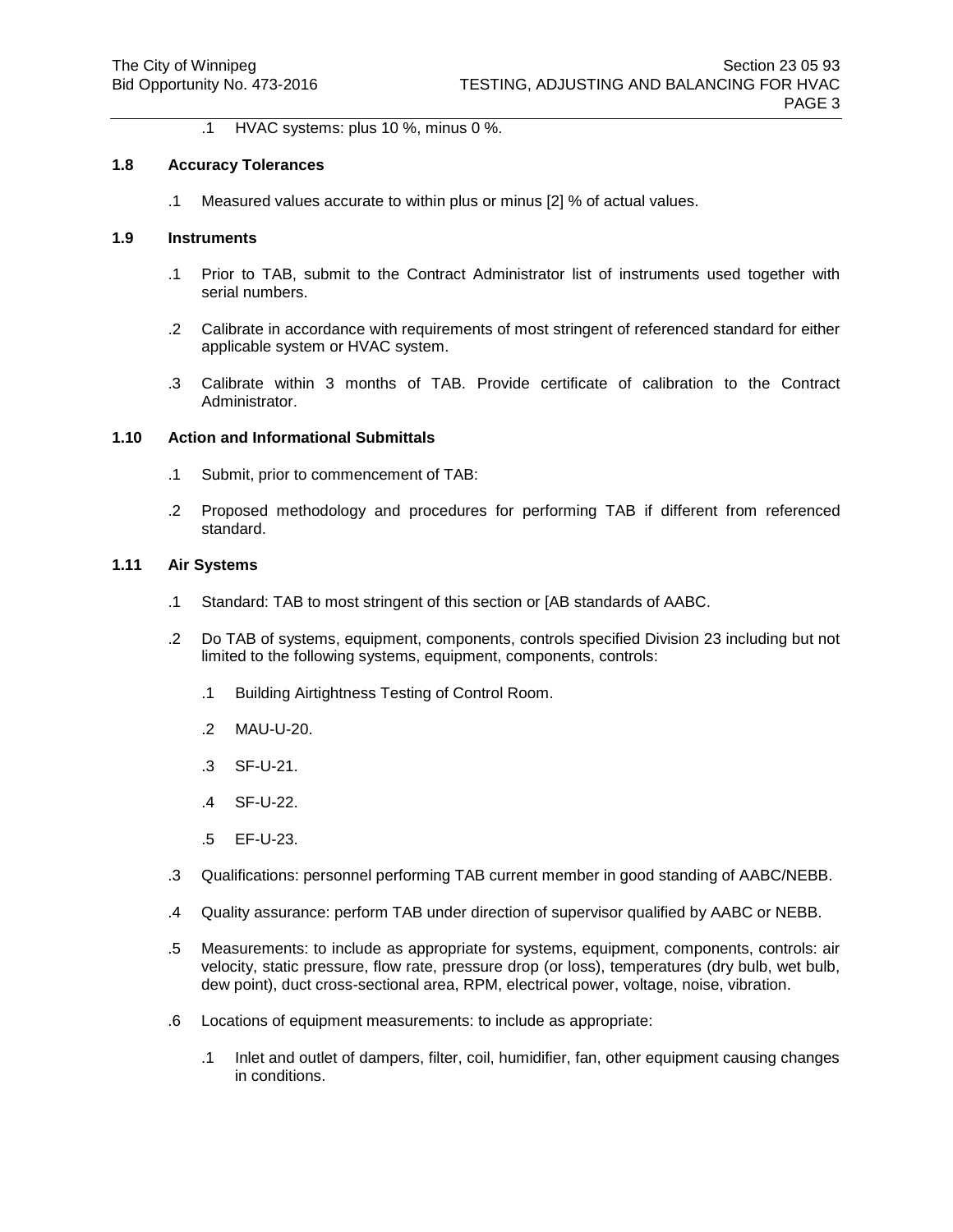- .2 At controllers, controlled device.
- .7 Locations of systems measurements to include as appropriate: main ducts, main branch, sub-branch, run-out (or grille, register or diffuser).

#### **1.12 Other Tab Requirements**

- .1 General requirements applicable to work specified this paragraph:
	- .1 Qualifications of TAB personnel: as for air systems specified this section.
	- .2 Quality assurance: as for air systems specified this section.
- .2 Building Airtightness Testing of Control Room:
	- .1 Test the integrity and airtightness of the Control Room to the requirements of the National Building Code of Canada 2010 Part 5 and ULC Standards.
	- .2 Evaluate the structure during construction via tests to ASTM-E779, ASTM-E1827, and ASTM-E2357 at a minimum of 75 Pa positive pressure with respect to the outdoor ambient pressure (uncorrected for wind).
- .3 Building pressure conditions:
	- .1 Adjust HVAC systems, equipment, controls to ensure specified minimum 25 Pa positive pressure conditions at all times in the Control Room. Airflow requirement through MAU-1 to permit this pressurization shall be no more than 150l/s with all doors in the closed condition.
		- .1 If the pressurization of the Control Room requires more than 150 l/s, coordinate with the following sections to have the leak sources located and corrected accordingly:
			- .1 Section 07 26 00 Vapour Barrier.
			- .2 Section 07 92 00 Joint Sealants.
			- .3 Section 08 71 00 Door Hardware.

## **2. PRODUCTS**

### **2.1 Not Used**

.1 Not used.

## **3. EXECUTION**

#### **3.1 Co-ordination**

- .1 Schedule time required for TAB (including repairs, re-testing) into project construction and completion schedule to ensure completion before acceptance of project.
	- .1 Building leakage testing is to be scheduled at the point where actual doors and sealants or seals are in place, but at a point where repairs and improvements can still be made to correct defective work.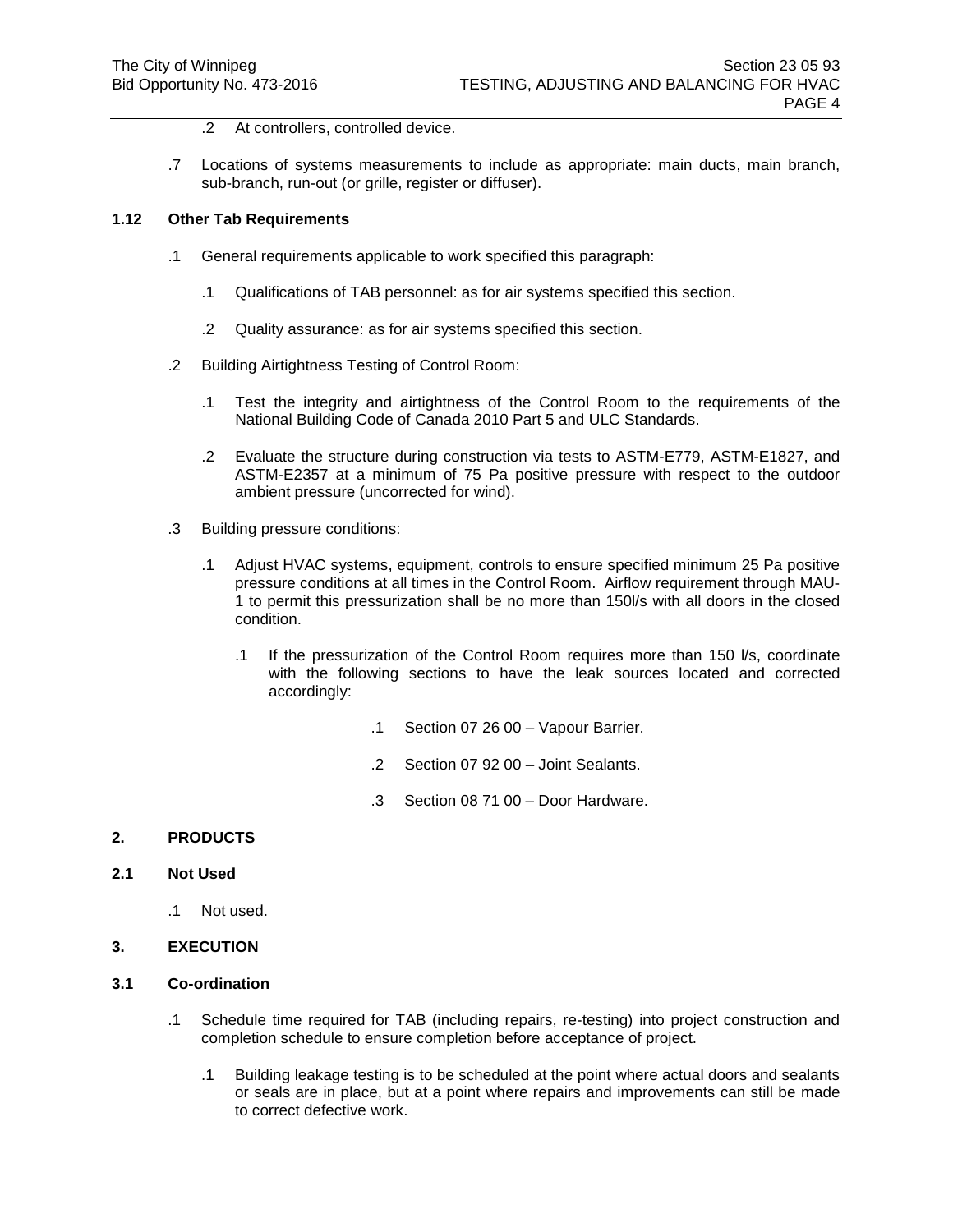.2 Do TAB of each system independently and subsequently, where interlocked with other systems, in unison with those systems.

## **3.2 Pre-Tab Review**

- .1 Review contract documents before project construction is started and confirm in writing to the Contract Administrator adequacy of provisions for TAB and other aspects of design and installation pertinent to success of TAB.
- .2 Review specified standards and report to the Contract Administrator in writing proposed procedures which vary from standard.
- .3 During construction, co-ordinate location and installation of TAB devices, equipment, accessories, measurement ports and fittings.

#### **3.3 Start-Up**

- .1 Follow start-up procedures as recommended by equipment manufacturer unless specified otherwise.
- .2 Follow special start-up procedures specified elsewhere in Division 23.

#### **3.4 Operation of Systems During Tab**

.1 Operate systems for length of time required for TAB and as required by the Contract Administrator for verification of TAB reports.

## **3.5 Preliminary Tab Report**

- .1 Submit for checking and approval of the Contract Administrator, prior to submission of formal TAB report, sample of rough TAB sheets. Include:
	- .1 Details of instruments used.
	- .2 Details of TAB procedures employed.
	- .3 Calculations procedures.
	- .4 Summaries.

### **3.6 Tab Report**

- .1 Format in accordance with Section 01 78 00 Closeout Submittals.
- .2 TAB report to show results in SI units and to include:
	- .1 Project record drawings.
	- .2 System schematics.
- .3 Submit 6 copies of TAB Report to the Contract Administrator for verification and approval, in English in D-ring binders, complete with index tabs.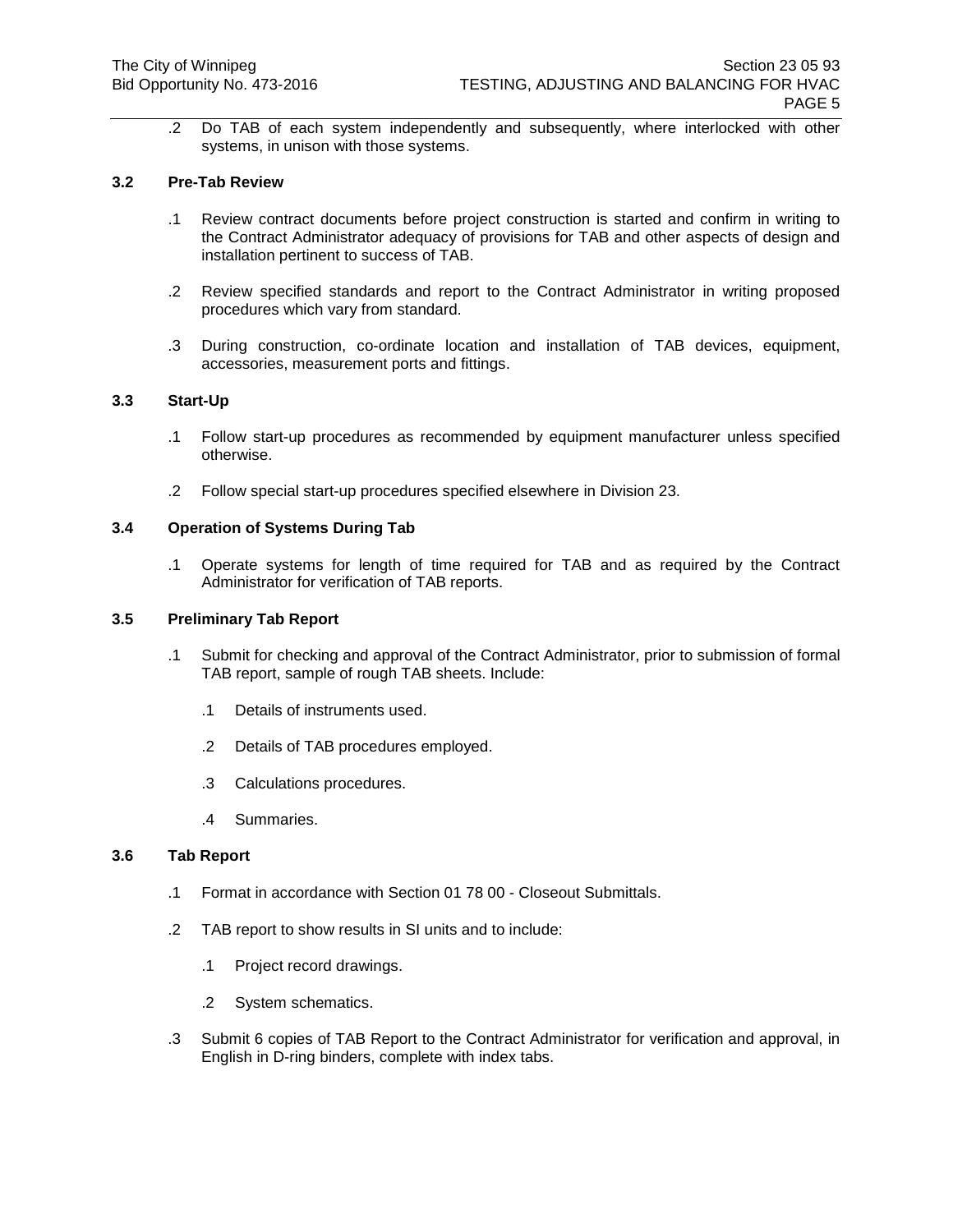## **3.7 Verification**

- .1 Reported results subject to verification by the Contract Administrator
- .2 Provide personnel and instrumentation to verify up to 30 % of reported results.
- .3 Number and location of verified results as directed by the Contract Administrator
- .4 Pay costs to repeat TAB as required to satisfaction of the Contract Administrator.

# **3.8 Settings**

- .1 After TAB is completed to satisfaction of the Contract Administrator, replace drive guards, close access doors, lock devices in set positions, ensure sensors are at required settings.
- .2 Permanently mark settings to allow restoration at any time during life of facility. Do not eradicate or cover markings.

## **3.9 Post-Occupancy Tab**

- .1 Measure air velocity, air flow patterns, NC levels in the Control Room. Make adjustments as directed.
- .2 Participate in systems checks twice during Warranty Period:
	- .1 Approximately 3 months after acceptance and
	- .2 Within 1 month prior to the termination of Warranty Period.

## **3.10 Completion of Tab**

.1 TAB considered complete when final TAB Report received and approved by the Contract Administrator.

# **END OF SECTION**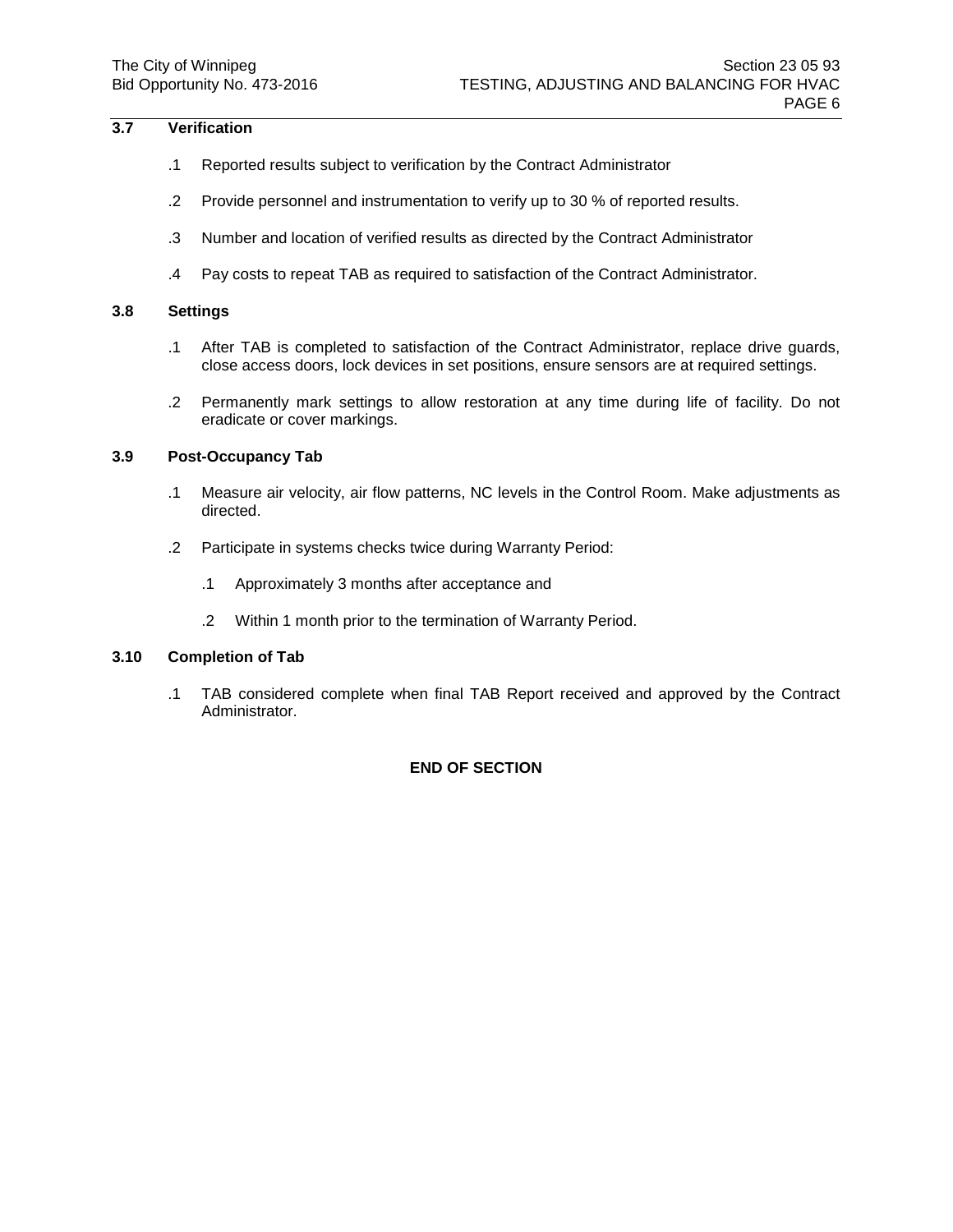## **1. GENERAL**

## **1.1 General**

- .1 For additional information, refer to Section 21 05 01 Common Work Results for Mechanical and Division 1 - General Conditions of the Contract.
- .2 For a list of applicable codes and standards, refer to Section 21 05 01 Common Work Results for Mechanical.
- .3 The mechanical Subcontractor shall be responsible for coordinating all aspects of this work.
- .4 Locations of equipment, ductwork, pipework, and all associated appurtenances indicated on the Drawings are approximate only. The Contractor is responsible for checking and coordinating the locations of equipment, ductwork, pipework, and all associated appurtenances and shall make any necessary adjustments in positions to conform with the architectural features, other services, symmetry and lighting arrangements.

## **1.2 Scope of Work**

- .1 The scope of work for this section includes, but is not limited to, the following:
	- .1 Materials and procedures for the provision and installation of thermal insulation for ducted systems.

# **1.3 Related Work**

- .1 This Section may not contain all materials, equipment and requirements required for the completion of this project. This Section is to be read in conjunction with the remaining Sections of Division 21, 22 and 23 any and all related works.
- .2 Division 1 forms an integral part of Division 10, 21, 22 and 23.
- .3 Related Requirements
	- .1 Section 21 05 01 Common Work Results for Mechanical.
	- .2 Section 23 05 53.01 Mechanical Identification.
	- .3 Section 23 31 13.01 Metal Ducts Low Pressure to 500 Pa.
	- .4 Section 23 33 00 Duct Accessories.

## **1.4 References**

- .1 Except as specified herein, the latest edition of the standards listed below form a part of this Specification to the extent referenced in this Section. Where earlier editions of standards are adopted as referenced in applicable codes, those shall govern. The publications are referred to within the text by the basic designation only.
- .2 American Society of Heating, Refrigeration and Air Conditioning Engineers (ASHRAE)
	- .1 ANSI/ASHRAE/IESNA 90.1-04, SI; Energy Standard for Buildings Except Low-Rise Residential Buildings.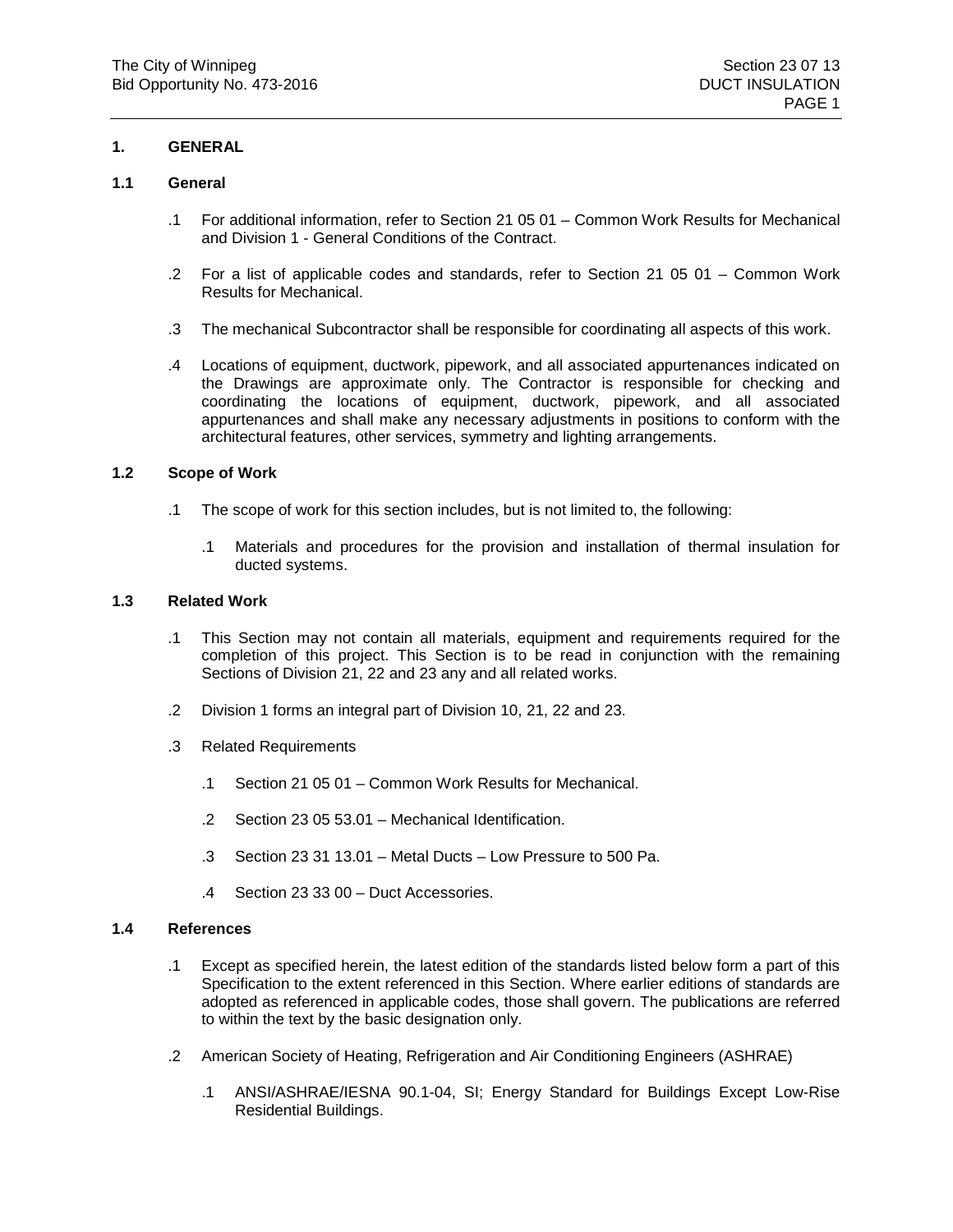- .3 ASTM International Inc.
	- .1 ASTM B 209M-07, Standard Specification for Aluminum and Aluminum-Alloy Sheet and Plate (Metric).
	- .2 ASTM C 335-05ae1, Standard Test Method for Steady State Heat Transfer Properties of Pipe Insulation.
	- .3 ASTM C 411-05, Standard Test Method for Hot-Surface Performance of High-Temperature Thermal Insulation.
	- .4 ASTM C 449/C 449M-00, Standard Specification for Mineral Fiber-Hydraulic-Setting Thermal Insulating and Finishing Cement.
	- .5 ASTM C 547-07e1, Standard Specification for Mineral Fiber Pipe Insulation.
	- .6 ASTM C 553-02e1, Standard Specification for Mineral Fiber Blanket Thermal Insulation for Commercial and Industrial Applications.
	- .7 ASTM C 612-04e1, Standard Specification for Mineral Fiber Block and Board Thermal Insulation.
	- .8 ASTM C 795-03, Standard Specification for Thermal Insulation for Use in Contact with Austenitic Stainless Steel.
	- .9 ASTM C 921-03a, Standard Practice for Determining the Properties of Jacketing Materials for Thermal Insulation.
- .4 Canadian General Standards Board (CGSB)
	- .1 CGSB 51-GP-52Ma-89, Vapour Barrier, Jacket and Facing Material for Pipe, Duct and Equipment Thermal Insulation.
- .5 Thermal Insulation Association of Canada (TIAC): National Insulation Standards (2005).
- .6 Underwriters Laboratories of Canada (ULC)
	- .1 CAN/ULC-S102-03, Method of Test for Surface Burning Characteristics of Building Materials and Assemblies.
	- .2 CAN/ULC-S701-05, Standard for Thermal Insulation, Polystyrene, Boards and Pipe Covering.

## **1.5 Action and Informational Submittals**

- .1 Refer to Section 21 05 01 Common Work Results for Mechanical.
- .2 Product Data:
	- .1 Provide manufacturer's printed product literature and data sheets for equipment and systems and include product characteristics, performance criteria, physical size, finish and limitations.
	- .2 Submit copies of WHMIS MSDS Material Safety Data Sheets.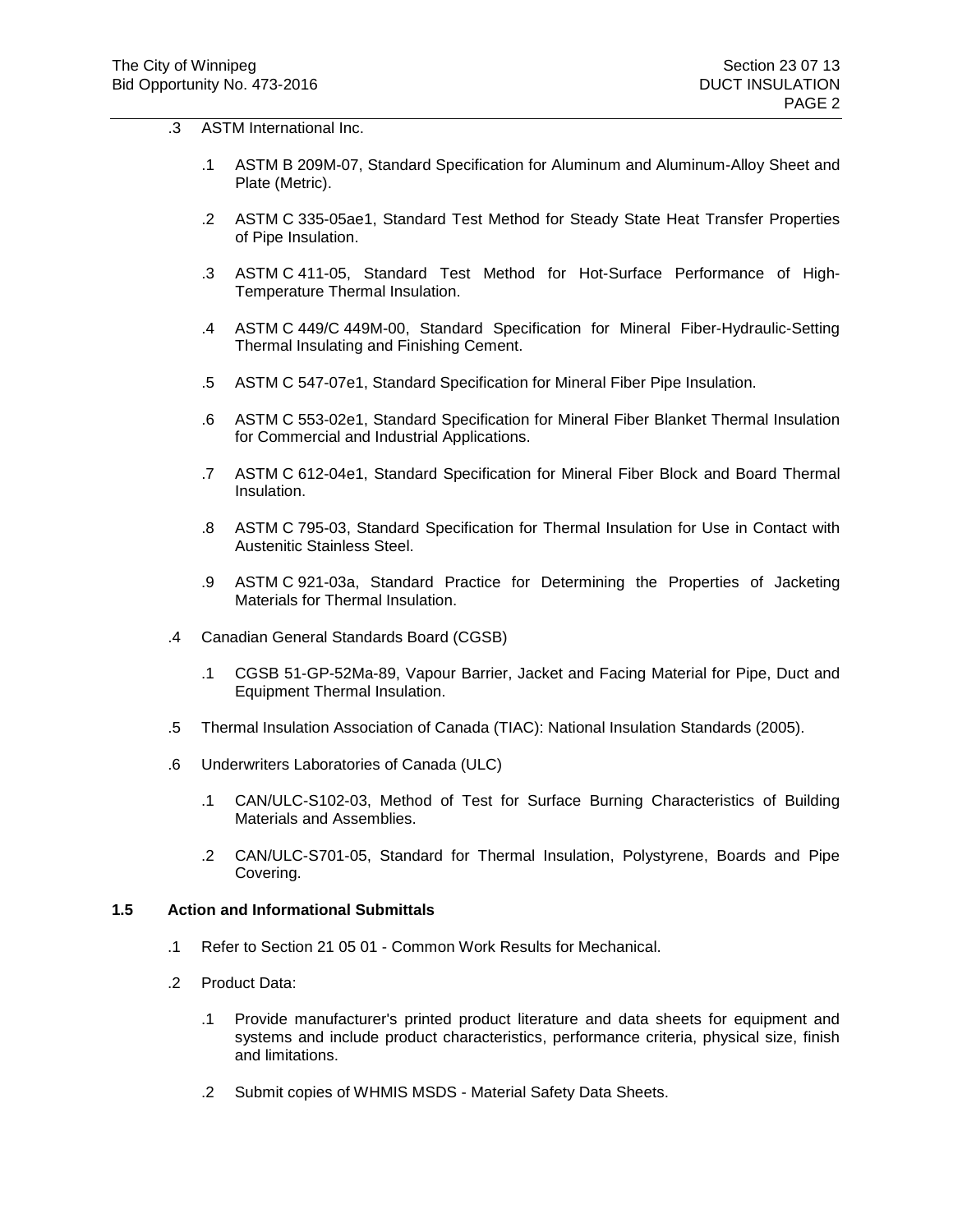## .3 Shop Drawings

- .1 Provide product data and installation recommendations from the manufacturer for each product.
- .4 Samples:
	- .1 Submit for approval: complete assembly of each type of insulation system, insulation, coating, and adhesive proposed.
	- .2 Mount sample on 12 mm plywood board.
	- .3 Affix typewritten label beneath sample indicating service.
- .5 Certificates:
	- .1 Submit certificates signed by the manufacturer certifying that materials comply with specified performance characteristics and physical properties.
- .6 Instructions:
	- .1 Submit manufacturer's printed installation instructions.
- .7 Manufacturer's Field Reports:
	- .1 Manufacturer's field reports specified.

#### **1.6 Closeout Submittals**

.1 Refer to Section Section 21 05 01 – Common Work Results for Mechanical.

## **1.7 Delivery, Storage and Handling**

.1 Refer to Section Section 21 05 01 – Common Work Results for Mechanical.

#### **1.8 Quality Assurance**

- .1 Performance Requirements
	- .1 Catalogued or published ratings for manufactured items: obtained from tests carried out by manufacturer or those ordered by manufacturer from independent testing agency signifying adherence to codes and standards.

## **1.9 Definitions:**

- .1 For purposes of this section:
	- .1 "CONCEALED" insulated mechanical services and equipment in suspended ceilings and non-accessible chases and furred-in spaces.
	- .2 "EXPOSED" means "not concealed" as previously defined.
	- .3 Insulation systems insulation material, fasteners, jackets, and other accessories.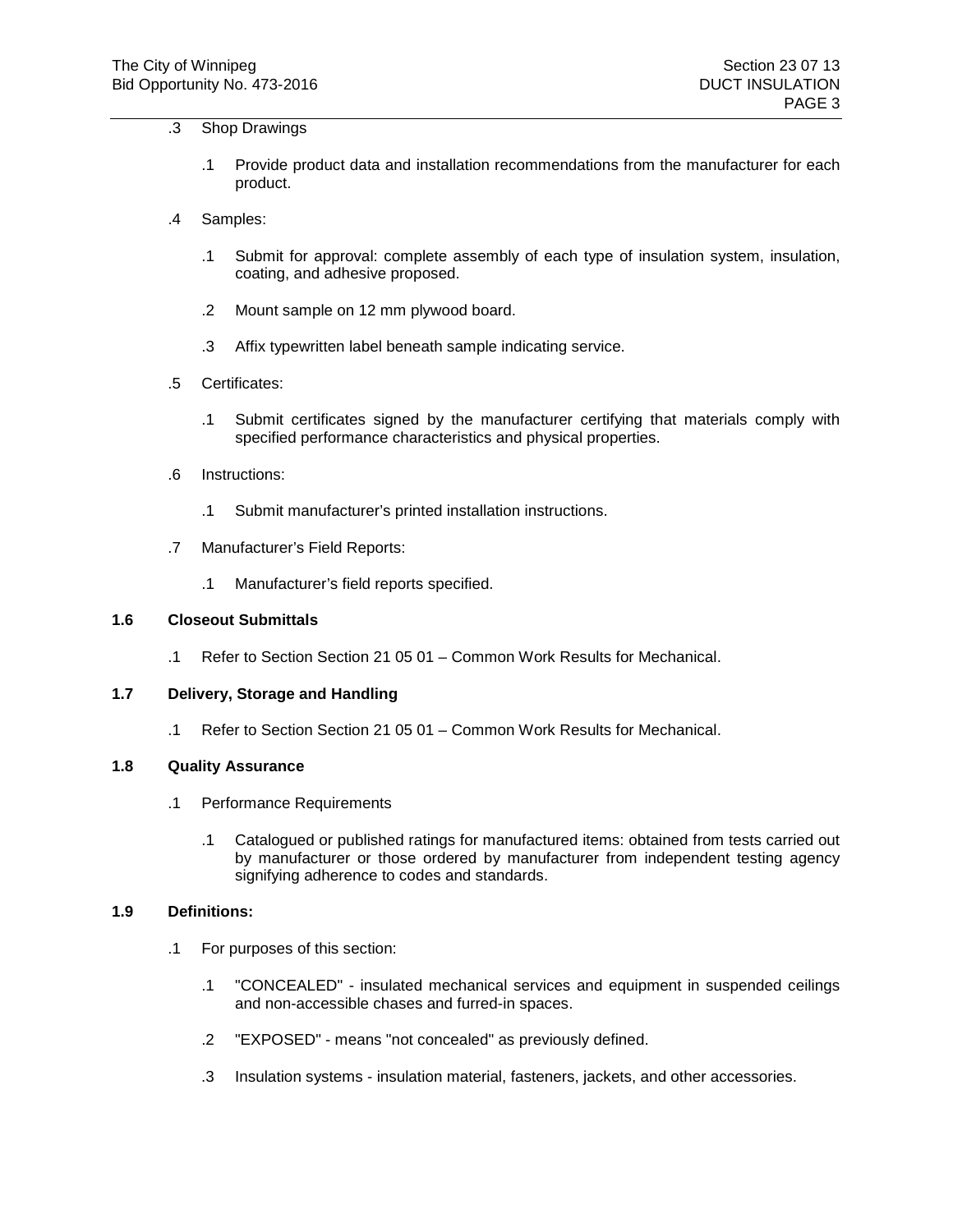# .2 TIAC Codes:

- .1 CRD: Code Round Ductwork.
- .2 CRF: Code Rectangular Finish.

## **2. PRODUCTS**

# **2.1 Fire and Smoke Rating**

- .1 To CAN/ULC-S102:
	- .1 Maximum flame spread rating: 25.
	- .2 Maximum smoke developed rating: 50.

## **2.2 Insulation**

- .1 Mineral fibre: as specified includes glass fibre, rock wool, slag wool.
- .2 Thermal conductivity ("k" factor) not to exceed specified values at 24 degrees C mean temperature when tested in accordance with ASTM C 335.
- .3 TIAC Code C-1: Rigid mineral fibre board to ASTM C 612, with factory applied vapour retarder jacket to CGSB 51-GP-52Ma (as scheduled in PART 3 of this Section).
- .4 TIAC Code C-2: Mineral fibre blanket to ASTM C 553 faced with factory applied vapour retarder jacket to CGSB 51-GP-52Ma (as scheduled in PART 3 of this section).
	- .1 Mineral fibre: to ASTM C 553.
	- .2 Jacket: to CGSB 51-GP-52Ma.
	- .3 Maximum "k" factor: to ASTM C 553.

## **2.3 Jackets**

- .1 Canvas:
	- .1 220 gm/m² cotton, plain weave, treated with dilute fire retardant lagging adhesive to ASTM C 921.
- .2 Lagging adhesive: compatible with insulation.

#### **2.4 Accessories**

- .1 Vapour retarder lap adhesive:
	- .1 Water based, fire retardant type, compatible with insulation.
- .2 Indoor Vapour Retarder Finish:
	- .1 Vinyl emulsion type acrylic, compatible with insulation.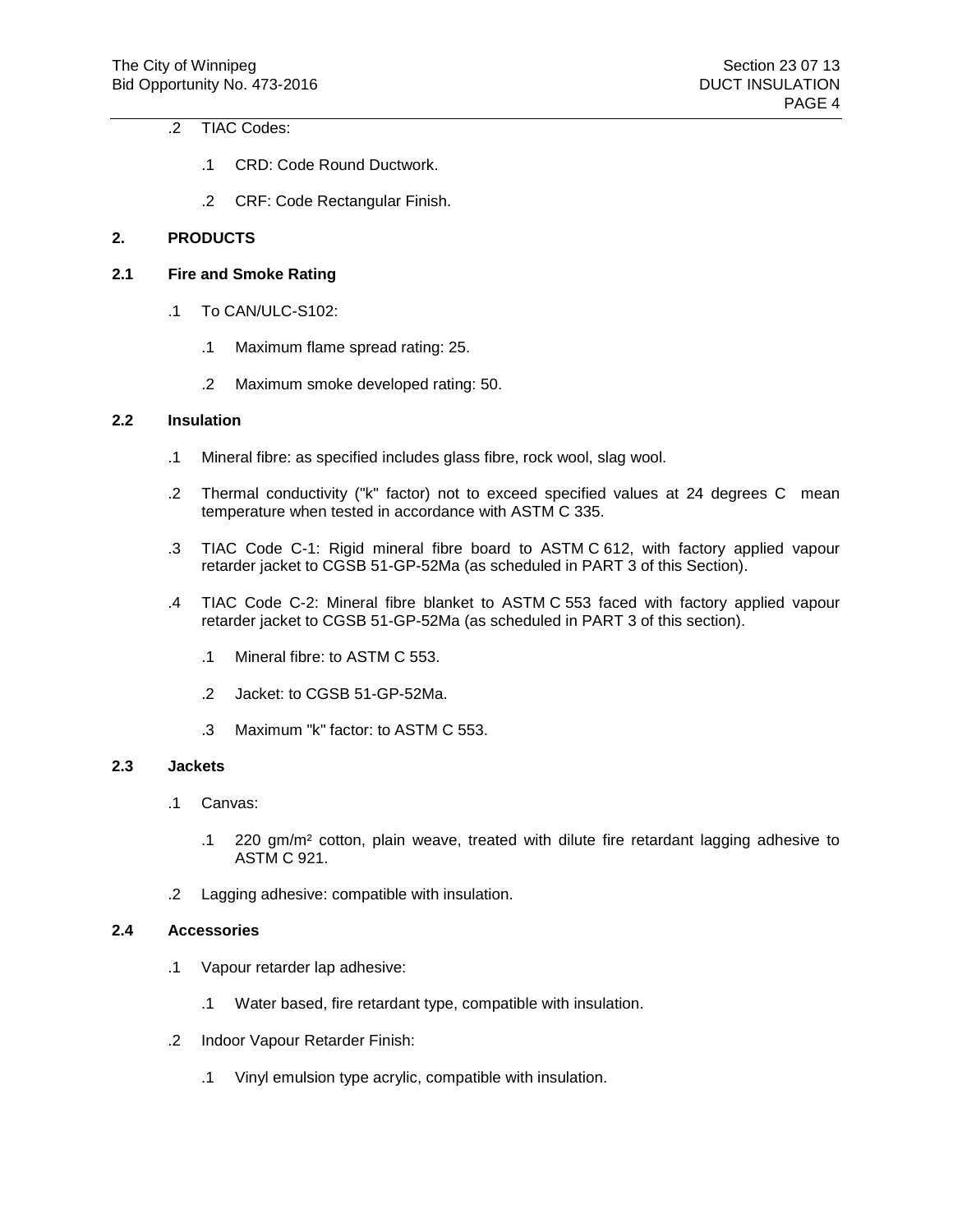- .3 Insulating Cement: hydraulic setting on mineral wool, to ASTM C 449.
- .4 ULC Listed Canvas Jacket:
	- .1 220 gm/m² cotton, plain weave, treated with dilute fire retardant lagging adhesive to ASTM C 921 untreated.
- .5 Tape: self-adhesive, aluminum, reinforced, 50 mm wide minimum.
- .6 Contact adhesive: quick-setting.
- .7 Canvas adhesive: washable.
- .8 Tie wire: 1.5 mm stainless steel.
- .9 Banding: 12 mm wide, 0.5 mm thick stainless steel.
- .10 Facing: 25 mm galvanized steel hexagonal wire mesh stitched on one face of insulation.
- .11 Fasteners: 2 mm diameter pins with 35 mm square clips, length to suit thickness of insulation.

## **3. EXECUTION**

### **3.1 Application**

.1 Manufacturer's Instructions: comply with manufacturer's written recommendations, including product technical bulletins, handling, storage and installation instructions, and datasheets.

### **3.2 Pre-Installation Requirements**

- .1 Pressure test ductwork systems complete, witness and certify.
- .2 Ensure surfaces are clean, dry, and free from foreign material.

### **3.3 Installation**

- .1 Install in accordance with TIAC National Standards.
- .2 Apply materials in accordance with manufacturer's instructions and as indicated.
- .3 Use 2 layers with staggered joints when required nominal thickness exceeds 75 mm.
- .4 Maintain uninterrupted continuity and integrity of vapour retarder jacket and finishes.
	- .1 Ensure hangers, and supports are outside vapour retarder jacket.
- .5 Hangers and supports in accordance with Section 23 05 29 Hangers and Supports for HVAC Piping and Equipment.
	- .1 Apply high compressive strength insulation where insulation may be compressed by weight of ductwork.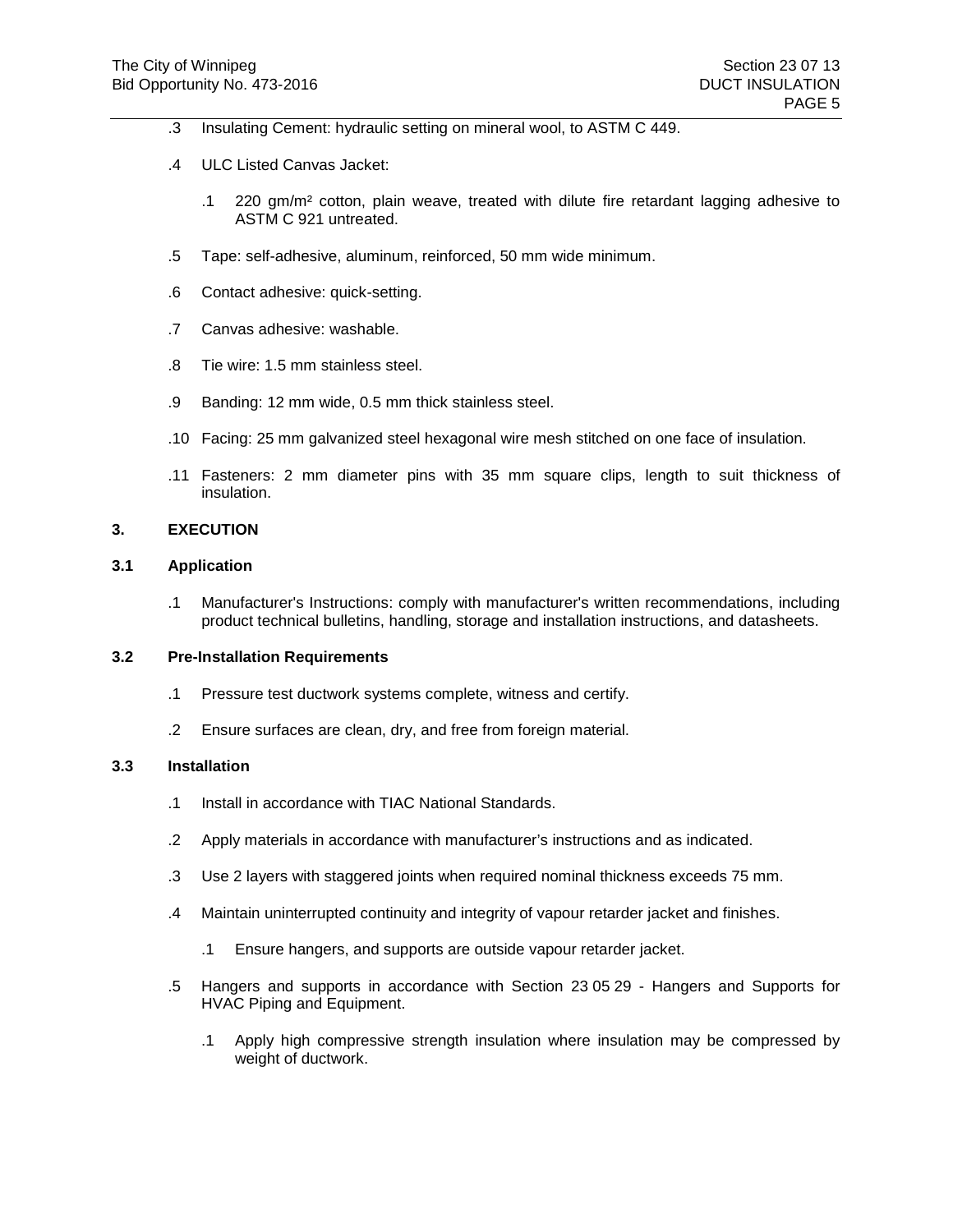.6 Fasteners: install at 300 mm on centre in horizontal and vertical directions, minimum [2] rows each side.

# **3.4 Ductwork Insulation Schedule**

.1 Insulation types and thicknesses: conform to following table:

|                                                                      | TIAC Code | Vapour<br>Retarder | Thickness<br>(mm) |
|----------------------------------------------------------------------|-----------|--------------------|-------------------|
| Rectangular cold and<br>dual temperature<br>supply air ducts         | $C-1$     | Yes                | 50                |
| Round cold and dual<br>temperature supply air<br>ducts               | $C-2$     | Yes                | 50                |
| Rectangular warm air<br>ducts                                        | $C-1$     | No                 | 25                |
| Round warm air ducts                                                 | $C-1$     | No                 | 25                |
| Supply, return and<br>exhaust ducts exposed<br>in space being served | None      |                    |                   |
| Outside air ducts to<br>mixing plenum                                | $C-1$     | Yes                | 25                |
| Mixing plenum                                                        | $C-1$     | Yes                | 25                |
| Exhaust duct between<br>dampers and louvers                          | $C-1$     | No                 | 25                |

- .2 Exposed round ducts 600 mm and larger, smaller sizes where subject to abuse: .1 Use TIAC code C-1 insulation, scored to suit diameter of duct.
	- .1 Finishes: conform to following table:

|                                           | <b>TIAC Code</b> |       |  |
|-------------------------------------------|------------------|-------|--|
|                                           | Rectangular      | Round |  |
| Indoor, Concealed                         | None             | None  |  |
| Indoor, exposed within<br>mechanical room | CRF/1            | CRD/2 |  |
| Indoor, exposed<br>elsewhere              | CRF/2            | CRD/3 |  |

### **3.5 Cleaning**

- .1 Refer to Section 21 05 01 Common Work Results for Mechanical.
- .2 Remove surplus materials, excess materials, rubbish, tools and equipment.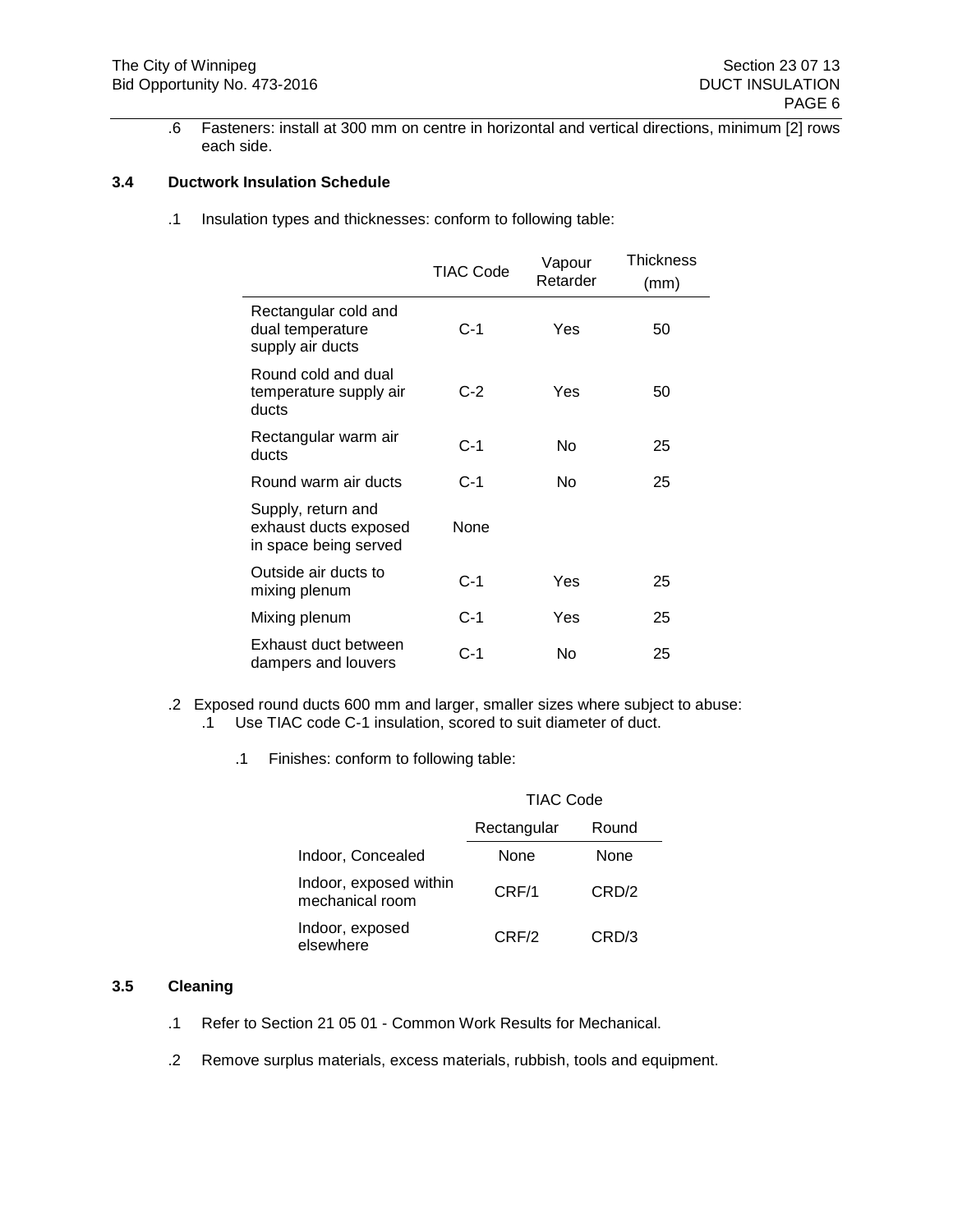**END OF SECTION**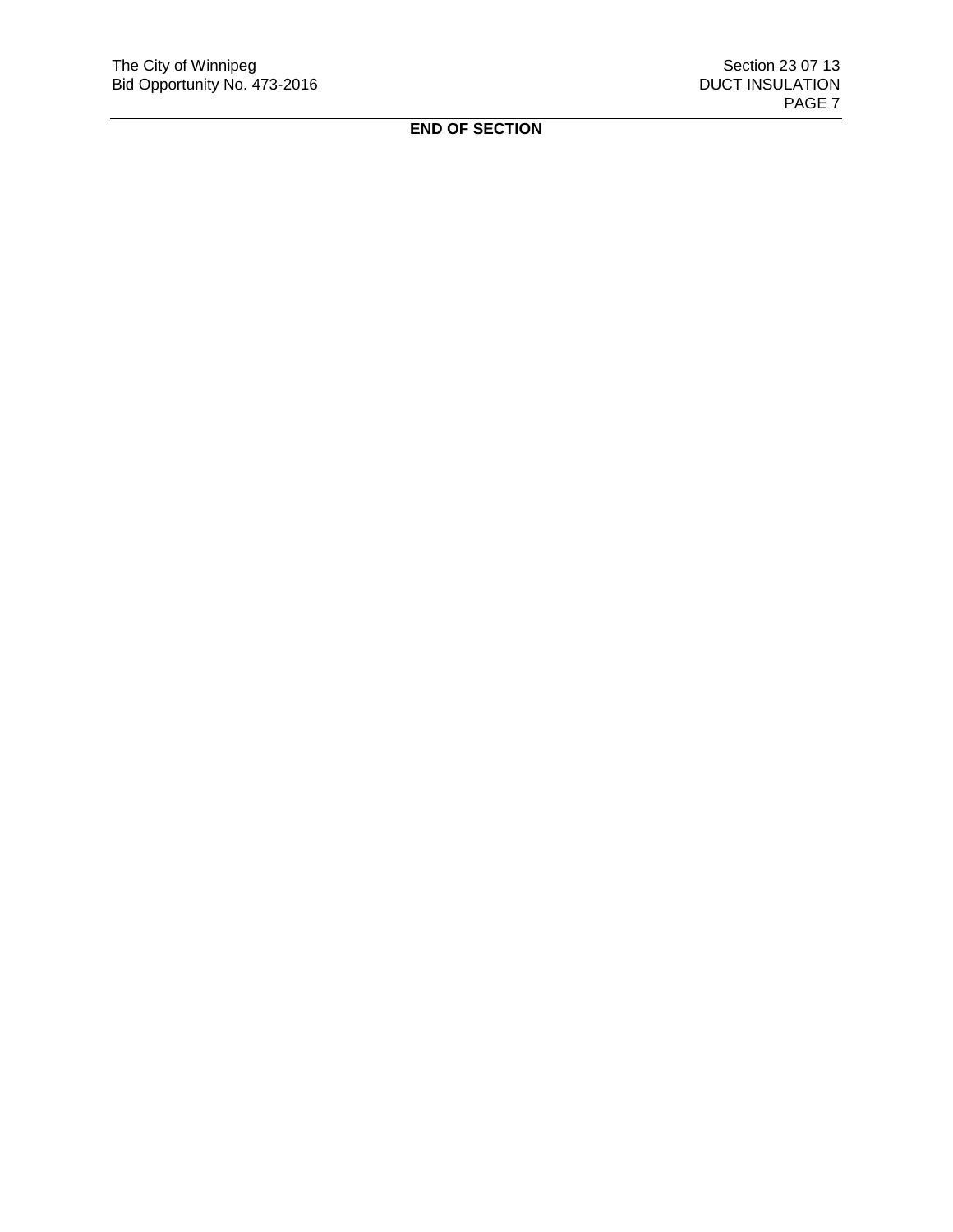## **1. GENERAL**

## **1.1 General**

- .1 For additional information, refer to Section 21 05 01 Common Work Results for Mechanical and Division 1 - General Conditions of the Contract.
- .2 For a list of applicable codes and standards, refer to Section 21 05 01 Common Work Results for Mechanical.
- .3 The mechanical Subcontractor shall be responsible for coordinating all aspects of this work.
- .4 Locations of equipment, ductwork, pipework, and all associated appurtenances indicated on the Drawings are approximate only. The Contractor is responsible for checking and coordinating the locations of equipment, ductwork, pipework, and all associated appurtenances and shall make any necessary adjustments in positions to conform with the architectural features, other services, symmetry and lighting arrangements.

### **1.2 Scope of Work**

- .1 The scope of work for this section includes, but is not limited to, the following:
	- .1 Thermal insulation for piping and piping accessories in the following applications:
		- .1 Domestic Cold Water Piping.
		- .2 Engine Exhaust Piping and Silencer(s).

## **1.3 Related Work**

- .1 This Section may not contain all materials, equipment and requirements required for the completion of this project. This Section is to be read in conjunction with the remaining Sections of Division 21, 22 and 23 any and all related works.
- .2 Division 1 forms an integral part of Division 10, 21, 22 and 23.
- .3 Related Requirements
	- .1 Section 21 05 01 Common Work Results for Mechanical.
	- .2 Section 22 11 16 Domestic Water Piping.
	- .3 Section 23 05 53.01 Mechanical Identification.
	- .4 Section 23 35 16 Engine Exhaust Systems.

## **1.4 References**

.1 Except as specified herein, the latest edition of the standards listed below form a part of this Specification to the extent referenced in this Section. Where earlier editions of standards are adopted as referenced in applicable codes, those shall govern. The publications are referred to within the text by the basic designation only.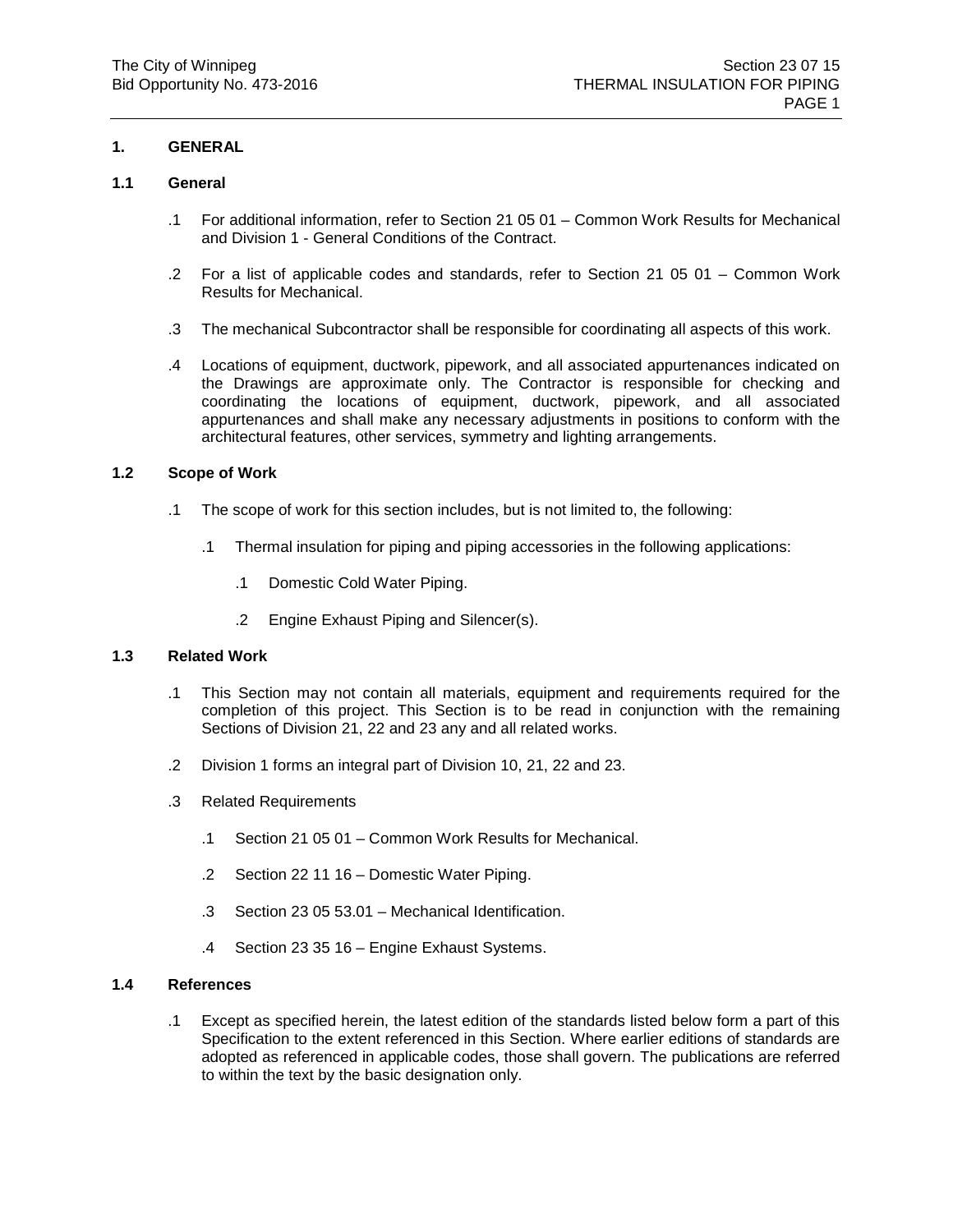- .2 American Society of Heating, Refrigeration and Air Conditioning Engineers (ASHRAE)
	- .1 ASHRAE Standard 90.1-01, Energy Standard for Buildings Except Low-Rise Residential Buildings (IESNA co-sponsored; ANSI approved; Continuous Maintenance Standard).
- .3 American Society for Testing and Materials International (ASTM)
	- .1 ASTM B 209M-04, Standard Specification for Aluminum and Aluminum Alloy Sheet and Plate.
	- .2 ASTM C 335-04, Standard Test Method for Steady State Heat Transfer Properties of Horizontal Pipe Insulation.
	- .3 ASTM C 411-04, Standard Test Method for Hot-Surface Performance of High-Temperature Thermal Insulation.
	- .4 ASTM C 449/C 449M-00, Standard Specification for Mineral Fiber-Hydraulic-Setting Thermal Insulating and Finishing Cement.
	- .5 ASTM C 533-2004, Calcium Silicate Block and Pipe Thermal Insulation.
	- .6 ASTM C 547-2003, Mineral Fiber Pipe Insulation.
	- .7 ASTM C 921-03a, Standard Practice for Determining the Properties of Jacketing Materials for Thermal Insulation.
- .4 Canadian General Standards Board (CGSB)
	- .1 CGSB 51-GP-52Ma-89, Vapour Barrier, Jacket and Facing Material for Pipe, Duct and Equipment Thermal Insulation.
- .5 Department of Justice Canada (Jus)
	- .1 Canadian Environmental Assessment Act (CEAA), 1995, c. 37.
	- .2 Canadian Environmental Protection Act (CEPA), 1999, c. 33.
	- .3 Transportation of Dangerous Goods Act (TDGA), 1992, c. 34.
- .6 Manitoba Workplace Safety and Health/Workplace Hazardous Materials Information System (WHMIS)
	- .1 Material Safety Data Sheets (MSDS).
- .7 Manufacturer's Trade Associations
	- .1 Thermal Insulation Association of Canada (TIAC): National Insulation Standards (Revised 2004).
- .8 Underwriters' Laboratories of Canada (ULC)
	- .1 CAN/ULC-S102-07, Surface Burning Characteristics of Building Materials and Assemblies.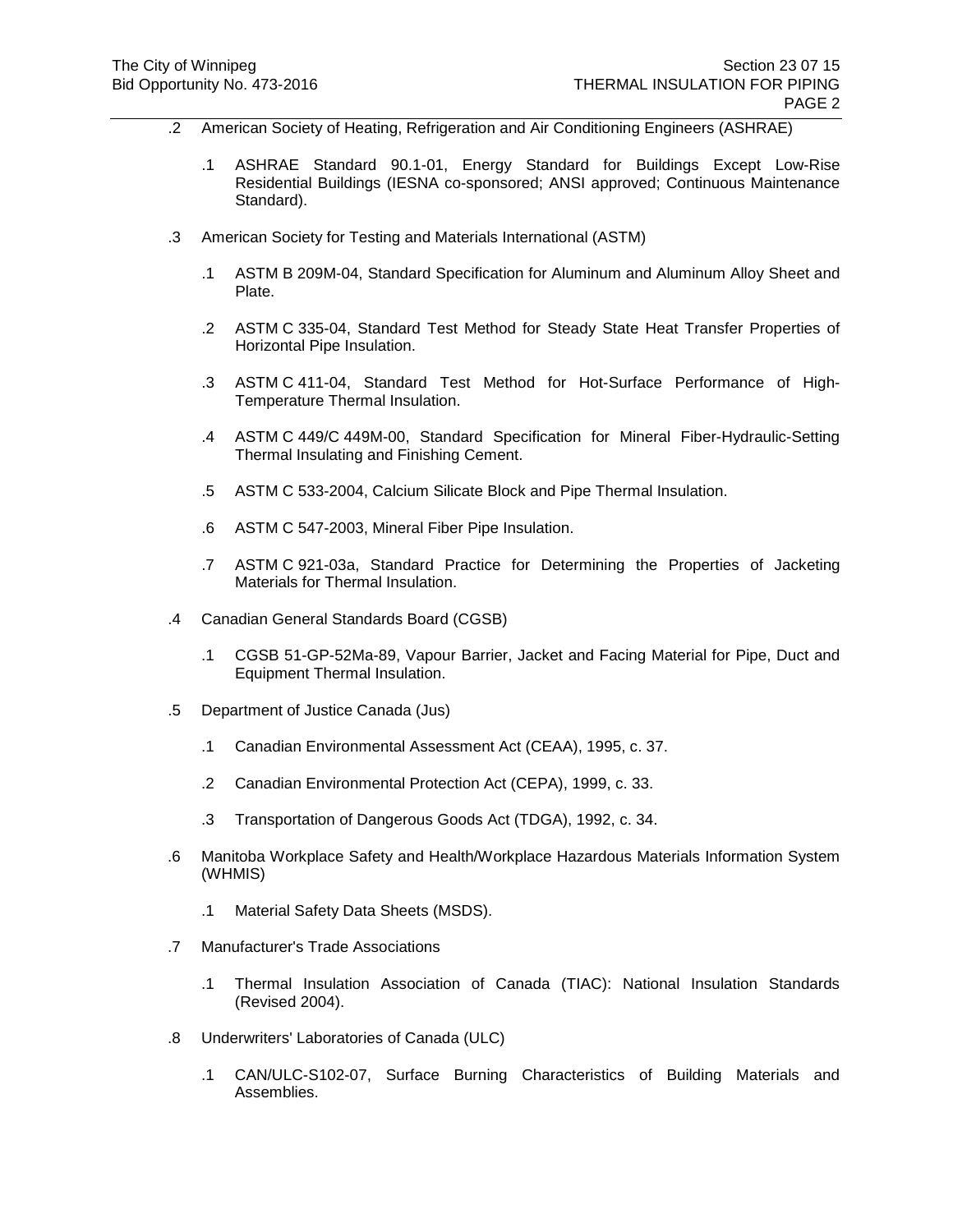- .2 CAN/ULC-S701-05, Thermal Insulation, Polystyrene, Boards and Pipe Covering.
- .3 CAN/ULC-S702-09, Thermal Insulation, Mineral Fibre, for Buildings .

### **1.5 Action and Informational Submittals**

- .1 Refer to Section 21 05 01 Common Work Results for Mechanical.
- .2 Product Data:
	- .1 Provide manufacturer's printed product literature and data sheets for equipment and systems and include product characteristics, performance criteria, physical size, finish and limitations.
	- .2 Submit copies of WHMIS MSDS Material Safety Data Sheets.
- .3 Shop Drawings
	- .1 Provide product data and installation recommendations from the manufacturer for each product.
- .4 Samples:
	- .1 Submit for approval: complete assembly of each type of insulation system, insulation, coating, and adhesive proposed.
	- .2 Mount sample on 12 mm plywood board.
	- .3 Affix typewritten label beneath sample indicating service.
- .5 Certificates:
	- .1 Submit certificates signed by the manufacturer certifying that materials comply with specified performance characteristics and physical properties.
- .6 Instructions:
	- .1 Submit manufacturer's printed installation instructions.
- .7 Manufacturer's Field Reports:
	- .1 Manufacturer's field reports specified.

## **1.6 Closeout Submittals**

.1 Refer to Section Section 21 05 01 – Common Work Results for Mechanical.

# **1.7 Delivery, Storage and Handling**

.1 Refer to Section Section 21 05 01 – Common Work Results for Mechanical.

### **1.8 Quality Assurance**

.1 Performance Requirements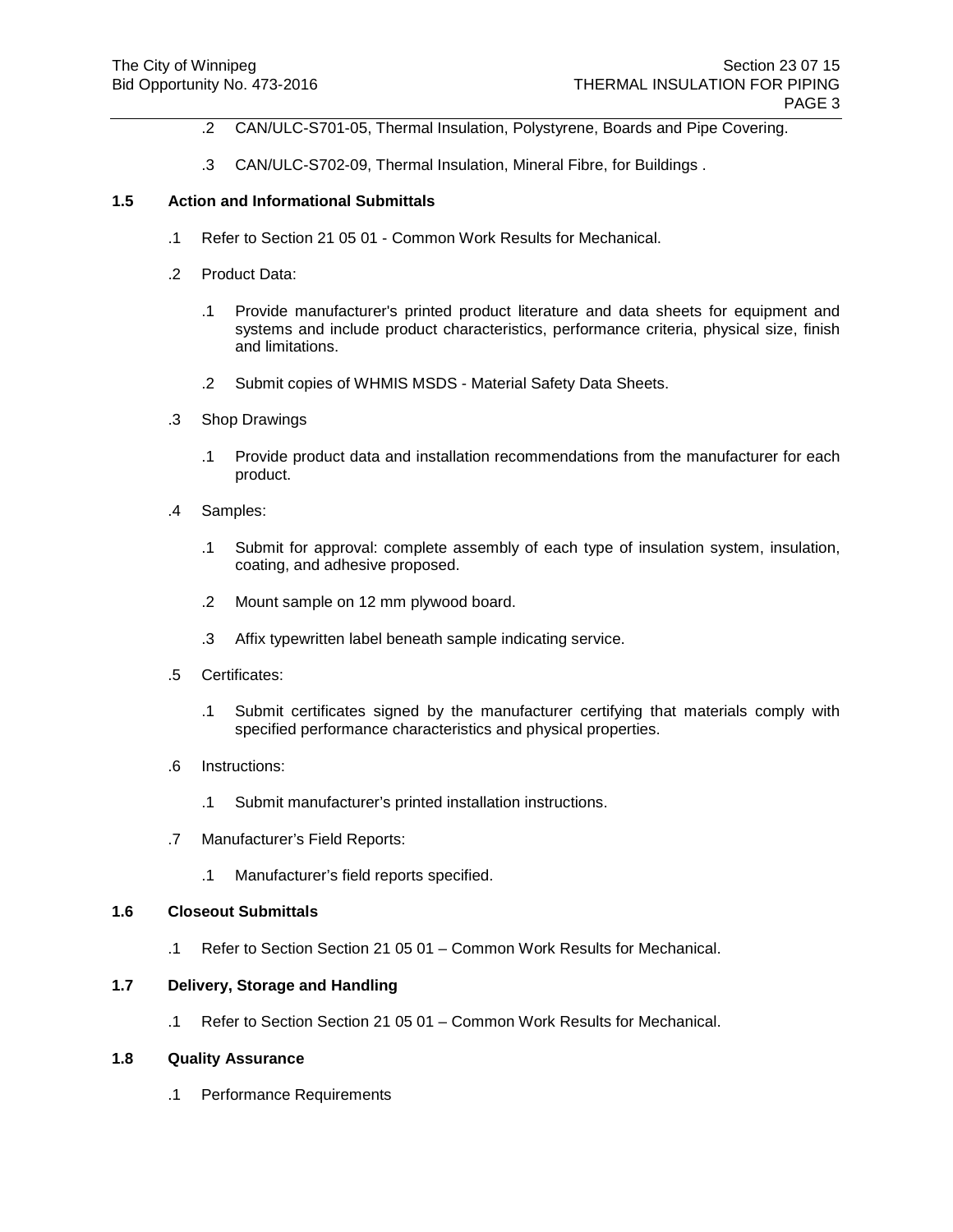.1 Catalogued or published ratings for manufactured items: obtained from tests carried out by manufacturer or those ordered by manufacturer from independent testing agency signifying adherence to codes and standards.

## **1.9 Definitions**

- .1 For purposes of this section:
	- .1 "CONCEALED" insulated mechanical services in suspended ceilings and nonaccessible chases and furred-in spaces.
	- .2 "EXPOSED" will mean "not concealed" as specified.
- .2 TIAC ss:
	- .1 CRF: Code Rectangular Finish.
	- .2 CPF: Code Piping Finish.

## **2. PRODUCTS**

### **2.1 Fire and Smoke Rating**

- .1 In accordance with CAN/ULC-S102.
	- .1 Maximum flame spread rating: 25.
	- .2 Maximum smoke developed rating: 50.

### **2.2 Insulation**

- .1 Mineral fibre specified includes glass fibre, rock wool, slag wool.
- .2 Thermal conductivity ("k" factor) not to exceed specified values at 24 degrees C mean temperature when tested in accordance with ASTM C 335.
- .3 TIAC Code A-3: rigid moulded mineral fibre with factory applied vapour retarder jacket.
	- .1 Mineral fibre: to CAN/ULC-S702 ASTM C 547.
	- .2 Jacket: to CGSB 51-GP-52Ma.
	- .3 Maximum "k" factor: to CAN/ULC-S702 ASTM C 547.
- .4 TIAC Code A-2: rigid moulded calcium silicate in sections and blocks, and with special shapes to suit project requirements.
	- .1 Insulation: to ASTM C 533.
	- .2 Maximum "k" factor: to CAN/ULC-S702 ASTM C 547.
	- .3 Design to permit periodic removal and re-installation.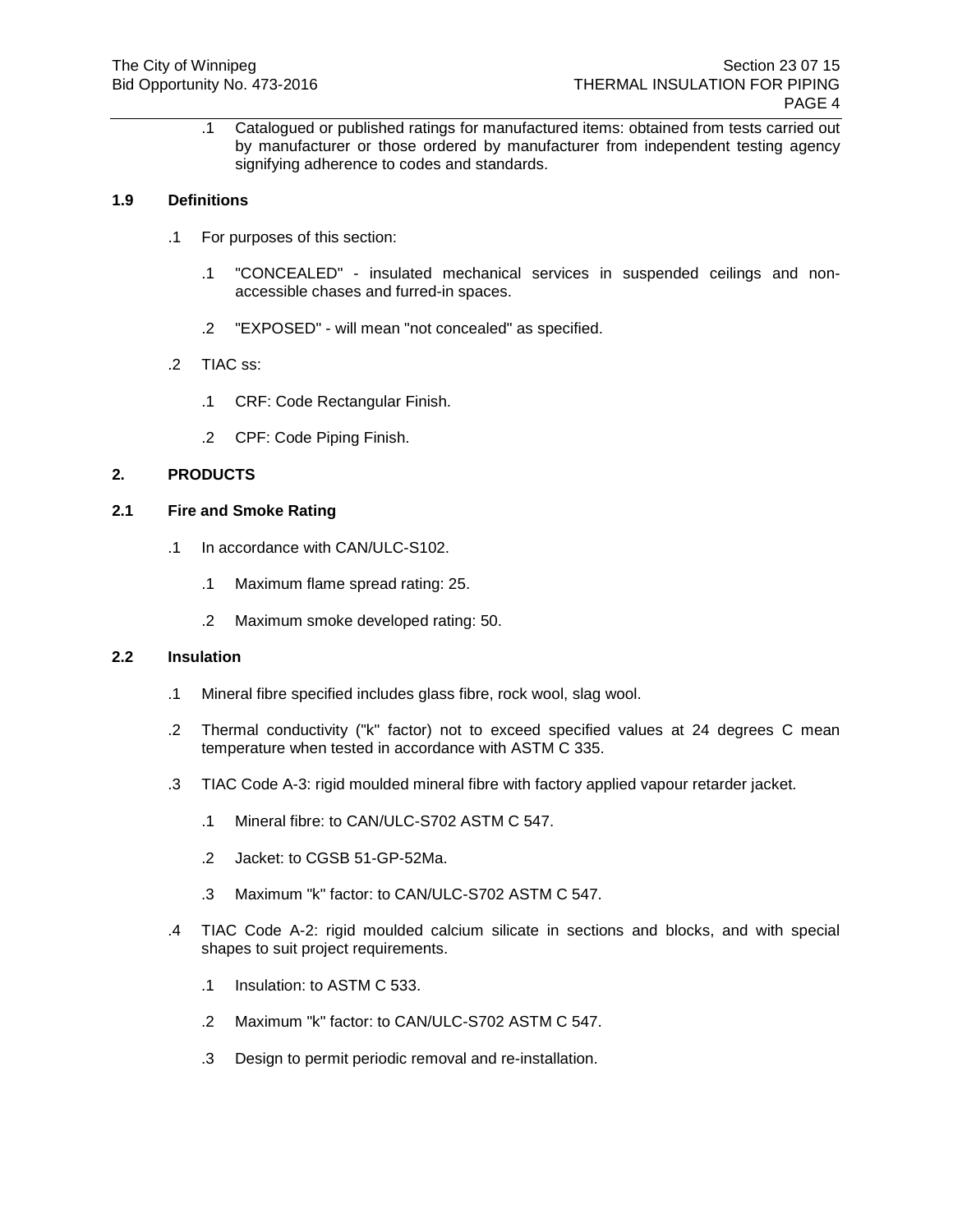# **2.3 Insulation Securement**

- .1 Tape: self-adhesive, aluminum, reinforced, 50 mm wide minimum.
- .2 Contact adhesive: quick setting.
- .3 Canvas adhesive: washable.
- .4 Tie wire: 1.5 mm diameter stainless steel.
- .5 Bands: stainless steel, 19mm wide, 0.5 mm thick.

### **2.4 Cement**

- .1 Thermal insulating and finishing cement:
	- .1 Air drying on mineral wool, to ASTM C 449/C 449M.

### **2.5 Vapour Retarder Lap Adhesive**

.1 Water based, fire retardant type, compatible with insulation.

#### **2.6 Jackets**

- .1 Canvas:
	- .1 220 gm/m² cotton, plain weave, treated with dilute fire retardant lagging adhesive to ASTM C 921.
	- .2 Lagging adhesive: compatible with insulation.
- .2 Aluminum:
	- .1 To ASTM B 209.
	- .2 Thickness: 0.50 mm sheet.
	- .3 Finish: stucco embossed.
	- .4 Joining: longitudinal and circumferential slip joints with 50 mm laps.
	- .5 Fittings: 0.5 mm thick die-shaped fitting covers with factory-attached protective liner.
	- .6 Metal jacket banding and mechanical seals: stainless steel, 19 mm wide, 0.5mm thick at 300 mm spacing.

# **2.7 Weatherproof Caulking For Jackets Installed Outdoors**

.1 Caulking to: Section 07 92 00 - Joint Sealants, suitable for elevated temperatures on engine exhaust pipe insulation.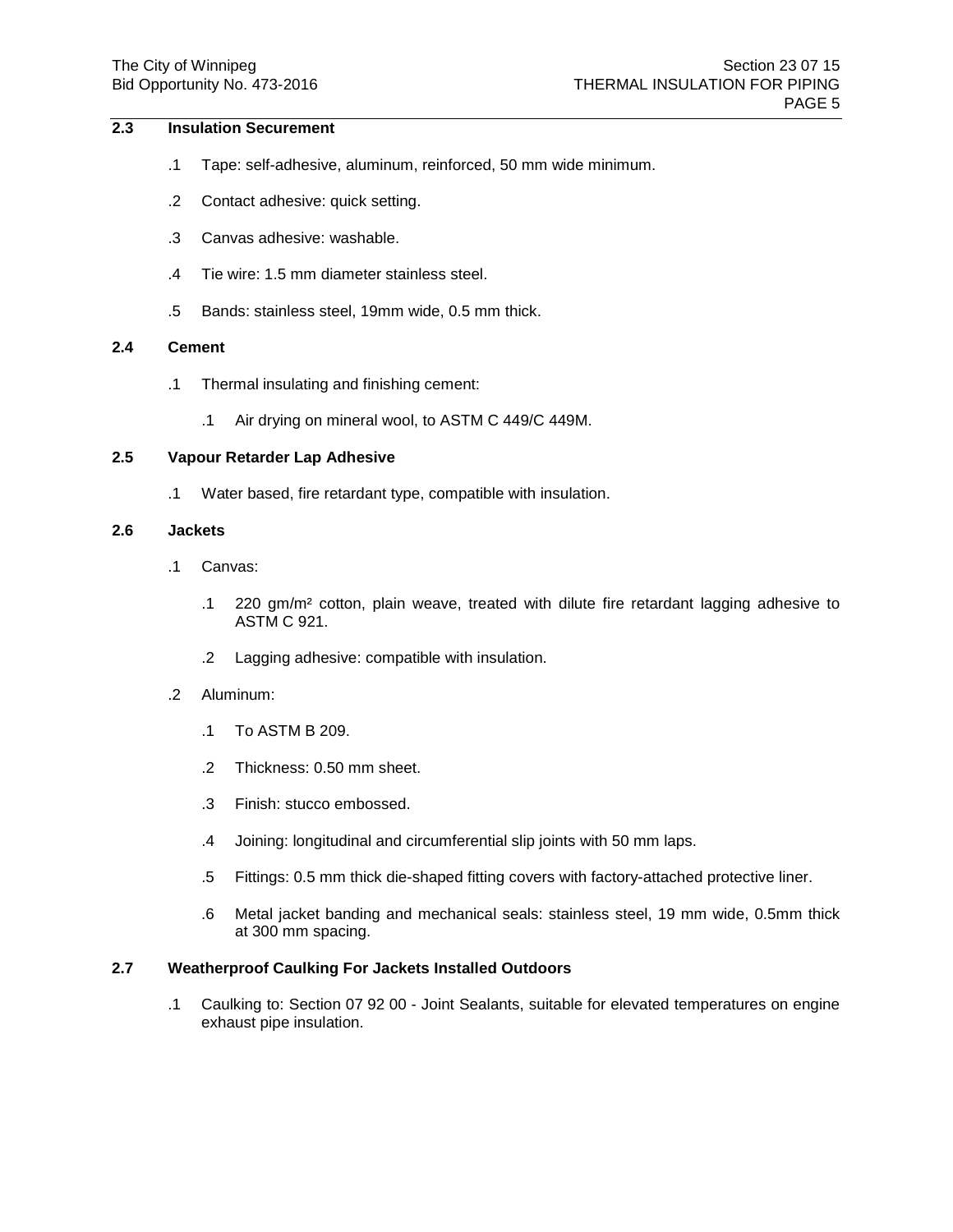# **3. EXECUTION**

### **3.1 Manufacturer's Instructions**

.1 Compliance: comply with manufacturer's written recommendations or specifications, including product technical bulletins, handling, storage and installation instructions, and datasheet.

## **3.2 Pre-Installation Requirement**

- .1 Pressure testing of piping systems and adjacent equipment to be complete, witnessed and certified.
- .2 Ensure surfaces are clean, dry, and free from foreign material.

### **3.3 Installation**

- .1 Install in accordance with TIAC National Standards.
- .2 Apply materials in accordance with manufacturer's instructions and this specification.
- .3 Use two layers with staggered joints when required nominal wall thickness exceeds 75 mm.
- .4 Maintain uninterrupted continuity and integrity of vapour retarder jacket and finishes.
	- .1 Install hangers, supports outside vapour retarder jacket.
- .5 Supports, Hangers:
	- .1 Apply high compressive strength insulation, suitable for service, at oversized saddles and shoes where insulation saddles have not been provided.

### **3.4 Piping Insulation Schedules**

- .1 Includes valves, valve bonnets, strainers, flanges and fittings unless otherwise specified.
- .2 TIAC Code: A-3.
	- .1 Securements: Tape at 300mm on center.
	- .2 Seals: VR lap seal adhesive, VR lagging adhesive.
	- .3 Installation: TIAC Code: 1501-C.
- .3 TIAC Code: A-2.
	- .1 Insulation securements: Stainless steel banding at 300mm on center.
	- .2 Seals: lap seal adhesive, lagging adhesive.
	- .3 Installation: TIAC Code: 1501-H.
- .4 Thickness of insulation as listed in following table.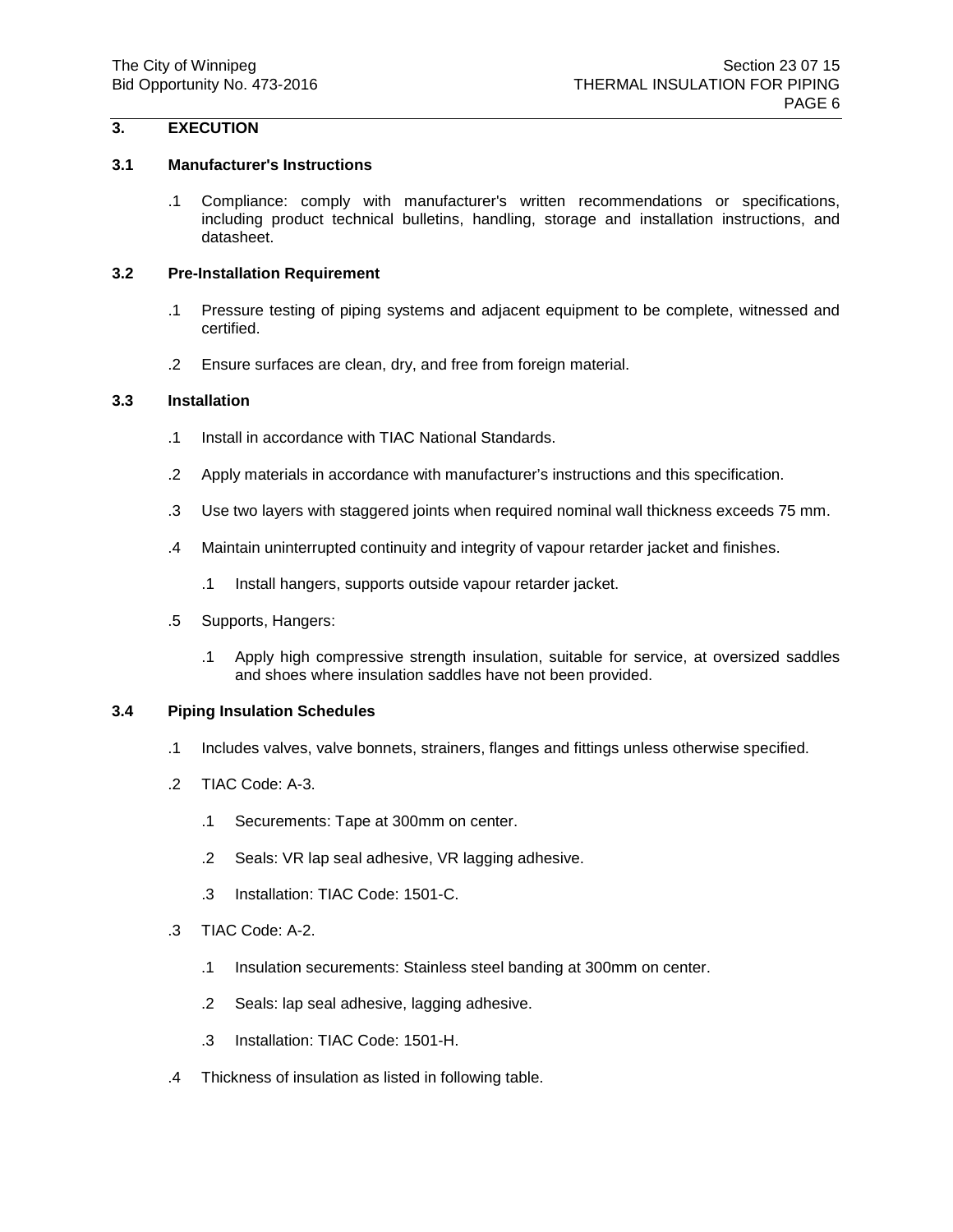- .1 Run-outs to individual units and equipment not exceeding 4000 mm long.
- .2 Do not insulate exposed runouts to plumbing fixtures, chrome plated piping, valves, fittings.

| <b>Application</b>                                   | Temp          | <b>TIAC</b> | Pipe sizes (NPS) and insulation thickness<br>(mm) |      |                      |                     |          |          |
|------------------------------------------------------|---------------|-------------|---------------------------------------------------|------|----------------------|---------------------|----------|----------|
|                                                      | $(^{\circ}C)$ | Code        | <b>Run out</b>                                    | To 1 | 1 $\frac{1}{4}$ to 2 | $2\frac{1}{2}$ to 4 | $5$ to 6 | 8 & over |
| Domestic<br><b>CWS</b>                               | to 20         | $A-3$       | 25                                                | 25   | 25                   | 25                  | 25       | 25       |
| <b>Natural Gas</b><br>generator<br>exhaust<br>system | to 450        | $A-2$       | 38                                                | 65   | 75                   | 100                 | 100      | 100      |

- .5 Finishes:
	- .1 Exposed indoors: canvas (CWS) or aluminum (Engine Exhaust).
	- .2 Use vapour retarder jacket on TIAC code A-3 insulation compatible with insulation.
	- .3 Outdoors: water-proof aluminum jacket.
	- .4 Finish attachments: SS at 300 mm on centre.
	- .5 Installation: to appropriate TIAC code CRF/1 through CPF/5.

### **3.5 Cleaning**

- .1 Refer to Section 21 05 01 Common Work Results for Mechanical.
- .2 Remove surplus materials, excess materials, rubbish, tools and equipment.

# **END OF SECTION**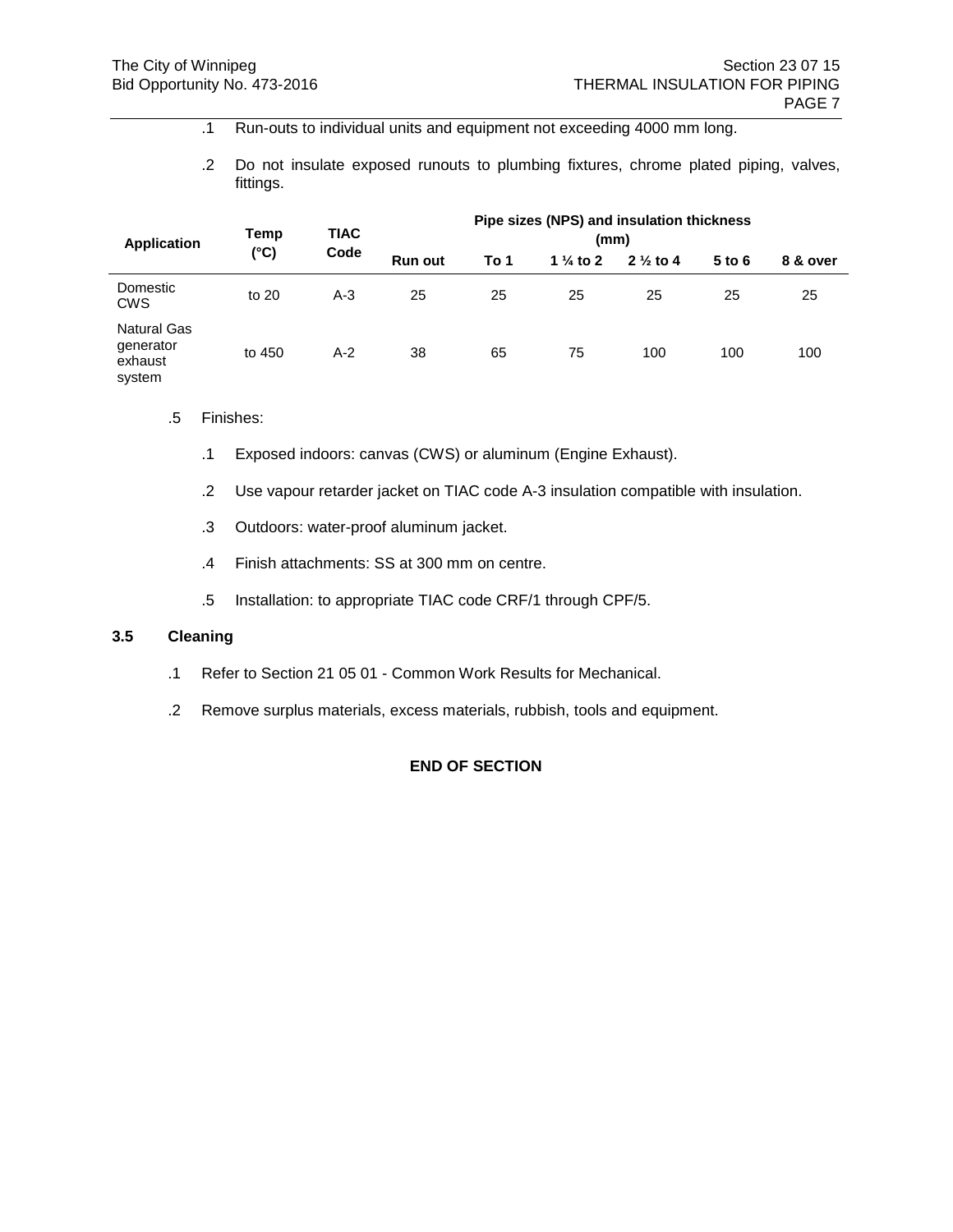## **1. GENERAL**

### **1.1 General**

- .1 For additional information, refer to Section 21 05 01 Common Work Results for Mechanical and Division 1 - General Conditions of the Contract.
- .2 For a list of applicable codes and standards, refer to Section 21 05 01 Common Work Results for Mechanical.
- .3 The mechanical Subcontractor shall be responsible for coordinating all aspects of this work.
- .4 Locations of equipment, ductwork, pipework, and all associated appurtenances indicated on the Drawings are approximate only. The Contractor is responsible for checking and coordinating the locations of equipment, ductwork, pipework, and all associated appurtenances and shall make any necessary adjustments in positions to conform with the architectural features, other services, symmetry and lighting arrangements.

#### **1.2 Scope of Work**

- .1 The scope of work for this section includes, but is not limited to, the following:
	- .1 Materials and installation procedures for electric heating and cooling controls.

### **1.3 Related Work**

- .1 This Section may not contain all materials, equipment and requirements required for the completion of this project. This Section is to be read in conjunction with the remaining Sections of Division 21, 22 and 23 any and all related works.
- .2 Division 1 forms an integral part of Division 10, 21, 22 and 23.
- .3 Related Requirements
	- .1 Section 21 05 01 Common Work Results for Mechanical.
	- .2 Section 23 33 15 Dampers Operating.
	- .3 Section 23 34 00 HVAC Fans.
	- .4 Section 23 34 25 Packaged Roof and Wall Exhausters.
	- .5 Section 23 73 11 Air Handling Units Packaged.

#### **1.4 References**

- .1 Canadian Standards Association (CSA):
	- .1 CSA-C22.1-09, Canadian Electrical Code, Part 1.
- .2 Manitoba Workplace Safety and Health/Workplace Hazardous Materials Information System (WHMIS)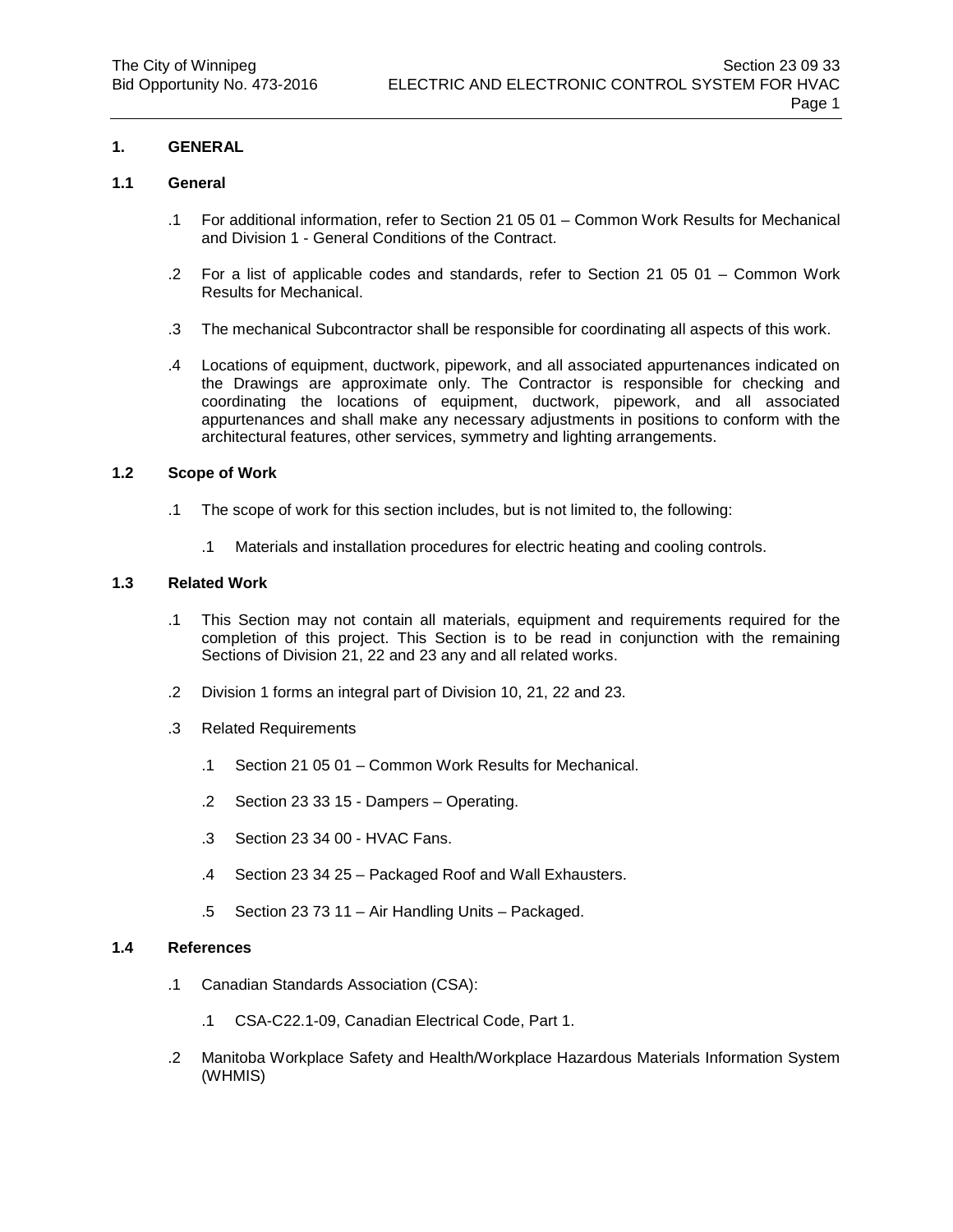.1 Material Safety Data Sheets (MSDS).

#### **1.5 Action and Informational Submittals**

.1 Refer to Section 21 05 01 – Common Work Results for Mechanical.

### **1.6 Quality Assurance**

.1 Health and Safety Requirements: do construction occupational health and safety in accordance with Manitoba Workplace Safety and Health Requirements.

#### **1.7 Delivery, Storage, and Handling**

.1 Refer to Section 21 05 01 – Common Work Results for Mechanical.

## **2. PRODUCTS**

### **2.1 Stand-Alone Floating Point Programmable Controller**

- .1 24 VAC input power, 5VA load, maximum 10A fuse.
- .2 4 Universal inputs configurable as 200 Ω closed/50KΩ open dry contact digital inputs or analog of the following types:
	- .1 0 to 10VDC.
	- .2 0 to 1000Ω.
	- .3 1000 to 1175Ω.
- .3 One additional permanently analog input as above for temperature sensor input.
- .4 Two analog outputs, 0 to 10 VDC+/- 1mA current suitable for continuous short circuit.
- .5 Two digital outputs with non-renewable slow-blow fuses rated for 10A.
	- .1 19 to 265 VAC switching voltage.
	- .2 4A resistive or 3Ainductive at 0.6 PF.
	- .3 Max inrush: 10A momentary (1 second).
- .6 Integral LCD display and programming/diagnostic keys.
- .7 Two control loops can be programmed into the same controller.
	- .1 Programming is accomplished through a push-button menu-driven system.
	- .2 Service tool connection (RJ45).
- .8 C/w 0 to 1000 Ω temperature sensor.
- .9 Integral terminal base.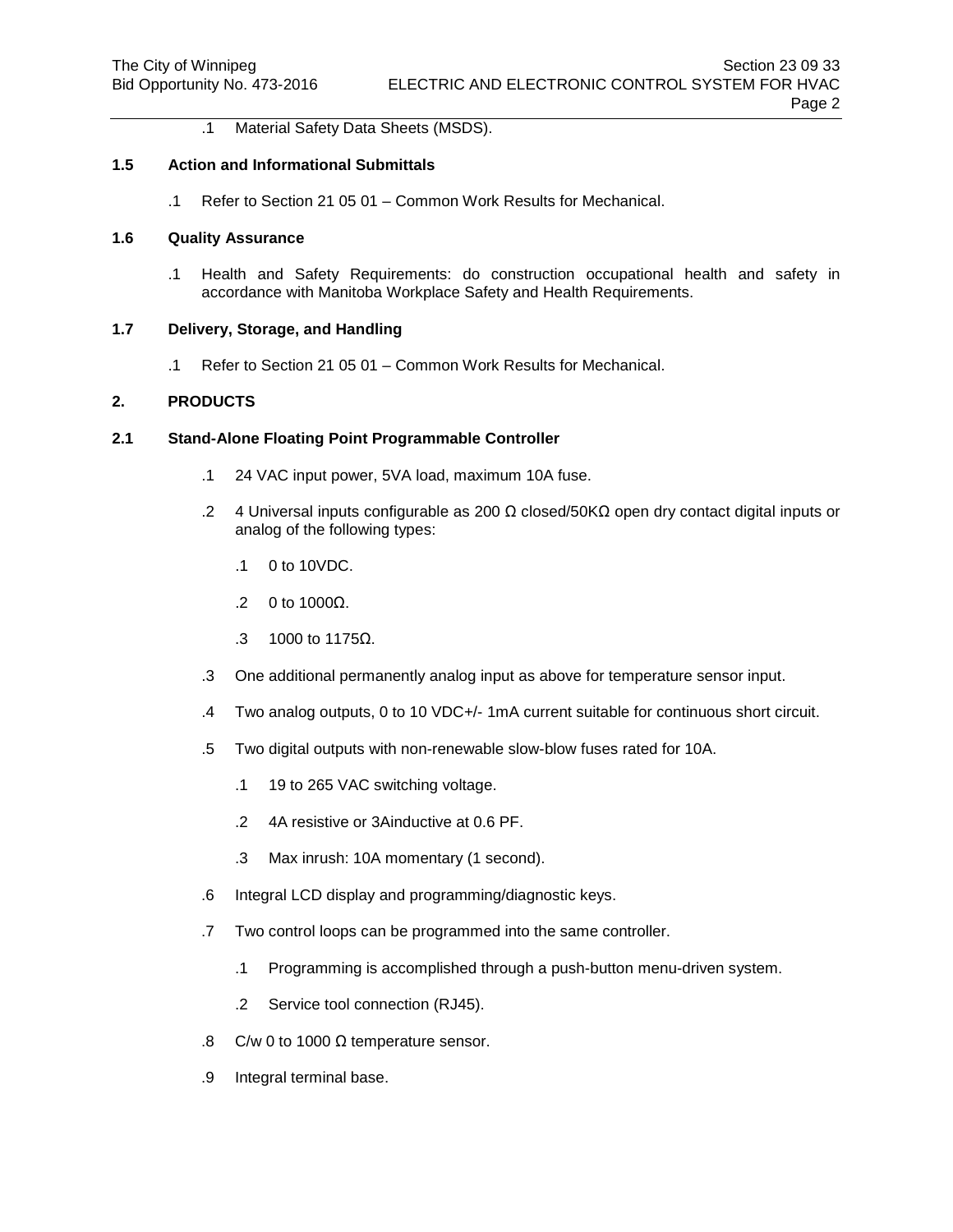.10 Acceptable Material: Siemens Synco 200 model RL222 or equivalent in accordance with B8.

### **2.2 Motorized Damper Operator – Two Position, for MD-U22-01 and MD-U70E-01A**

- .1 Direct shaft-mount damper operator with reversible mounting, spring return, mounting bracket, 0.9 m cable pigtail and the following attributes:
	- .1 Voltage: 24VAC.
	- .2 Torque: 18.0 NM.
	- .3 Power: 25 VA/18W.
	- .4 Full 90° stroke time: 90 seconds travel with motor, 15 seconds travel on spring return.
	- .5 Maximum stroke range: 90°.
	- .6 Acceptable Material: Siemens GCA 121.1E.

#### **2.3 Motorized Damper Operator – Two Position, Hazardous Area Rated, MD-U23-01 and MD-U23-02.**

- .1 Direct shaft-mount damper operator with reversible mounting, spring return, suitable for Class 1 Zone 1 Hazardous Area, open and closed external end switches, switch enclosure, mounting bracket and 0.9 m cable pigtail and the following attributes:
	- .1 Voltage: 24VAC.
	- .2 Torque: 15.0 NM.
	- .3 Power: 25 VA/18W.
	- .4 Full 90° stroke time: 3 seconds opening with motor, 10 seconds closing on spring return.
	- .5 Maximum stroke range: 95°.
	- .6 Acceptable Material: Siemens ExMax-15-F with ExSwitch, ExBox, and MKK-S Mounting Brackets.

### **2.4 Motorized Damper Operator – Modulating, for MD-U20-03, MD-U70E-01B, MD-U70E-02A-D and MD-U70E-03**

- .1 Direct shaft-mount damper operator with reversible mounting, spring return, mounting bracket and 0.9 m cable pigtail and the following attributes:
	- .1 Voltage: 24VAC.
	- .2 Torque: 18.0 NM.
	- .3 Power: 7 VA/5 W.
	- .4 Positioning signal: 0 to 10VDC.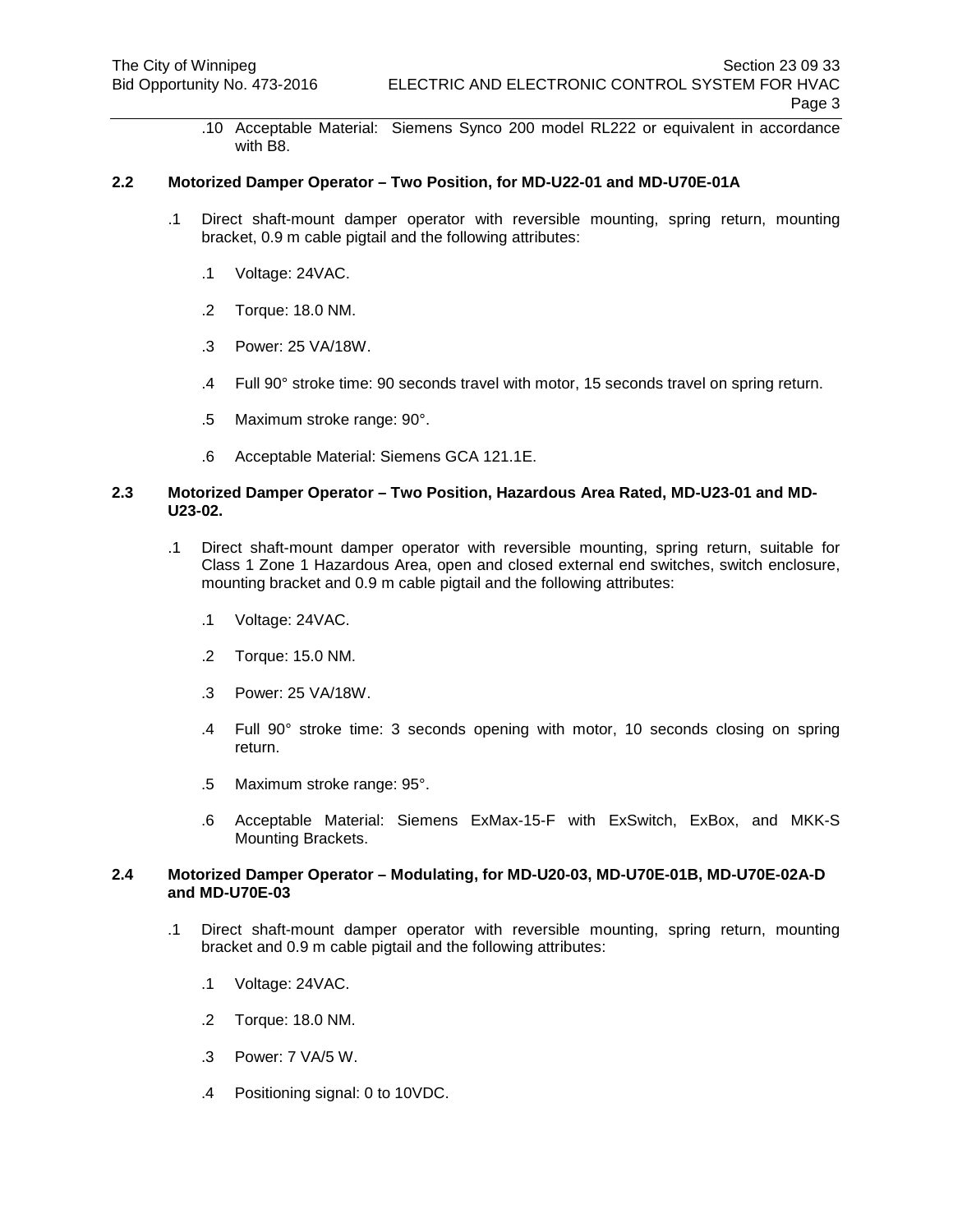- .5 Full 90° stroke time: 90 seconds opening with motor, 15 seconds closing on spring return.
- .6 Maximum stroke range: 90°.
- .7 Acceptable Material: Siemens GCA161.1E.

### **2.5 Control Panel**

- .1 NEMA 1 painted steel panel manufactured to meet the requirements of CSA-C22.1:
	- .1 Hinged Door with screw locks.
	- .2 Polycarbonate window in door to allow the display of the Stand-Alone Floating Point Controller to be seen through the door.
	- .3 Mounting rails and terminal strips as required for components.

### **2.6 Key-Operated Switch**

- .1 Manual key-operated two-position electric switch with:
	- .1 22 mm nominal diameter for installation.
	- .2 24 VAC 3A minimum contact capacity (resistive).
	- .3 Key removable in the off position only.
	- .4 50° operating angle, maintained contact type.
	- .5 Acceptable Material: Siemens Sirius 3SB3 Series, Order No. 3SB3000-4HD01 or equivalent in accordance with B8.

## **2.7 Relays**

- .1 Electric relay, 4 pole, plug-in, general purpose, c/w socket:
	- .1 Contacts rated to 250 VAC, 3A.
	- .2 Coil side voltage to be 24 VAC.
	- .3 Acceptable Material: Omron Series G2A with PyP-1 sockets or equivalent in accordance with B8.

#### **2.8 Natural Gas Detector**

- .1 Catalytic bead combustion sensor:
	- $.1$  T60  $\le$  6s.
	- .2 Detection Range 0-100% LEL.
	- .3 Detected Gas Natural Gas (Methane).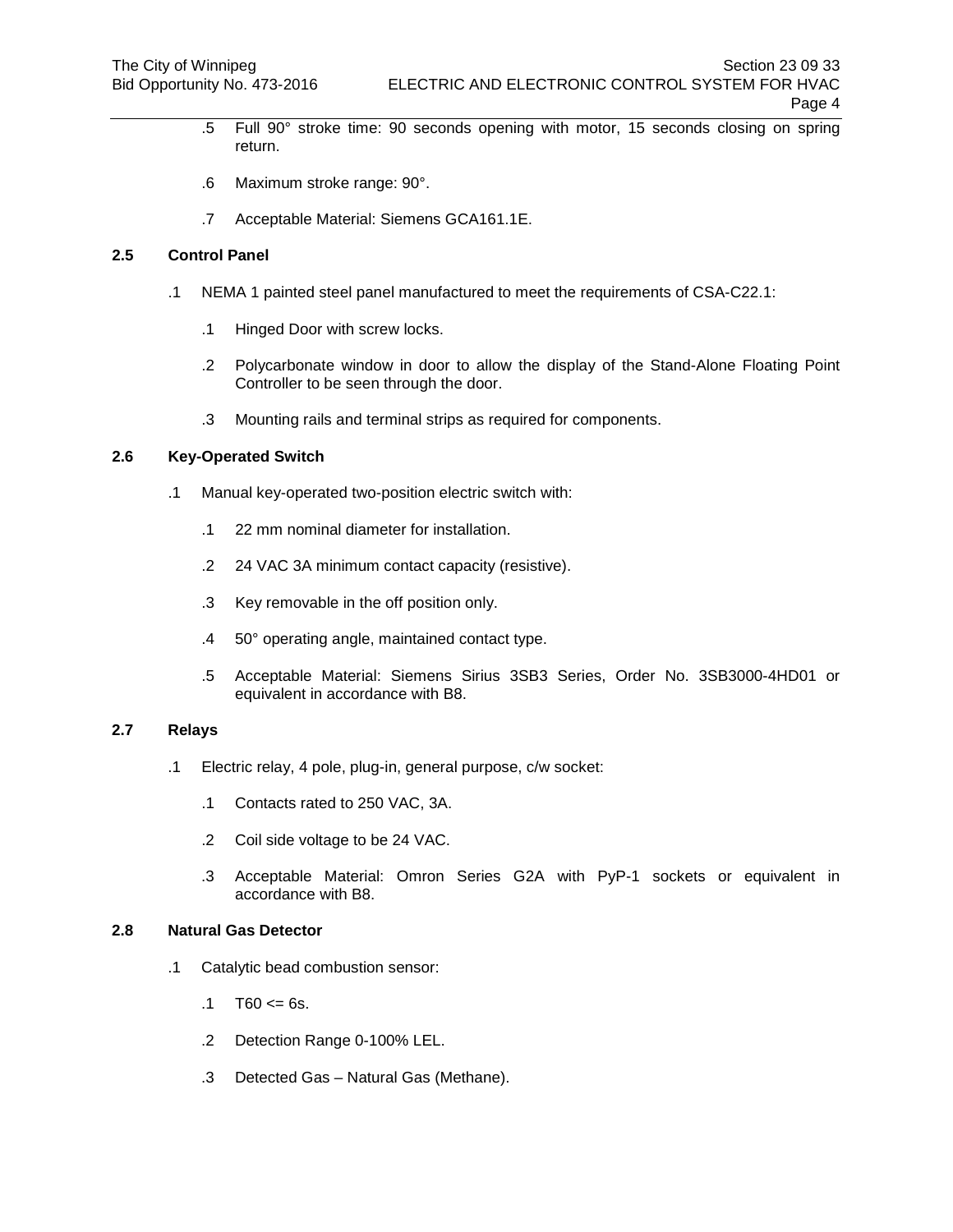- .4 Enclosure Material: Aluminium.
- .5 NEMA 4X rated.
- .6 Acceptable Material: Emerson Process model SC310-A-100-ASSY.
- .2 Single Channel Transmitter
	- .1 Enclosure Material: Cast Aluminum.
	- .2 Outputs Standard: Analog 4–20 mA.
	- .3 Display Organic LED (OLED), Power/Status LED's.
	- .4 Certifications North American:
		- .1 Class I, Zone 1, AEX/Ex d IIB+H2 T5.
		- .2 NEMA Type 4X/IP67.
	- .5 Acceptable Material:Emerson Process model M21-AR-A.

### **3. EXECUTION**

### **3.1 Manufacturer's Instructions**

.1 Compliance: comply with manufacturer's written recommendations or specifications, including product technical bulletins, handling, storage and installation instructions, and datasheet.

### **3.2 Installation**

- .1 Install control devices.
- .2 On outside wall, mount thermostats on bracket or insulated pad 25 mm from exterior wall.
- .3 Install remote sensing device and capillary tube in metallic conduit. Conduit enclosing capillary tube must not touch heater or heating cable.

## **3.3 Sequence of Operation**

- .1 Supply Fan SF-U-21 for Generator Room Ventilation
	- .1 Supply Fan SF-U-21 will run continuously when there is normal power, and the standby generator is off. The fan will be off under standby power. The fan provides 100% outdoor air to meet ventilation requirements for the space as required in NFPA 37.
- .2 Exhaust Fan EF-U-22 for Generator Room Free Cooling
	- .1 The fan will operate when there is normal power. The fan will be off under standby power.
	- .2 Exhaust Fan EF-U-22 will be energized when the Generator Room space temperature exceeds 30°C.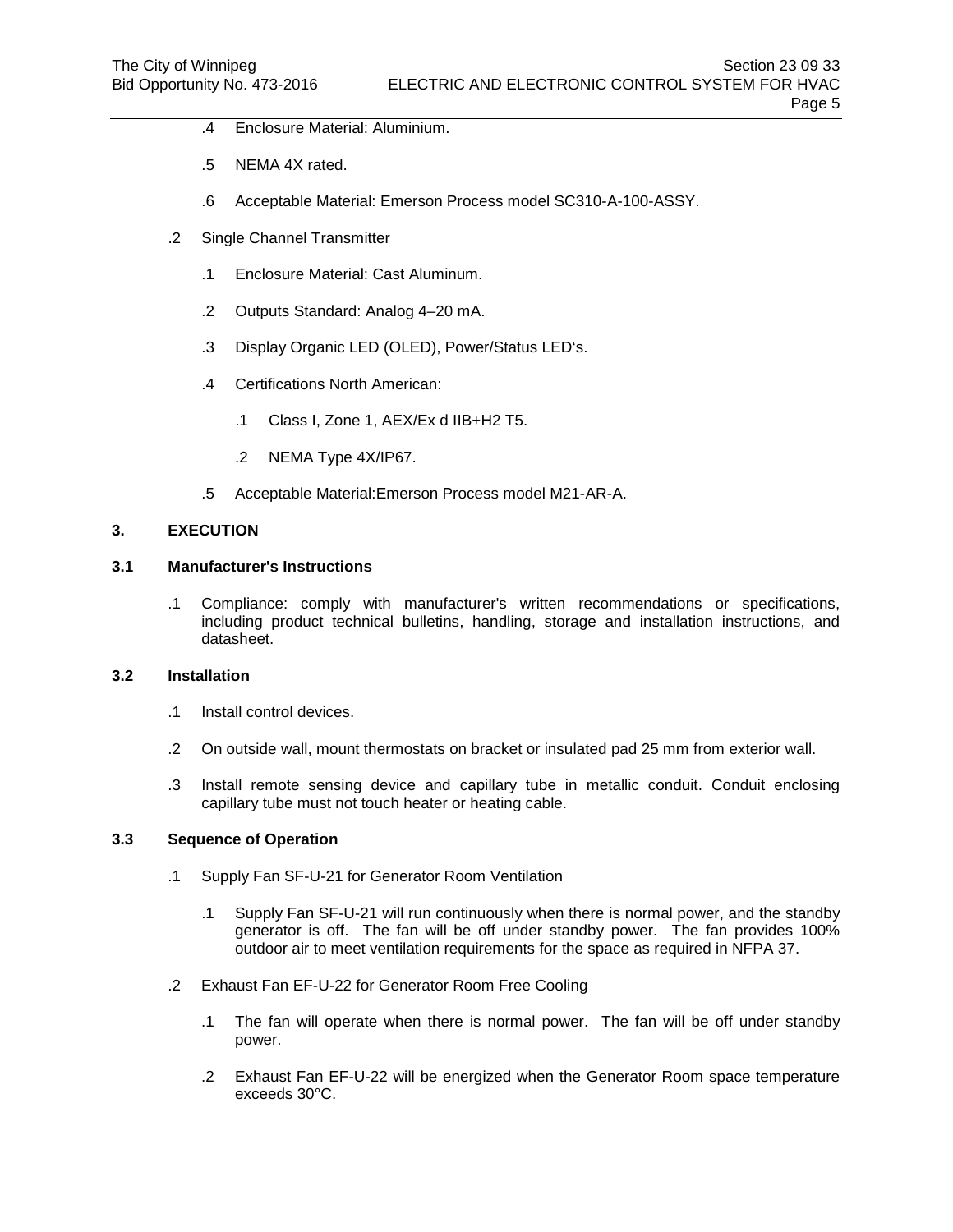- .3 When EF-U-22 is energized, Damper MD-U70E-01A will be de-energized to open on spring return, and will provide outdoor air to make-up for the exhaust rate.
- .4 When EF-U-22 is energized, Damper MD-U22-01 will be energized to opened.
- .5 When Exhaust Fan EF-U-22 is energized, Damper MD-U20-03 on the transfer opening from the Control Room will also be closed.
- .6 The inlet of Exhaust Fan EF-U-22 will be fitted with a backdraft damper BDD-1 to prevent reverse air flow when the fan is de-energized, and will permit excess air from the Control Room and Supply Fan SF-U-21 to escape.
- .7 When the Generator Room space temperature is below 25°C, Exhaust Fan EF-U-22 will be de-energized, and Damper MD-U70E-01A will close.
- .3 Exhaust Fan EF-U-22 for Generator Room Venting
	- .1 Exhaust Fan EF-U-22 will be energized when the Generator Room natural gas detector records a level of 20% of the LEL.
	- .2 When EF-U-22 is energized, Damper MD-U70E-01A will be de-energized to open on spring return, and will provide outdoor air to make-up for the exhaust rate.
	- .3 When EF-U-22 is energized, Damper MD-U22-01 will be energized to opened.
	- .4 When Exhaust Fan EF-U-22 is energized, Damper MD-U20-03 on the transfer opening from the Control Room will also be closed.
	- .5 Supply Fan SF-U-21 will be de-energized.
	- .6 When the Generator Room natural gas detector records a level of 10% LEL, fan EF-U-22 will be de-energized, and Damper MD-U70E-01A will close, Fan SF-U-21 will start, and Damper MD-U20-03 will modulate to maintain a Control Room pressure of +30 Pa.
- .4 Control Room Pressure Relief
	- .1 Motorized damper MD-U20-03 will modulate to maintain a positive pressure in the control room of +30 Pa.
	- .2 MD-U20-03 will close on the loss of normal power and remain closed under standby power.
	- .3 MD-U20-03 will close when Fan EF-U-22 is energized.
	- .4 The wall opening will also incorporate a fire damper (type A).
- .5 Generator Cooling Control Operation
	- .1 When the generator is off, the outdoor air intake dampers MD-U70E-01A/b and Exhaust Air dampers MD-U70E-02A-D will be closed, and the recirculation damper MD-U70E-03 will be open.
	- .2 Upon loss of normal power or manual start-up of the generator, motorized damper MD-U70E-01A will be de-energized and will open on spring return to provide combustion air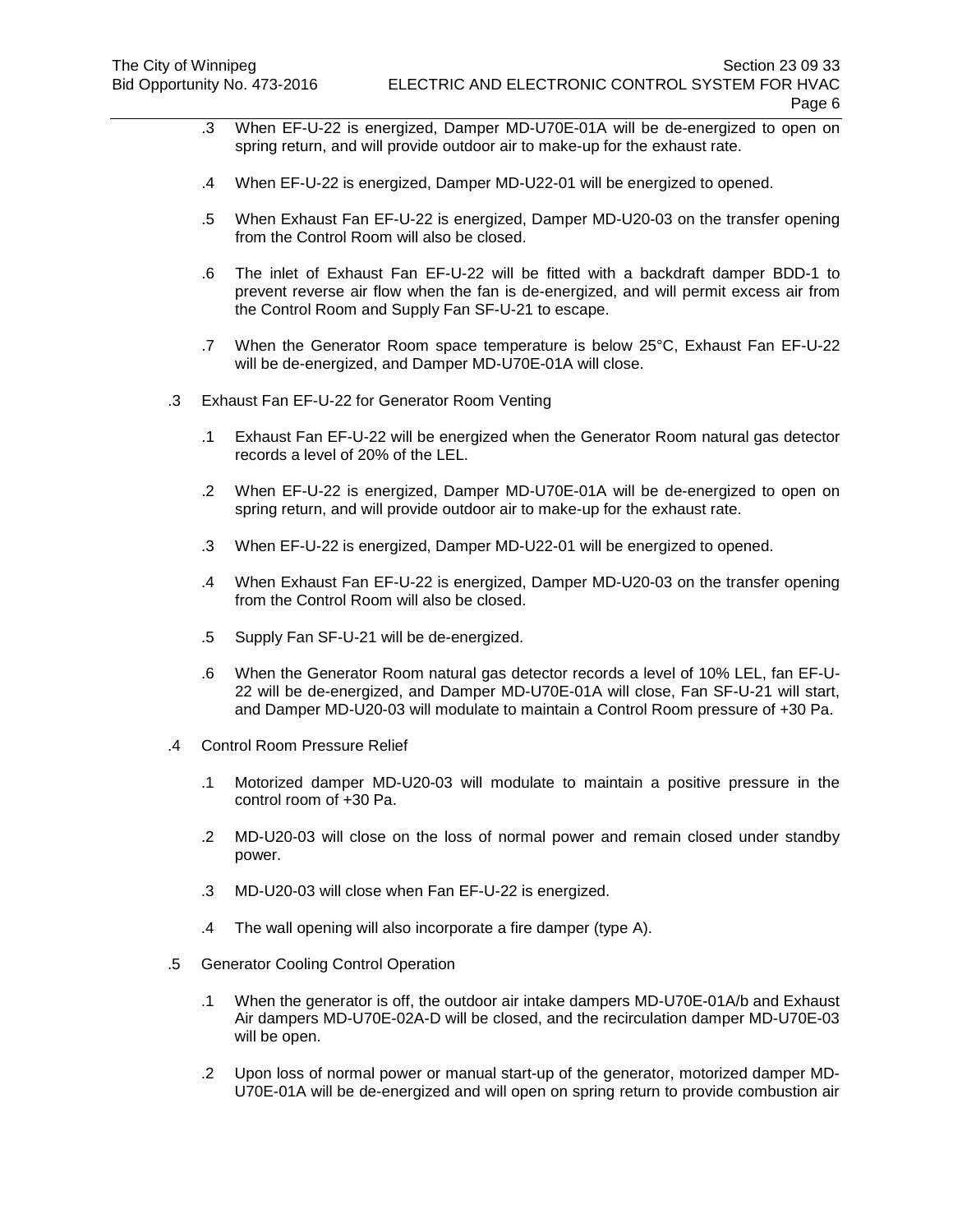for the generator. Damper open status to be confirmed. Once open status is confirmed the engine will start.

- .3 Upon temperature rise in the space above 25°C, dampers MD-U70E-01B, and dampers MD-U70E-02A-D will modulate open to maintain the temperature in the space below 28°C, and damper MD-U70E-03 will modulate toward closed to reduce the generator discharge air that is recirculated.
- .4 Upon the space temperature dropping below 25°C, dampers MD-U70E-01B, and dampers MD-U70E-02A-D will modulate closed to maintain the temperature in the space above 25°C, and damper MD-U70E-03 will modulate toward open to increase the generator discharge air that is recirculated.
- .5 The floating point controller used to control the modulating dampers must be of the EEPROM memory type so it does not loose system setpoints and programming during a power outage.
- .6 Exhaust Fan EF-U-23 in the Wet Well
	- .1 Exhaust Fan EF-U-23 in the Wet Well will normally be off and discharge motorized damper MD-U23-01 closed, and the corresponding outdoor air intake damper MD-U23- 02a/b closed.
	- .2 Prior to staff entering the Wet Well, the operator will engage the ventilation using a key switch on the exterior of the Lift Station, which will energize discharge motorized damper MD-U23-01 and the outdoor air intake motorized damper MD-U23-02 will be and drive both dampers to the open position.
		- .1 The end switch on damper motors of MD-U23-01 and MD-U23-02 will both signal when the dampers are completely open, and EF-U-23 will then be energized on low speed.
	- .3 When the combustible/flammable gas detection (by process) indicates that levels are at 10% of the lower explosive limit, the detection system will annunciate an alarm that will engage the ventilation and will energize discharge motorized damper MD-U23-01 and the outdoor air intake motorized damper MD-U23-02 will be and drive both dampers to the open position.
		- .1 The end switch on damper motors of MD-U23-01 and MD-U23-02 will both signal when the dampers are completely open, and EF-U-23 will then be energized.
	- .4 Once the key switch is turned off, or the combustible/flammable gas alarm is cleared, the Wet Well Exhaust Fan EF-U-23 will be de-energized, and both MD-U23-01 on the intake dampers and MD-U23-02 on the discharge dampers will be de-energized and close under spring return force.
- .7 Unit Heater UH- U70-01 Control Room Heating
	- .1 Unit Heater UH- U70-01 will be provided by electrical and will have a built-in thermostat. The unit heater will cycle its coil and fan to maintain the space temperature at 15°C.
- .8 Unit Heater UH- U70-02 Generator Room Heating
	- .1 Unit Heater UH- U70-02 will be provided by electrical and will have a built-in thermostat. The unit heater will cycle its coil and fan to maintain the space temperature at 15°C.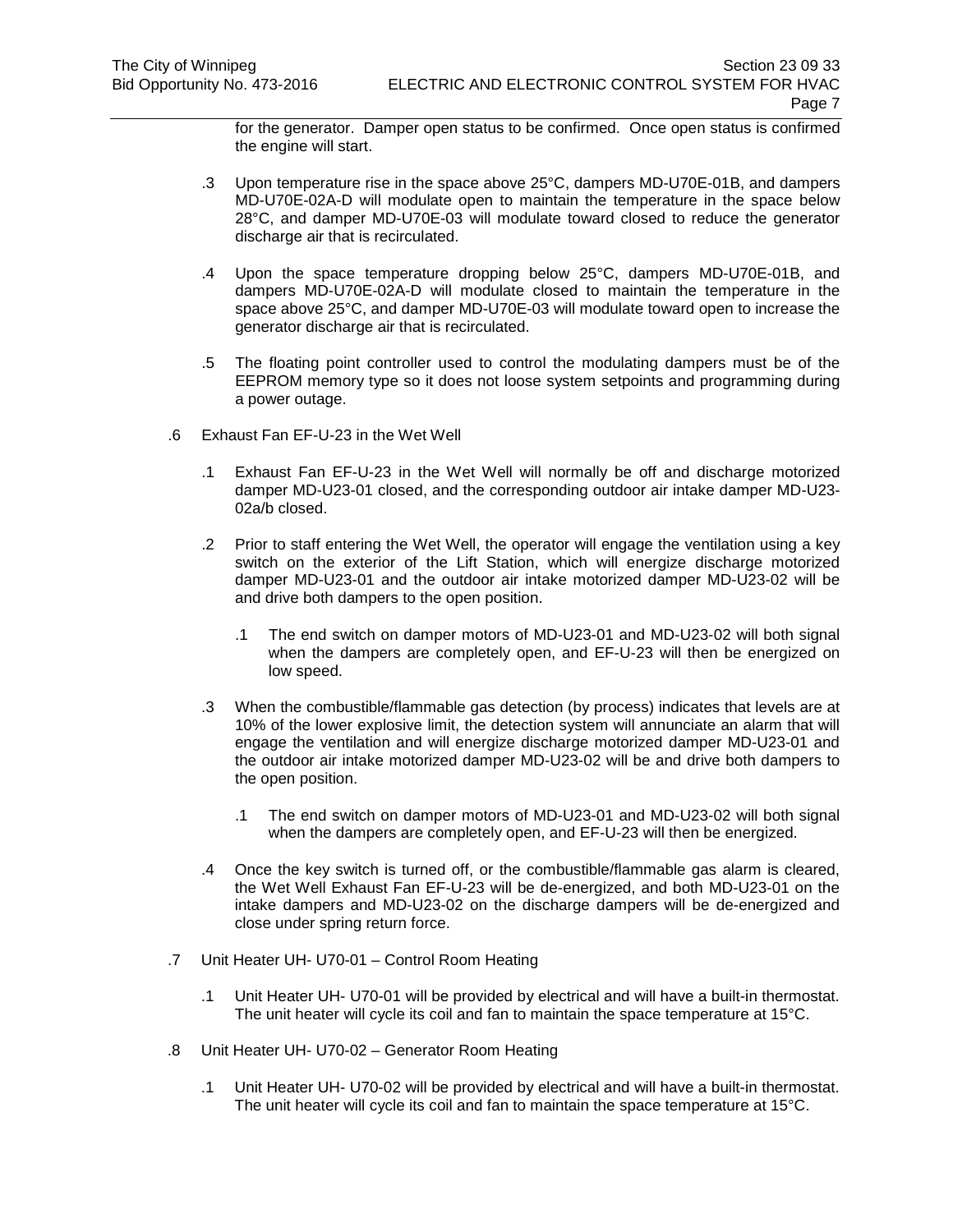# .9 Unit Heater UH-U70-03 and UH- U70-04 – Wet Well Heating

.1 Unit Heater UH- U70-03 and UH- U70-04 will be provided by electrical, will have a builtin thermostats, and be Class 1 Zone 2 Hazardous Area Rated. The unit heaters will cycle their coils and fans to maintain the space temperature at 10°C.

# **3.4 Cleaning**

- .1 Refer to Section 21 05 01 Common Work Results for Mechanical.
- .2 Remove surplus materials, excess materials, rubbish, tools and equipment.

# **END OF SECTION**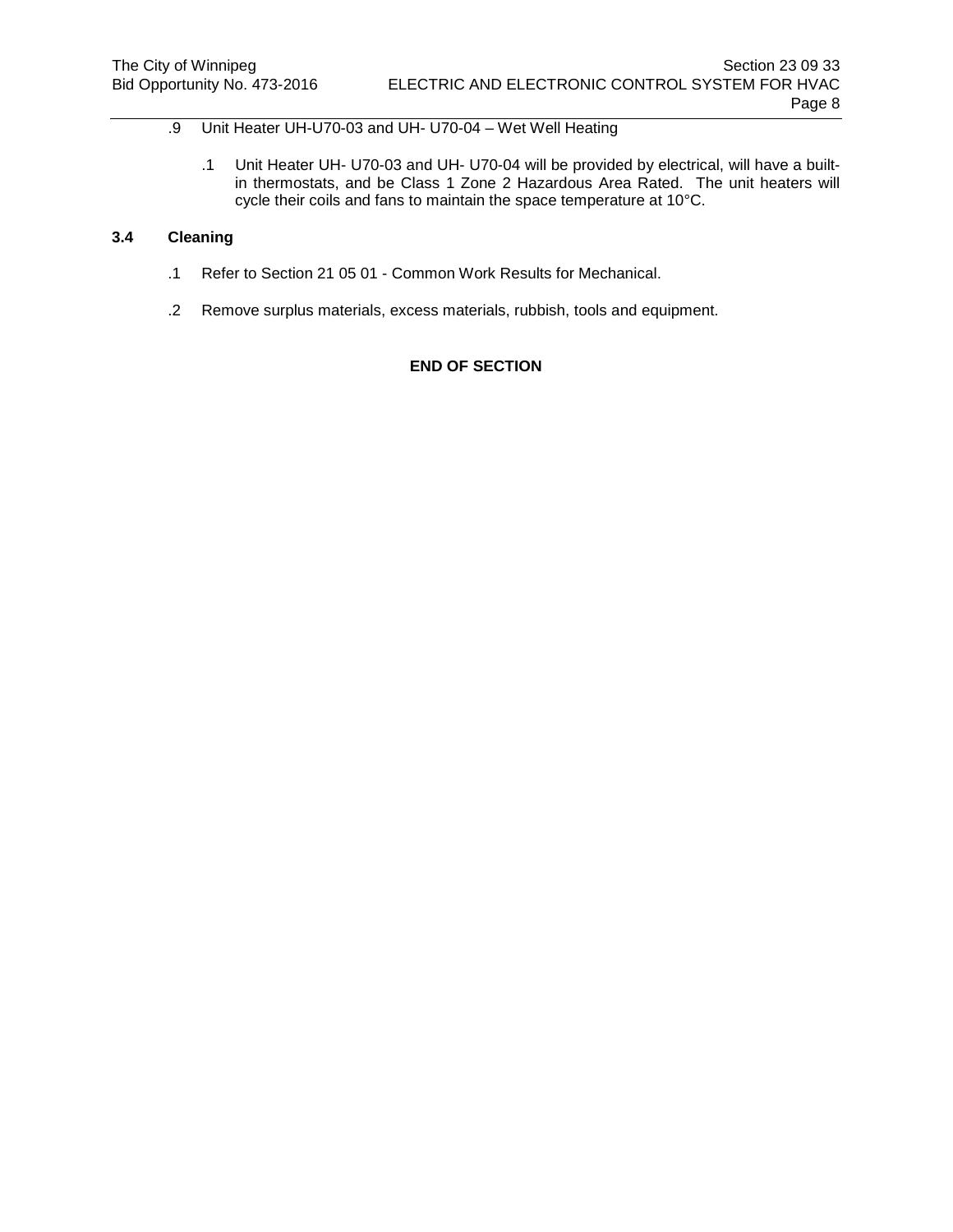## **1. GENERAL**

### **1.1 General**

- .1 For additional information, refer to Section 21 05 01 Common Work Results for Mechanical and Division 1 - General Conditions of the Contract.
- .2 For a list of applicable codes and standards, refer to Section 21 05 01 Common Work Results for Mechanical.
- .3 The mechanical Subcontractor shall be responsible for coordinating all aspects of this work.
- .4 Locations of equipment, ductwork, pipework, and all associated appurtenances indicated on the Drawings are approximate only. The Contractor is responsible for checking and coordinating the locations of equipment, ductwork, pipework, and all associated appurtenances and shall make any necessary adjustments in positions to conform with the architectural features, other services, symmetry and lighting arrangements.

### **1.2 Scope of Work**

- .1 The scope of work for this section includes, but is not limited to, the following:
	- .1 Steel pipe fittings and valve materials, components and installation for the outdoor and indoor distribution systems for natural gas.

# **1.3 Related Work**

- .1 This Section may not contain all materials, equipment and requirements required for the completion of this project. This Section is to be read in conjunction with the remaining Sections of Division 21, 22 and 23 any and all related works.
- .2 Division 1 forms an integral part of Division 10, 21, 22 and 23.
- .3 Related Requirements
	- .1 Section 21 05 01 Common Work Results for Mechanical.

### **1.4 References**

- .1 This Section may not contain all materials, equipment and requirements required for the completion of this project. This Section is to be read in conjunction with the remaining Sections of Division 21, 22 and 23 any and all related works.
- .2 Division 1 forms an integral part of Division 10, 21, 22 and 23.
- .3 American National Standards Institute (ANSI)/American Society of Mechanical Engineers (ASME)
	- .1 ANSI/ASME B16.11-2011, Forged Fittings, Socket-Welding and Threaded.
- .4 American Petroleum Institute (API)
	- .1 API 5L, Specification for Line Pipe.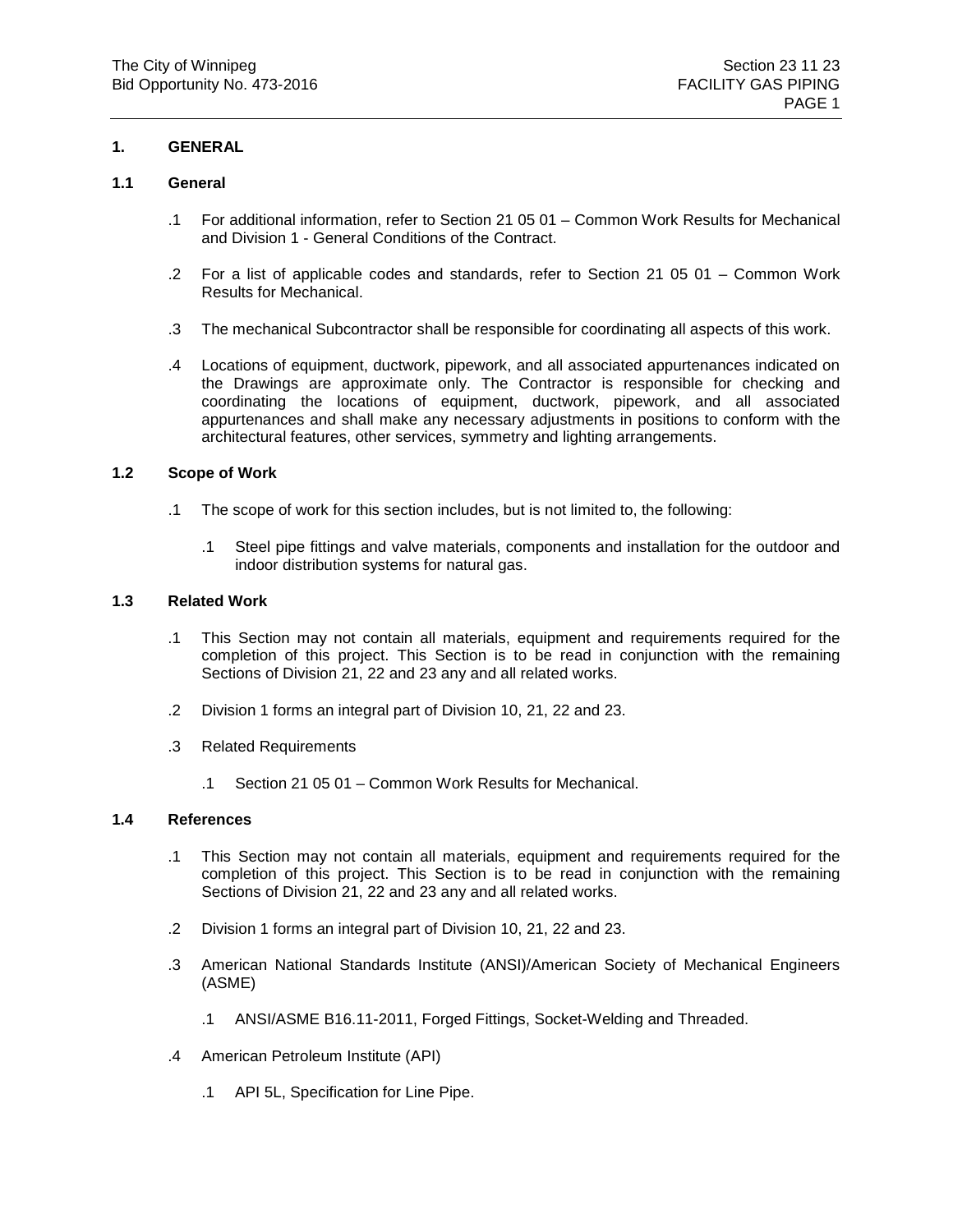- .2 API 6D-R2002, Specification for Pipeline Valves (Gate, Ball, and Check Valves) 22nd Edition.
- .3 ANSI/API 1104-01, Standard for Welding Pipeline and Related Facilities 19th Edition.
- .5 ASTM International (ASTM)
	- .1 ASTM-A53/A53M-12, Standard Specification for Pipe, Steel, Black and Hot-Dipped, Zinc-Coated, Welded and Stainless.
	- .2 ASTM-A181/A181M-12, Specification for Carbon Steel Forgings, for General Purpose Piping.
	- .3 ASTM-A193/A193M-12b, Standard Specification for Alloy-Steel and Stainless Steel Bolting Materials for High-Temperature Service.
	- .4 ASTM-A194/A194M-12a, Standard Specification for Carbon and Alloy Steel Nuts for Bolts for High Pressure or High Temperature Service, or Both.
	- .5 ASTM-A216/A216M-12, Standard Specification for Steel Castings, Carbon, Suitable For Fusion Welding, for High-Temperature Service.
- .6 Canadian Standards Association (CSA International)
	- .1 CSA-B149.1-05, Natural Gas and Propane Installation Code.
	- .2 CSA C22.1, Canadian Electrical Code, Part 1, Safety Standard for Electrical Installations.
	- .3 CSA W47.1-03, Certification of Companies for Fusion Welding of Steel Structures.
	- .4 CSA W48-01, Filler Metals and Allied Materials for Metal Arc Welding.
	- .5 CSA W178.2, Certification of Welding Inspectors.
- .7 The National Fire Code of Canada 2010 as amended by the Manitoba Fire Code Regulation 155/2011.

#### **1.5 Action and Informational Submittals**

- .1 Refer to Section 21 05 01 Common Work Results for Mechanical.
- .2 Product Data:
	- .1 Provide manufacturer's printed product literature and data sheets for equipment and systems and include product characteristics, performance criteria, physical size, finish and limitations.
	- .2 Submit copies of WHMIS MSDS Material Safety Data Sheets.
- .3 Shop Drawings
	- .1 Provide product data and installation recommendations from the manufacturer for each product.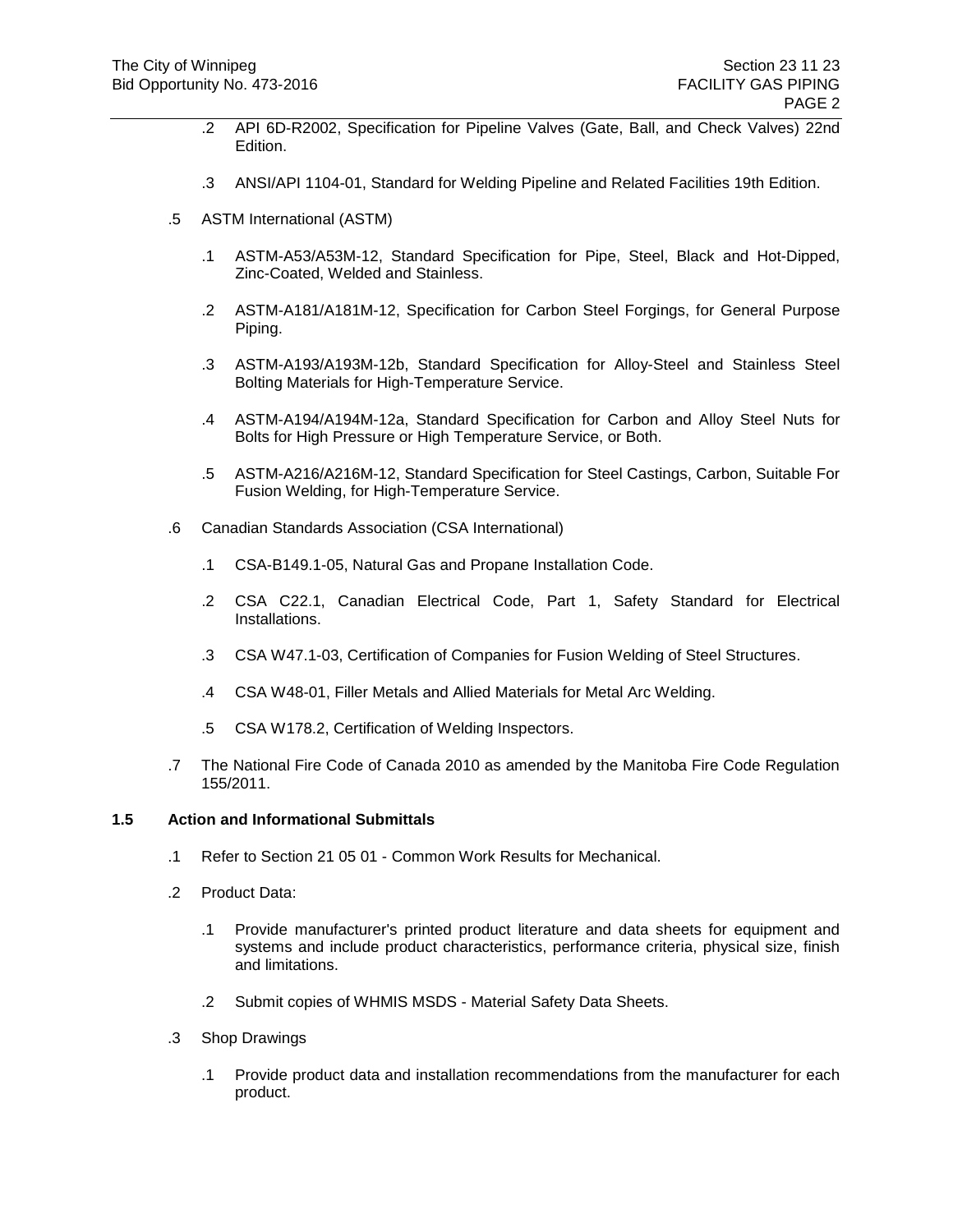## **1.6 Closeout Submittals**

.1 Refer to Section Section 21 05 01 – Common Work Results for Mechanical.

#### **1.7 Delivery, Storage and Handling**

.1 Refer to Section Section 21 05 01 – Common Work Results for Mechanical.

### **1.8 Quality Assurance**

- .1 Performance Requirements
	- .1 Catalogued or published ratings for manufactured items: obtained from tests carried out by manufacturer or those ordered by manufacturer from independent testing agency signifying adherence to codes and standards.

#### **2. PRODUCTS**

#### **2.1 Steel Piping**

- .1 Pipe: to ASTM-A53/A53M or API 5L, schedule40. Pipe finish to be black, ends are to be threaded or plain for field threading.
- .2 Fittings:
	- .1 Threaded type, malleable iron or steel to ASME B16.3. Class 150.
	- .2 Welding type, carbon steel, seamless or resistance weld. Wall thickness same as corresponding pipe size.
- .3 Flanges: cast carbon steel, raised face, weld neck, to ASTM-A181/A181M, Grade II Class 150, 1 MPa.
- .4 Bolting materials:
	- .1 Bolts: carbon steel to ASTM-A193/A193M.
	- .2 Nuts: carbon steel to ASTM-A194/A194M.
	- .3 Gasket: capable of chemically withstanding fluids and temperatures of 650°C.
- .5 Joints:
	- .1 Aboveground: threaded joints using compound approved by Contract Administrator for product being handled.
	- .2 Welded joints: conform to provincial, federal and municipal regulations or requirements of CSA W47.1 and CSA W47.1S1.
- .6 Corrosion and product protection:
	- .1 Protect piping against external corrosion by painting.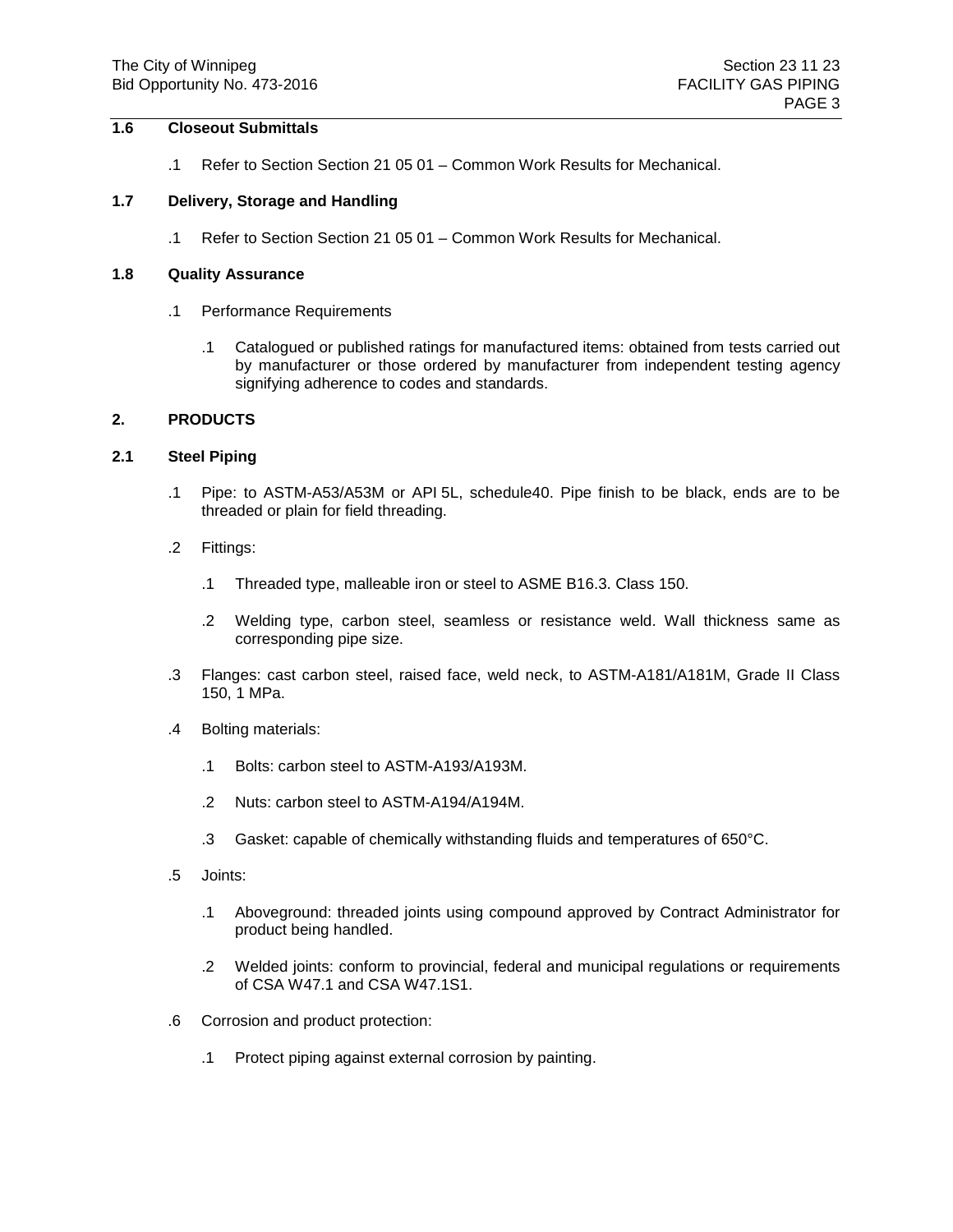### **2.2 Flexible Connectors:**

- .1 Listed/approved and labelled for Natural Gas service.
- .2 To match pipe size.
- .3 Corrugated stainless steel hose.
- .4 Stainless steel exterior braiding.
- .5 NPT ends.
- .6 Minimum working pressure: 345 kPa at 50°C.

### **2.3 Regulators**

- .1 Service Regulator: As provided by utility supplier.
- .2 PRV-1 at the Standby Generator:
	- .1 Cast gray iron body with 50mm threaded inlet and outlet, internal relief valve, and calibrated spring driven by internal outlet pressure sensing.
	- .2 Maximum 1.2 kPa inlet pressure or 0.6 specific gravity natural gas.
	- .3 Setpoints and orifice sizes vary depending on manufacturer/model of standby generator, refer to schedule on drawing.
	- .4 Acceptable Material: Fisher Model CS800 regulator or equivalent in accordance with B8.

#### **2.4 Valves**

- .1 50mm and smaller: ULC Listed ball valves, refer to Section 23 05 23.01 Valves Bronze.
- .2 Stem seals and valve seats: materials resistant to conveyed gas or fluid.

### **3. EXECUTION**

## **3.1 Manufacturer's Instructions**

.1 Compliance: comply with Manufacturer's written recommendations or specifications, including product technical bulletins, handling, storage and installation instructions, and datasheet.

#### **3.2 Handling**

.1 Protect and shield pre-coated equipment and piping.

### **3.3 Coatings**

- .1 Clean surfaces to base metal. Store clean pipe for short time period in sheltered dry location.
- .2 Shop application: prefabricated piping sections are limited to 15 m maximum length.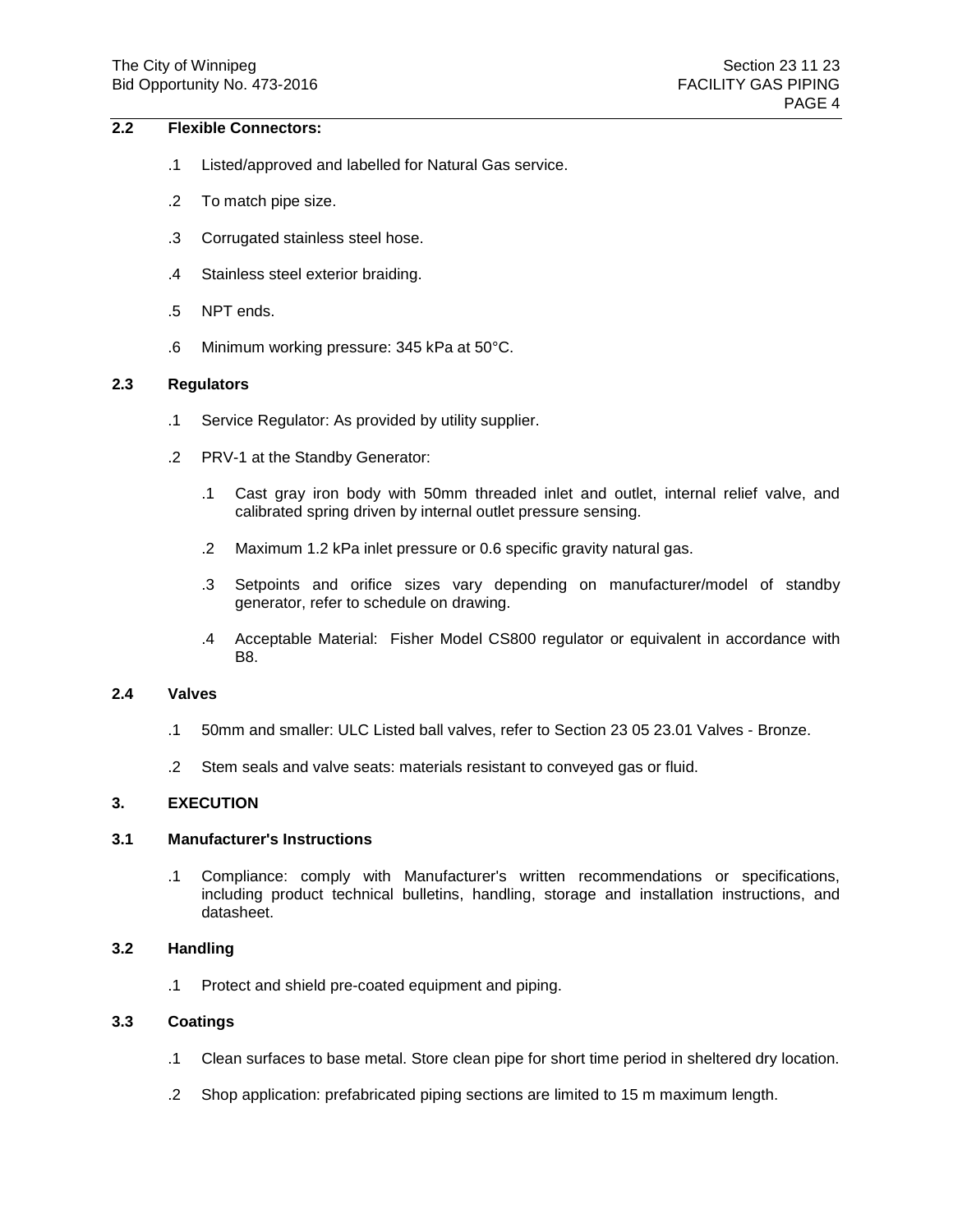.3 Reprime mill primed pipe before coating.

### **3.4 Anchors and Guides**

- .1 Install anchors and guides as indicated and at following points:
	- .1 At changes of pipe sizes.
	- .2 At branch line take offs.
	- .3 At changes of piping directions.
	- .4 At terminal points.
	- .5 Elsewhere as indicated.

## **3.5 Provision for Expansion**

.1 Install loops offsets as indicated.

### **3.6 Supports**

.1 Above-ground piping: prevent excessive vibration and stress on adjacent equipment.

### **3.7 Protection**

.1 Protect piping system from damage by vehicular traffic using guard devices, marked with fluorescent markers painted with warning colours.

### **3.8 Sleeves**

.1 Install where pipes pass through walls or floors. Firestop around pipes.

### **3.9 Location of Pipework**

- .1 General: locate not to constitute hazard to personnel, buildings or equipment.
- .2 Above-ground outdoor piping:
	- .1 Do not locate on exterior walls constructed of combustible material.
	- .2 Do not locate above windows, or door openings.
	- .3 Locate above roofs only if roof is accessible for pipe maintenance.
- .3 Underground pipework: coordinate with utility to locate at least 300 mm away from foundations of building structure, and rise above grade for regulator and meter station before piping enters building.

### **3.10 Indoor Installation**

- .1 Install to CSA-B149.1 and the additional requirements of the authority having jurisdiction.
- .2 Take most direct route possible or practicable.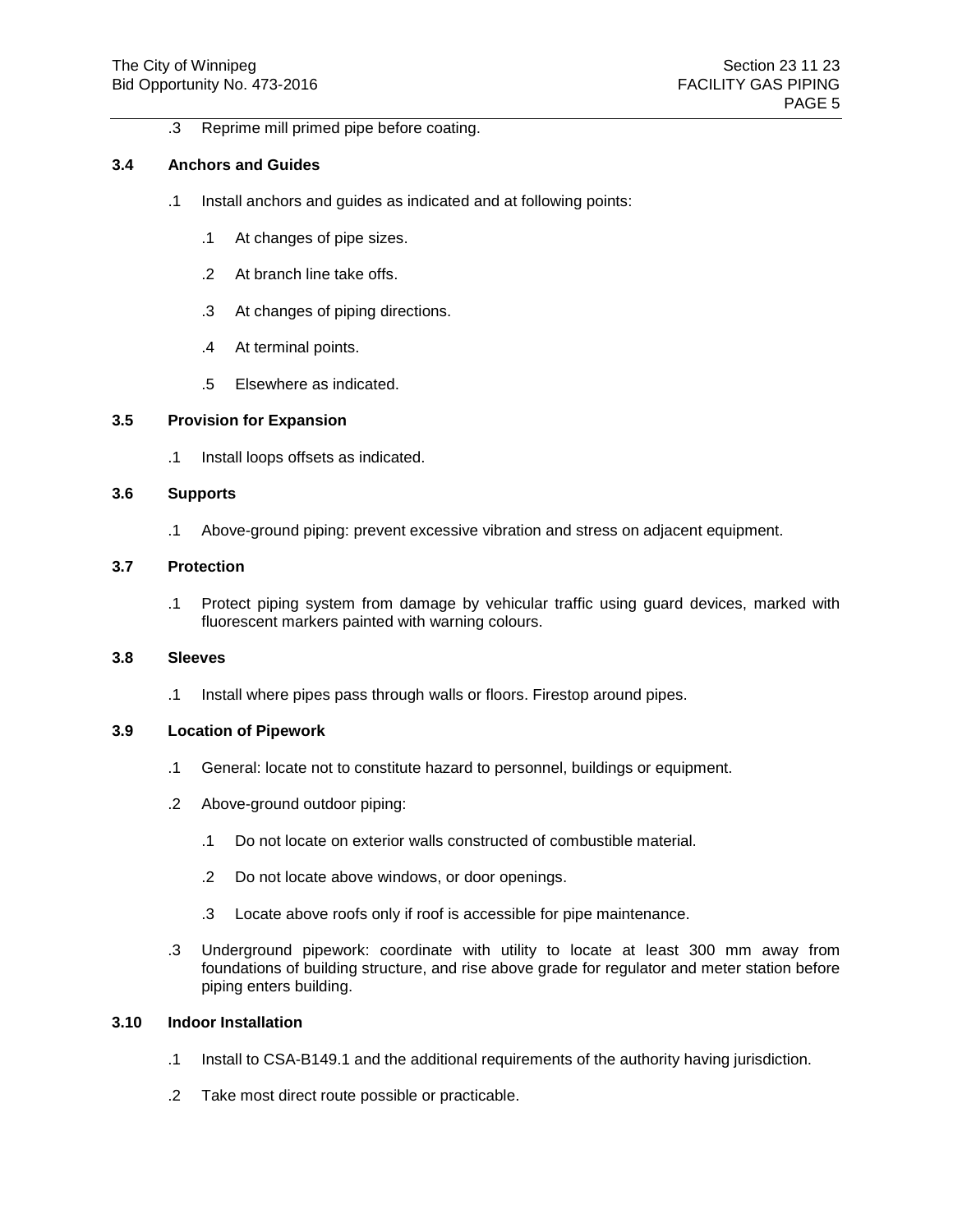- .3 Support overhead or locate in trenches which contain no other services.
- .4 Install overhead piping close to ceiling or beams or along walls, where possible. Support from building structure at least 2100 mm from floor.
- .5 Hanger spacing:
	- .1 Up to 30mm, 3700 mm.
	- .2 40mm and over, 4600 mm.
	- .3 Design to prevent lateral movement.
- .6 Exposed risers: protect against mechanical damage by installing:
	- .1 Adjacent to walls or pilasters.
	- .2 Between flanges of steel columns.
	- .3 Guards.
- .7 Install loops or swing connections to compensate for pipe movement.
- .8 Do not jeopardize fireproofing of structural elements or fire separations.

### **3.11 Valves**

- .1 Install valves to control flow and to isolate equipment at following locations:
	- .1 Branch lines at points of connection to main line;
	- .2 At equipment requiring periodic servicing such as pressure regulators and appliances.

### **3.12 Welding**

- .1 Do work in accordance with API 1104.
- .2 Make joints in accordance with Manufacturer's recommendations.
- .3 Use bevelling machine to produce bevel cuts.
- .4 Electrodes: to CSA W48.
- .5 Welds: full penetration. Provide split backing ring for field joints above 50mm or as indicated. Use welding sockets for joints 50mm or smaller, conforming to ANSI/ASME B16.11.
- .6 Make branch connections with welding tees or forged branch outlet fittings.
- .7 Leave welds uncovered until inspected and approved by Contract Administrator.
- .8 Replace welds which fail to meet API 1104 requirements.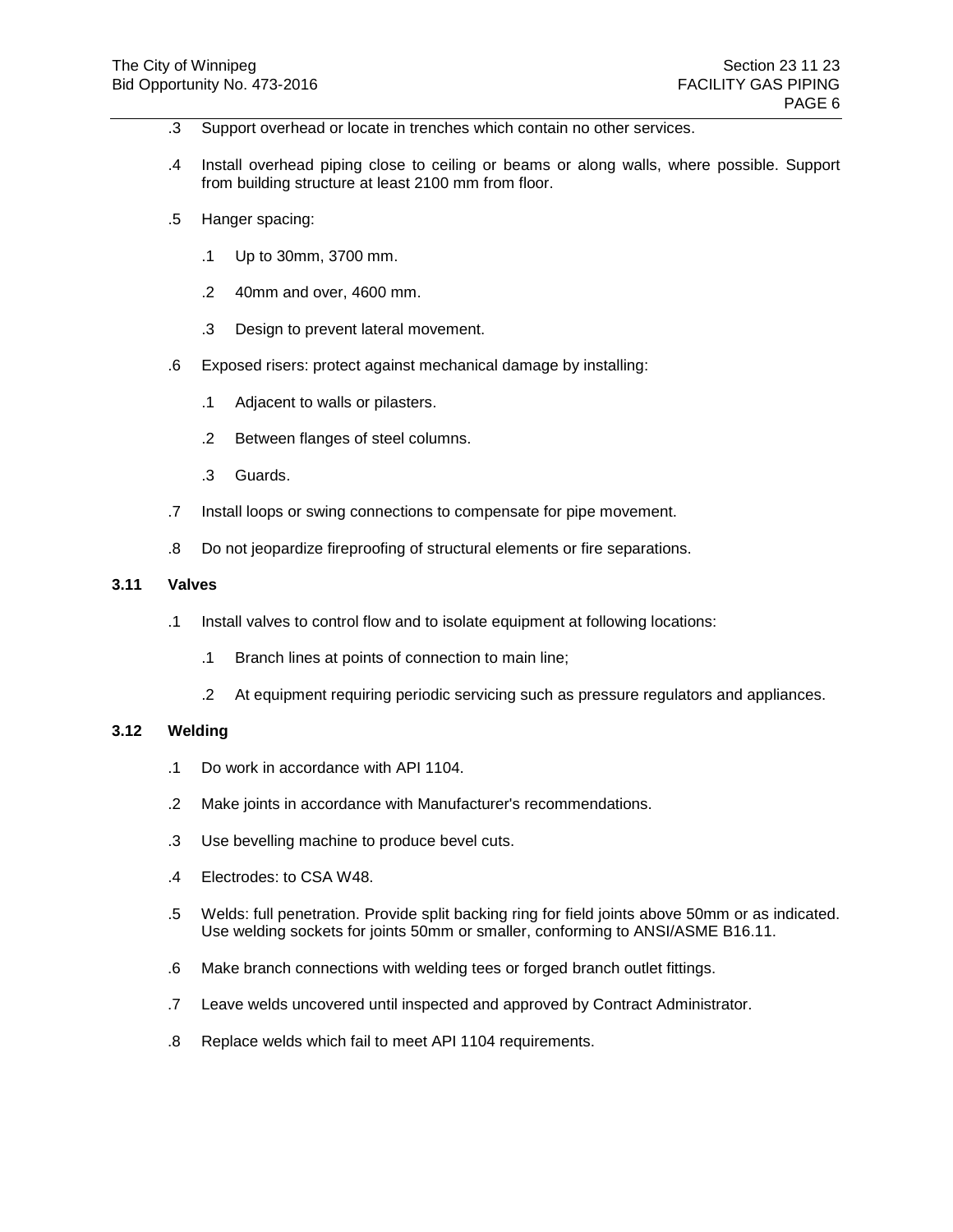### **3.13 Pre-Assembly of Piping Systems**

.1 Obtain Contract Administrator's approval for pre-assembly of sections of pipe systems. Seal pipes against infiltration of dirt and moisture.

## **3.14 Field Quality Control**

- .1 Testing:
	- .1 Test system in accordance with CAN/CSA B149.1 and requirements of authorities having jurisdiction.
	- .2 Pressure test with air, nitrogen or liquid approved by Contract Administrator to at least 1.5 times maximum operating pressure. Submit certificate of tests and test results to Engineer.
	- .3 Should there be loss of pressure, soap test each weld or use tracer gas with compressed air as directed by Contract Administrator.

## **3.15 Cleaning**

- .1 Refer to Section 21 05 01 Common Work Results for Mechanical.
- .2 Remove surplus materials, excess materials, rubbish, tools and equipment.

## **END OF SECTION**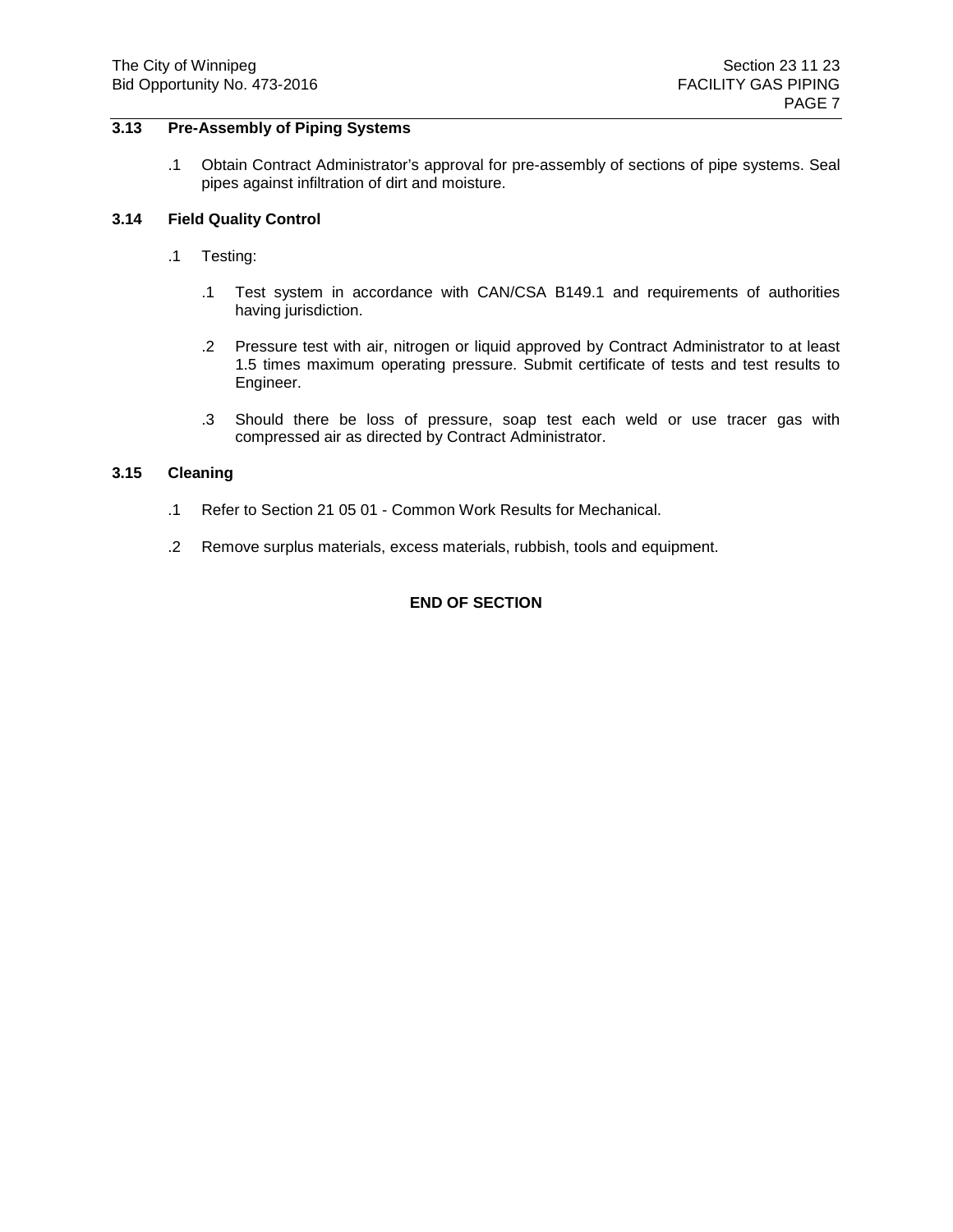## **1. GENERAL**

### **1.1 General**

- .1 For additional information, refer to Section 21 05 01 Common Work Results for Mechanical and Division 1 - General Conditions of the Contract.
- .2 For a list of applicable codes and standards, refer to Section 21 05 01 Common Work Results for Mechanical.
- .3 The mechanical Subcontractor shall be responsible for coordinating all aspects of this work.
- .4 Locations of equipment, ductwork, pipework, and all associated appurtenances indicated on the Drawings are approximate only. The Contractor is responsible for checking and coordinating the locations of equipment, ductwork, pipework, and all associated appurtenances and shall make any necessary adjustments in positions to conform with the architectural features, other services, symmetry and lighting arrangements.

### **1.2 Scope of Work**

- .1 The scope of work for this section includes, but is not limited to, the following:
	- .1 Materials and installation of low-pressure metallic ductwork, joints and accessories.

## **1.3 Related Requirements**

- .1 This Section may not contain all materials, equipment and requirements required for the completion of this project. This Section is to be read in conjunction with the remaining Sections of Division 21, 22 and 23 any and all related works.
- .2 Division 1 forms an integral part of Division 10, 21, 22 and 23.
- .3 Related Requirements
	- .1 Section 21 05 01 Common Work Results for Mechanical.
	- .2 Section 23 05 53.01 Mechanical Identification.
	- .3 Section 23 05 93 Testing, Adjusting and Balancing for HVAC.
	- .4 Section 23 07 13 Duct Insulation.
	- .5 Section 23 09 33 Electric and Electronic Control System for HVAC.
	- .6 Section 23 33 00 Air Duct Accessories.
	- .7 Section 23 33 15 Dampers Operating.
	- .8 Section 23 33 16 Dampers Fire and Smoke.
	- .9 Section 23 34 25 Packaged Roof and Wall Exhausters.
	- .10 Section 23 37 20 Louvers, Intakes and Vents.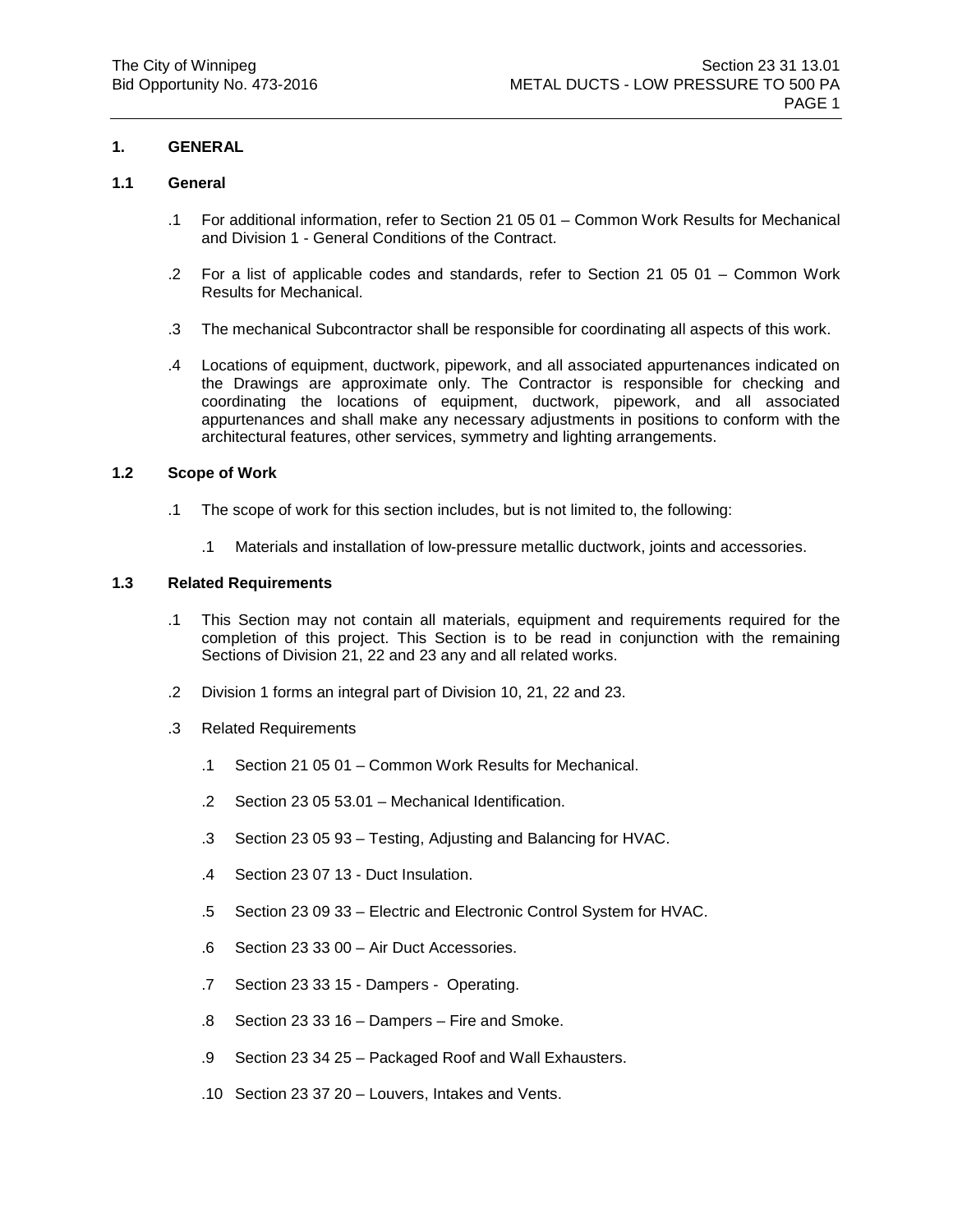.11 Section 23 73 11 – Air Handling Units – Packaged.

#### **1.4 References**

- .1 Except as specified herein, the latest edition of the standards listed below form a part of this Specification to the extent referenced in this Section. Where earlier editions of standards are adopted as referenced in applicable codes, those shall govern. The publications are referred to within the text by the basic designation only.
- .2 American Society of Heating, Refrigerating and Air-Conditioning Engineers, Inc. (ASHRAE).
- .3 American Society for Testing and Materials International, (ASTM).
	- .1 ASTM-A53/A53M-12, Standard Specification for Pipe, Steel, Black and Hot-Dipped, Zinc-Coated, Welded and Stainless.
	- .2 ASTM-A635/A635M-09b, Standard Specification for Steel, Sheet and Strip, Heavy-Thickness Coils, Hot-Rolled, Alloy, Carbon, Structural, High-Strength Low-Alloy, and High-Strength Low-Alloy with Improved Formability, General Requirements for.
	- .3 ASTM-A653/A653M-11, Standard Specification for Steel Sheet, Zinc Coated (Galvanized) or Zinc-Iron Alloy-Coated (Galvannealed) by the Hot-Dip Process.
	- .4 ASTM-B209M-10, Standard Specification for Aluminum and Aluminum Alloy Sheet and Plate (Metric).
- .4 Manitoba Workplace Safety and Health/Workplace Hazardous Materials Information System (WHMIS).
	- .1 Material Safety Data Sheets (MSDS).
- .5 National Fire Protection Association (NFPA).
	- .1 NFPA 90A-2012, Standard for the Installation of Air-Conditioning and Ventilating Systems.
- .6 Sheet Metal and Air Conditioning Contractors' National Association (SMACNA).
	- .1 SMACNA HVAC Duct Construction Standards Metal and Flexible, 2nd Edition [1995] and Addendum No. 1, 1997.
	- .2 SMACNA HVAC Air Duct Leakage Test Manual, 1985, 1st Edition.
- .7 Transport Canada (TC).
	- .1 Transportation of Dangerous Goods Act (TDGA), 1992, c. 34.

#### **1.5 Action and Informational Submittals**

- .1 Refer to Section 21 05 01 Common Work Results for Mechanical.
- .2 Product Data: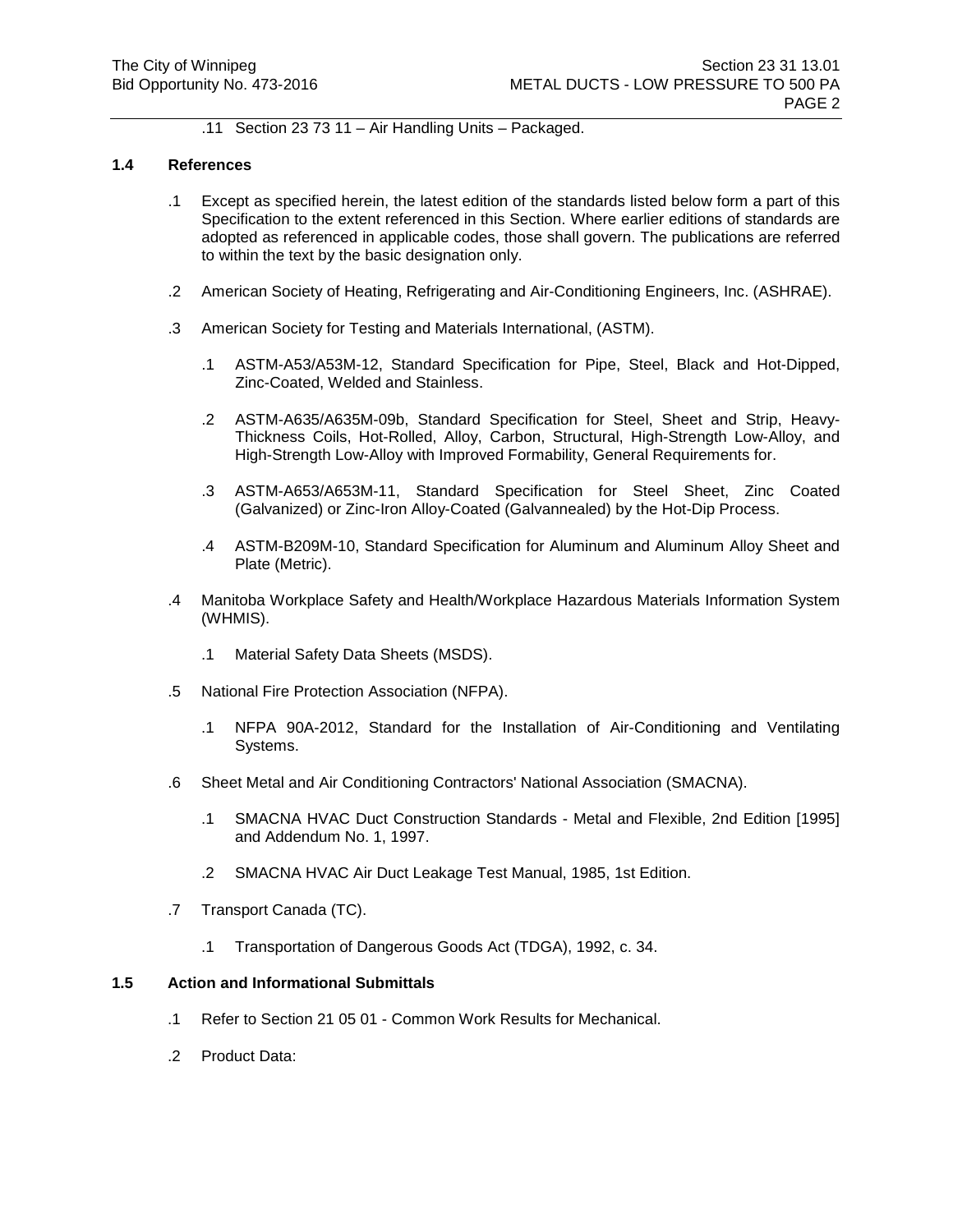- .1 Provide manufacturer's printed product literature and data sheets for equipment and systems and include product characteristics, performance criteria, physical size, finish and limitations for the following:
	- .1 Sealants.
	- .2 Tape.
	- .3 Proprietary Joints.

# **1.6 Closeout Submittals**

.1 Refer to Section Section 21 05 01 – Common Work Results for Mechanical.

### **1.7 Delivery, Storage and Handling**

.1 Refer to Section Section 21 05 01 – Common Work Results for Mechanical.

#### **1.8 Quality Assurance**

- .1 Performance Requirements
	- .1 Catalogued or published ratings for manufactured items: obtained from tests carried out by manufacturer or those ordered by manufacturer from independent testing agency signifying adherence to codes and standards.

### **2. PRODUCTS**

### **2.1 Seal Classification**

.1 Classification as follows:

| <b>Maximum Pressure Pa</b> | <b>SMACNA Seal Class</b> |
|----------------------------|--------------------------|
| 500                        |                          |
| 250                        |                          |
| 125                        |                          |
| 125                        | Unsealed                 |

- .2 Seal classification:
	- .1 Class A: longitudinal seams, transverse joints, duct wall penetrations and connections made airtight with sealant and tape.
	- .2 Class B: longitudinal seams, transverse joints and connections made airtight with sealant, tape or combination thereof.
	- .3 Class C: transverse joints and connections made air tight with sealant, tape or combination thereof. Longitudinal seams unsealed.
	- .4 Unsealed seams and joints.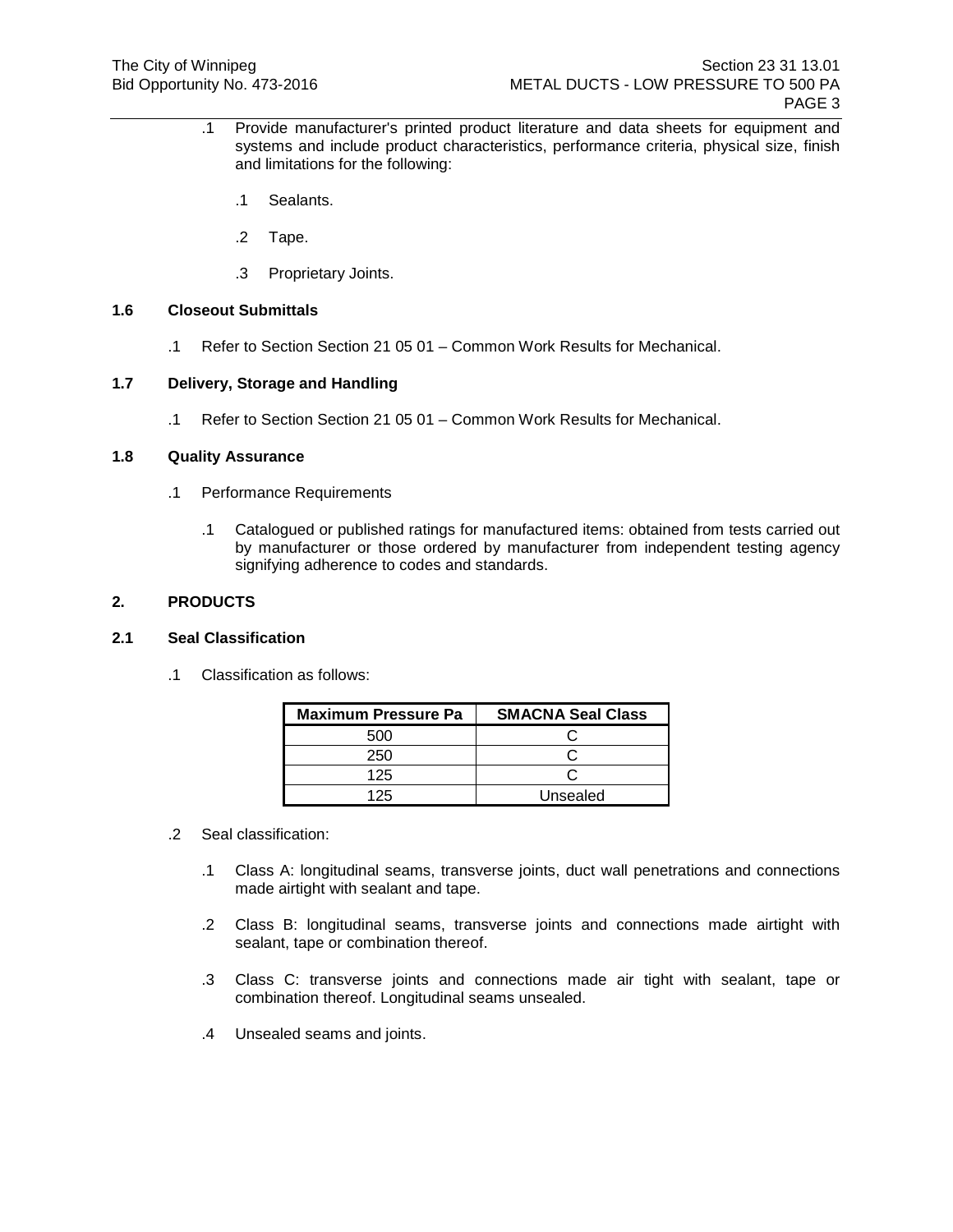# **2.2 Sealant**

.1 Sealant: oil resistant, polymer type flame resistant duct sealant. Temperature range of minus 35 degrees C to plus 93 degrees C.

#### **2.3 Tape**

.1 Tape: polyvinyl treated, open weave fiberglass tape, 50 mm wide.

### **2.4 Duct Leakage**

.1 In accordance with SMACNA HVAC Air Duct Leakage Test Manual.

### **2.5 Fittings**

- .1 Fabrication: to SMACNA Standards and ASHRAE Guidelines.
- .2 Radiused elbows.
	- .1 Rectangular: Centreline radius: 1.0 times width of duct.
	- .2 Round: smooth radius or five piece. Centreline radius: 1.0 times diameter.
- .3 Mitred elbows, rectangular:
	- .1 To 400 mm: with single thickness turning vanes.
	- .2 Over 400 mm: with double thickness turning vanes.
- .4 Branches:
	- .1 Rectangular main and branch: with radius on branch 1.0 times width of duct.
	- .2 Round main and branch: enter main duct at 45 degrees with conical connection.
	- .3 Provide volume control damper in branch duct near connection to main duct.
	- .4 Main duct branches: with splitter damper.
- .5 Transitions:
	- .1 Diverging: 20 degrees maximum included angle.
	- .2 Converging: 30 degrees maximum included angle.
- .6 Offsets:
	- .1 Short radiused elbows as indicated.
- .7 Obstruction deflectors: maintain full cross-sectional area.
	- .1 Maximum included angles: as for transitions.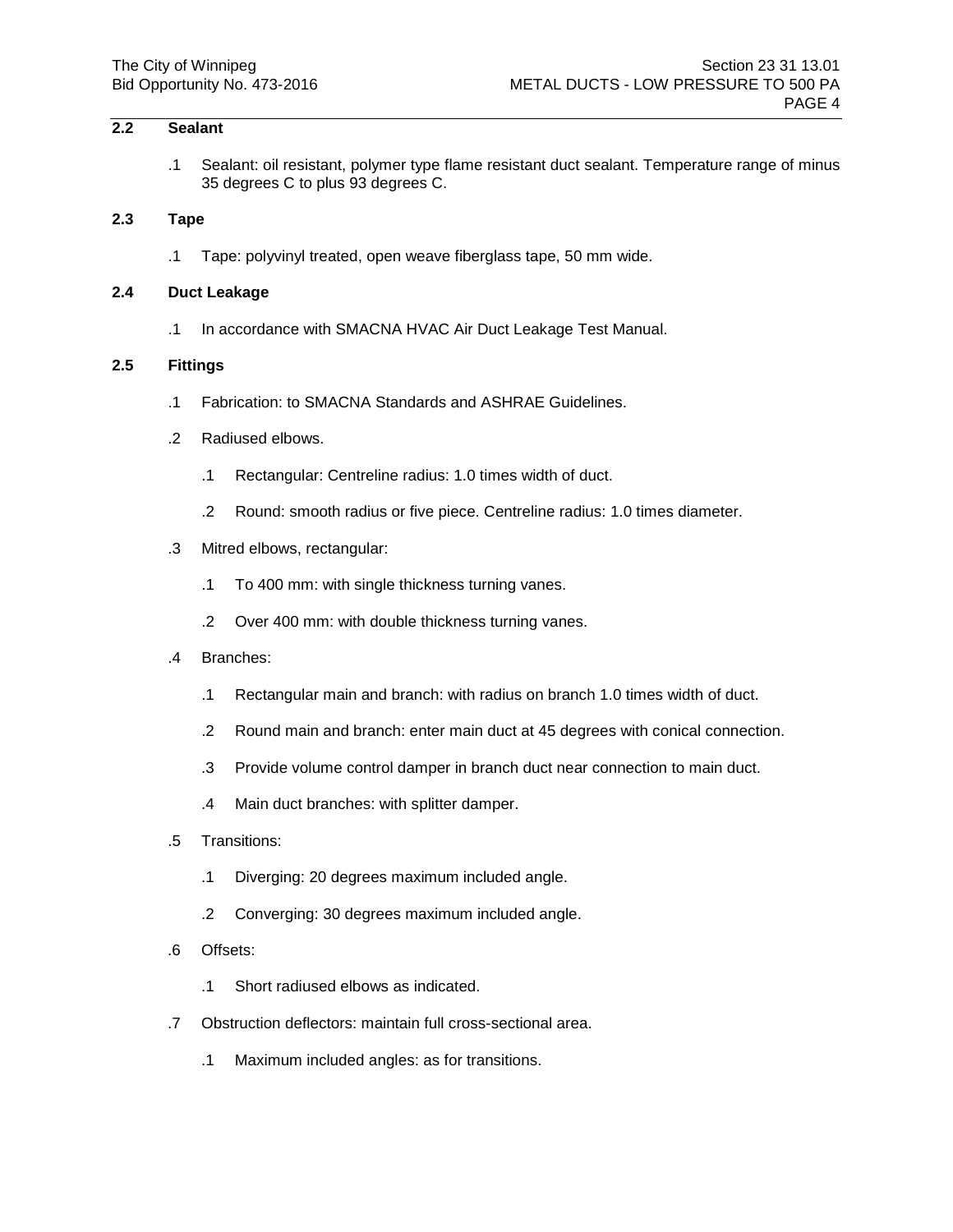# **2.6 Fire Stopping**

- .1 Retaining angles around duct, on both sides of fire separation in accordance with Section 23 33 16 – Dampers – Fire and Smoke.
- .2 Fire stopping material and installation must not distort duct or have direct fasteners to wall or floor.

### **2.7 Galvanized Steel Sheet**

- .1 Lock forming quality: to ASTM-A653/A653M, Z90 zinc coating.
- .2 Thickness, fabrication and reinforcement: to SMACNA.
- .3 Joints: to SMACNA.

# **2.8 Aluminum**

- .1 To ASTM-B209M. Aluminum type: 3003-H-14.
- .2 Thickness, fabrication and reinforcement: to SMACNA.
- .3 Joints: to SMACNA.

### **2.9 Galvanized Steel Pipe**

- .1 To ASTM A53/A53M, grade b, ERW, hot-dipped galvanized.
- .2 Thickness: Schedule 10.
- .3 Fabrication: shop and field welded as shown.
- .4 Embedment: as indicated.
- .5 Joints: continuous weld.

### **2.10 Hangers and Supports**

- .1 Hangers and Supports: in accordance with Section 23 05 29 Hangers and Supports for HVAC Piping and Equipment.
	- .1 Strap hangers: of same material as duct but next sheet metal thickness heavier than duct.
		- .1 Maximum size duct supported by strap hanger: 500 mm.
	- .2 Hanger configuration: to SMACNA.
	- .3 Hangers: galvanized steel angle with galvanized steel rods to SMACNA and the following table:

| Duct Size (mm) | Angle Size (mm)         | Rod Size (mm) |
|----------------|-------------------------|---------------|
| up to 750      | $25 \times 25 \times 3$ |               |
| 751 to 1050    | $40 \times 40 \times 3$ |               |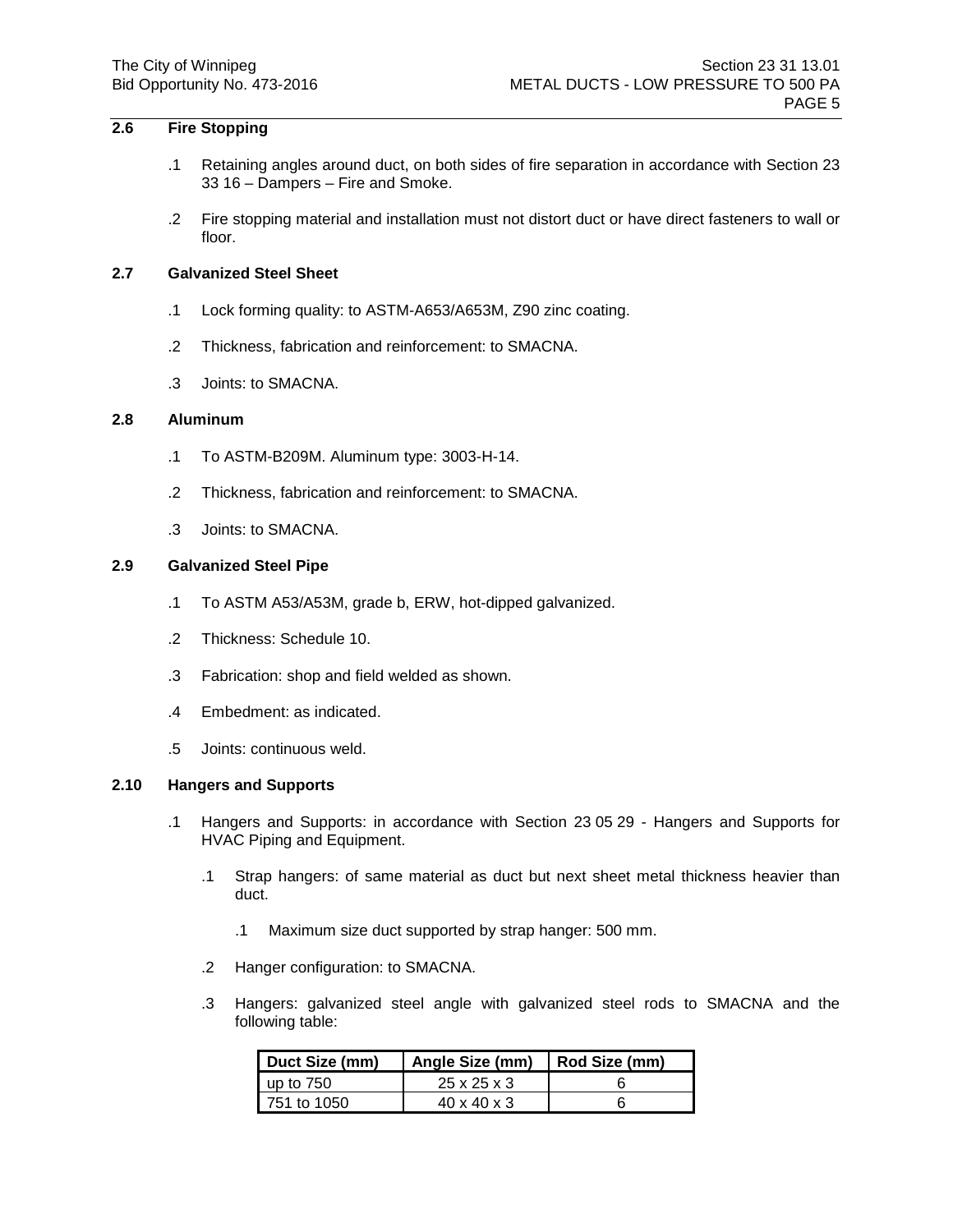| 1051 to 1500  | $40 \times 40 \times 3$ | 10 |
|---------------|-------------------------|----|
| 1501 to 2100  | $50 \times 50 \times 3$ | 10 |
| 2101 to 2400  | $50 \times 50 \times 5$ | 10 |
| 2401 and over | $50 \times 50 \times 6$ | 10 |

- .4 Upper hanger attachments:
	- .1 For concrete: manufactured concrete inserts.
	- .2 For wood joist: manufactured joist clamp or steel plate washer.
	- .3 For steel beams: manufactured beam clamps.

## **3. EXECUTION**

### **3.1 General**

- .1 Do work in accordance with ASHRAE and SMACNA.
- .2 Do not break continuity of insulation vapour barrier with hangers or rods.
	- .1 Insulate strap hangers 100 mm beyond insulated duct.
- .3 Install breakaway joints in ductwork on sides of fire separation in conformance with teh listing of the fire damper.
- .4 Install proprietary manufactured flanged duct joints in accordance with manufacturer's instructions.

### **3.2 Hangers**

- .1 Strap hangers: install in accordance with SMACNA.
- .2 Angle hangers: complete with locking nuts and washers.
- .3 Hanger spacing: in accordance with SMACNA as follows:

| <b>Duct Size</b><br>(mm) | Max. Spacing<br>(mm) |
|--------------------------|----------------------|
| to 1500                  | 3000                 |
| 1501 and over            | 2500                 |

### **3.3 Watertight Duct**

- .1 Provide watertight duct for:
	- .1 Fresh air intake.
	- .2 Plenums.
	- .3 As indicated.
- .2 Form bottom of horizontal duct without longitudinal seams.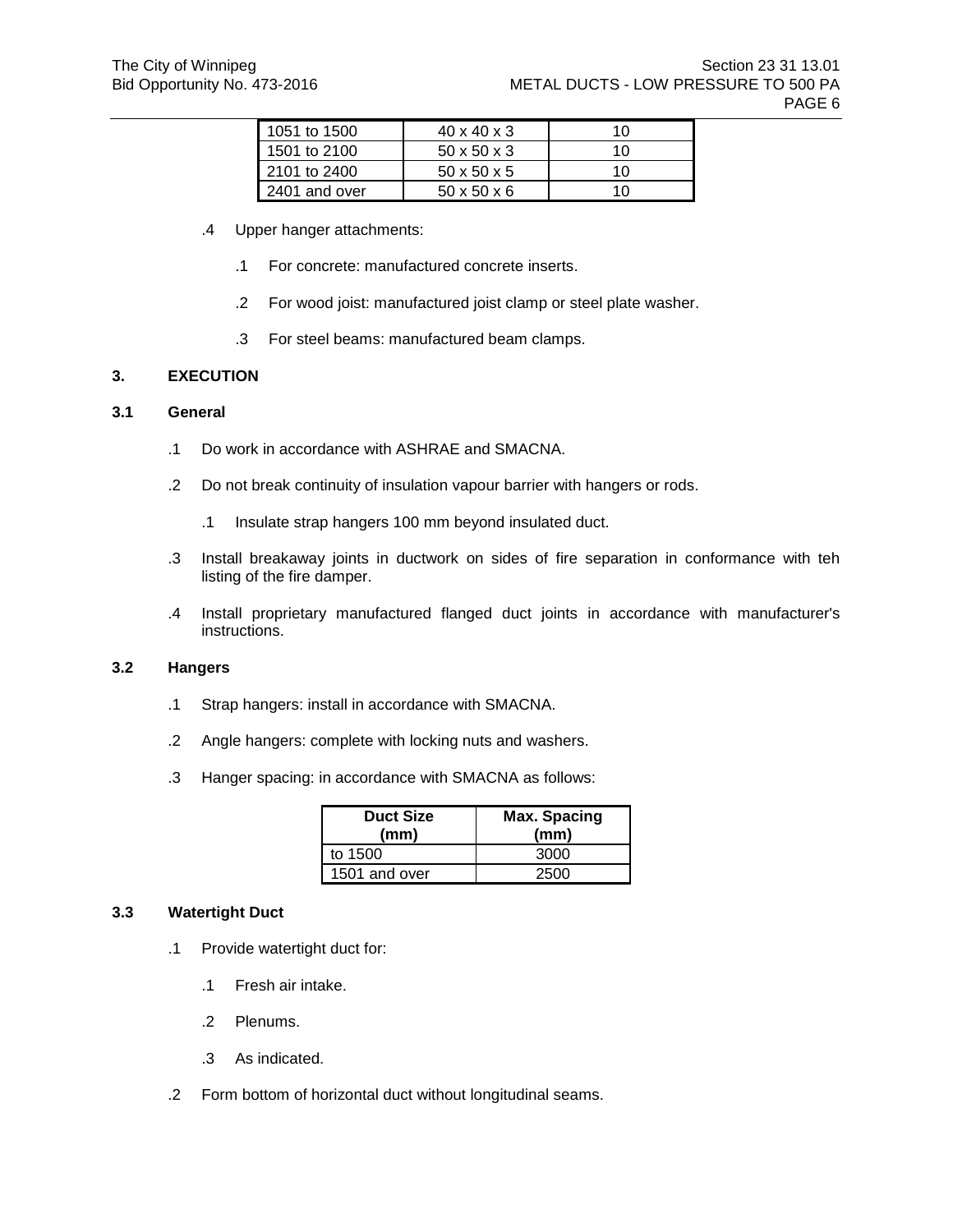- .1 Solder joints of bottom and side sheets.
- .2 Seal other joints with duct sealer.

#### **3.4 Sealing and Taping**

- .1 Apply sealant to outside of joint to manufacturer's recommendations.
- .2 Bed tape in sealant and recoat with minimum of one coat of sealant to manufacturers recommendations.

#### **3.5 Leakage Tests**

- .1 In accordance with SMACNA HVAC Duct Leakage Test Manual.
- .2 Do leakage tests in sections.
- .3 Make trial leakage tests as instructed to demonstrate workmanship.
- .4 Do not install additional ductwork until trial test has been passed.
- .5 Test section minimum of 30 m long with not less than three branch takeoffs and two 90 degrees elbows.
- .6 Complete test before performance insulation or concealment Work.

### **3.6 Duct Materials**

- .1 Make ductwork out of the materials as specified below in specific areas, or out of galvanized steel sheet elsewhere:
	- .1 Ductwork in the Wet Well on the intake and exhaust system shall be of aluminum materials.
	- .2 Ductwork (pipe) in the Discharge Chamber shall be of galvanized steel pipe up to and including the discharge above grade. Refer to the details on the drawings.

### **3.7 Cleaning**

- .1 Refer to Section 21 05 01 Common Work Results for Mechanical.
- .2 Remove surplus materials, excess materials, rubbish, tools and equipment.

### **END OF SECTION**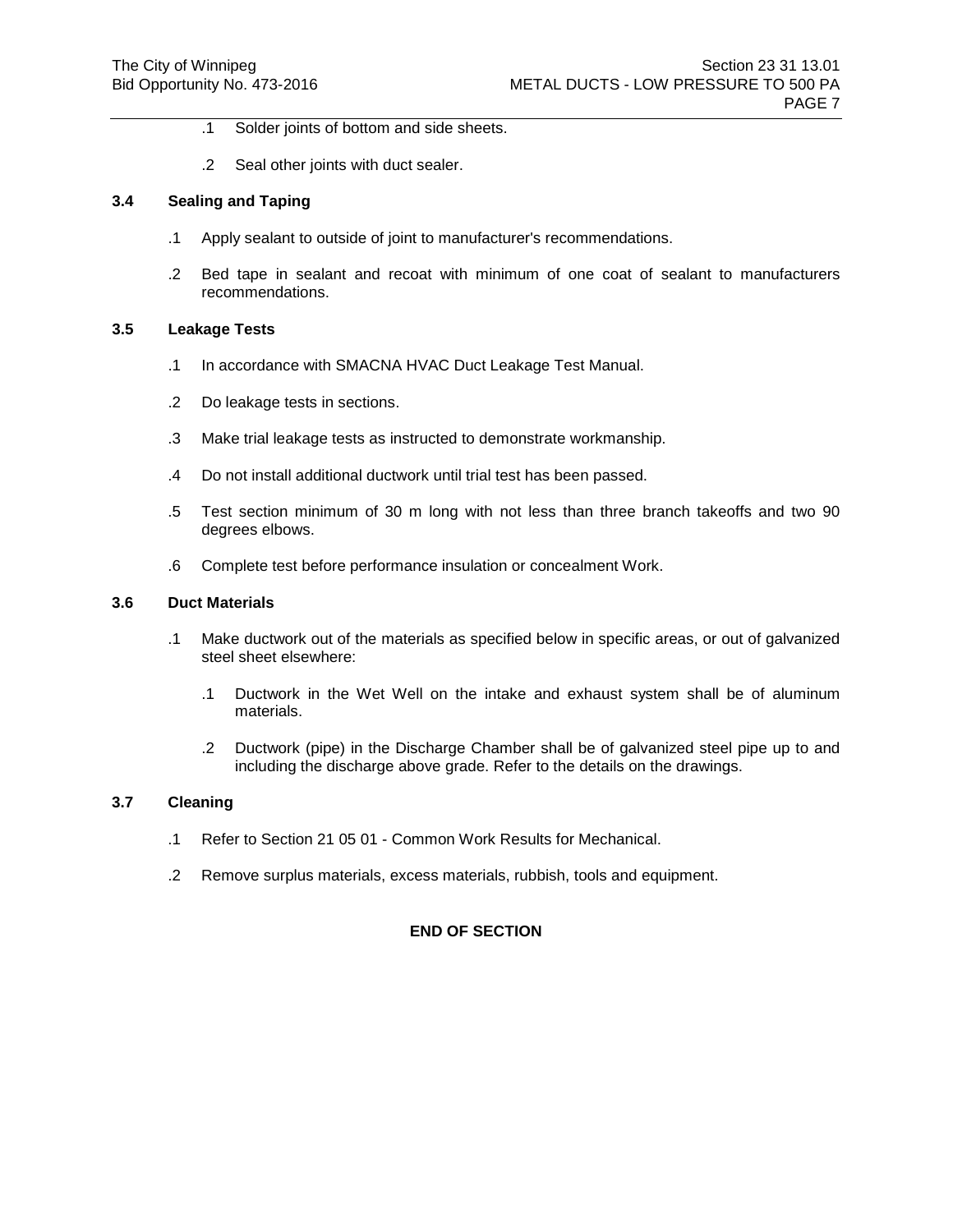## **1. GENERAL**

## **1.1 General**

- .1 For additional information, refer to Section 21 05 01 Common Work Results for Mechanical and Division 1 - General Conditions of the Contract.
- .2 For a list of applicable codes and standards, refer to Section 21 05 01 Common Work Results for Mechanical.
- .3 The mechanical Subcontractor shall be responsible for coordinating all aspects of this work.
- .4 Locations of equipment, ductwork, pipework, and all associated appurtenances indicated on the Drawings are approximate only. The Contractor is responsible for checking and coordinating the locations of equipment, ductwork, pipework, and all associated appurtenances and shall make any necessary adjustments in positions to conform with the architectural features, other services, symmetry and lighting arrangements.

### **1.2 Scope of Work**

- .1 The scope of work for this section includes, but is not limited to, the following:
	- .1 Materials and installation for duct accessories including flexible connections, access doors, vanes and collars.

# **1.3 Related Requirements**

- .1 This Section may not contain all materials, equipment and requirements required for the completion of this project. This Section is to be read in conjunction with the remaining Sections of Division 21, 22 and 23 any and all related works.
- .2 Division 1 forms an integral part of Division 10, 21, 22 and 23.
- .3 Related Requirements
	- .1 Section 21 05 01 Common Work Results for Mechanical.

### **1.4 References**

- .1 Except as specified herein, the latest edition of the standards listed below form a part of this Specification to the extent referenced in this Section. Where earlier editions of standards are adopted as referenced in applicable codes, those shall govern. The publications are referred to within the text by the basic designation only.
- .2 Manitoba Workplace Safety and Health/Workplace Hazardous Materials Information System (WHMIS).
	- .1 Material Safety Data Sheets (MSDS).
- .3 Sheet Metal and Air Conditioning Contractors' National Association (SMACNA).
	- .1 SMACNA HVAC Duct Construction Standards Metal and Flexible.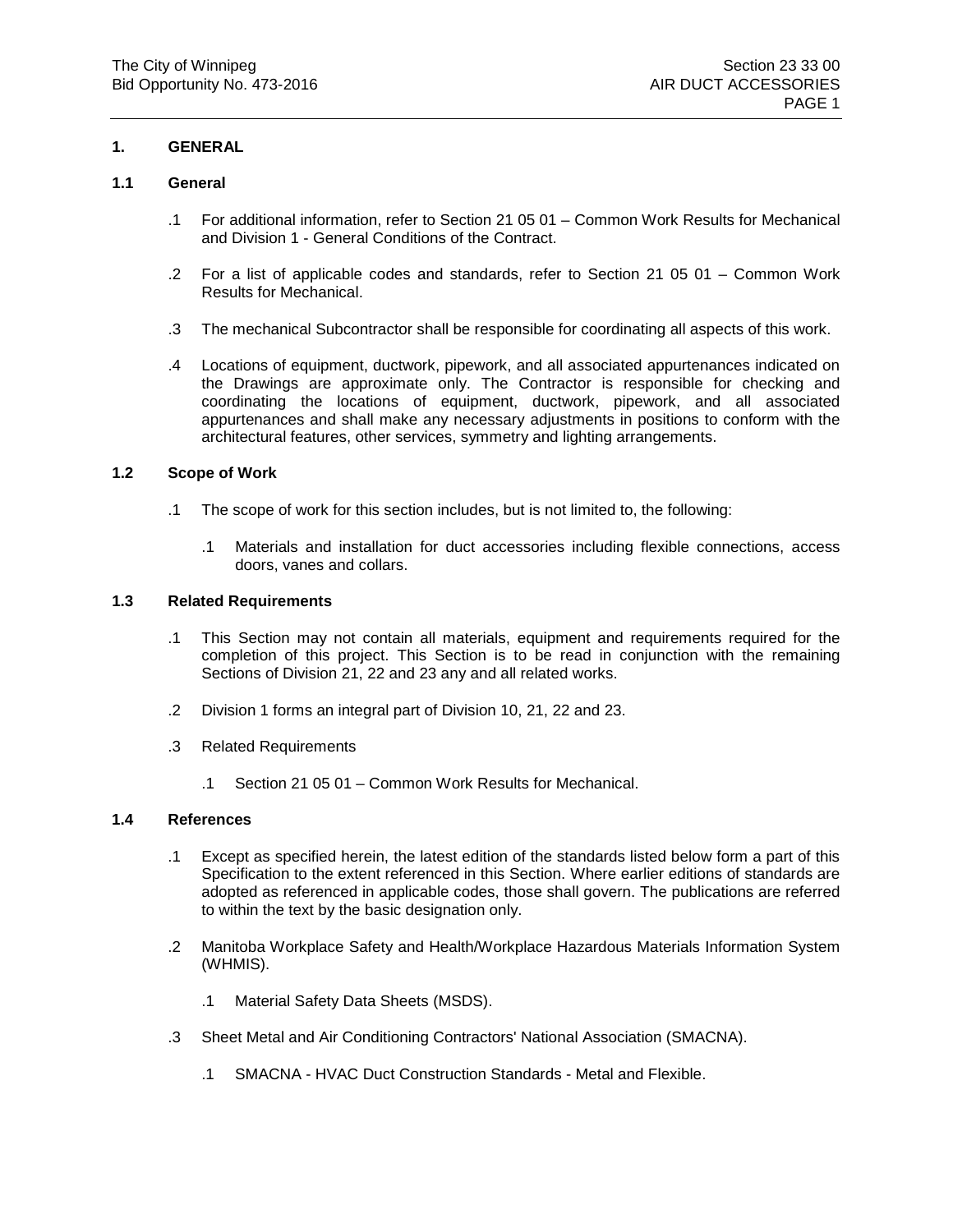## **1.5 Action and Informational Submittals**

- .1 Refer to Section 21 05 01 Common Work Results for Mechanical.
- .2 Product Data:
	- .1 Provide manufacturer's printed product literature and data sheets for equipment and systems and include product characteristics, performance criteria, physical size, finish and limitations for the following:
		- .1 Flexible connections.
		- .2 Duct access doors.
		- .3 Turning vanes.
		- .4 Instrument test ports.
	- .2 Submit copies of WHMIS MSDS Material Safety Data Sheets.
- .3 Shop Drawings
	- .1 Provide product data and installation recommendations from the manufacturer for each product.
- .4 Test Reports: submit certified test reports from approved independent testing laboratories indicating compliance with specifications for specified performance characteristics and physical properties.
	- .1 Certification of ratings: catalogue or published ratings to be those obtained from tests carried out by manufacturer or independent testing agency signifying adherence to codes and standards.
- .5 Certificates: submit certificates signed by manufacturer certifying that materials comply with specified performance characteristics and physical properties.
- .6 Instructions: submit manufacturer's installation instructions.
- .7 Manufacturer's Field Reports: manufacturer's field reports specified.

# **1.6 Closeout Submittals**

.1 Refer to Section Section 21 05 01 – Common Work Results for Mechanical.

### **1.7 Delivery, Storage and Handling**

.1 Refer to Section Section 21 05 01 – Common Work Results for Mechanical.

### **1.8 Quality Assurance**

.1 Performance Requirements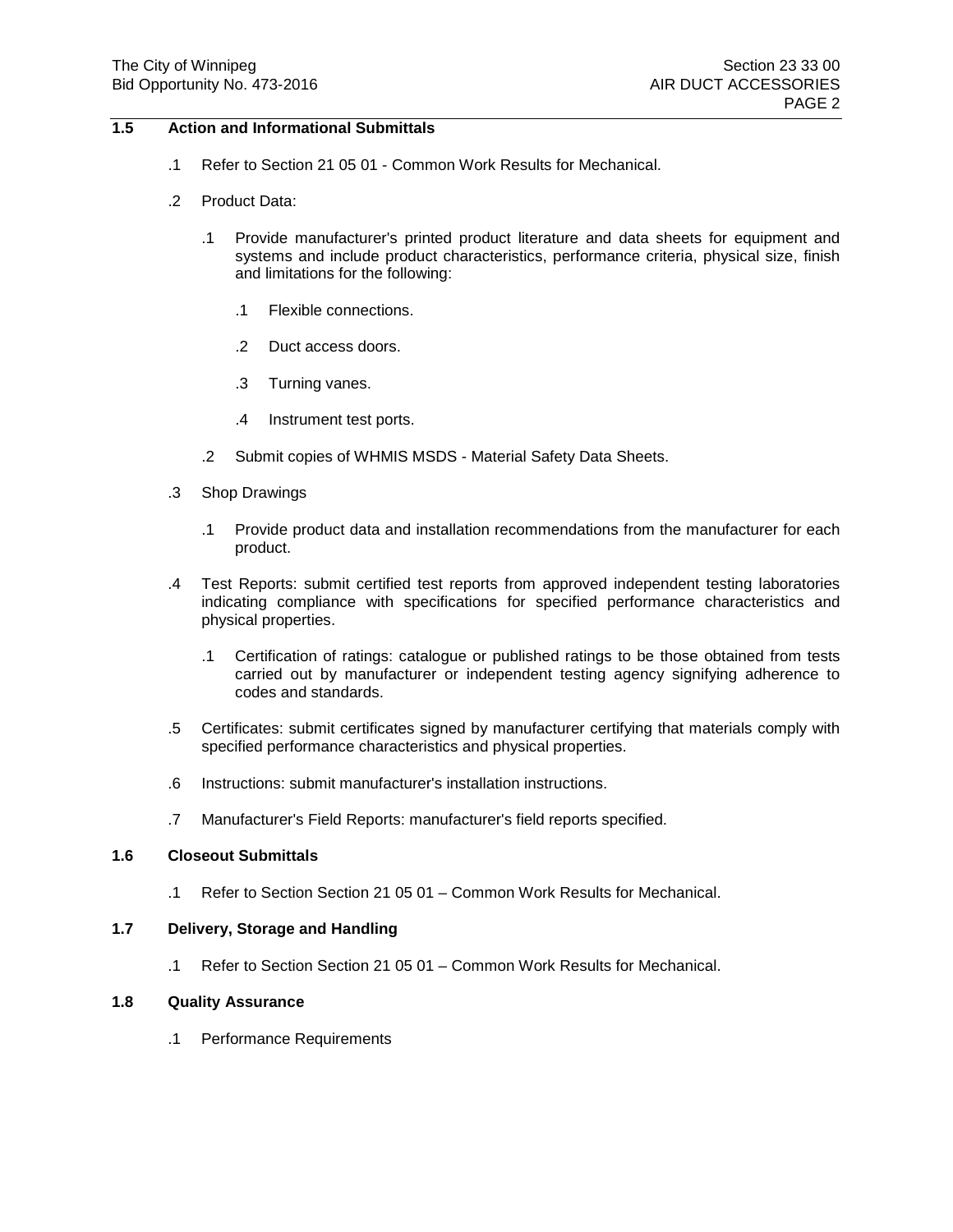.1 Catalogued or published ratings for manufactured items: obtained from tests carried out by manufacturer or those ordered by manufacturer from independent testing agency signifying adherence to codes and standards.

## **2. PRODUCTS**

### **2.1 General**

.1 Manufacture in accordance with SMACNA - HVAC Duct Construction Standards.

## **2.2 Flexible Connections**

.1 Frame: galvanized sheet metal frame 1.6 mm thick with fabric clenched by means of double locked seams.

### .2 Material:

.1 Fire resistant, self extinguishing, neoprene coated glass fabric, temperature rated at minus 40 degrees C to plus 90 degrees C, density of 1.3 kg/m².

## **2.3 Access Doors In Ducts**

- .1 Non-Insulated Ducts: sandwich construction of same material as duct, one sheet metal thickness heavier, minimum 0.6 mm thick complete with sheet metal angle frame.
- .2 Insulated Ducts: sandwich construction of same material as duct, one sheet metal thickness heavier, minimum 0.6 mm thick complete with sheet metal angle frame and 25 mm thick rigid glass fibre insulation.
- .3 Gaskets: closed cell neoprene foam rubber.
- .4 Hardware:
	- .1 Up to 300 x 300 mm: two sash locks complete with safety chain.
	- .2 301 to 450 mm: four sash locks complete with safety chain.
	- .3 451 to 1000 mm: piano hinge and minimum two sash locks.
	- .4 Doors over 1000 mm: piano hinge and two handles operable from both sides.
	- .5 Hold open devices.

#### **2.4 Turning Vanes**

.1 Factory or shop fabricated double thickness without trailing edge, to recommendations of SMACNA and as indicated.

## **2.5 Instrument Test**

- .1 1.6 mm thick steel zinc plated after manufacture.
- .2 Cam lock handles with neoprene expansion plug and handle chain.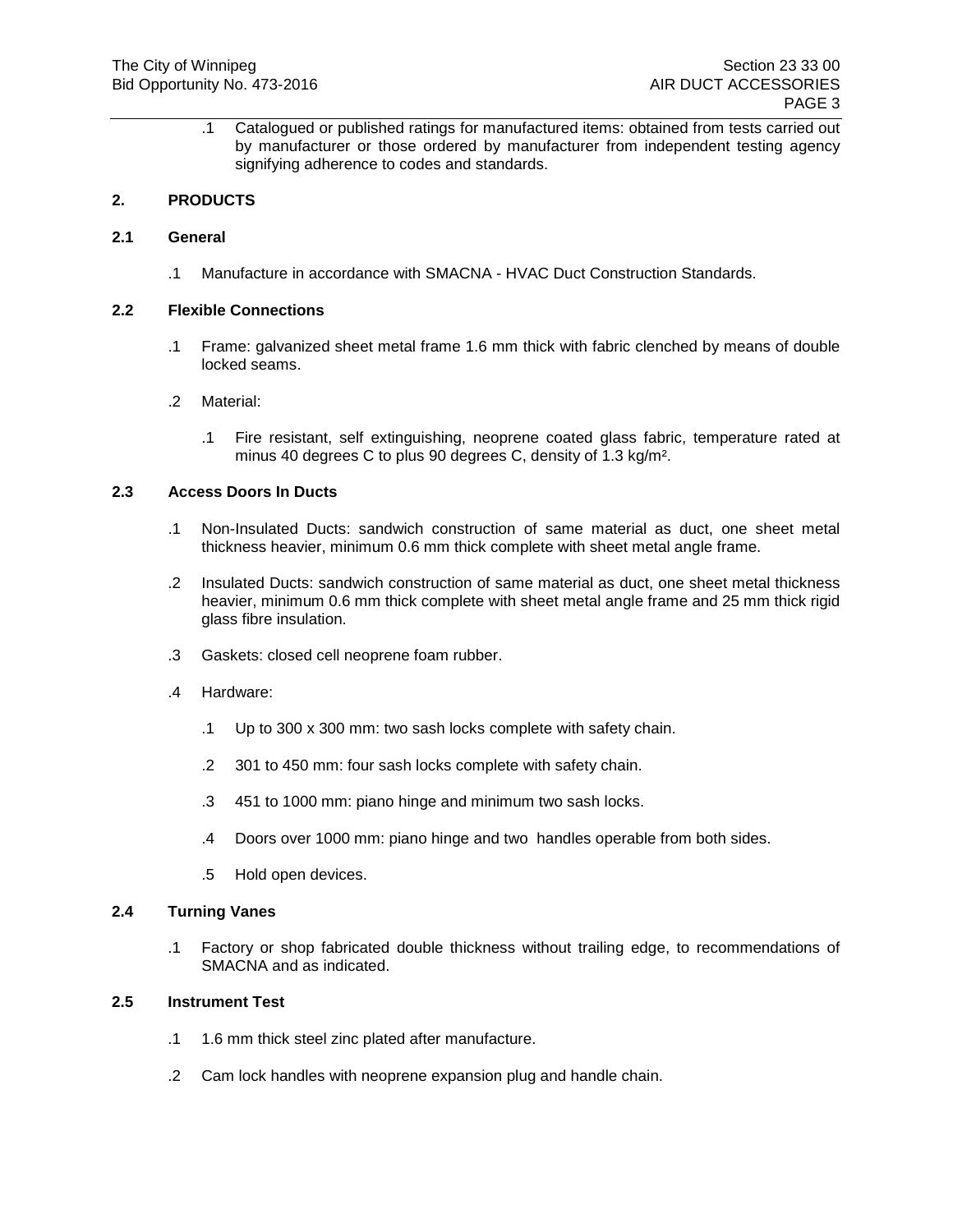- .3 28 mm minimum inside diameter. Length to suit insulation thickness.
- .4 Neoprene mounting gasket.

#### **2.6 Spin-In Collars**

- .1 Conical galvanized sheet metal spin-in collars with lockable butterfly damper.
- .2 Sheet metal thickness to corresponding round duct standards.

## **3. EXECUTION**

#### **3.1 Manufacturer's Instructions**

.1 Compliance: comply with manufacturer's written recommendations or specifications, including product technical bulletins, handling, storage and installation instructions, and data sheet.

#### **3.2 Installation**

- .1 Flexible Connections:
	- .1 Install in following locations:
		- .1 Inlets and outlets to supply air units and fans.
		- .2 Inlets and outlets of exhaust and return air fans.
		- .3 As indicated.
	- .2 Length of connection: 100mm.
	- .3 Minimum distance between metal parts when system in operation: 75 mm.
	- .4 Install in accordance with recommendations of SMACNA.
	- .5 When fan is running:
		- .1 Ducting on sides of flexible connection to be in alignment.
		- .2 Ensure slack material in flexible connection.
- .2 Access Doors and Viewing Panels:
	- .1 Size:
		- .1 900 x 900 mm for person size entry.
		- .2 600 x 600 mm for servicing entry.
		- .3 300 x 300 mm for viewing and hand/arm entry.
		- .4 As indicated.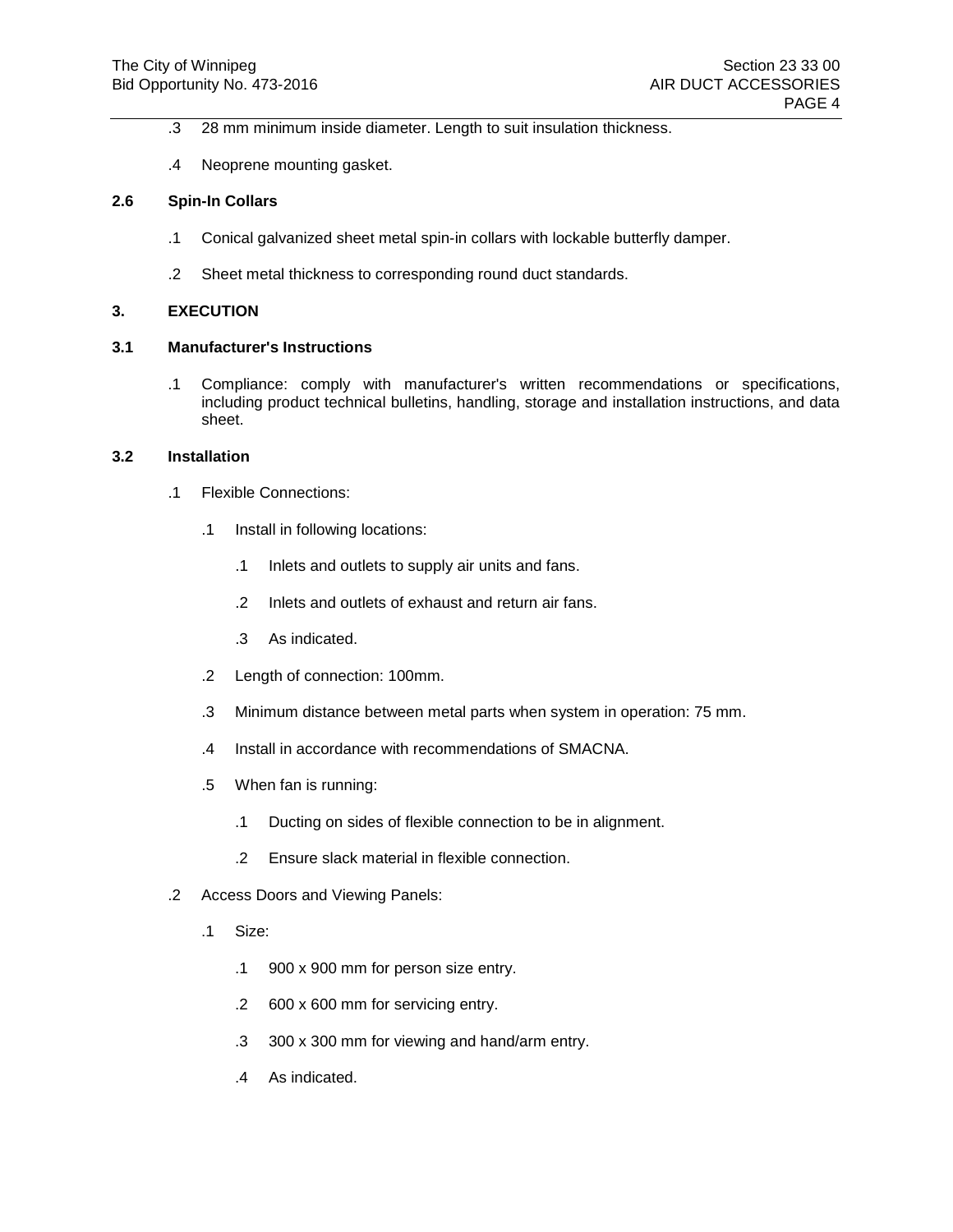- .2 Locations:
	- .1 Fire and smoke dampers.
	- .2 Control dampers.
	- .3 Devices requiring maintenance.
	- .4 Required by code.
	- .5 Reheat coils.
	- .6 Elsewhere as indicated.
- .3 Instrument Test Ports:
	- .1 General:
		- .1 Install in accordance with recommendations of SMACNA and in accordance with manufacturer's instructions.
	- .2 Locate to permit easy manipulation of instruments.
	- .3 Install insulation port extensions as required.
	- .4 Locations:
		- .1 For traverse readings:
			- .1 Ducted inlets to roof and wall exhausters.
			- .2 Inlets and outlets of other fan systems.
			- .3 Main and sub-main ducts.
			- .4 And as indicated.
		- .2 For temperature readings:
			- .1 At outside air intakes.
			- .2 And as indicated.
- .4 Turning vanes:
	- .1 Install in accordance with recommendations of SMACNA and as indicated.

# **3.3 Cleaning**

- .1 Refer to Section 21 05 01 Common Work Results for Mechanical.
- .2 Remove surplus materials, excess materials, rubbish, tools and equipment.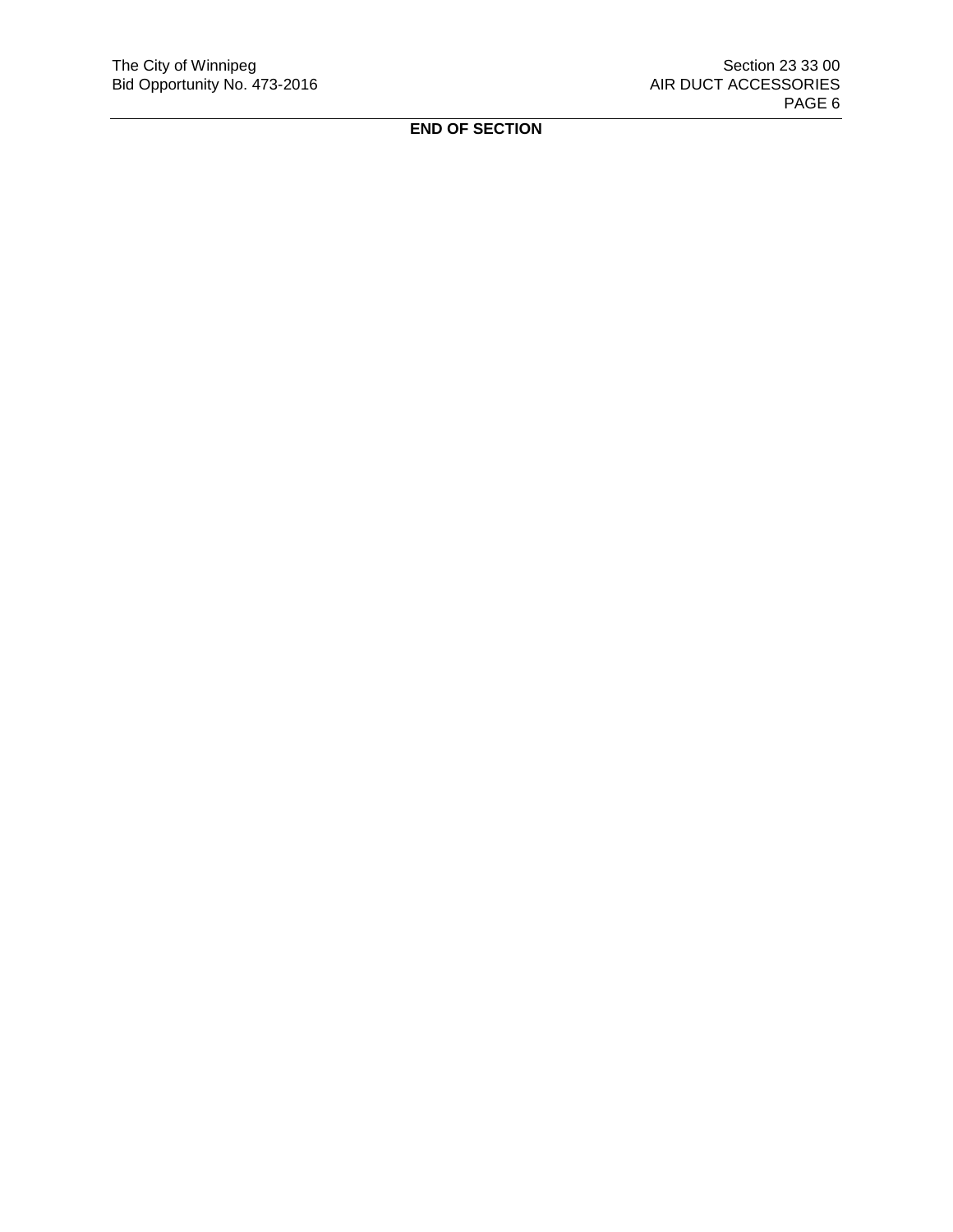## **1.1 General**

- .1 For additional information, refer to Section 21 05 01 Common Work Results for Mechanical and Division 1 - General Conditions of the Contract.
- .2 For a list of applicable codes and standards, refer to Section 21 05 01 Common Work Results for Mechanical.
- .3 The mechanical Subcontractor shall be responsible for coordinating all aspects of this work.
- .4 Locations of equipment, ductwork, pipework, and all associated appurtenances indicated on the Drawings are approximate only. The Contractor is responsible for checking and coordinating the locations of equipment, ductwork, pipework, and all associated appurtenances and shall make any necessary adjustments in positions to conform with the architectural features, other services, symmetry and lighting arrangements.

#### **1.2 Scope of Work**

- .1 The scope of work for this section includes, but is not limited to, the following:
	- .1 Operating dampers for mechanical forced air ventilation and air conditioning systems.

# **1.3 Related Work**

- .1 This Section may not contain all materials, equipment and requirements required for the completion of this project. This Section is to be read in conjunction with the remaining Sections of Division 21, 22 and 23 any and all related works.
- .2 Division 1 forms an integral part of Division 10, 21, 22 and 23.
- .3 Related Requirements
	- .1 Section 21 05 01 Common Work Results for Mechanical.
	- .2 Section 23 05 53.01 Mechanical Identification.
	- .3 Section 23 05 93 Testing, Adjusting and Balancing for HVAC.
	- .4 Section 23 09 33 Electric and Electronic Control System for HVAC.
	- .5 Section 23 31 13.01 Metal Ducts Low Pressure to 500 Pa.

#### **1.4 References**

- .1 Except as specified herein, the latest edition of the standards listed below form a part of this Specification to the extent referenced in this Section. Where earlier editions of standards are adopted as referenced in applicable codes, those shall govern. The publications are referred to within the text by the basic designation only.
- .2 American Society for Testing and Materials International (ASTM)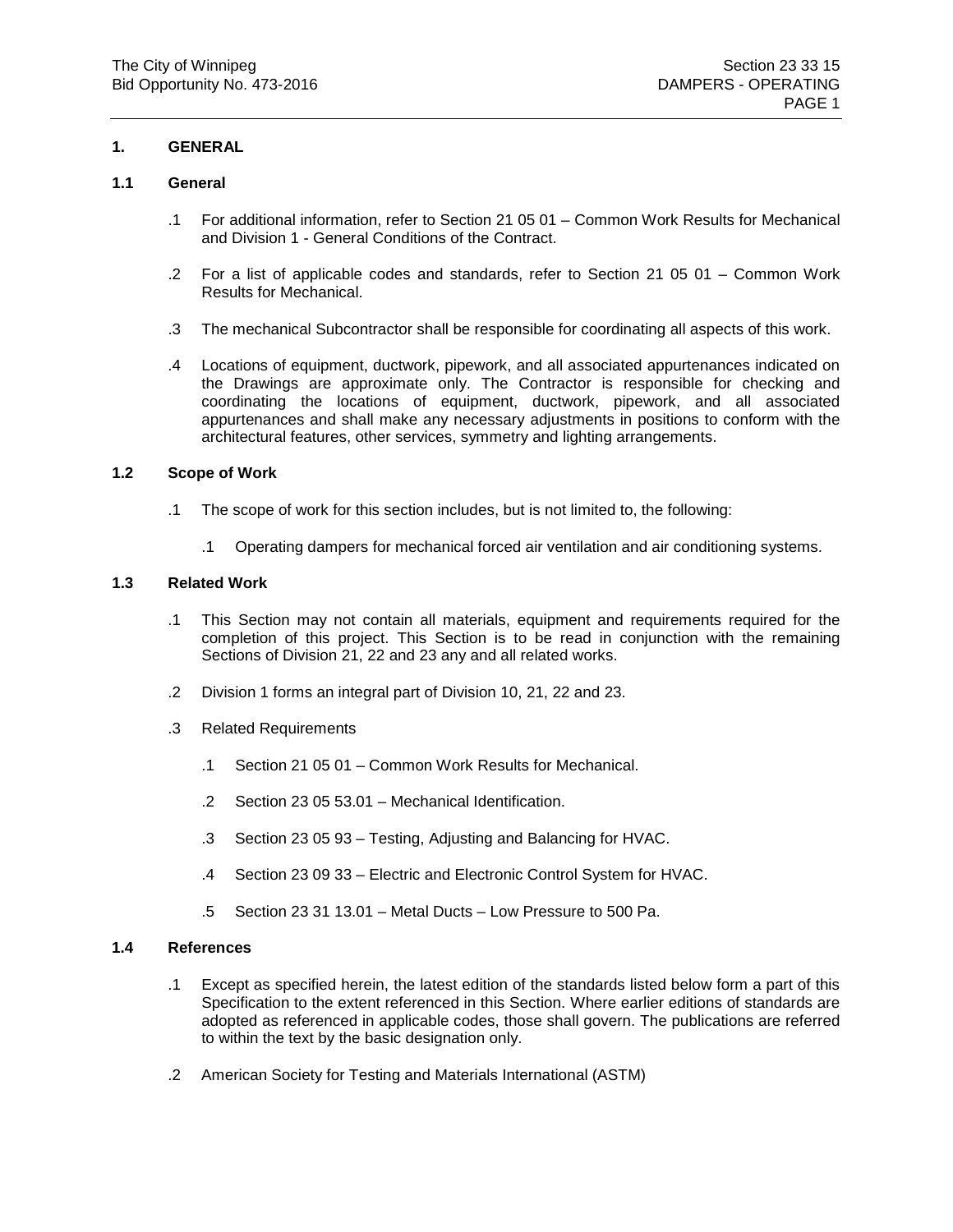- .1 ASTM-A653/A653M-11, Standard Specification for Steel Sheet, Zinc-Coated (Galvanized) or Zinc-Iron Alloy-Coated (Galvannealed) by the Hot-Dip Process.
- .3 Manitoba Workplace Safety and Health/Workplace Hazardous Materials Information System (WHMIS)
	- .1 Material Safety Data Sheets (MSDS).

- .1 Refer to Section 21 05 01 Common Work Results for Mechanical.
- .2 Product Data:
	- .1 Provide manufacturer's printed product literature and data sheets for equipment and systems and include product characteristics, performance criteria, physical size, finish and limitations.
	- .2 Submit copies of WHMIS MSDS Material Safety Data Sheets.
- .3 Shop Drawings
	- .1 Provide product data and installation recommendations from the manufacturer for each product.
	- .2 Submit manufacturer's printed product literature, specifications and datasheet in accordance with Section 21 05 01 - Common Work Results for Mechanical. Include product characteristics, performance criteria, and limitations.
	- .3 Indicate the following:
		- .1 Performance data.
			- .1 Pressure drop.
			- .2 Shaft torque requirements.
		- .2 Schedule of sizes by tag number.
			- .1 Type of mounting/fastening.

#### **1.6 Closeout Submittals**

.1 Refer to Section Section 21 05 01 – Common Work Results for Mechanical,

#### **1.7 Delivery, Storage and Handling**

.1 Refer to Section Section 21 05 01 – Common Work Results for Mechanical.

#### **1.8 Quality Assurance**

.1 Performance Requirements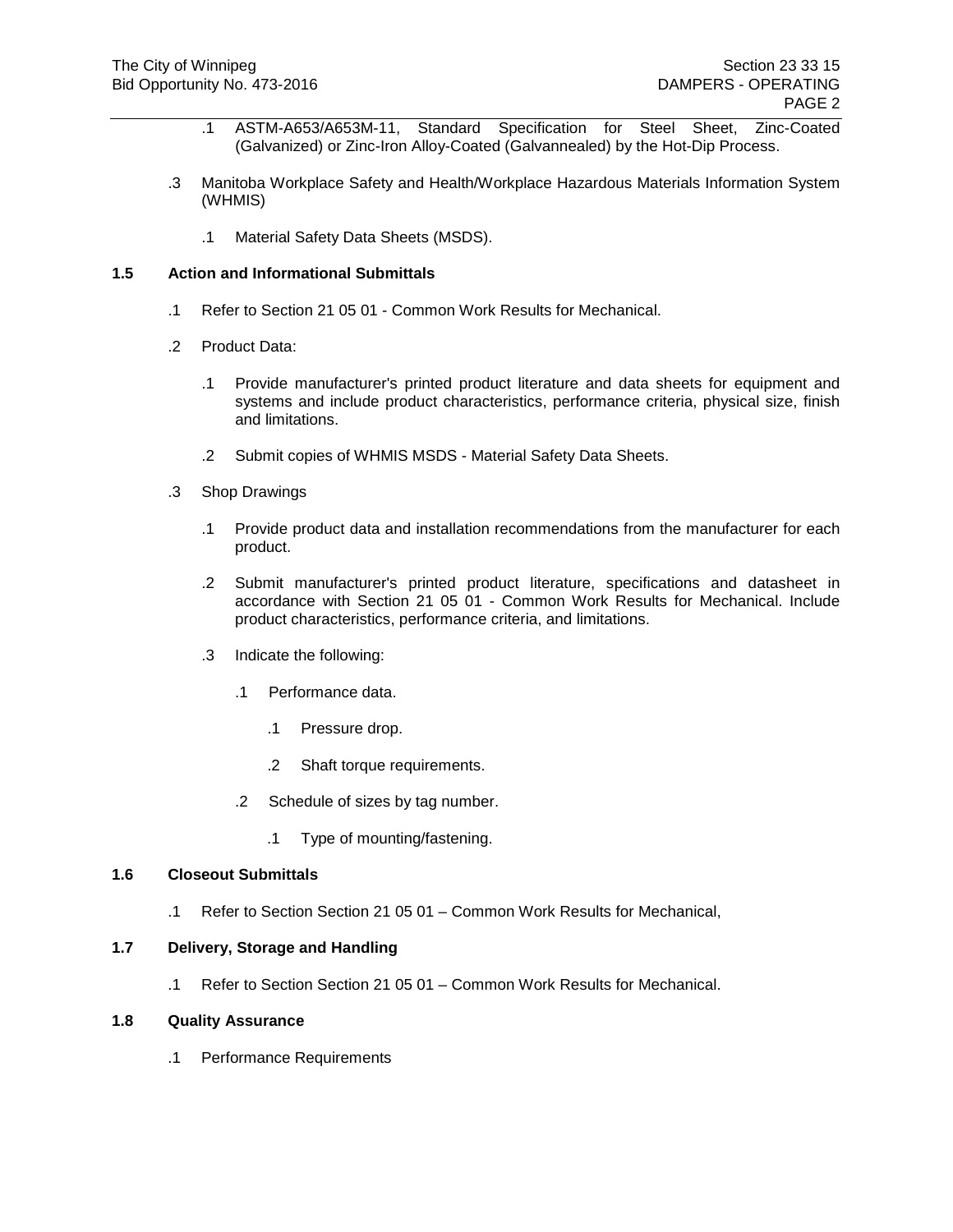.1 Catalogued or published ratings for manufactured items: obtained from tests carried out by manufacturer or those ordered by manufacturer from independent testing agency signifying adherence to codes and standards.

# **2. PRODUCTS**

### **2.1 Multi-Leaf Dampers**

- .1 Opposed or parallel blade type as indicated.
- .2 2.0 mm thick extruded 6063-T5 aluminum alloy, interlocking airfoil blades with two-sided profile, center pivot, complete with extruded rubber blade tip and side frame seals, extruded 6063-T5 aluminum frame.
- .3 Pressure fit self-lubricated Celcon bearings on shafts rotating within polycarbonate outer bearings pressed into the frame to prevent metal-to-metal or metal-to-plastic movement.
- .4 Linkage: aluminum tie rods, brass pivots and zinc-plated steel fasteners within the damper frame, factory set for proper damper blade timing.
- .5 101.6 mm thick frame to be complete with minimum 25mm wide flanges for flange-mounting to ductwork.
- .6 Hexagonal 11.1mm aluminum drive rod with u-bolt fastener and hexagonal retaining nuts of zinc-plated steel extends out through the side of the damper frame for external mounting of actuator beyond duct wall and insulation.
- .7 Operator: to Section 23 09 33 Electric and Electronic Control System for HVAC.
- .8 Performance:
	- .1 Leakage: in closed position less than 15.2 liters/second at 250 Pa differential across damper.
	- .2 Pressure drop: at full open position less than 25 Pa differential across damper at 3.5 m/s.
- .9 Insulated aluminum dampers DM-4A/B, DM-5A-D, DM-7 and DM-8:
	- .1 Frames: insulated with duct insulation as specified in Section 23 07 13 Duct Insulation. Leave sufficient room for linkage operation.
	- .2 Blades: thermally broken aluminum extrusions with internal hollows insulated with polyurethane foam, RSI 0.88.
	- .3 Blade tip and frame side seals are constructed of silicone rubber for -40°C to 100°C operation.
	- .4 Acceptable Material: Tamco Series 9000SC or equivalent in accordance with B8.
- .10 Uninsulated dampers DM-3 and DM-6:
	- .1 Hollow one-piece aluminum blade extrusions.
	- .2 Blade tip and frame side seals are made of EPDM rubber for -40 $\degree$ C to 100 $\degree$ C operation.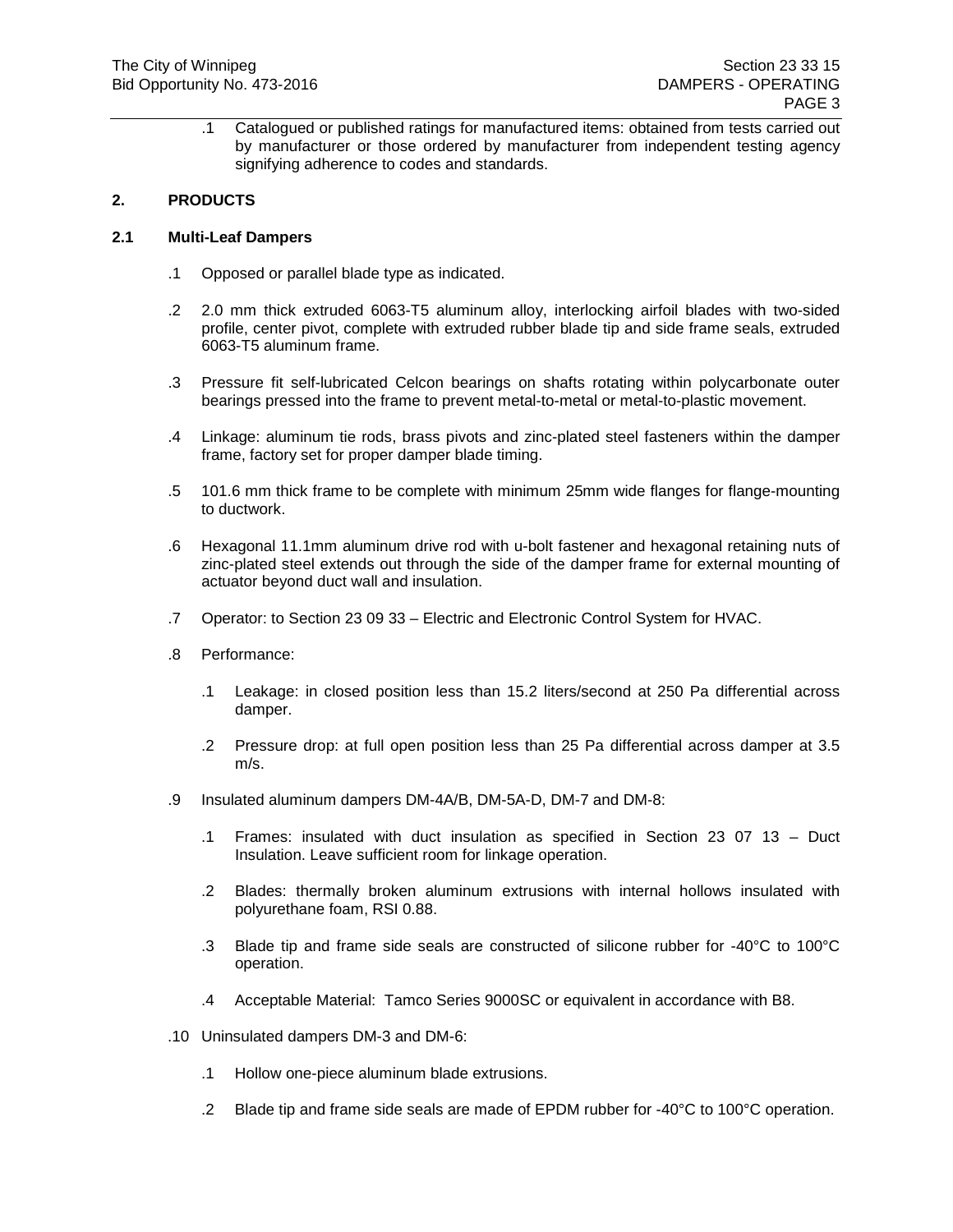.3 Acceptable Material: Tamco Series 1000 or equivalent in accordance with B8.

### **3. EXECUTION**

### **3.1 Manufacturer's Instructions**

.1 Compliance: comply with manufacturer's written recommendations or specifications, including product technical bulletins, handling, storage and installation instructions, and datasheet.

### **3.2 Installation**

- .1 Install where indicated.
- .2 Install in accordance with recommendations of SMACNA and manufacturer's instructions.
- .3 Provide aluminum mullion framing where multiple dampers meet within ductwork.
- .4 Seal single or multiple damper modules to duct flanges or structural mullions with silicon sealant.
- .5 Install access door adjacent to each damper. See Section 23 33 00 Air Duct Accessories.
- .6 Ensure dampers are observable and accessible.

#### **3.3 Cleaning**

- .1 Refer to Section 21 05 01 Common Work Results for Mechanical.
- .2 Remove surplus materials, excess materials, rubbish, tools and equipment.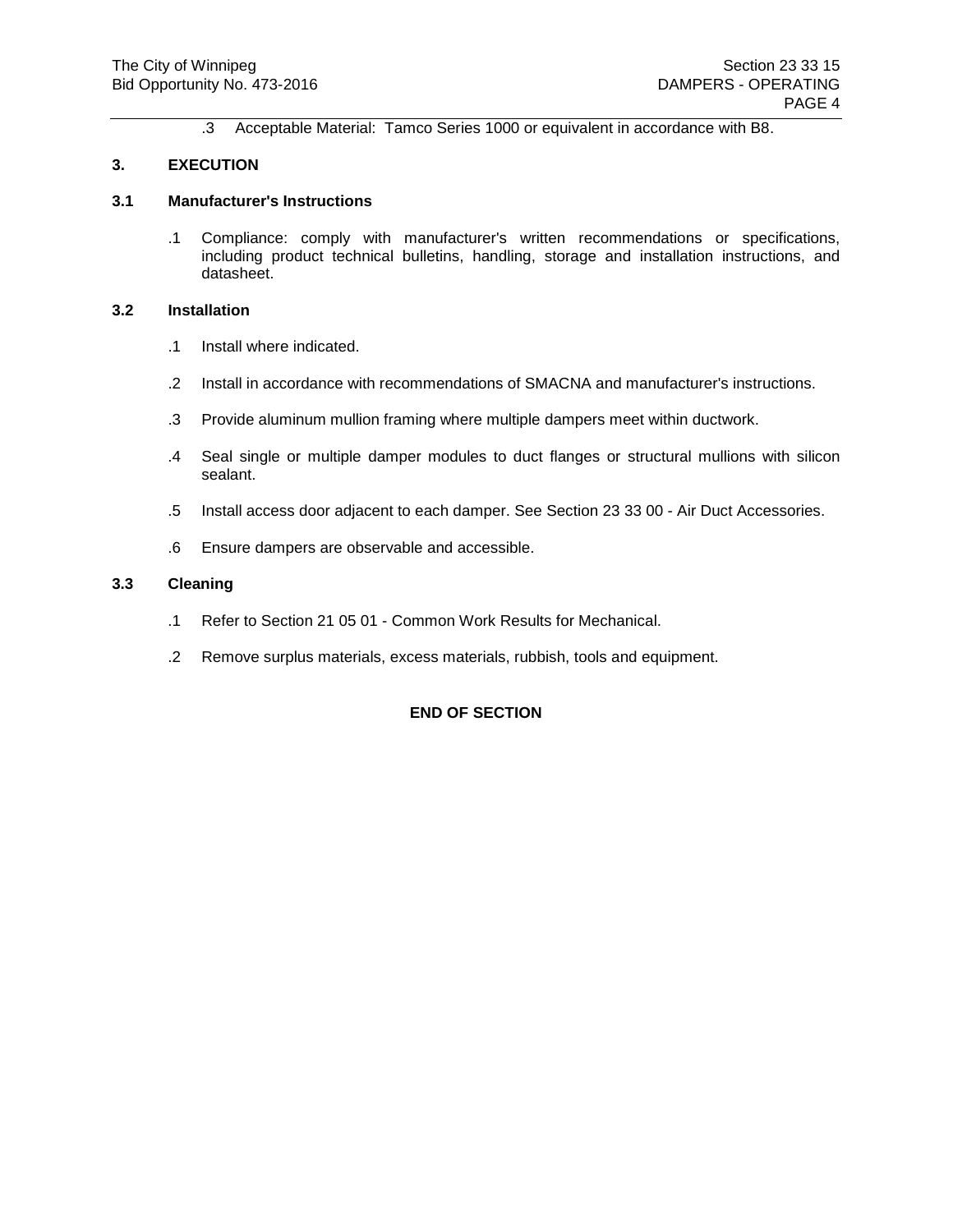### **1.1 General**

- .1 For additional information, refer to Section 21 05 01 Common Work Results for Mechanical and Division 1 - General Conditions of the Contract.
- .2 For a list of applicable codes and standards, refer to Section 21 05 01 Common Work Results for Mechanical.
- .3 The mechanical Subcontractor shall be responsible for coordinating all aspects of this work.
- .4 Locations of equipment, ductwork, pipework, and all associated appurtenances indicated on the Drawings are approximate only. The Contractor is responsible for checking and coordinating the locations of equipment, ductwork, pipework, and all associated appurtenances and shall make any necessary adjustments in positions to conform with the architectural features, other services, symmetry and lighting arrangements.

#### **1.2 Scope of Work**

- .1 The scope of work for this section includes, but is not limited to, the following:
	- .1 Fire dampers.

## **1.3 Related Work**

- .1 This Section may not contain all materials, equipment and requirements required for the completion of this project. This Section is to be read in conjunction with the remaining Sections of Division 21, 22 and 23 any and all related works.
- .2 Division 1 forms an integral part of Division 10, 21, 22 and 23.
- .3 Related Requirements
	- .1 Section 21 05 01 Common Work Results for Mechanical.
	- .2 Section 23 05 53.01 Mechanical Identification.
	- .3 Section 23 05 93 Testing, Adjusting and Balancing for HVAC.
	- .4 Section 23 31 13.01 Metal Ducts Low Pressure to 500 Pa.
	- .5 Section 23 33 00 Air Duct Accessories.

#### **1.4 References**

- .1 Except as specified herein, the latest edition of the standards listed below form a part of this Specification to the extent referenced in this Section. Where earlier editions of standards are adopted as referenced in applicable codes, those shall govern. The publications are referred to within the text by the basic designation only.
- .2 American National Standards Institute/National Fire Protection Association (ANSI/NFPA)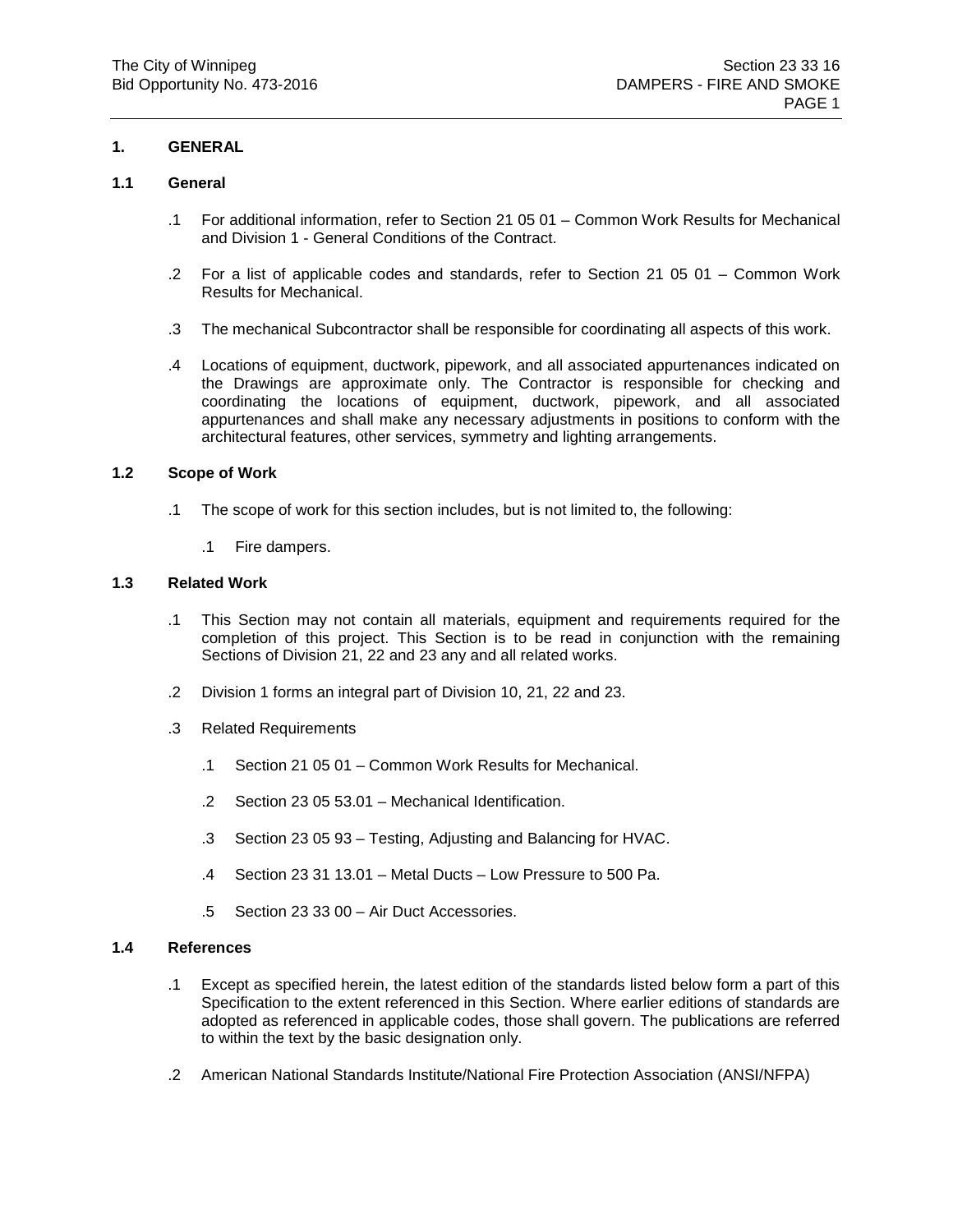- .1 ANSI/NFPA 90A-2012, Standard for the Installation of Air-Conditioning and Ventilating Systems.
- .3 Manitoba Workplace Safety and Health/Workplace Hazardous Materials Information System (WHMIS)
	- .1 Material Safety Data Sheets (MSDS).
- .4 Underwriters Laboratories of Canada (ULC)
	- .1 CAN4-S112-M1990, Fire Test of Fire Damper Assemblies.
	- .2 ULC-S505-1974, Fusible Links for Fire Protection Service.

- .1 Refer to Section 21 05 01 Common Work Results for Mechanical.
- .2 Product Data:
	- .1 Provide manufacturer's printed product literature and data sheets for equipment and systems and include product characteristics, performance criteria, physical size, finish and limitations.
	- .2 Submit copies of WHMIS MSDS Material Safety Data Sheets.
- .3 Shop Drawings
	- .1 Provide product data and installation recommendations from the manufacturer for each product.
	- .2 Submit manufacturer's printed product literature, specifications and datasheet in accordance with Section 21 05 01 – Common Work Results for Mechanical. Include product characteristics, performance criteria, and limitations.
		- .1 Design details of break-away joints.

### **1.6 Closeout Submittals**

.1 Refer to Section Section 21 05 01 – Common Work Results for Mechanical.

#### **1.7 Delivery, Storage and Handling**

.1 Refer to Section Section 21 05 01 – Common Work Results for Mechanical.

#### **1.8 Quality Assurance**

- .1 Performance Requirements
	- .1 Catalogued or published ratings for manufactured items: obtained from tests carried out by manufacturer or those ordered by manufacturer from independent testing agency signifying adherence to codes and standards.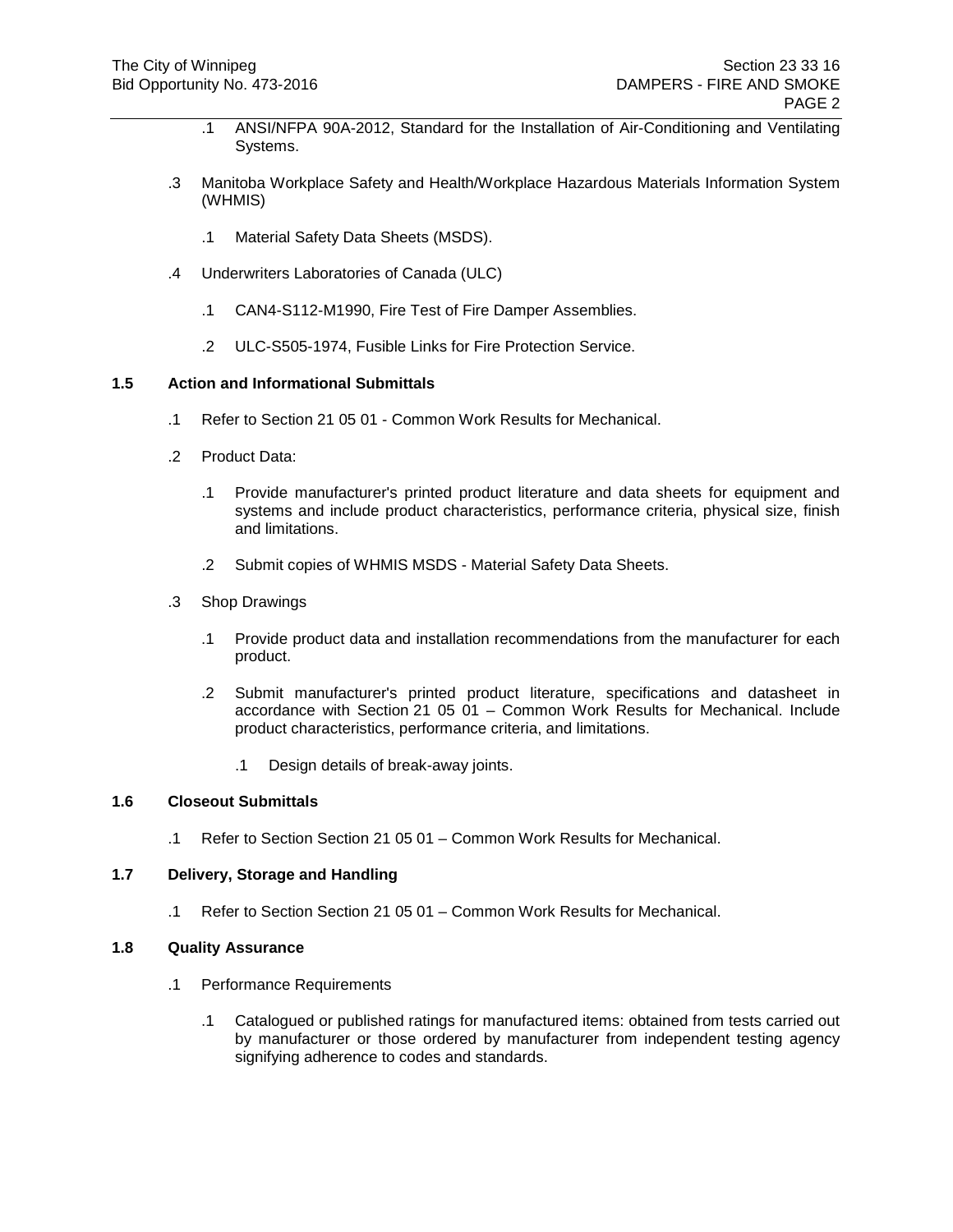## **1.9 Maintenance**

- .1 Extra Materials:
	- .1 Provide maintenance materials in accordance with Contract Administrator's Requirements.
	- .2 Provide following:
		- .1 6 fusible links of each type.

## **2. PRODUCTS**

#### **2.1 Fire Dampers**

- .1 Fire dampers: arrangement Type A listed and bear label of ULC, UL, or Warnock Hersey, and meet requirements of ANSI/NFPA 90A and the authority having jurisdiction. Fire damper assemblies fire tested in accordance with CAN4-S112.
- .2 Mild steel, factory fabricated for fire rating requirement to maintain integrity of fire wall and/or fire separation.
	- .1 Fire dampers: 1-1/2 hour fire rated unless otherwise indicated.
	- .2 Fire dampers: automatic operating type and have dynamic rating suitable for maximum air velocity and pressure differential to which it will be subjected.
- .3 Top hinged: interlocking type, sized to maintain full duct cross section.
- .4 Fusible link actuated, weighted to close and lock in closed position when released or having negator-spring-closing operator for multi-leaf type in horizontal position with vertical air flow.
- .5 40 x 40 x 3 mm retaining angle iron frame, on full perimeter of fire damper, on both sides of fire separation being pierced.
- .6 Equip fire dampers with steel sleeve or frame installed disruption ductwork or impair damper operation.
- .7 Equip sleeves or frames with perimeter mounting angles attached on both sides of wall or floor opening. Construct ductwork in fire-rated floor-ceiling or roof-ceiling assembly systems with air ducts that pierce ceiling to conform with ULC.
- .8 Dampers shall be installed so that the centerline of the damper depth or thickness is located in the centerline of the wall, partition of floor slab depth or thickness.
- .9 Unless otherwise indicated, the installation details given in SMACNA and in manufacturer's instructions on fire dampers' ULC listing shall be followed.

# **3. EXECUTION**

## **3.1 Manufacturer's Instructions**

.1 Compliance: comply with manufacturer's written recommendations or specifications, including product technical bulletins, listing, handling, storage and installation instructions, and datasheet.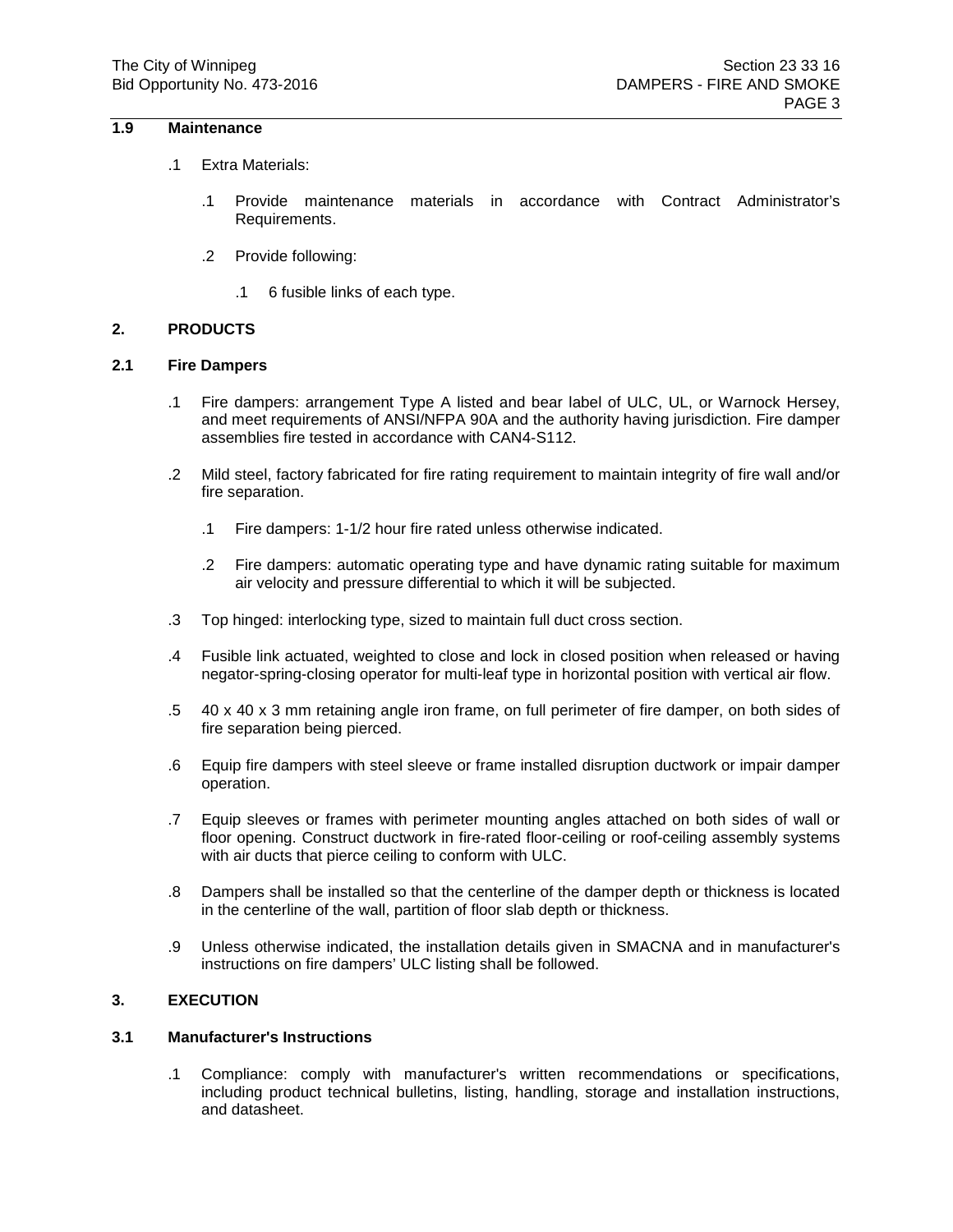### **3.2 Installation**

- .1 Install in accordance with ANSI/NFPA 90A and in accordance with conditions of ULC listing.
- .2 Maintain integrity of fire separation.
- .3 After completion and prior to concealment obtain approvals of complete installation from authority having jurisdiction.
- .4 Install access door adjacent to each damper. Refer to Section 23 33 00 Air Duct Accessories.
- .5 Co-ordinate with installer of concrete masonry units for proper opening size.
- .6 Ensure access doors/panels, fusible links, damper operators are easily observed and accessible.
- .7 Install break-away joints of approved design on each side of fire separation.

# **3.3 Cleaning**

- .1 Refer to Section 21 05 01 Common Work Results for Mechanical.
- .2 Remove surplus materials, excess materials, rubbish, tools and equipment.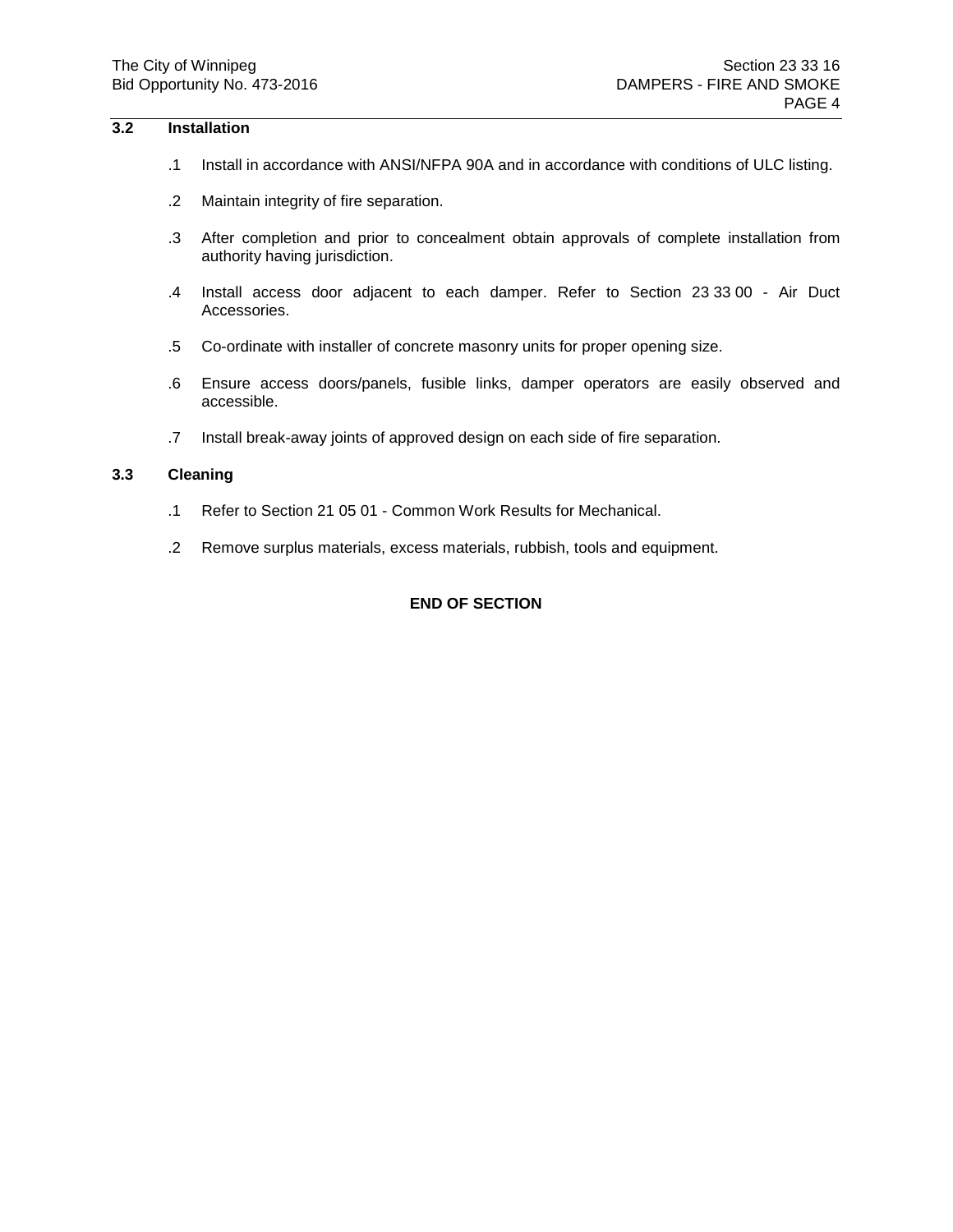### **1.1 General**

- .1 For additional information, refer to Section 21 05 01 Common Work Results for Mechanical and Division 1 - General Conditions of the Contract.
- .2 For a list of applicable codes and standards, refer to Section 21 05 01 Common Work Results for Mechanical.
- .3 The mechanical Subcontractor shall be responsible for coordinating all aspects of this work.
- .4 Locations of equipment, ductwork, pipework, and all associated appurtenances indicated on the Drawings are approximate only. The Contractor is responsible for checking and coordinating the locations of equipment, ductwork, pipework, and all associated appurtenances and shall make any necessary adjustments in positions to conform with the architectural features, other services, symmetry and lighting arrangements.

#### **1.2 Scope of Work**

- .1 The scope of work for this section includes, but is not limited to, the following:
	- .1 Fans, motors, accessories and hardware for commercial use.

## **1.3 Related Work**

- .1 This Section may not contain all materials, equipment and requirements required for the completion of this project. This Section is to be read in conjunction with the remaining Sections of Division 21, 22 and 23 any and all related works.
- .2 Division 1 forms an integral part of Division 10, 21, 22 and 23.
- .3 Related Requirements
	- .1 Section 21 05 01 Common Work Results for Mechanical.
	- .2 Section 23 05 53.01 Mechanical Identification.
	- .3 Section 23 05 93 Testing, Adjusting and Balancing for HVAC.
	- .4 Section 23 09 33 Electric and Electronic Control System for HVAC.
	- .5 Section 23 31 13.01 Metal Ducts Low Pressure to 500 Pa.
	- .6 Section 23 33 00 Air Duct Accessories.

### **1.4 References**

.1 Except as specified herein, the latest edition of the standards listed below form a part of this Specification to the extent referenced in this Section. Where earlier editions of standards are adopted as referenced in applicable codes, those shall govern. The publications are referred to within the text by the basic designation only.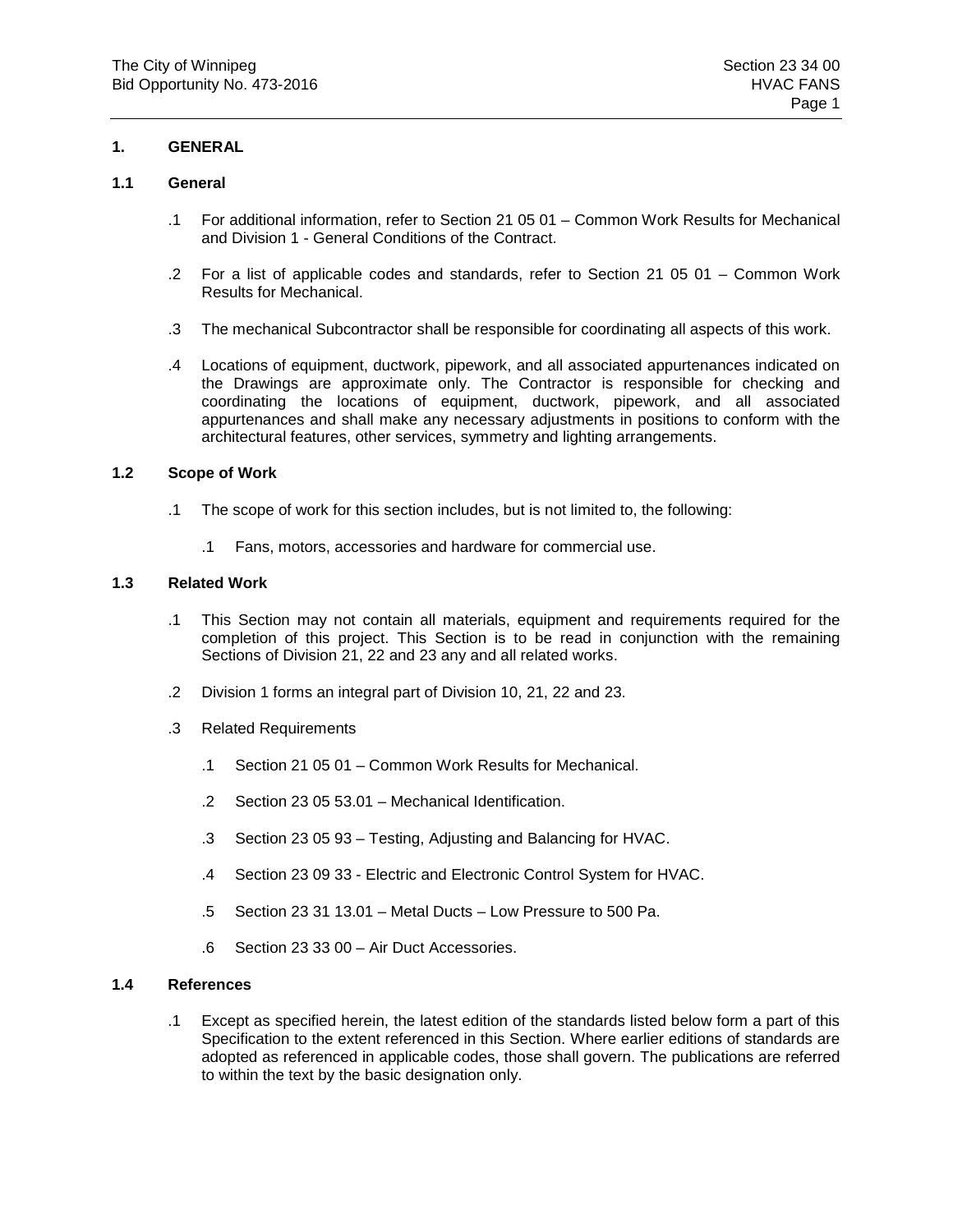- .2 Air Conditioning and Mechanical Contractors (AMCA)
	- .1 AMCA Publication 99-2003, Standards Handbook.
	- .2 AMCA 300-1996, Reverberant Room Method for Sound Testing of Fans.
	- .3 AMCA 301-1990, Methods for Calculating Fan Sound Ratings from Laboratory Test Data.
- .3 American National Standards Institute (ANSI)/American Society of Mechanical Engineers (ASME)
	- .1 ANSI/AMCA 210-1999, Laboratory Methods of Testing Fans for Aerodynamic Performance Rating.
- .4 Canadian General Standards Board (CGSB)
	- .1 CAN/CGSB 1.181-99, Ready-Mixed Organic Zinc-Rich Coating.
- .5 Manitoba Workplace Safety and Health/Workplace Hazardous Materials Information System (WHMIS)
	- .1 Material Safety Data Sheets (MSDS).

- .1 Refer to Section 21 05 01 Common Work Results for Mechanical.
- .2 Product Data:
	- .1 Provide manufacturer's printed product literature and data sheets for equipment and systems and include product characteristics, performance criteria, physical size, finish and limitations.
	- .2 Submit copies of WHMIS MSDS Material Safety Data Sheets.
- .3 Shop Drawings:
	- .1 Submit shop drawings and product data in accordance with Section 21 05 01 Common Work Results for Mechanical.
		- .1 Provide :
			- .1 Fan performance curves showing point of operation, W and efficiency.
			- .2 Sound rating data at point of operation.
		- .2 Indicate:
			- .1 Motors, bearings, accessories.

# **1.6 Closeout Submittals**

.1 Refer to Section Section 21 05 01 – Common Work Results for Mechanical.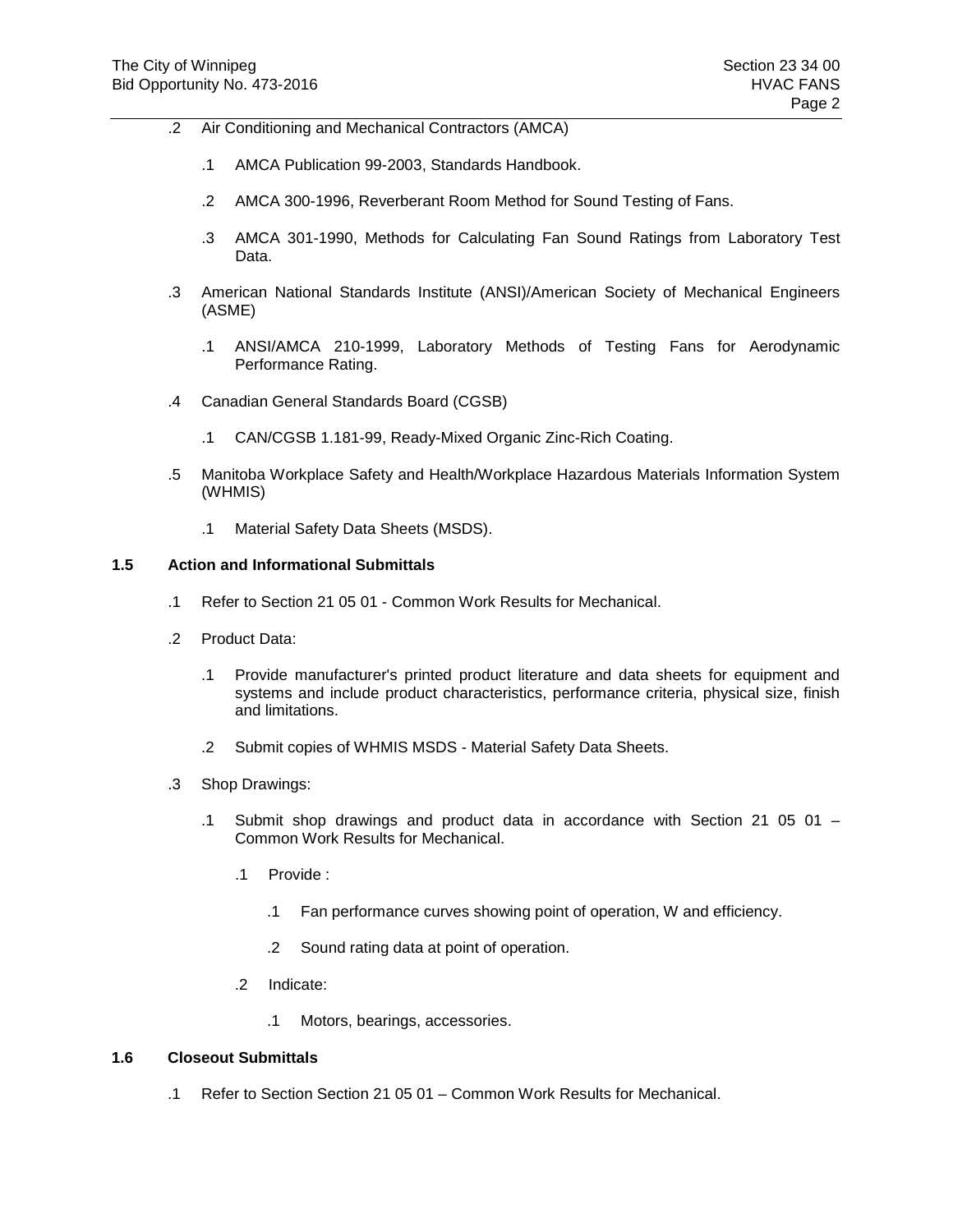### **1.7 Delivery, Storage and Handling**

.1 Refer to Section Section 21 05 01 – Common Work Results for Mechanical.

#### **1.8 Quality Assurance**

- .1 Performance Requirements
	- .1 Catalogued or published ratings for manufactured items: obtained from tests carried out by manufacturer or those ordered by manufacturer from independent testing agency signifying adherence to codes and standards.

#### **1.9 System Description**

- .1 Performance Requirements:
	- .1 Catalogued or published ratings for manufactured items: obtained from tests carried out by manufacturer or those ordered by manufacturer from independent testing agency signifying adherence to codes and standards in force.
	- .2 Capacity: flow rate, static pressure, W, efficiency, revolutions per minute, power, model, size, sound power data and as indicated on schedule.
	- .3 Fans: statically and dynamically balanced, constructed in conformity with AMCA 99.
	- .4 Sound ratings: comply with AMCA 301, tested to AMCA 300. Supply unit with AMCA certified sound rating seal.
	- .5 Performance ratings: based on tests performed in accordance with ANSI/AMCA 210. Supply unit with AMCA certified rating seal, except for propeller fans smaller than 300 mm diameter.

### **2. PRODUCTS**

### **2.1 Fans General**

- .1 Motors:
	- .1 In accordance with CSA C22.1, Division 25 and as specified herein.
	- .2 Sizes as indicated in schedules on the drawings.
- .2 Accessories and hardware: matched sets of V-belt drives, adjustable slide rail motor bases, belt guards, inlet and outlet cones, discharge and inlet screens, backdraft dampers, and as listed in the schedules on the drawings and as indicated herein.
- .3 Factory primed before assembly in colour standard to manufacturer.
- .4 Vibration isolation: to Section 23 05 48 Vibration and Seismic Controls for HVAC Piping and Equipment.
- .5 Flexible connections: to Section 23 33 00 Air Duct Accessories.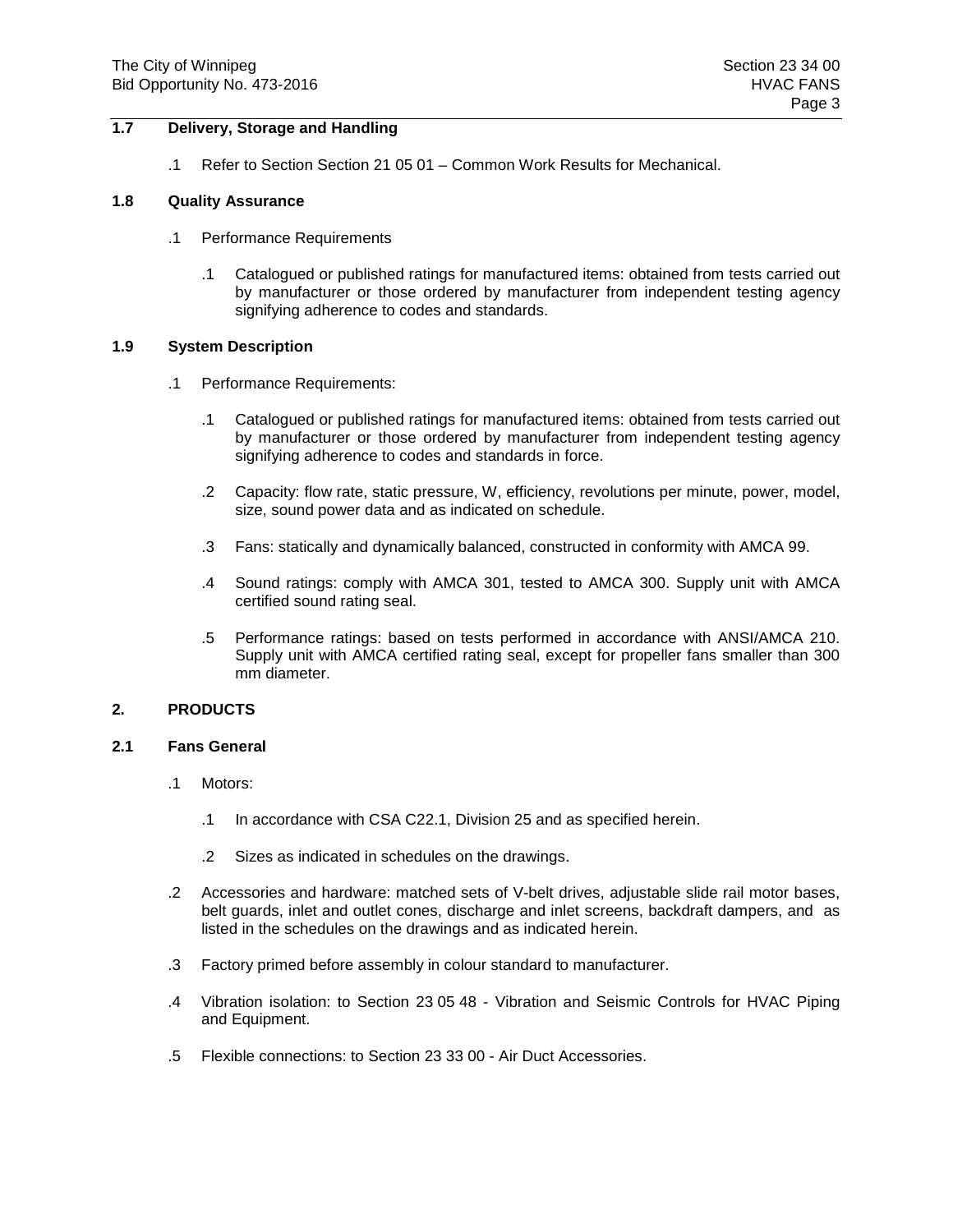## **2.2 Centrifugal Fans**

- .1 Fan wheels:
	- .1 Dual inlet welded steel, dynamically balanced, direct driven.
	- .2 Maximum operating speed of centrifugal fans not more than 50 % of first critical speed.
	- .3 Forward curved fan wheel.
- .2 Bearings: integral to motor, permanently sealed and lubricated.
- .3 Disconnect: integral plug-in disconnect.
- .4 Overloads; Built-in.
- .5 Scroll integrally fabricated with the cabinet.

#### **2.3 Cabinet Fans – SF-U-21**

- .1 Fan characteristics and construction: as centrifugal fans.
- .2 Cabinet hung single or multiple wheel with DWDI centrifugal fans in factory fabricated casing complete with vibration isolators and seismic control measures, motor, and insulated casing.
- .3 Fabricate casing of zinc coated or phosphate treated steel of 1.0 mm thickness or thicker, reinforced and braced for rigidity. Provide removable panels for access to interior. Paint uncoated, steel parts with corrosion resistant paint to CAN/CGSB 1.181. Finish inside and out, over prime coat, with rust resistant enamel. Internally line cabinet with 25 mm thick rigid acoustic insulation, pinned and cemented, 56 kg/m<sup>3</sup> density.
- .4 Integral backdraft damper on discharge, and TDA Inlet Duct Sleeve.

## **2.4 Axial Flow Fans (Tube-Axial) – EF-U-23**

- .1 Casings: welded steel with welded motor support, bolted access plates, streamlined inlet cone, streamlined discharge conel sections and heresite phenolic coating of all steel surfaces.
- .2 Blade material: Cast T319 aluminum with 7 blades and integral hub.
- .3 Supports:
	- .1 Wall Mounted unit: support brackets welded to side of casing. Extended grease lubrication lines to outside of casing.
- .4 Bearings:
	- .1 Fan shaft: heavy duty grease lubricated ball or roller with extension tubes to outside of casing. Minimum average bearing life AFBMA L-50 in excess of 200,000 hours at maximum RPM.
	- .2 Motor: Greaseable ball bearing with grounding strap.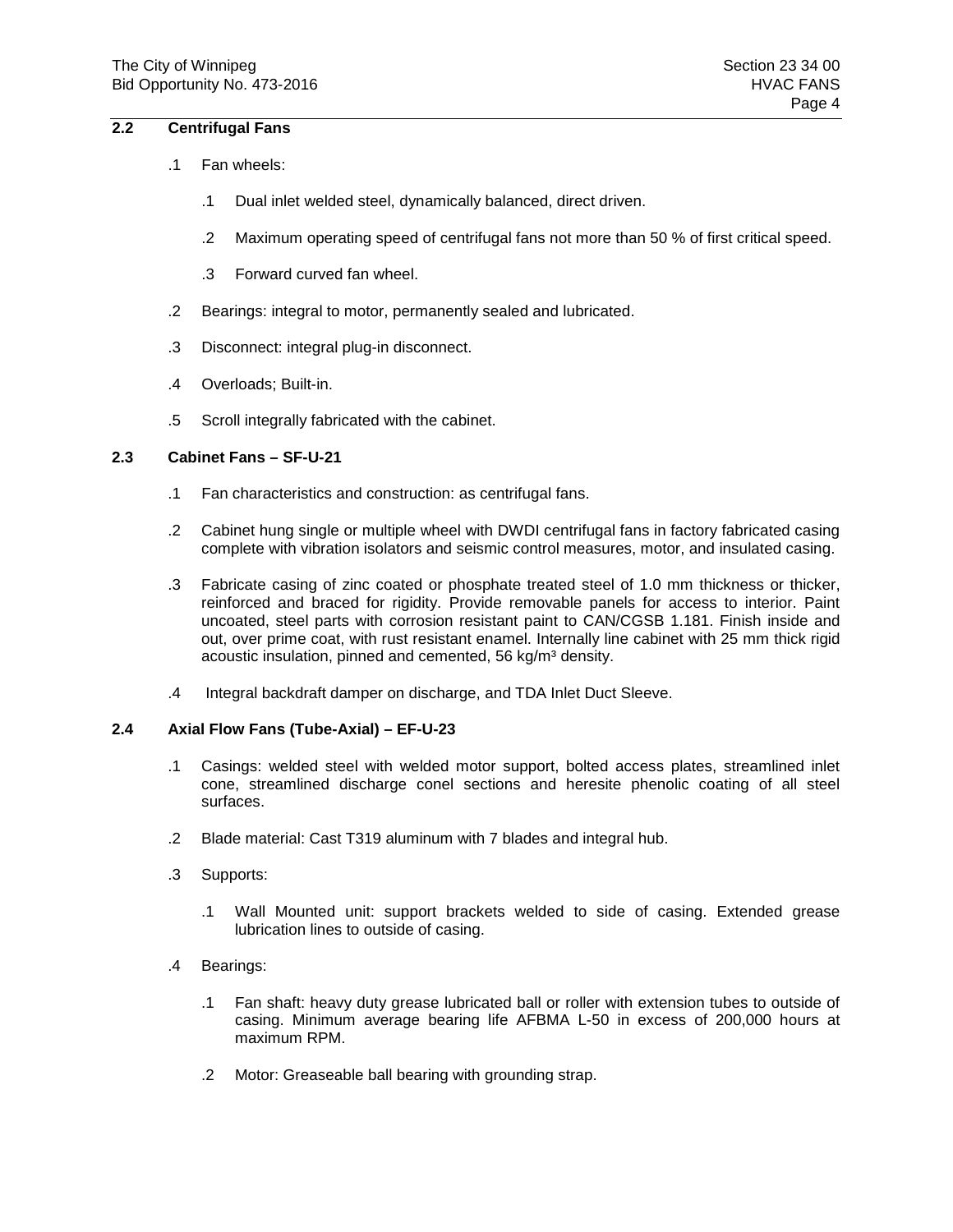### .5 Belt drive:

- .1 Fixed blades driven by externally mounted motor through V-belt drive. Provide internal belt fairing, fixed sheave, external OSHA belt guard and adjustable motor mounts.
- .2 Adjustable drive pulley mounted on the output shaft of the electric motor to allow balancing and adjusting of the fan speed.

### **3. EXECUTION**

### **3.1 Manufacturer's Instructions**

.1 Compliance: comply with manufacturer's written recommendations or specifications, including product technical bulletins, handling, storage and installation instructions, and datasheet.

### **3.2 Fan Installation**

- .1 Install fans as indicated, complete with resilient mountings specified in Section 23 05 48 Vibration and Seismic Controls for HVAC Piping and Equipment, flexible electrical leads and flexible connections in accordance with Section 23 33 00 - Air Duct Accessories.
- .2 Provide sheaves and belts required for final air balance.
- .3 Bearings and extension tubes to be easily accessible.
- .4 Access doors and access panels to be easily accessible.

#### **3.3 Cleaning**

- .1 Refer to Section 21 05 01 Common Work Results for Mechanical.
- .2 Remove surplus materials, excess materials, rubbish, tools and equipment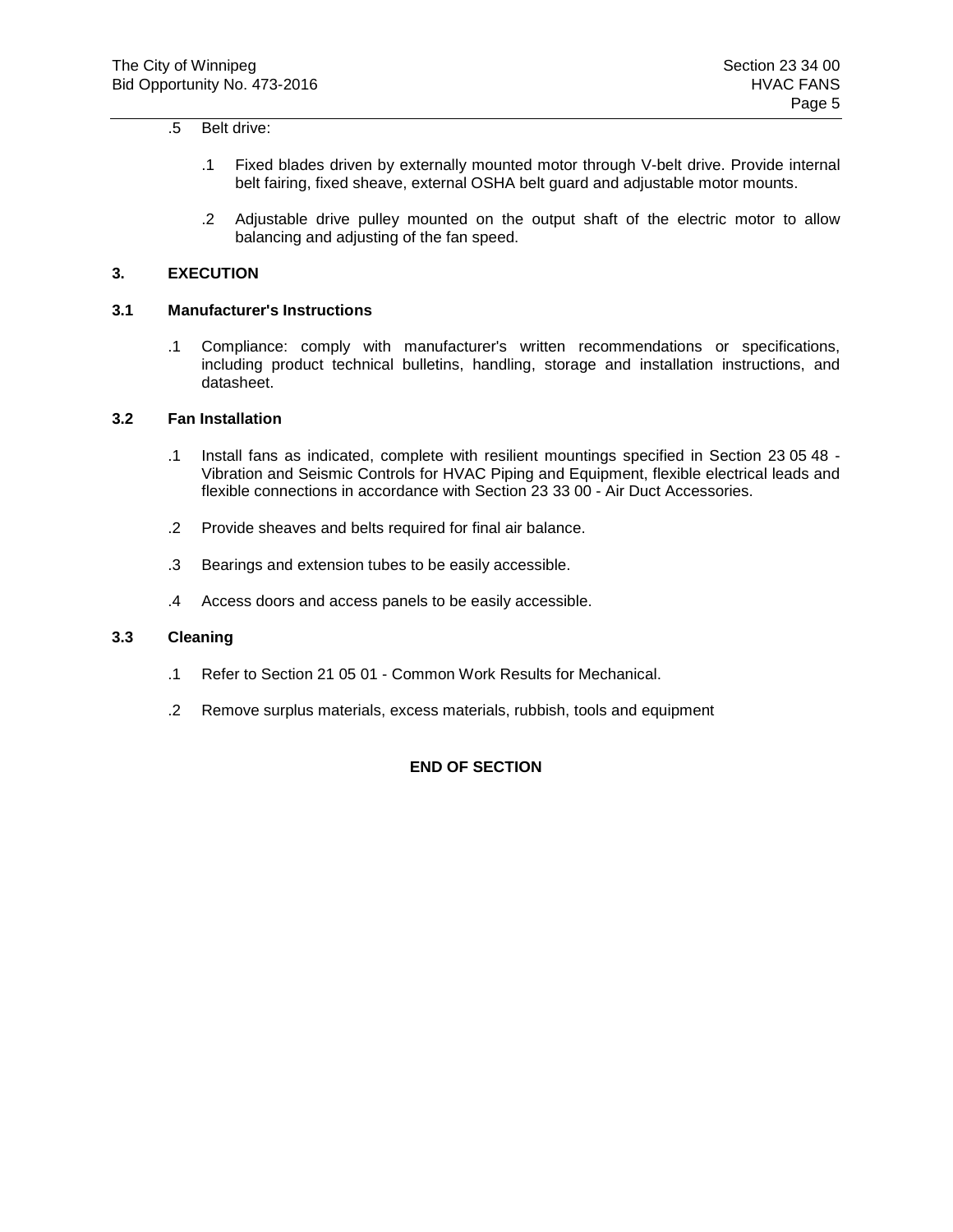## **1.1 General**

- .1 For additional information, refer to Section 21 05 01 Common Work Results for Mechanical and Division 1 - General Conditions of the Contract.
- .2 For a list of applicable codes and standards, refer to Section 21 05 01 Common Work Results for Mechanical.
- .3 The mechanical Subcontractor shall be responsible for coordinating all aspects of this work.
- .4 Locations of equipment, ductwork, pipework, and all associated appurtenances indicated on the Drawings are approximate only. The Contractor is responsible for checking and coordinating the locations of equipment, ductwork, pipework, and all associated appurtenances and shall make any necessary adjustments in positions to conform with the architectural features, other services, symmetry and lighting arrangements.

#### **1.2 Scope of Work**

- .1 The scope of work for this section includes, but is not limited to, the following:
	- .1 Roof and wall exhausters.

## **1.3 Related Work**

- .1 This Section may not contain all materials, equipment and requirements required for the completion of this project. This Section is to be read in conjunction with the remaining Sections of Division 21, 22 and 23 any and all related works.
- .2 Division 1 forms an integral part of Division 10, 21, 22 and 23.
- .3 Related Requirements
	- .1 Section 21 05 01 Common Work Results for Mechanical.
	- .2 Section 23 05 53.01 Mechanical Identification.
	- .3 Section 23 05 93 Testing, Adjusting and Balancing for HVAC.
	- .4 Section 23 09 33 Electric and Electronic Control System for HVAC.
	- .5 Section 23 31 13.01 Metal Ducts Low Pressure to 500 Pa.

#### **1.4 References**

- .1 Except as specified herein, the latest edition of the standards listed below form a part of this Specification to the extent referenced in this Section. Where earlier editions of standards are adopted as referenced in applicable codes, those shall govern. The publications are referred to within the text by the basic designation only.
- .2 Air Movement and Control Association (AAMC)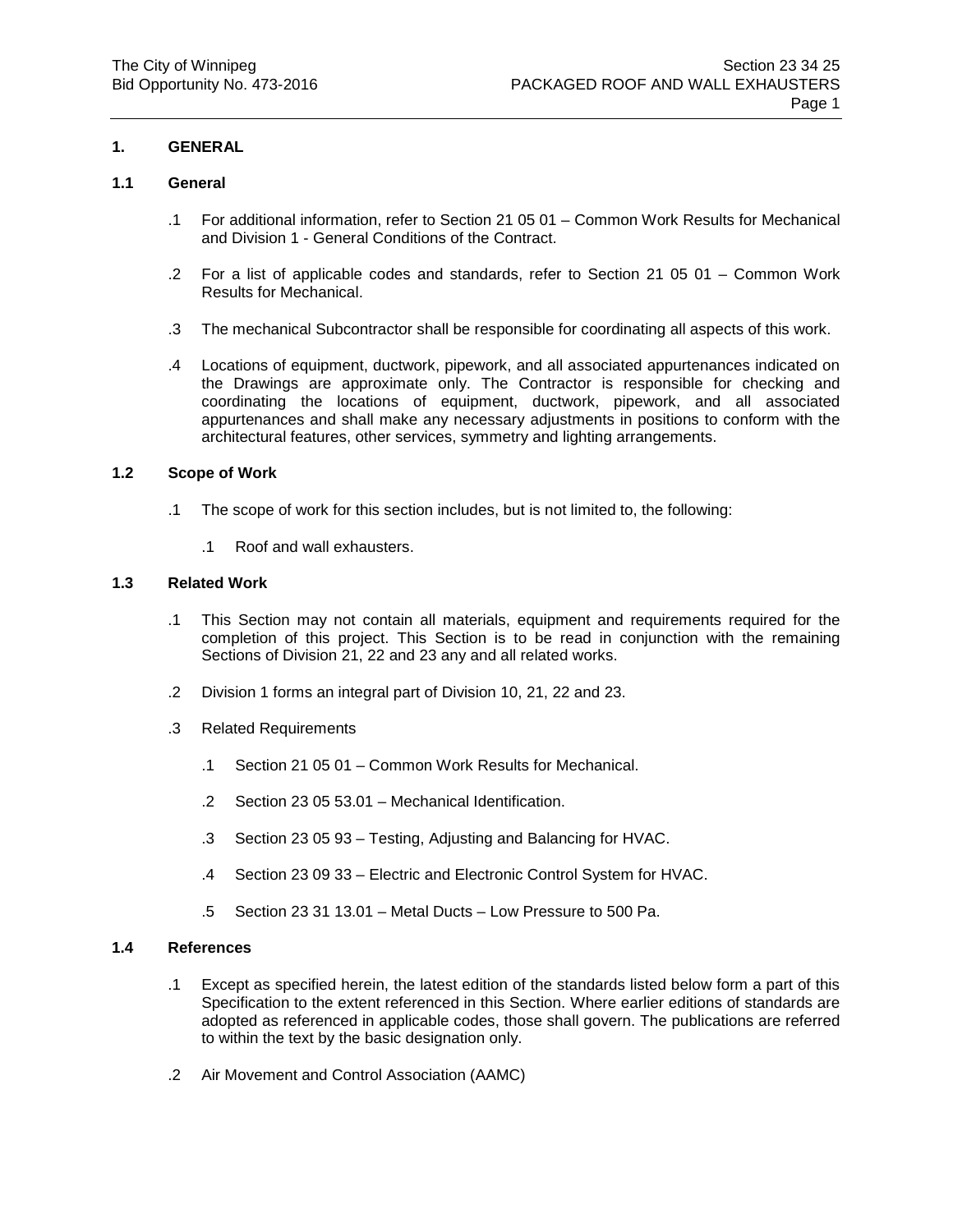- .1 AMCA Publication 99-2003, Standards Handbook (Revised 2003).
- .2 AMCA 300-1996, Reverberant Room Method for Sound Testing of Fans.
- .3 AMCA 301-1990, Methods for Calculating Fan Sound Ratings from Laboratory Test Data.
- .3 American National Standards Institute (ANSI)
	- .1 ANSI/AMCA 210-99, Laboratory Methods of Testing Fans for Aerodynamic Performance Rating.
- .4 Manitoba Workplace Safety and Health/Workplace Hazardous Materials Information System (WHMIS)
	- .1 Material Safety Data Sheets (MSDS).

- .1 Refer to Section 21 05 01 Common Work Results for Mechanical.
- .2 Product Data:
	- .1 Provide manufacturer's printed product literature and data sheets for equipment and systems and include product characteristics, performance criteria, physical size, finish and limitations.
	- .2 Submit copies of WHMIS MSDS Material Safety Data Sheets.
- .3 Shop Drawings:
	- .1 Submit shop drawings and product data in accordance with Section 21 05 01 Common Work Results for Mechanical.
		- .1 Provide :
			- .1 Fan performance curves showing point of operation, W and efficiency.
			- .2 Sound rating data at point of operation.
		- .2 Indicate:
			- .1 Motors, bearings, accessories.

#### **1.6 Closeout Submittals**

.1 Refer to Section Section 21 05 01 – Common Work Results for Mechanical.

### **1.7 Delivery, Storage and Handling**

.1 Refer to Section Section 21 05 01 – Common Work Results for Mechanical.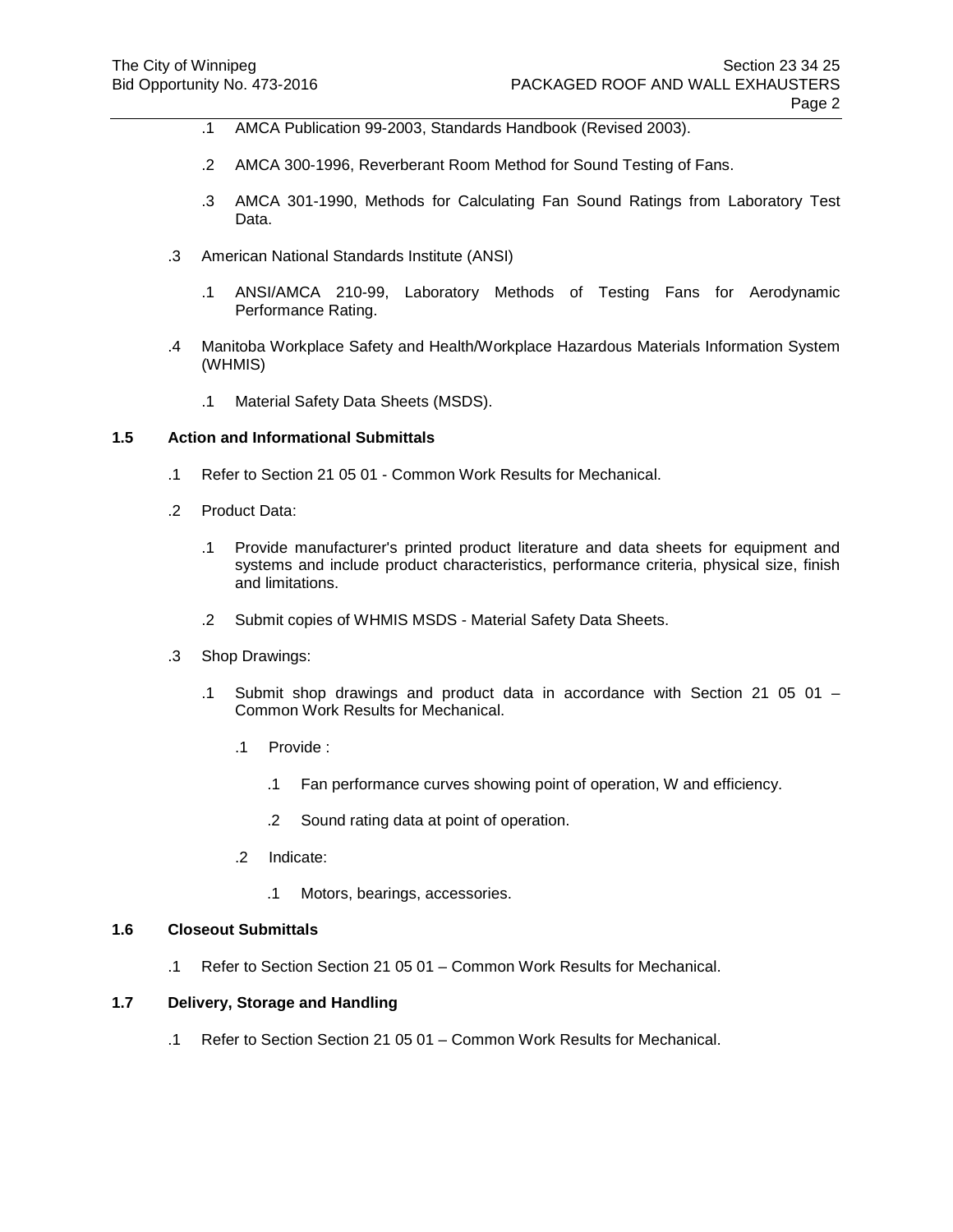# **1.8 Quality Assurance**

#### .1 Performance Requirements

.1 Catalogued or published ratings for manufactured items: obtained from tests carried out by manufacturer or those ordered by manufacturer from independent testing agency signifying adherence to codes and standards.

### **1.9 System Description**

- .1 Performance Requirements:
	- .1 Catalogued or published ratings for manufactured items: obtained from tests carried out by manufacturer or those ordered by manufacturer from independent testing agency signifying adherence to codes and standards in force. Provide confirmation of testing.
	- .2 Capacity: flow rate, static pressure Pa, r/min, kW, model and size and sound ratings as indicated on schedule.
- .2 Statically and dynamically balanced. Constructed to AMCA 99.
- .3 Sound ratings: comply with AMCA 301, tested to AMCA 300. Unit shall bear AMCA certified sound rating seal.
- .4 Performance ratings: based on tests performed in accordance with ANSI/AMCA 210, unit to bear AMCA certified rating seal.
- .5 Bearings: sealed lifetime heavy duty ball bearings with oil-retaining, dust excluding seals and a certified minimum L50 rated life of 200,000 hours.

#### **2. PRODUCTS**

#### **2.1 Wall Exhausters – SF-U-22**

- .1 Centrifugal backward inclined fan units, V bet driven.
	- .1 Spun aluminum housings, complete with resilient mounted motor and fan.
	- .2 12 mm mesh 2.0 mm diameter aluminum birdscreen.
	- .3 Automatic gasketted aluminum backdraft dampers, refer to Section 23 33 15 Dampers - Operating.
	- .4 Disconnect switch within fan housing.
	- .5 Cadmium plated securing bolts and screws.
- .2 Aluminum spark-resistant and non-overloading wheel for fume service with motor out of air stream.
- .3 Housings:
	- .1 Provide with rubber or neoprene grommets for wiring passages, integral attachment collar, or angle ring mounted to mating flanged wall sleeve with full gasketting.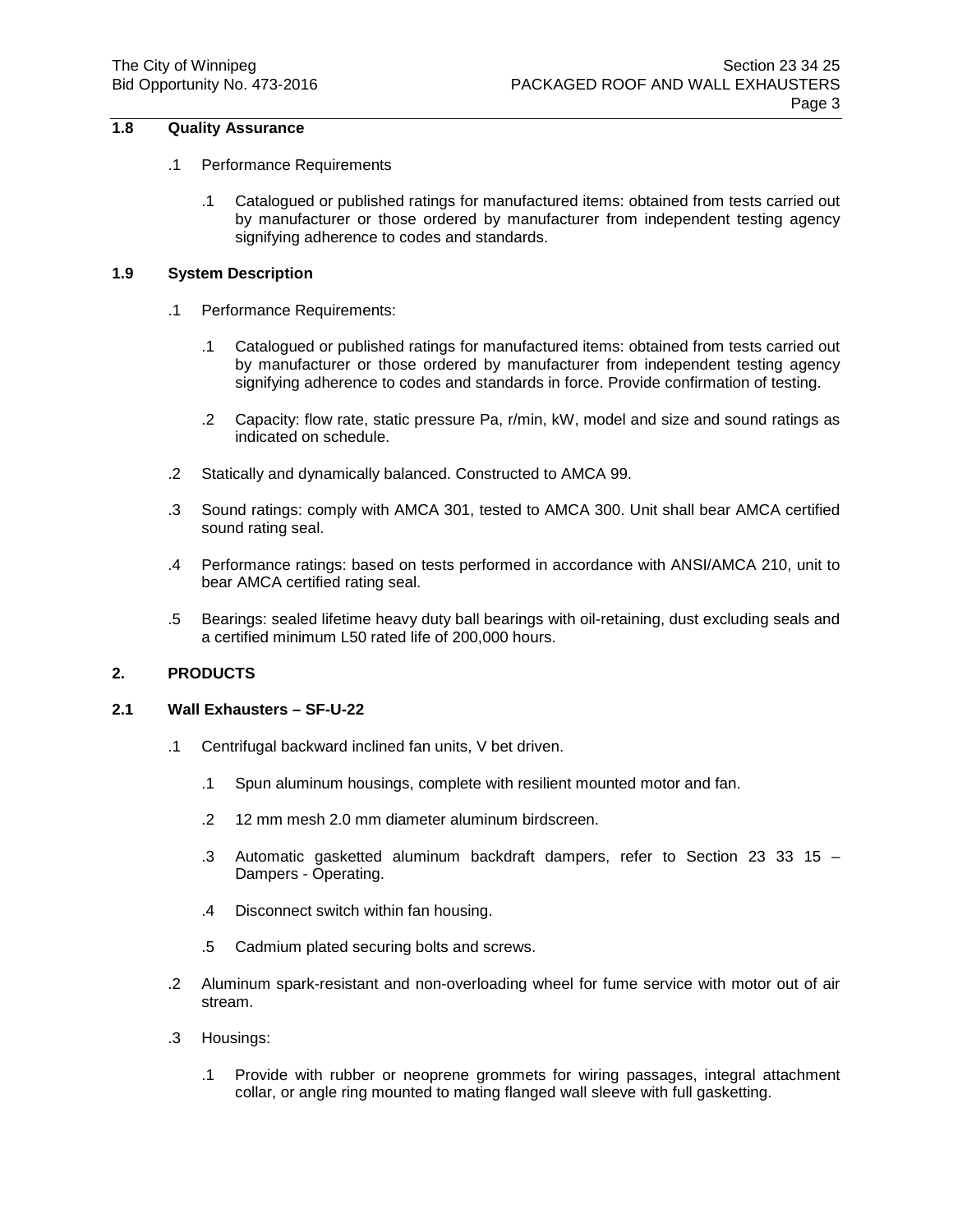- .2 Discharge pattern: away from building.
- .4 Single speed motor: Single winding, continuous duty permanently lubricated ball bearing design with speed of approximately 1750 r/min. Motor to be mounted out of the main airstream, and provided with a cooling tube to the exterior of the fan.
	- .1 Refer to Division 25 for voltage, phase and frequency requirements.

#### **3. EXECUTION**

#### **3.1 Manufacturer's Instructions**

.1 Compliance: comply with manufacturer's written recommendations or specifications, including product technical bulletins, handling, storage and installation instructions, and datasheet.

### **3.2 Installation**

.1 Install in accordance with manufacturer's instructions.

### **3.3 Cleaning**

- .1 Refer to Section 21 05 01 Common Work Results for Mechanical.
- .2 Remove surplus materials, excess materials, rubbish, tools and equipment.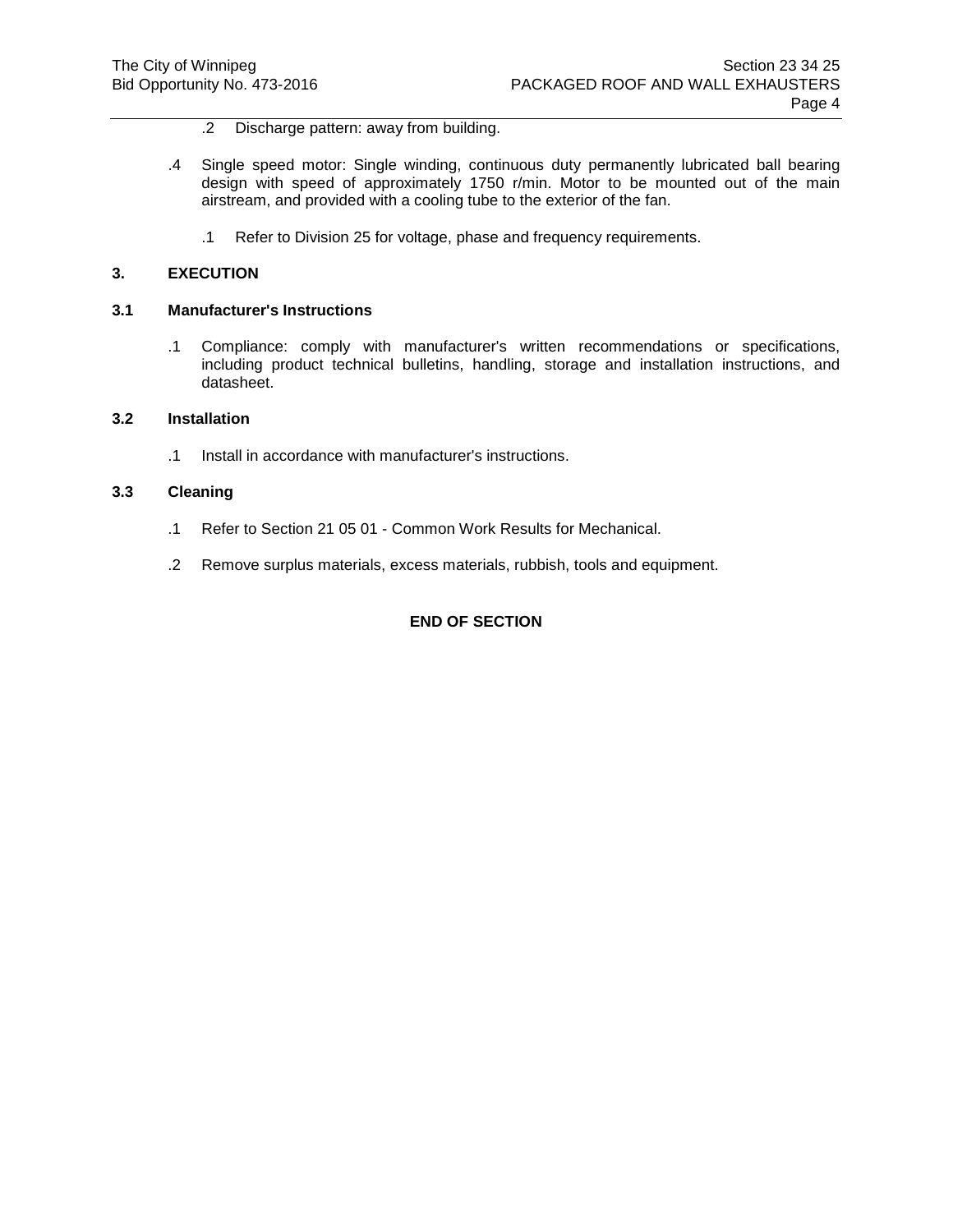## **1.1 General**

- .1 For additional information, refer to Section 21 05 01 Common Work Results for Mechanical and Division 1 - General Conditions of the Contract.
- .2 For a list of applicable codes and standards, refer to Section 21 05 01 Common Work Results for Mechanical.
- .3 The mechanical Subcontrac shall be responsible for coordinating all aspects of this work.
- .4 Locations of equipment, ductwork, pipework, and all associated appurtenances indicated on the Drawings are approximate only. The Contractor is responsible for checking and coordinating the locations of equipment, ductwork, pipework, and all associated appurtenances and shall make any necessary adjustments in positions to conform with the architectural features, other services, symmetry and lighting arrangements.

#### **1.2 Scope of Work**

- .1 The scope of work for this section includes, but is not limited to, the following:
	- .1 Materials and procedures for the provision and installation of stationary engine exhaust systems.

## **1.3 Related Work**

- .1 This Section may not contain all materials, equipment and requirements required for the completion of this project. This Section is to be read in conjunction with the remaining Sections of Division 21, 22 and 23 any and all related works.
- .2 Division 1 forms an integral part of Division 10, 21, 22 and 23.
- .3 Related Requirements
	- .1 Section 21 05 01 Common Work Results for Mechanical.
	- .2 Section 23 05 23.01 Valves Bronze.
	- .3 Section 23 05 48 Vibration and Seismic Controls for HVAC Piping.
	- .4 Section 23 05 53.01 Mechanical Identification.
	- .5 Section 23 07 15 Thermal Insulation for Piping.

#### **1.4 References**

- .1 Except as specified herein, the latest edition of the standards listed below form a part of this Specification to the extent referenced in this Section. Where earlier editions of standards are adopted as referenced in applicable codes, those shall govern. The publications are referred to within the text by the basic designation only.
- .2 American National Standards Institute (ANSI)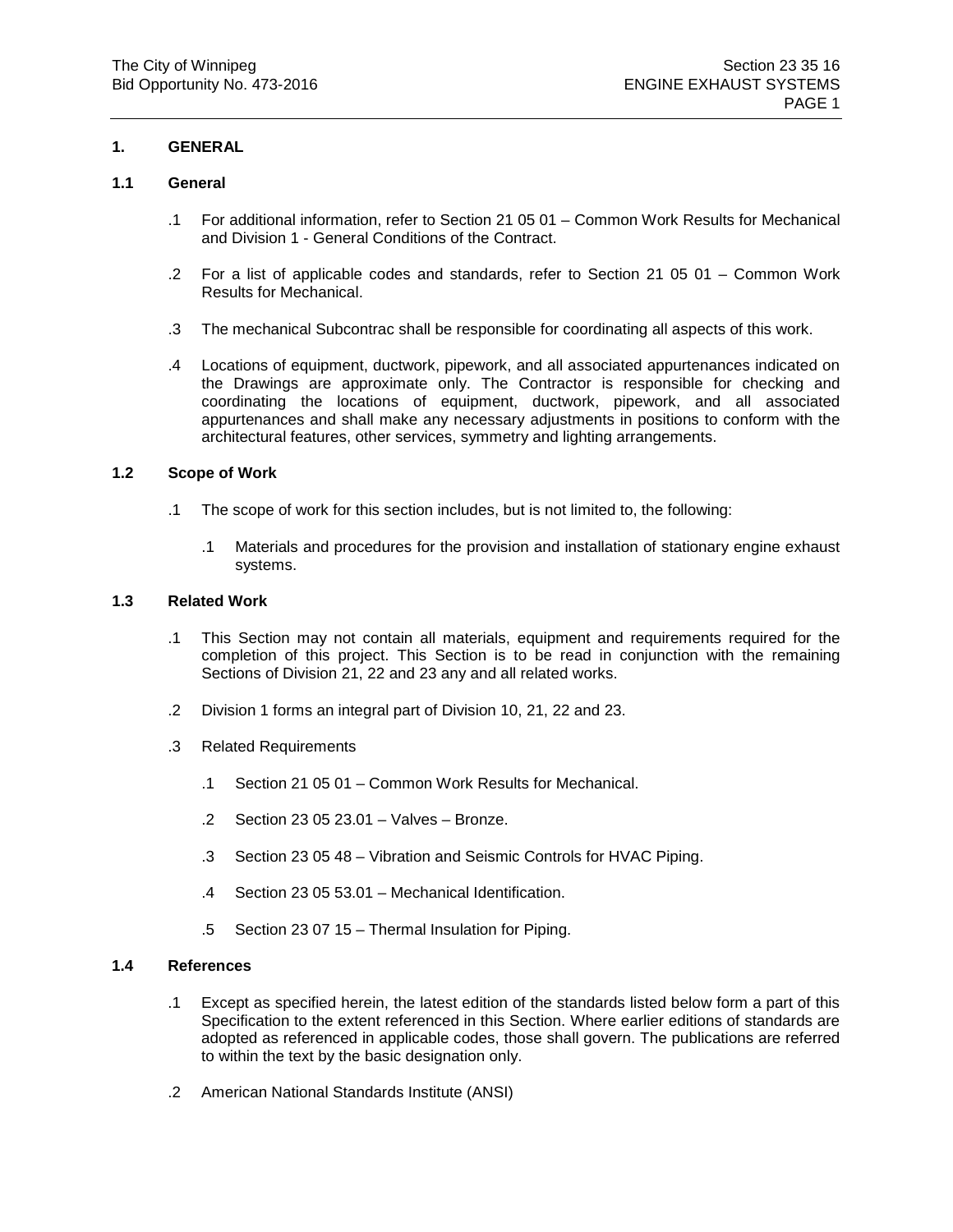- .1 ANSI/ASME-B16.3-2006, Malleable-Iron Threaded Fittings, Classes 150 and 300.
- .2 ANSI/ASME-B16.5-2013, Pipe Flanges and Flanged Fittings: NPS ½ through NPS24 Metric/Inch Standard.
- .3 ANSI/ASME-B16.20-2007, Metallic Gaskets for Pipe Flanges: Ring-Joint, Spiral-Wound, and Jacketed.
- .3 ASTM International (ASTM)
	- .1 ASTM-A53/A53M-12, Standard Specification for Pipe, Steel, Black and Hot Dipped, Zinc Coated, Welded and Seamless.
	- .2 ASTM-A105/A105M-12, Standard Specification for Carbon Steel Forgings for Piping Applications.
	- .3 ASTM-A193/A193M-12b, Standard Specification for Alloy Steel and Stainless Steel Bolting for High Temperature or High Pressure Service and Other Special Purpose Applications.
	- .4 ASTM-A758/A758M-10, Standard Specification for Wrought Carbon Steel Butt Welding Piping Fittings with Improved Notch Toughness.
- .4 National Fire Protection Association (NFPA)
	- .1 NFPA 37-2006, Standard for the Installation and Use of Stationary Combustion Engines and Gas Turbines.
	- .2 NFPA 211-2006, Standard for Chimneys, Fireplaces, Vents, and Solid Fuel-Burning Appliances.

- .1 Refer to Section 21 05 01 Common Work Results for Mechanical.
- .2 Product Data:
	- .1 Provide manufacturer's printed product literature and data sheets for equipment and systems and include product characteristics, performance criteria, physical size, finish and limitations.
- .3 Shop Drawings
	- .1 Provide product data and installation recommendations from the manufacturer for each product.

#### **1.6 Closeout Submittals**

.1 Refer to Section Section 21 05 01 – Common Work Results for Mechanical.

## **1.7 Delivery, Storage and Handling**

.1 Refer to Section Section 21 05 01 – Common Work Results for Mechanical.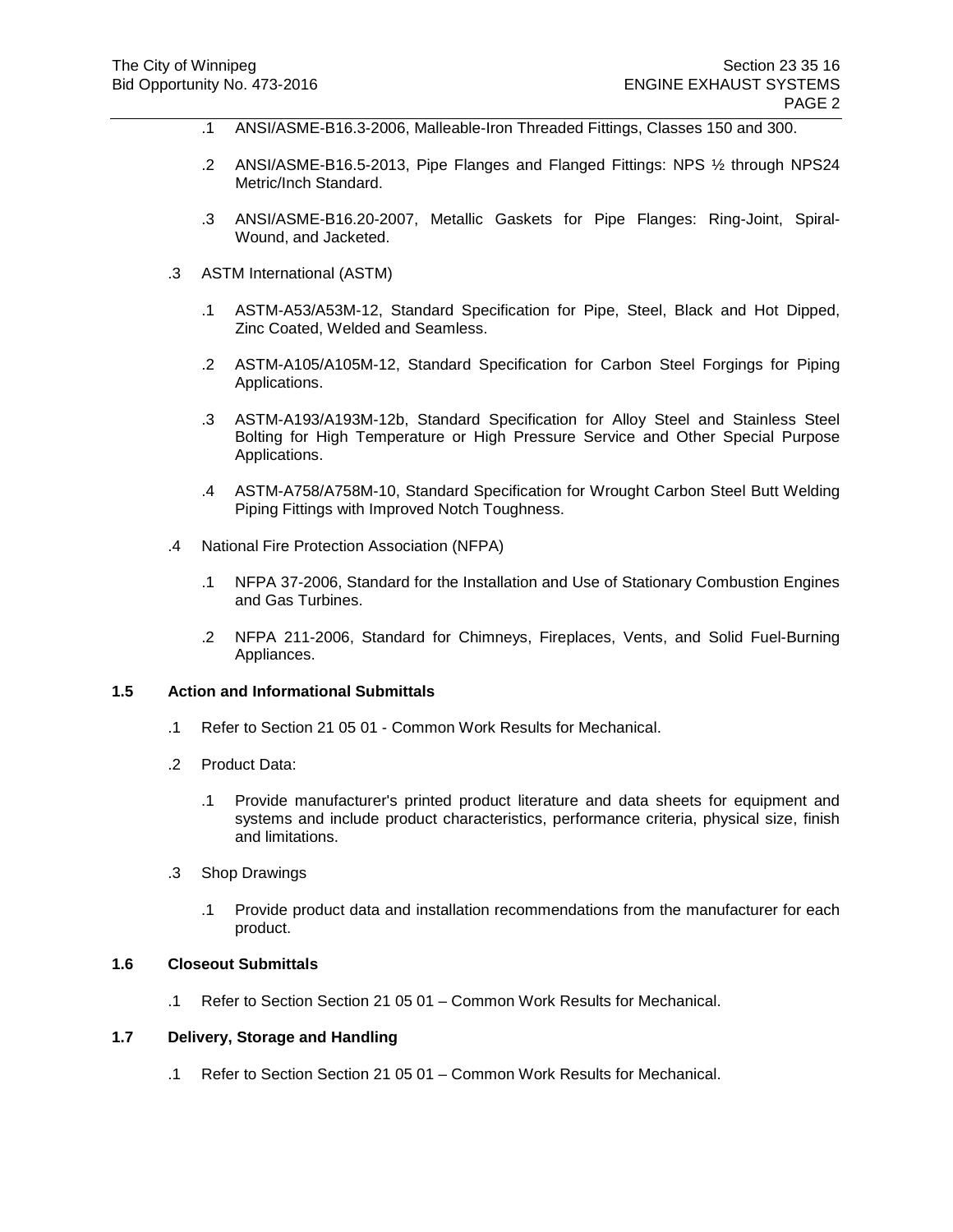## **1.8 Quality Assurance**

#### .1 Performance Requirements

.1 Catalogued or published ratings for manufactured items: obtained from tests carried out by manufacturer or those ordered by manufacturer from independent testing agency signifying adherence to codes and standards.

### **1.9 Extra Materials**

.1 Provide maintenance materials in accordance with Section 21 05 01 – Common Work Results for Mechanical.

#### **2. PRODUCTS**

#### **2.1 Flexible Piping Connectors**

- .1 Corrugated metal flexible connector(s) will be supplied with the generator package as specified by Division 26.
- .2 Provide bolts, gaskets, and guard as specified to install the flexible connectors under this section.

#### **2.2 Silencers**

- .1 Silencer(s) will be supplied with the generator package as specified by Division 26.
- .2 Provide bolts, gaskets, piping, valves, supports and insulation as specified to install the silencer(s) under this section.

#### **2.3 Pipe and Fittings**

- .1 Pipe shall conform to ASTM-A53 grade b, ERW with plain ends for welding, schedule 40 wall thickness.
- .2 Fittings .
	- .1 Sizes 65 and larger: Fittings shall have butt-welding ends and be wrought of steel to schedule 40 ID according to ASTM-A758.
	- .2 Sizes 50 and smaller: Malleable iron Class 300 threaded pipe fittings according to ANSI/ASME-B16.3.
- .3 Flanges are to be made in accordance with ASTM-A105 and ANSI/ASME-B16.5, Class 150 raised face.

#### **2.4 Gaskets**

.1 Spiral-wound AISI Type 347 stainless steel winding, centering and inner ring, with ceramic filler to ANSI/ASME-B16.20. Temperature rating to 925°C, for Class 150 flat and raised face flanges. Acceptable Material: Garlock Style RWI.

#### **2.5 Fasteners**

.1 AISI Type 347 Class I cap screws and nuts, minimum 413 MPa yield.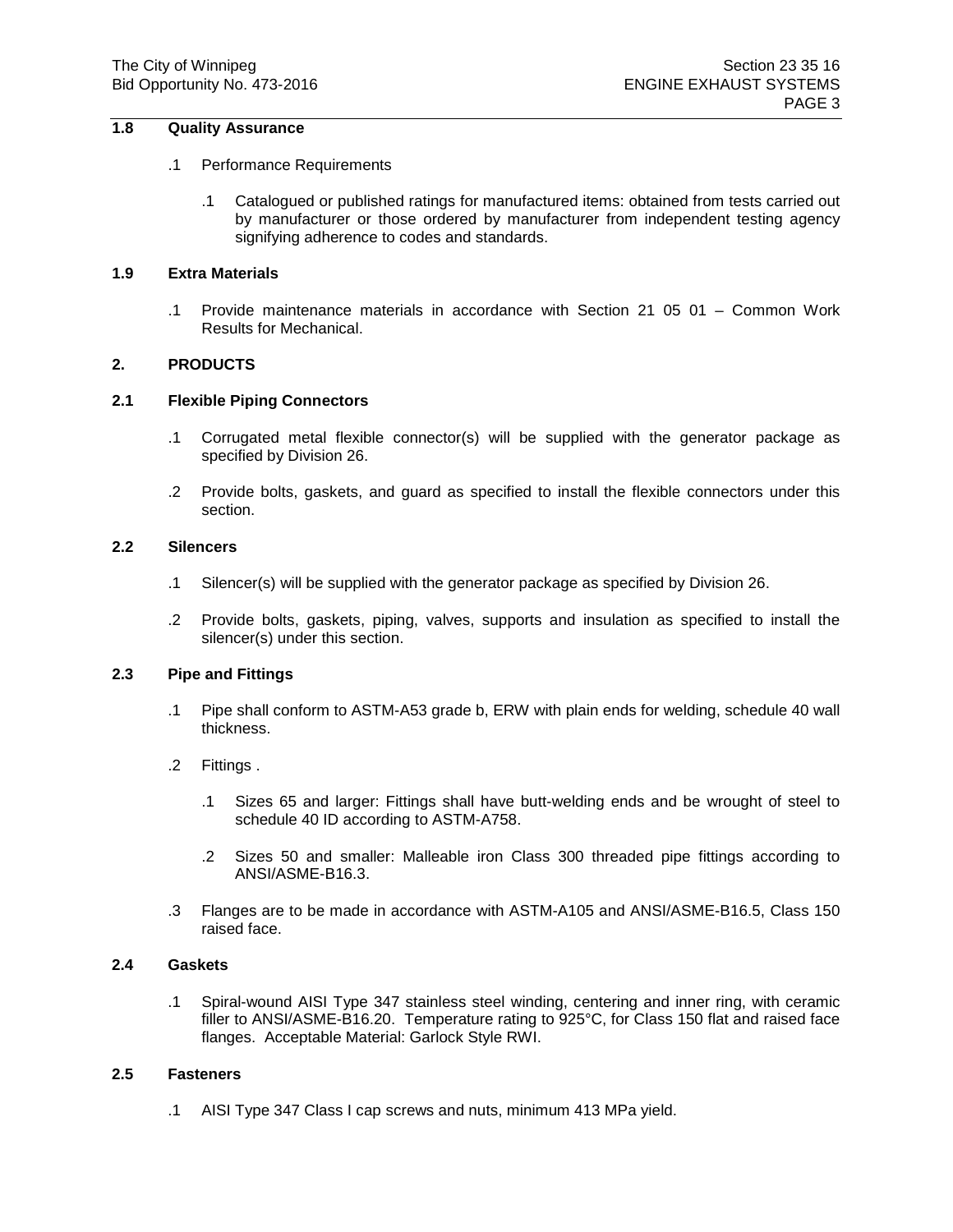# **3. EXECUTION**

### **3.1 Application**

.1 Manufacturer's Instructions: comply with manufacturer's written recommendations, including product technical bulletins, handling, storage and installation instructions, and datasheets.

### **3.2 Installation**

- .1 Install in accordance with NFPA 37, and 211.
- .2 Provide substantial supports and brace supports for seismic forces.
- .3 Slope piping up towards the discharge outside so that condensate drains back to the low point drain in the silencer.
	- .1 Use eccentric reducers for size changes to promote drainage.
- .4 Install piping from the low point drain to approximately 450 mm above the floor of the generator room.
- .5 Install drain valve in piping from low point in drain between 1000 and 1500 mm above the floor.
- .6 Make joints watertight and airtight when subjected to 15 kPa pressure.
- .7 Install silencer supports to manufacturer's recommendations.

#### **3.3 Testing**

- .1 Test assembled and sealed piping and silencer from silencer inlet to plugged discharges under 15 kPa positive pressure for 30 minutes using dry nitrogen gas.
	- .1 No leakage is permissible.
- .2 Test apparatus to be isolated once test pressure is achieved, no topping up will be accepted.

### **3.4 Cleaning**

- .1 Refer to Section 21 05 01 Common Work Results for Mechanical.
- .2 Remove surplus materials, excess materials, rubbish, tools and equipment.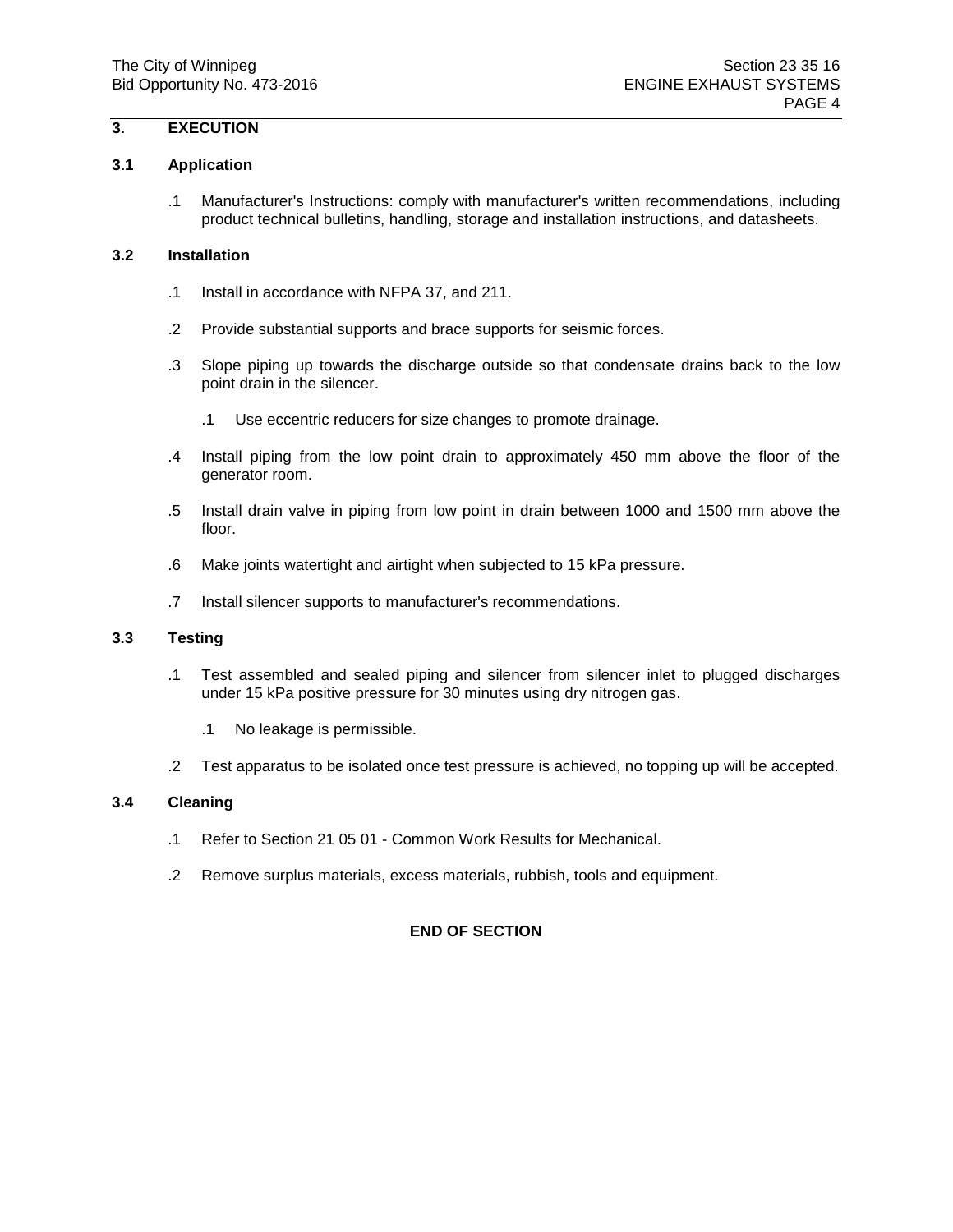## **1.1 General**

- .1 For additional information, refer to Section 21 05 01 Common Work Results for Mechanical and Division 1 - General Conditions of the Contract.
- .2 For a list of applicable codes and standards, refer to Section 21 05 01 Common Work Results for Mechanical.
- .3 The mechanical Subcontractor shall be responsible for coordinating all aspects of this work.
- .4 Locations of equipment, ductwork, pipework, and all associated appurtenances indicated on the Drawings are approximate only. The Contractor is responsible for checking and coordinating the locations of equipment, ductwork, pipework, and all associated appurtenances and shall make any necessary adjustments in positions to conform with the architectural features, other services, symmetry and lighting arrangements.

#### **1.2 Scope of Work**

- .1 The scope of work for this section includes, but is not limited to, the following:
	- .1 Supply, return and exhaust grilles and registers, diffusers and linear grilles, for commercial and residential use.

# **1.3 Related Work**

- .1 This Section may not contain all materials, equipment and requirements required for the completion of this project. This Section is to be read in conjunction with the remaining Sections of Division 21, 22 and 23 any and all related works.
- .2 Division 1 forms an integral part of Division 10, 21, 22 and 23.
- .3 Related Requirements
	- .1 Section 21 05 01 Common Work Results for Mechanical
	- .2 Section 23 31 13.01 Metal Ducts Low Pressure to 500 Pa.

# **1.4 References**

- .1 Except as specified herein, the latest edition of the standards listed below form a part of this Specification to the extent referenced in this Section. Where earlier editions of standards are adopted as referenced in applicable codes, those shall govern. The publications are referred to within the text by the basic designation only.
- .2 Air Movement and Control Association International Inc.(AMCA)
	- .1 Damper/Louver Application Manual.
	- .2 Standard 500-L-12, Laboratory Methods of Testing Louvers for Rating.
- .3 American Society for Testing and Materials International (ASTM)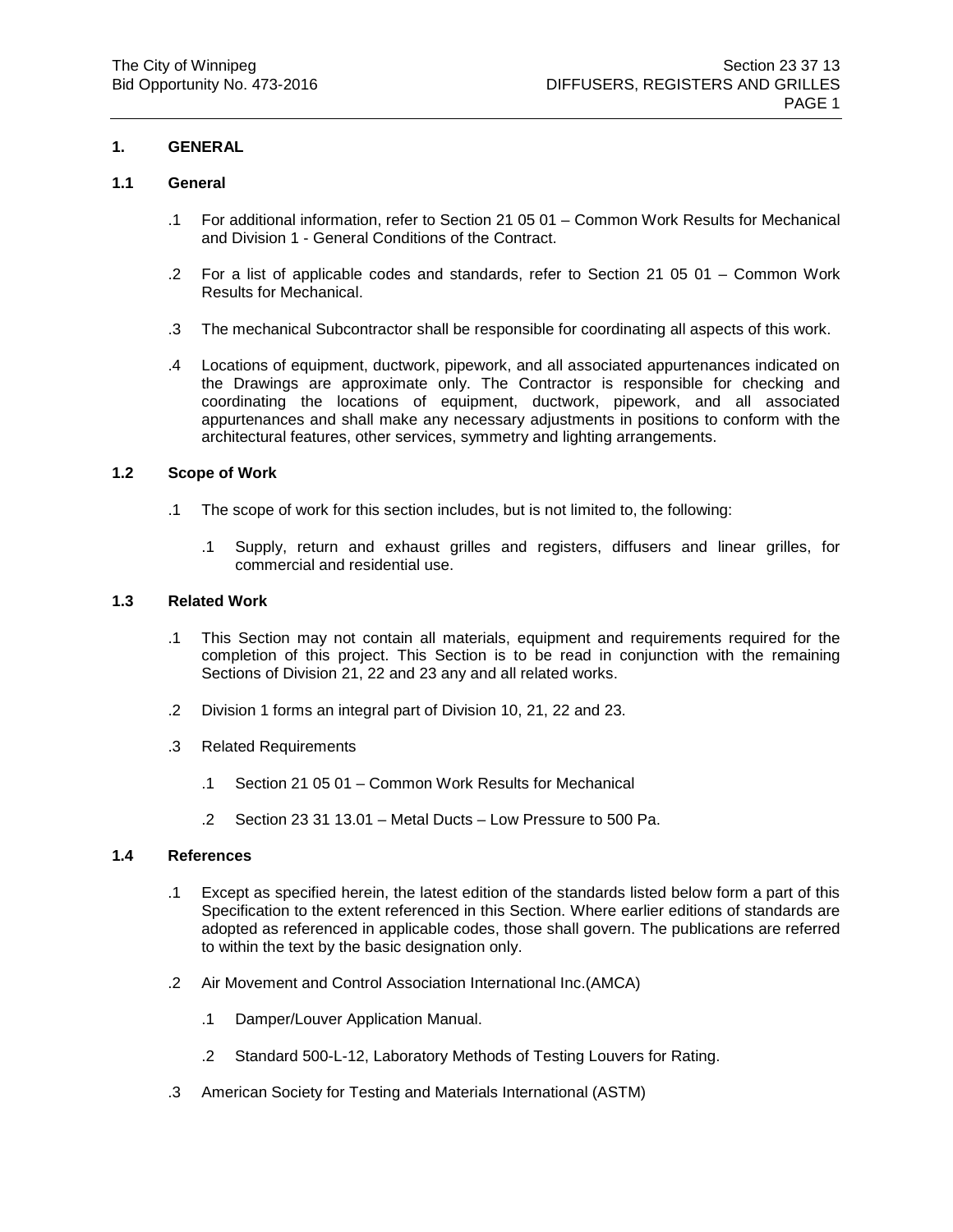- .1 ASTM E 90-04, Standard Test Method for Laboratory Measurement of Airborne Sound Transmission Loss of Building Partitions and Elements.
- .4 Manitoba Health Workplace Hazardous Materials Information System (WHMIS)
	- .1 Material Safety Data Sheets (MSDS).
- .5 Sheet Metal and Air Conditioning Contractors' National Association (SMACNA)

- .1 Refer to Section 21 05 01 Common Work Results for Mechanical.
- .2 Product Data:
	- .1 Provide manufacturer's printed product literature and data sheets for equipment and systems and include product characteristics, performance criteria, physical size, finish and limitations.
	- .2 Submit copies of WHMIS MSDS Material Safety Data Sheets.
- .3 Shop Drawings
	- .1 Provide product data and installation recommendations from the manufacturer for each product. Indicate following:
		- .1 Capacity.
		- .2 Throw and terminal velocity.
		- .3 Noise criteria.
		- .4 Pressure drop.
		- .5 Neck velocity.

#### **1.6 Closeout Submittals**

.1 Refer to Section 21 05 01 – Common Work Results for Mechanical.

#### **1.7 Delivery, Storage and Handling**

.1 Refer to Section 21 05 01 – Common Work Results for Mechanical.

#### **1.8 Quality Assurance**

- .1 Performance Requirements
	- .1 Catalogued or published ratings for manufactured items: obtained from tests carried out by manufacturer or those ordered by manufacturer from independent testing agency signifying adherence to codes and standards.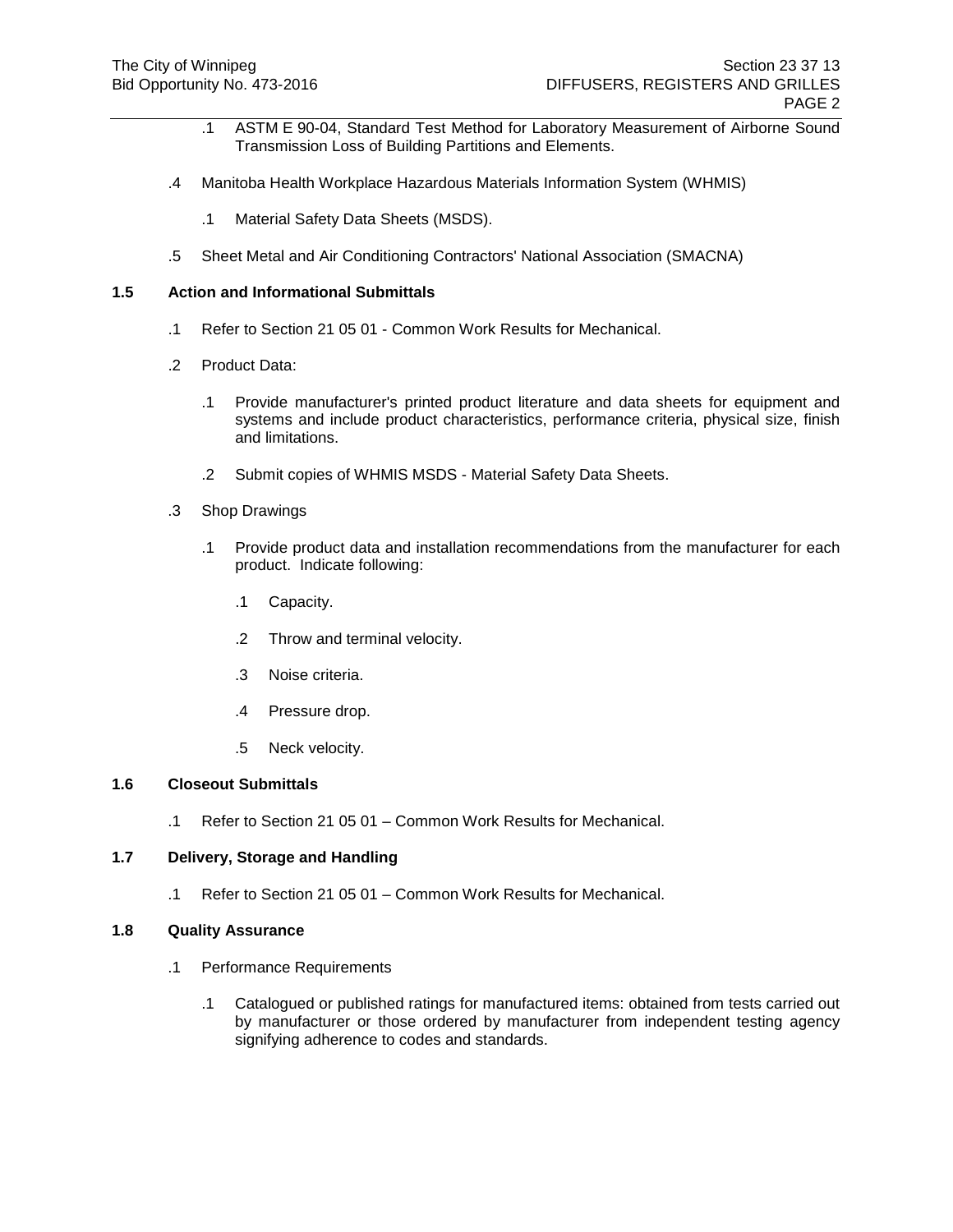## **1.9 Maintenance**

- .1 Extra Materials:
	- .1 Provide maintenance materials in accordance with Section 21 05 01 Common Work Results for Mechanical.
	- .2 Include:
		- .1 Keys for volume control adjustment.
		- .2 Keys for air flow pattern adjustment.

## **1.10 System Description**

- .1 Performance Requirements:
	- .1 Catalogued or published ratings for manufactured items: obtained from tests carried out by manufacturer or those ordered by manufacturer from independent testing agency signifying adherence to codes and standards.

## **2. PRODUCTS**

# **2.1 General**

- .1 To meet capacity, pressure drop, terminal velocity, throw, noise level, neck velocity as specified.
- .2 Frames:
	- .1 Full perimeter gaskets.
- .3 Concealed manual volume control damper operators.
- .4 Colour: Aluminum.

#### **2.2 Manufactured Units**

.1 Grilles, registers and diffusers of same generic type, products of one manufacturer.

#### **2.3 Supply Grilles and Registers**

- .1 General: with opposed blade dampers.
- .2 Type SA: steel 32 mm border, double deflection with airfoil shape, horizontal face and vertical rear bars. Finish: painted.

# **3. EXECUTION**

# **3.1 Manufacturer's Instructions**

.1 Compliance: comply with manufacturer's written recommendations or specifications, including product technical bulletins, handling, storage and installation instructions, and datasheet.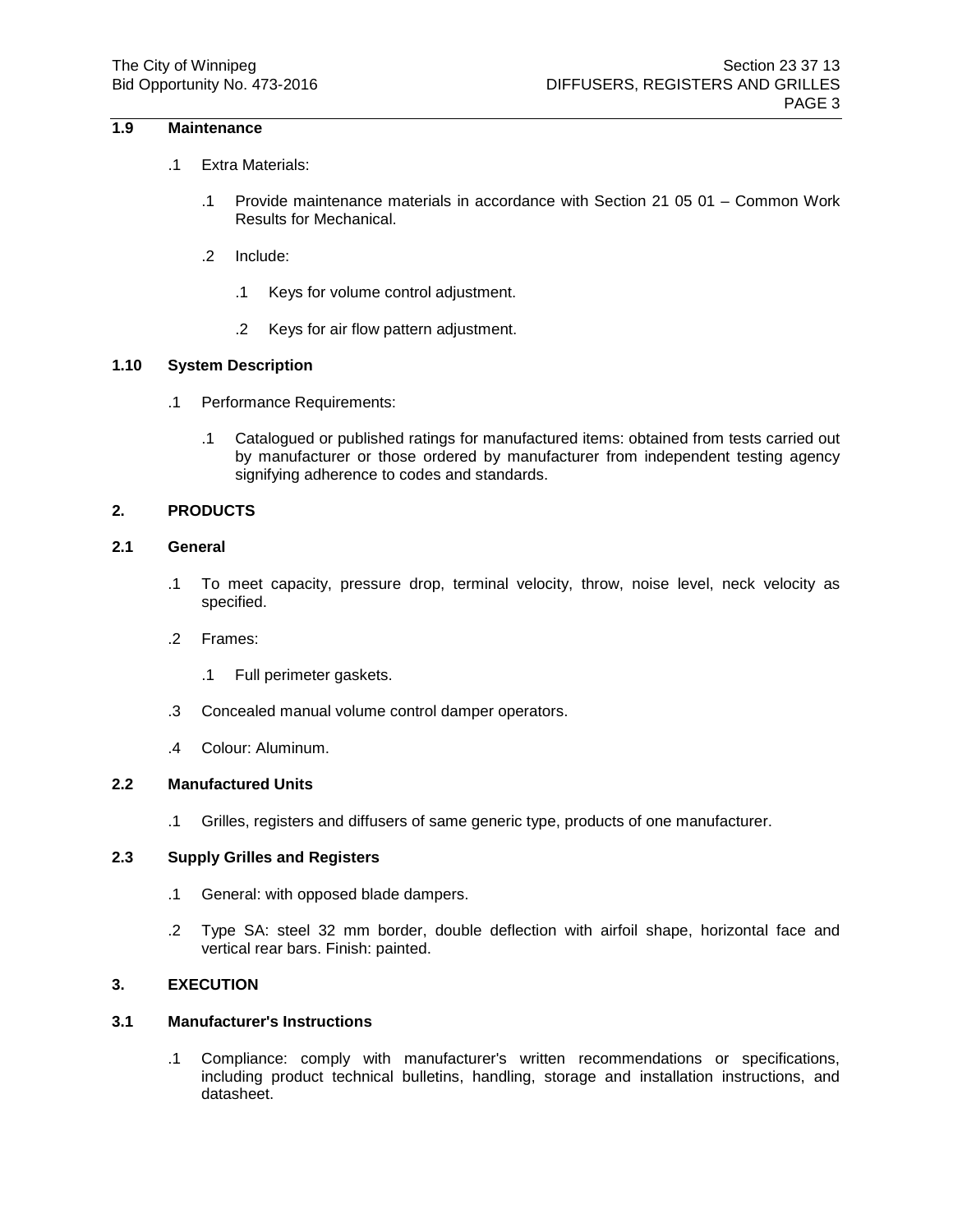# **3.2 Installation**

- .1 Install in accordance with manufacturer's instructions.
- .2 Install with oval head cadmium plated screws in countersunk holes where fastenings are visible.

## **3.3 Cleaning**

- .1 Refer to Section 21 05 01 Common Work Results for Mechanical.
- .2 Remove surplus materials, excess materials, rubbish, tools and equipment.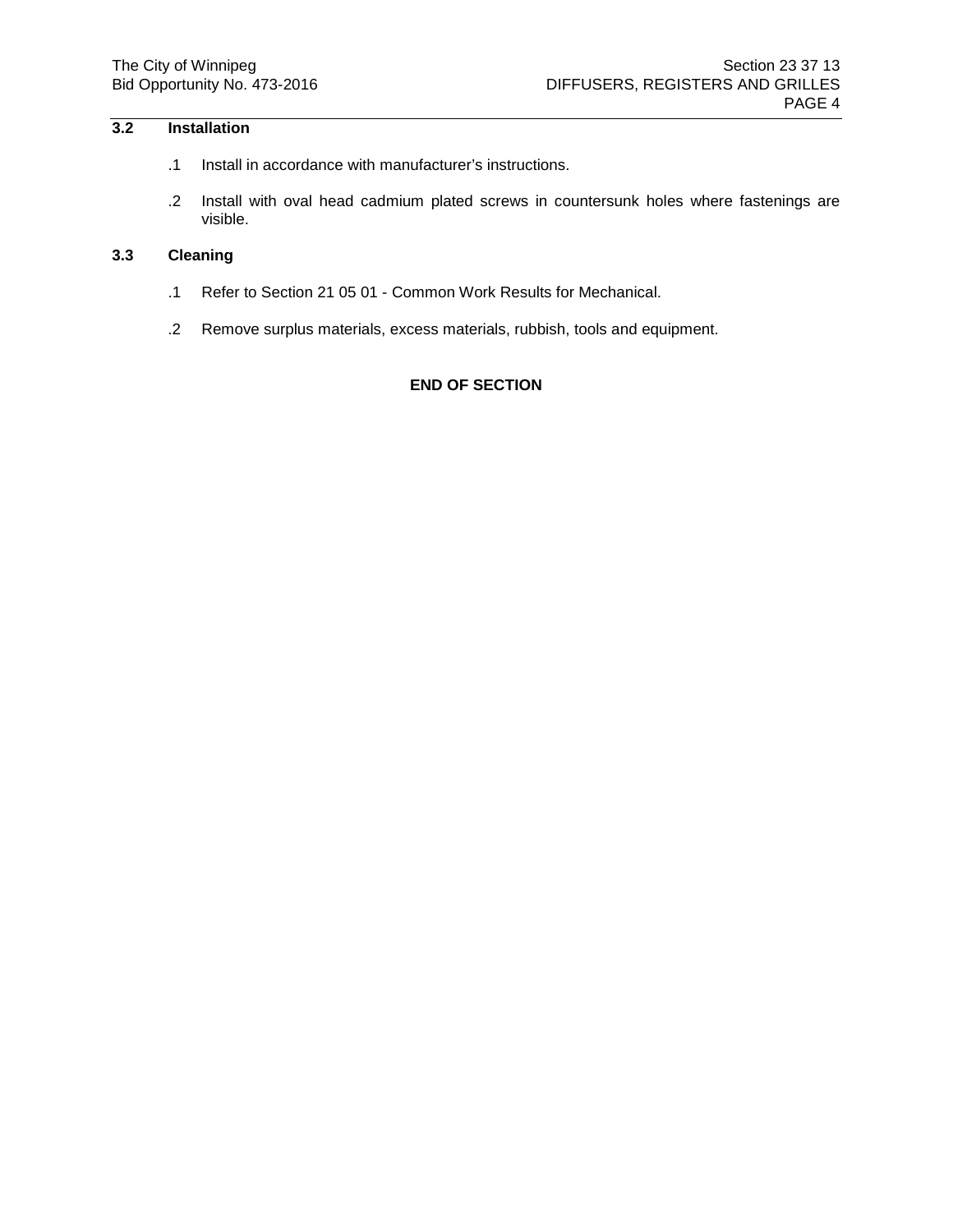## **1.1 General**

- .1 For additional information, refer to Section 21 05 01 Common Work Results for Mechanical and Division 1 - General Conditions of the Contract.
- .2 For a list of applicable codes and standards, refer to Section 21 05 01 Common Work Results for Mechanical.
- .3 The mechanical Subcontractor shall be responsible for coordinating all aspects of this work.
- .4 Locations of equipment, ductwork, pipework, and all associated appurtenances indicated on the Drawings are approximate only. The Contractor is responsible for checking and coordinating the locations of equipment, ductwork, pipework, and all associated appurtenances and shall make any necessary adjustments in positions to conform with the architectural features, other services, symmetry and lighting arrangements.

#### **1.2 Scope of Work**

- .1 The scope of work for this section includes, but is not limited to, the following:
	- .1 Mechanical louvers; intakes; vents; and reinforcement and bracing for air vents, intakes and gooseneck hoods.

## **1.3 Related Work**

- .1 This Section may not contain all materials, equipment and requirements required for the completion of this project. This Section is to be read in conjunction with the remaining Sections of Division 21, 22 and 23 any and all related works.
- .2 Division 1 forms an integral part of Division 10, 21, 22 and 23.
- .3 Related Requirements
	- .1 Section 21 05 01 Common Work Results for Mechanical.
	- .2 Section 23 31 13.01 Metal Ducts Low Pressure to 500 Pa.

# **1.4 References**

- .1 Except as specified herein, the latest edition of the standards listed below form a part of this Specification to the extent referenced in this Section. Where earlier editions of standards are adopted as referenced in applicable codes, those shall govern. The publications are referred to within the text by the basic designation only.
- .2 Air Movement and Control Association International Inc.(AMCA)
	- .1 Damper/Louver Application Manual.
	- .2 Standard 500-L-12, Laboratory Methods of Testing Louvers for Rating.
- .3 American Society for Testing and Materials International (ASTM)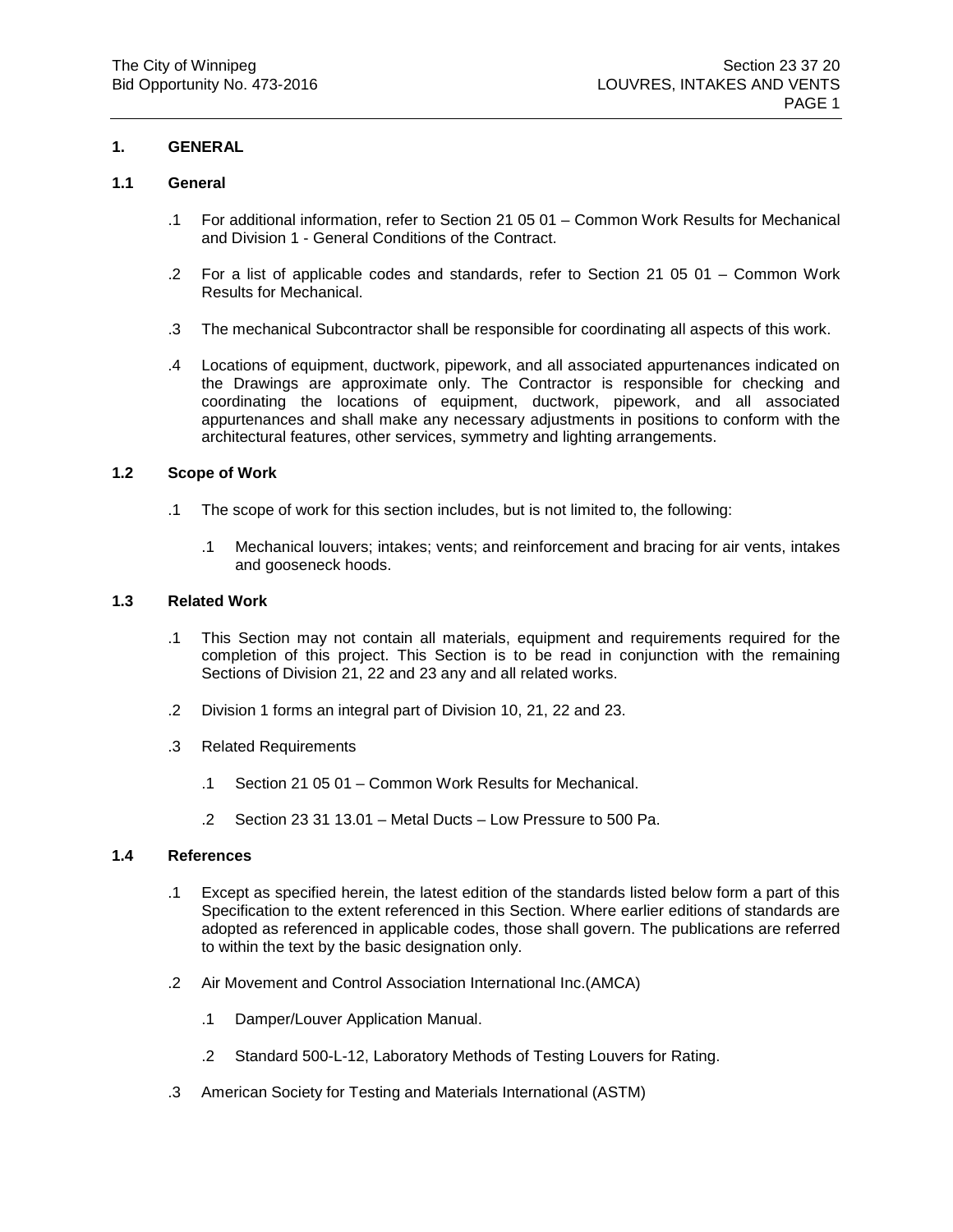- .1 ASTM E 90-04, Standard Test Method for Laboratory Measurement of Airborne Sound Transmission Loss of Building Partitions and Elements.
- .4 Manitoba Health Workplace Hazardous Materials Information System (WHMIS)
	- .1 Material Safety Data Sheets (MSDS).
- .5 Sheet Metal and Air Conditioning Contractors' National Association (SMACNA)
- .6 Society of Automotive Engineers (SAE)

- .1 Refer to Section 21 05 01 Common Work Results for Mechanical.
- .2 Product Data:
	- .1 Provide manufacturer's printed product literature and data sheets for equipment and systems and include product characteristics, performance criteria, physical size, finish and limitations.
	- .2 Submit copies of WHMIS MSDS Material Safety Data Sheets.
- .3 Shop Drawings
	- .1 Provide product data and installation recommendations from the manufacturer for each product. Indicate following:
		- .1 Pressure drop.
		- .2 Face area.
		- .3 Free area.
		- .4 Accessories.
- .4 Instructions
	- .1 Submit manufacturer's installation instructions.
- .5 Test Reports:
	- .1 Submit certified data from independent laboratory substantiating acoustic and aerodynamic performance to ASTM E 90.

### **1.6 Closeout Submittals**

.1 Refer to Section Section 21 05 01 – Common Work Results for Mechanical.

# **1.7 Delivery, Storage and Handling**

.1 Refer to Section Section 21 05 01 – Common Work Results for Mechanical.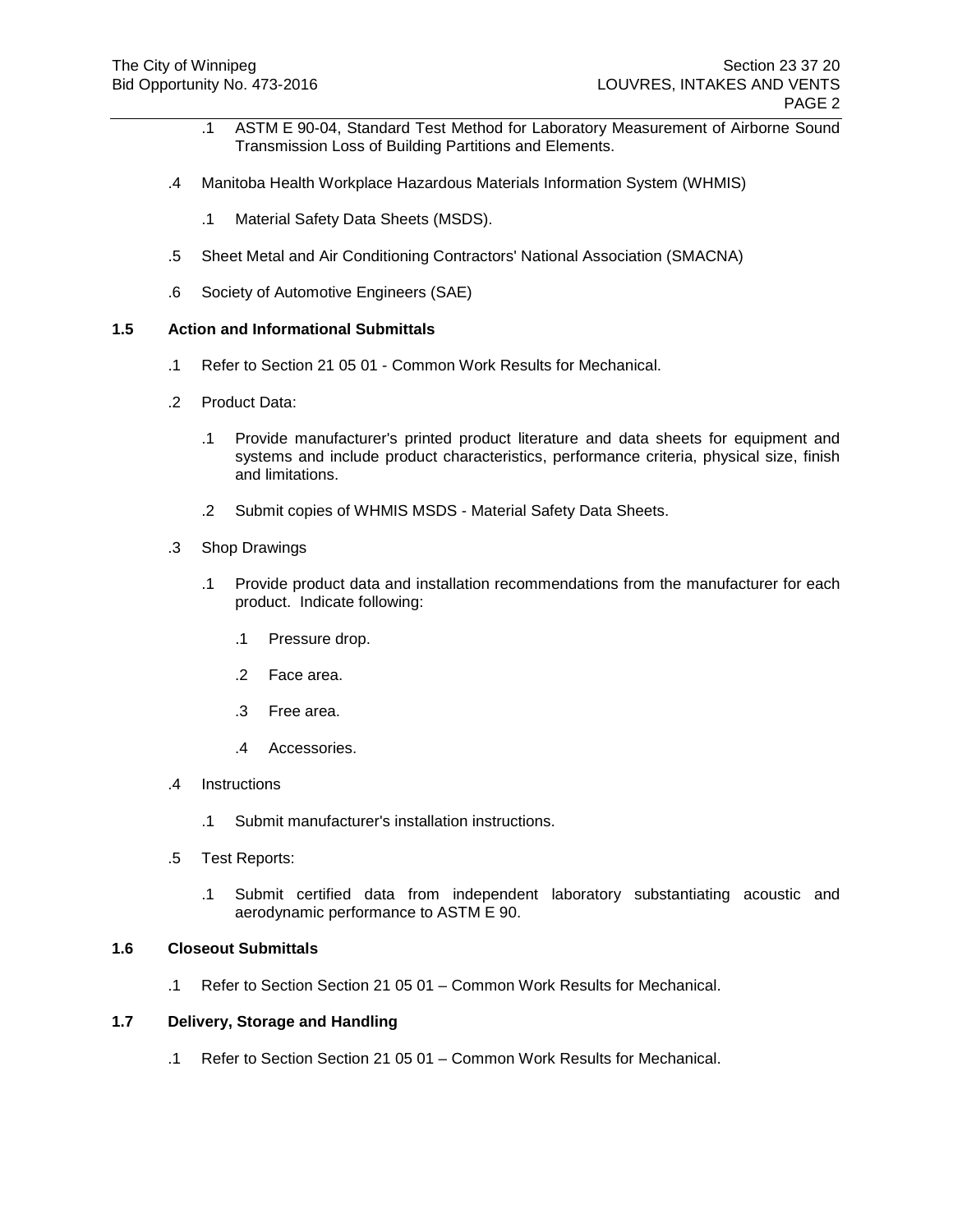# **1.8 Quality Assurance**

#### .1 Performance Requirements

.1 Catalogued or published ratings for manufactured items: obtained from tests carried out by manufacturer or those ordered by manufacturer from independent testing agency signifying adherence to codes and standards.

## **1.9 System Description**

- .1 Performance Requirements:
	- .1 Catalogued or published ratings for manufactured items: obtained from tests carried out by manufacturer or those ordered by manufacturer from independent testing agency signifying adherence to codes and standards.

### **2. PRODUCTS**

### **2.1 Gooseneck Hoods**

- .1 Thickness: to ASHRAE and SMACNA.
- .2 Fabrication: to ASHRAE and SMACNA.
- .3 Joints: continuously welded.
- .4 Supports: self-supporting.
- .5 Complete with integral birdscreen of 2.7 mm diameter aluminum wire. Use 12 mm x 12 mm mesh on exhaust.

# **2.2 Fixed Louvers - Aluminum**

- .1 Construction: welded with exposed joints ground flush and smooth.
- .2 Material: extruded aluminum alloy 6063-T6.
- .3 Blade: stormproof pattern with centre watershed in blade, reinforcing bosses and maximum blade length of 1500 mm.
- .4 Frame, head, sill and jamb: 150 mm deep one piece extruded aluminum, minimum 3 mm thick.
- .5 Mullions: at 1500 mm maximum centres.
- .6 Fastenings: stainless steel SAE-194-8F with SAE-194-SFB nuts and resilient neoprene washers between aluminum and head of bolt, or between nut, ss washer and aluminum body.
- .7 Screen: 12 mm x 12 mm mesh, 2 mm diameter wire aluminum birdscreen on inside face of louvers in formed U-frame.
- .8 Finish: factory anodized. Colour: to the Contract Administrator's approval.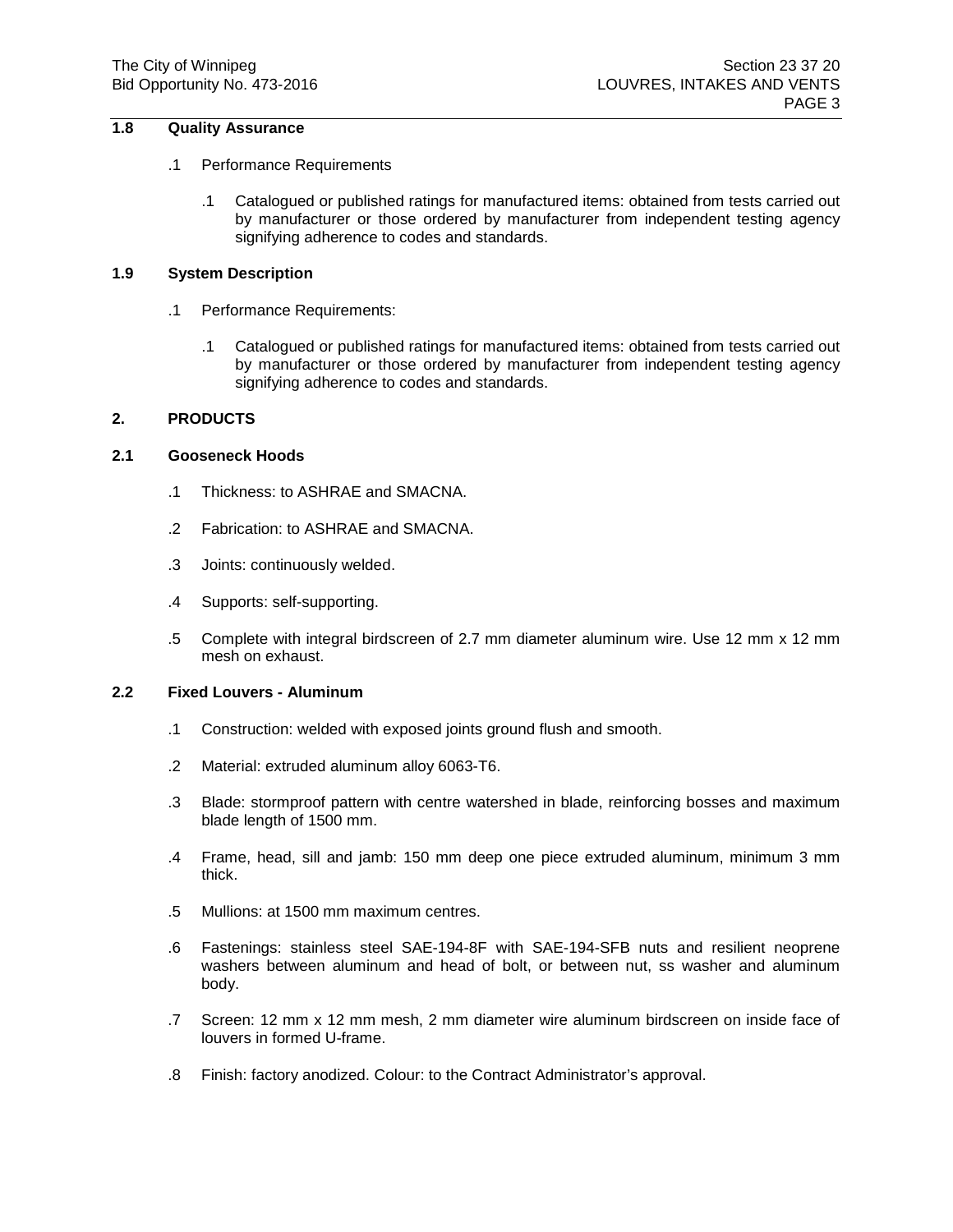.9 For sizes and performance data, refer to the drawings.

#### **3. EXECUTION**

## **3.1 Manufacturer's Instructions**

.1 Compliance: comply with manufacturer's written recommendations or specifications, including product technical bulletins, handling, storage and installation instructions, and datasheet.

# **3.2 Installation**

- .1 In accordance with manufacturer's and SMACNA recommendations.
- .2 Reinforce and brace as indicated.
- .3 Anchor securely into opening. Seal with caulking to ensure weather tightness.

#### **3.3 Cleaning**

- .1 Refer to Section 21 05 01 Common Work Results for Mechanical.
- .2 Remove surplus materials, excess materials, rubbish, tools and equipment.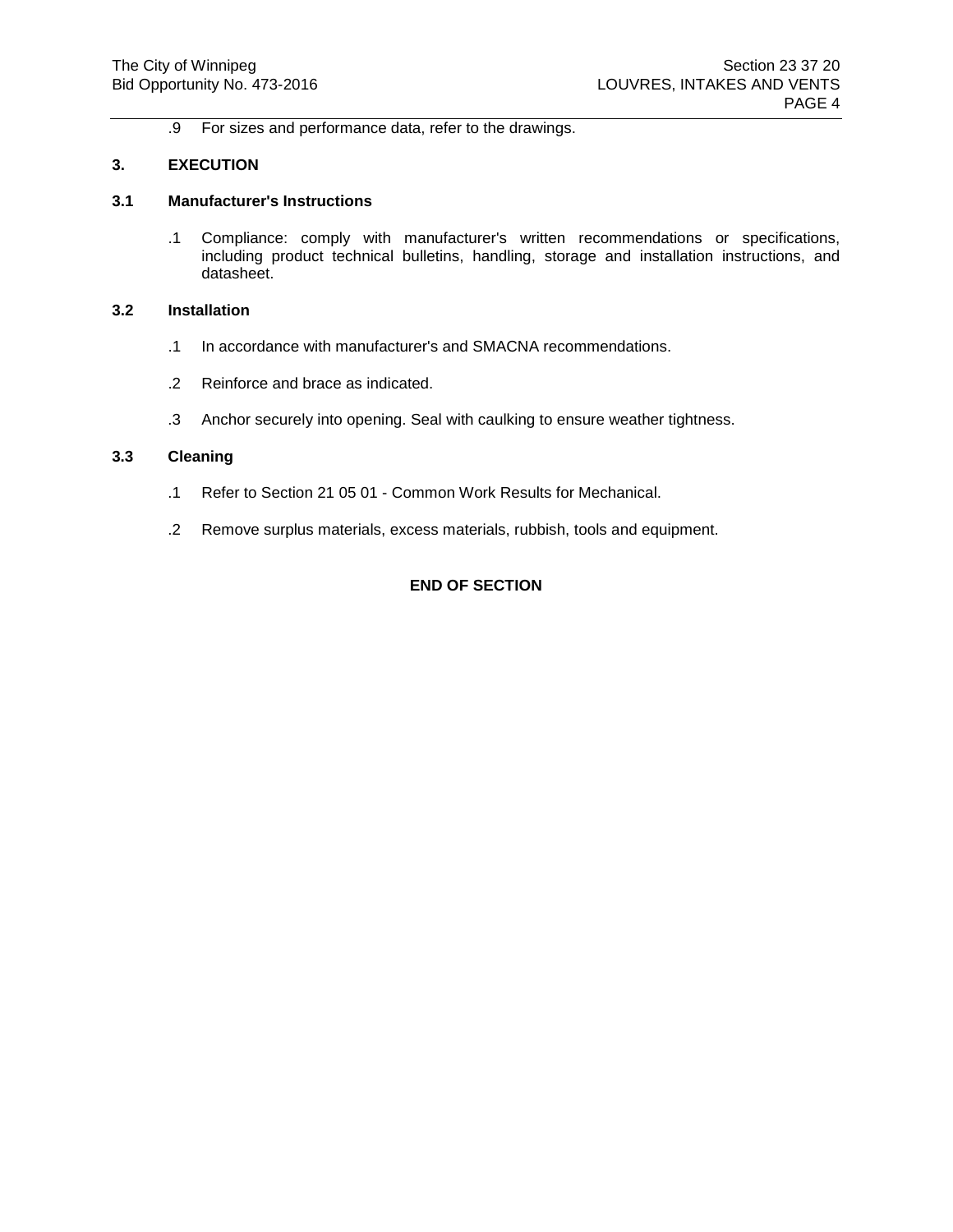## **1.1 General**

- .1 For additional information, refer to Section 21 05 01 Common Work Results for Mechanical and Division 1 - General Conditions of the Contract.
- .2 For a list of applicable codes and standards, refer to Section 21 05 01 Common Work Results for Mechanical.
- .3 The mechanical Subcontractor shall be responsible for coordinating all aspects of this work.
- .4 Locations of equipment, ductwork, pipework, and all associated appurtenances indicated on the Drawings are approximate only. The Contractor is responsible for checking and coordinating the locations of equipment, ductwork, pipework, and all associated appurtenances and shall make any necessary adjustments in positions to conform with the architectural features, other services, symmetry and lighting arrangements.

#### **1.2 Scope of Work**

- .1 The scope of work for this section includes, but is not limited to, the following:
	- .1 Filters and filter gauges for various types of mechanical air handling equipment.

## **1.3 Related Work**

- .1 This Section may not contain all materials, equipment and requirements required for the completion of this project. This Section is to be read in conjunction with the remaining Sections of Division 21, 22 and 23 any and all related works.
- .2 Division 1 forms an integral part of Division 10, 21, 22 and 23.
- .3 Related Requirements
	- .1 Section 21 05 01 Common Work Results for Mechanical.
	- .2 Section 23 73 11 Air Handling Units Packaged.

## **1.4 References**

- .1 Except as specified herein, the latest edition of the standards listed below form a part of this Specification to the extent referenced in this Section. Where earlier editions of standards are adopted as referenced in applicable codes, those shall govern. The publications are referred to within the text by the basic designation only.
- .2 American Society of Heating, Refrigeration and Air-Conditioning Engineers (ASHRAE)
	- .1 ASHRAE 52.1-1992, Gravimetric And Dust Spot for Testing Air-Cleaning Devices Used in General Ventilation for Removing Particulate Matter ( ANSI Approved).
- .3 Canadian General Standards Board (CGSB)
	- .1 CAN/CGSB-115.10-M90, Disposable Air Filters for the Removal of Particulate Matter from Ventilating Systems.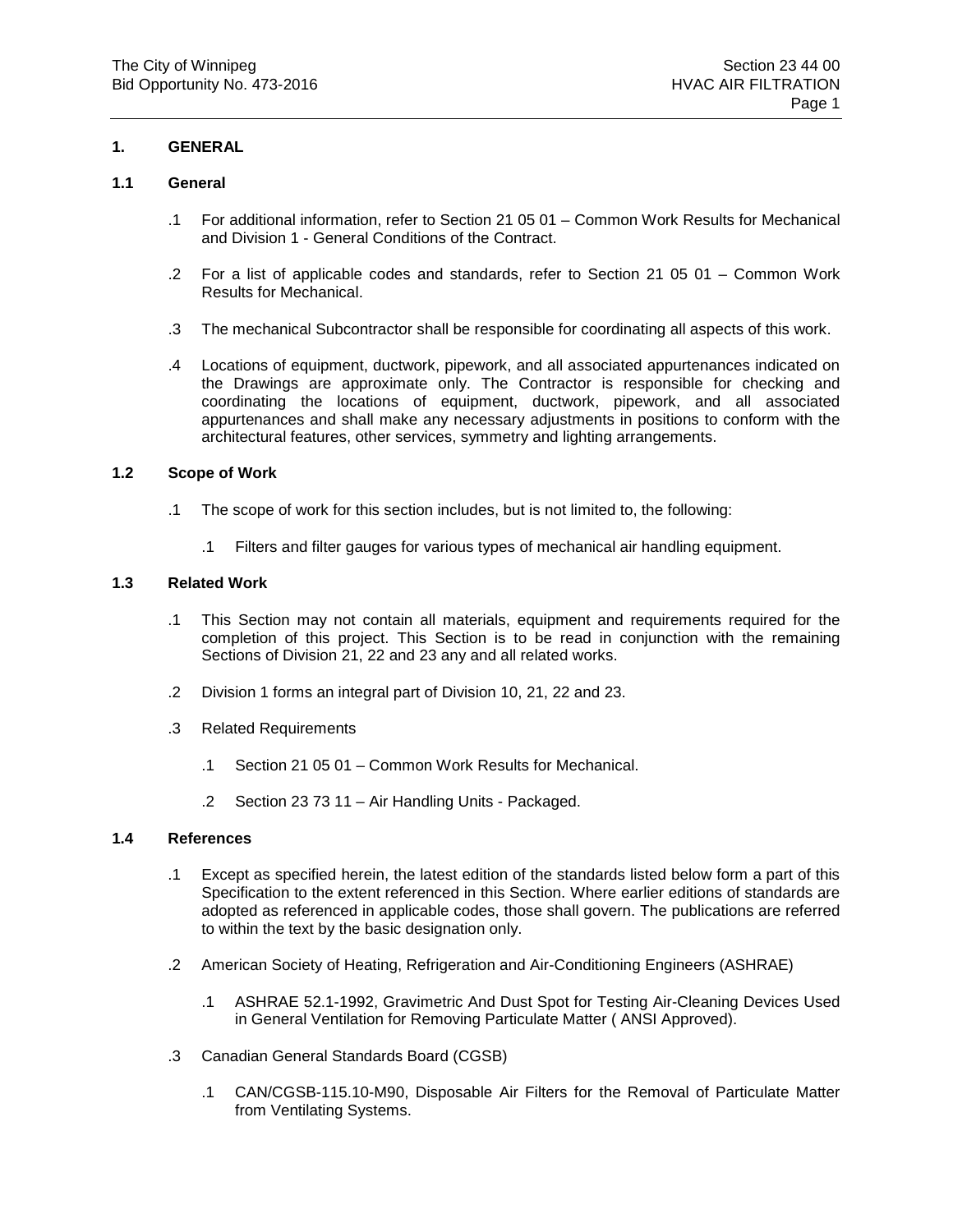- .2 CAN/CGSB-115.14-M91, High Efficiency Cartridge Type Supported Air Filters for the Removal of Particulate Matter from Ventilating Systems.
- .3 CAN/CGSB-115.18-M85, Filter, Air, Extended Area Panel Type, Medium Efficiency.
- .4 Health Canada/Workplace Hazardous Materials Information System (WHMIS)
	- .1 Material Safety Data Sheets (MSDS).
- .5 Underwriters' Laboratories of Canada
	- .1 ULC -S111-95, Standard Method of Fire Tests for Air Filter Units.

- .1 Refer to Section 21 05 01 Common Work Results for Mechanical.
- .2 Product Data:
	- .1 Provide manufacturer's printed product literature and data sheets for equipment and systems and include product characteristics, performance criteria, physical size, finish and limitations.
	- .2 Submit copies of WHMIS MSDS Material Safety Data Sheets.
- .3 Shop Drawings:
	- .1 Provide product data and installation recommendations from the manufacturer for each product. Indicate following:
		- .1 Air flow resistance at the clean condition, recommended maximum dust loading, and maximum pressure differential the filter is designed for.

## **1.6 Closeout Submittals**

.1 Refer to Section 21 05 01 – Common Work Results for Mechanical.

### **1.7 Delivery, Storage and Handling**

.1 Refer to Section 21 05 01 – Common Work Results for Mechanical.

#### **1.8 Quality Assurance**

- .1 Performance Requirements
	- .1 Catalogued or published ratings for manufactured items: obtained from tests carried out by manufacturer or those ordered by manufacturer from independent testing agency signifying adherence to codes and standards.

#### **1.9 Maintenance**

.1 Extra Materials: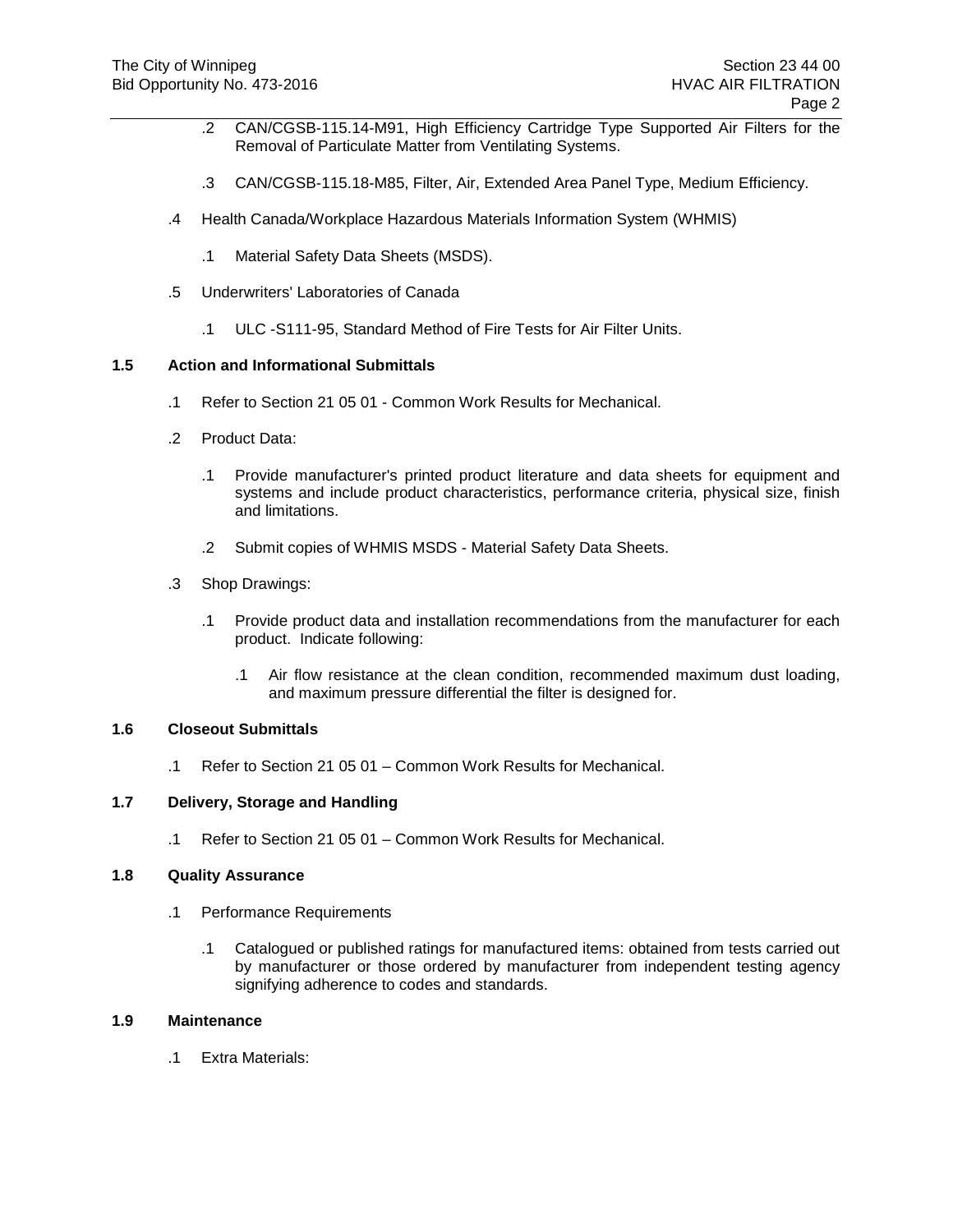- .1 Provide maintenance materials in accordance with Section 21 05 01 Common Work Results for Mechanical.
- .2 Furnish list of individual manufacturer's recommended spare parts for equipment such as frames and filters, addresses of suppliers, list of specialized tools necessary for adjusting, repairing or replacing for inclusion in operating manual.
- .3 Spare filters: in addition to filters installed immediately prior to acceptance by Contract Administrator, supply one (1) complete set of filters for each filter unit or filter bank in accordance with Section 21 05 01 – Common Work Results for Mechanical.

### **2. PRODUCTS**

### **2.1 General**

- .1 Media: suitable for air at 100% RH and air temperatures between minus 35°C and 50°C.
- .2 Number of units, size and thickness of panels, overall dimensions of filter bank, configuration and capacities: as indicated.
- .3 Pressure drop when clean and dirty, sizes and thickness: as indicated on schedule.

## **2.2 Accessories**

- .1 Holding frames: permanent "T" section or channel section construction of galvanized steel or extruded aluminum, 1.6 mm thick, except where specified.
- .2 Seals: to ensure leakproof operation.
- .3 Blank-off plates: as required, to fit all openings and of same material as holding frames.
- .4 Access and servicing: through doors/panels on each side.

## **2.3 Pleated Fibrous Panel Filters**

- .1 Disposable pleated fibrous synthetic media: to CAN/CGSB-115.10 with adhesive.
- .2 Holding frame: 28 pt. minimum thick beverage carrier board.
- .3 Performance: Minimum Efficiency Reporting Value (MERV) value for pre-filter: MERV 8A filtration media to ASHRAE 52.2.
- .4 Fire rated: to ULC S111.
- .5 Nominal thickness: 50 mm.
- .6 Acceptable Material: American Air Filter (AAF) PerfectPleat HC 8 or equivalent in accordance with B8.

### **2.4 Cartridge Type Filters, 80-85 % Efficiency**

- .1 Media: deep pleated, disposable, high efficiency.
- .2 Holding frame: thermoplastic frame, header and cell sides.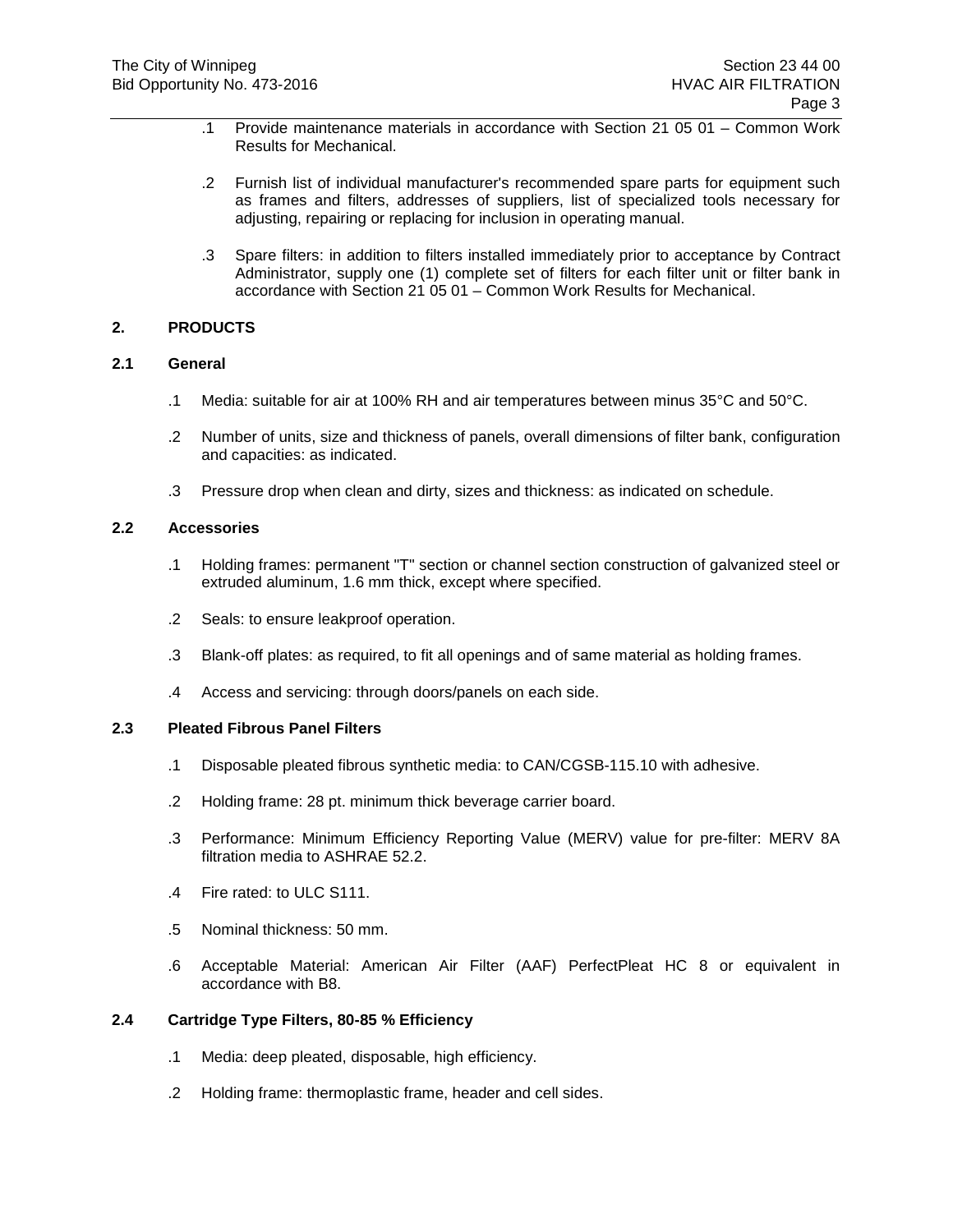- .3 Media support: ABS plastic.
- .4 Final filter: Minimum Efficiency Reporting Value (MERV) of 13A in accordance with ASHRAE 52.2
- .5 Fire rated: to ULC S111.
- .6 Acceptable Material: American Air Filter (AAF) VariCel VXL or equivalent in accordance with B8.

### **2.5 Filter Gauges - Dial Type**

- .1 Diaphragm actuated, direct reading.
- .2 Range: 0 to 2 times initial pressure, 0 to 250 Pa minimum.

## **3. EXECUTION**

#### **3.1 Manufacturer's Instructions**

.1 Compliance: comply with manufacturer's written recommendations or specifications, including product technical bulletins, handling, storage and installation instructions, and datasheet.

### **3.2 Installation General**

.1 Install in accordance with manufacturer's recommendations and with adequate space for access, maintenance and replacement.

# **3.3 Replacement Media**

- .1 Replace media with new upon acceptance.
- .2 Filter media new and clean, as indicated by pressure gauge, at time of acceptance.

#### **3.4 Filter Gauges**

- .1 Install type as indicated across each filter bank (pre-filter and final filter) in approved and easy readable location.
- .2 Mark each filter gauge with value of pressure drop for clean condition and manufacturer's recommended replacement (dirty) value.

### **3.5 Cleaning**

- .1 Refer to Section 21 05 01 Common Work Results for Mechanical.
- .2 Remove surplus materials, excess materials, rubbish, tools and equipment.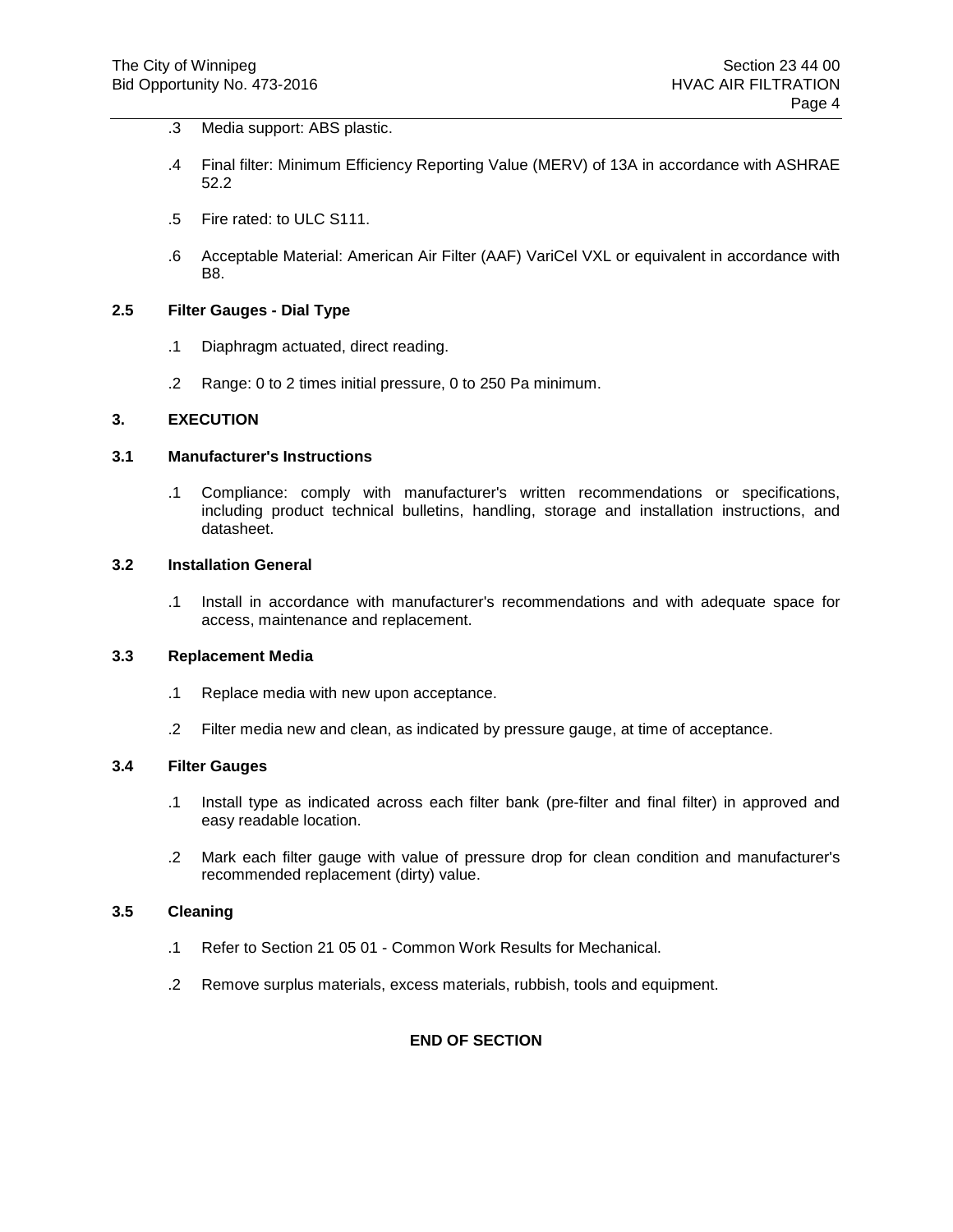## **1.1 General**

- .1 For additional information, refer to Section 21 05 01 Common Work Results for Mechanical and Division 1 - General Conditions of the Contract.
- .2 For a list of applicable codes and standards, refer to Section 21 05 01 Common Work Results for Mechanical.
- .3 The mechanical Subcontractor shall be responsible for coordinating all aspects of this work.
- .4 Locations of equipment, ductwork, pipework, and all associated appurtenances indicated on the Drawings are approximate only. The Contractor is responsible for checking and coordinating the locations of equipment, ductwork, pipework, and all associated appurtenances and shall make any necessary adjustments in positions to conform with the architectural features, other services, symmetry and lighting arrangements.

#### **1.2 Scope of Work**

- .1 The scope of work for this section includes, but is not limited to, the following:
	- .1 Materials and procedures for the provision and installation of packaged custom air handling equipment.

## **1.3 Related Work**

- .1 This Section may not contain all materials, equipment and requirements required for the completion of this project. This Section is to be read in conjunction with the remaining Sections of Division 21, 22 and 23 any and all related works.
- .2 Division 1 forms an integral part of Division 10, 21, 22 and 23.
- .3 Related Requirements
	- .1 Section 21 05 01 Common Work Results for Mechanical.
	- .2 Section 23 05 48 Vibration and Seismic Controls for HVAC Piping and Equipment.
	- .3 Section 23 05 53.01 Mechanical Identification.
	- .4 Section 23 05 93 Testing, Adjusting and Balancing for HVAC.
	- .5 Section 23 07 13 Duct Insulation.
	- .6 Section 23 09 33 Electric and Electronic Control System for HVAC.
	- .7 Section 23 31 13.01 Metal Ducts Low Pressure to 500 Pa.
	- .8 Section 23 33 15 Dampers Operating.
	- .9 Section 23 44 00 HVAC Air Filtration.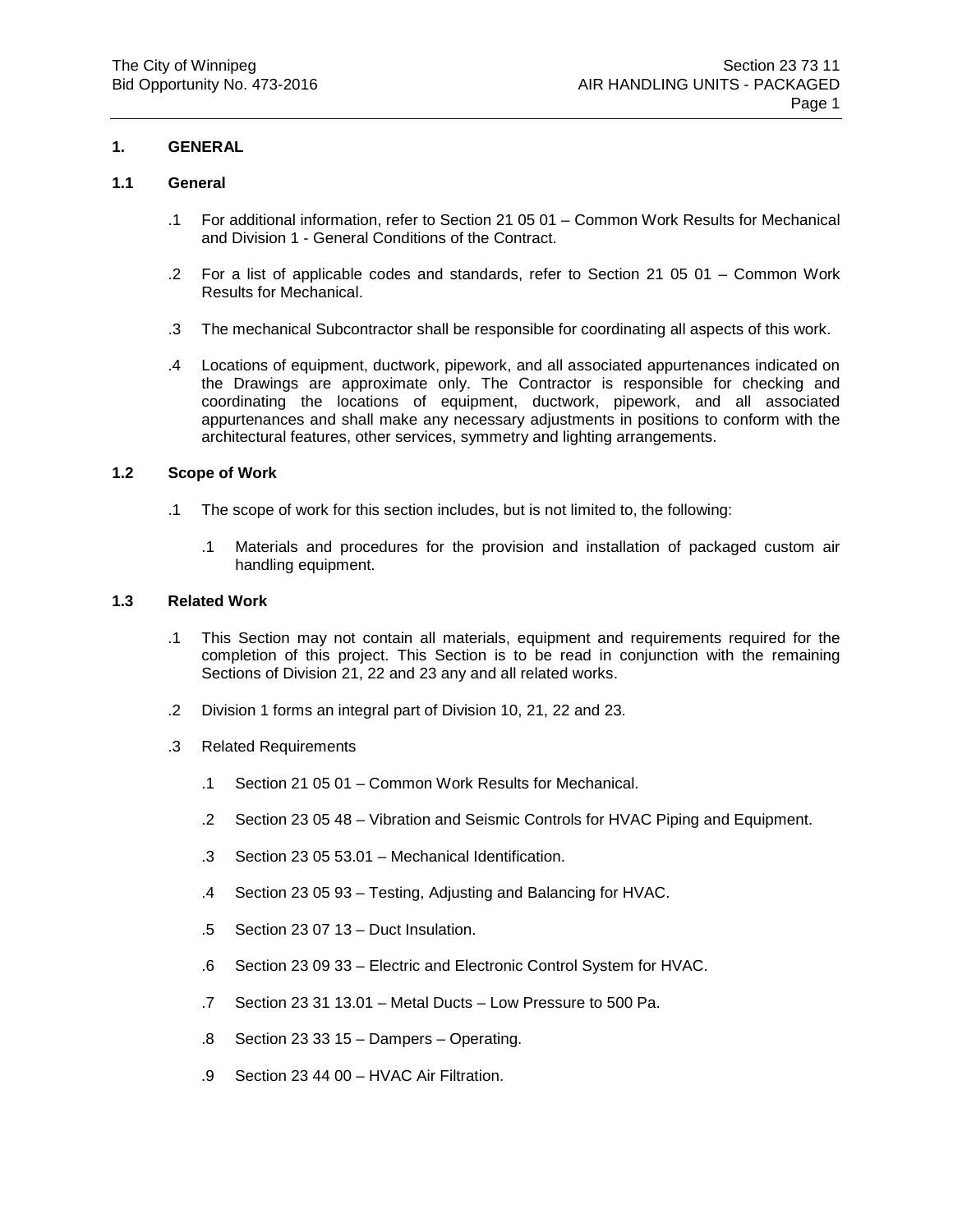# **1.4 References**

- .1 Except as specified herein, the latest edition of the standards listed below form a part of this Specification to the extent referenced in this Section. Where earlier editions of standards are adopted as referenced in applicable codes, those shall govern. The publications are referred to within the text by the basic designation only.
- .2 American National Standards Institute/Air-Conditioning and Refrigeration Institute (ANSI/ARI)
	- .1 ANSI/ARI 430-99(R2002), Central-Station Air-Handling Units.
- .3 American Society of Heating, Refrigeration and Air Condition Engineers (ASHRAE)
	- .1 ANSI/ASHRAE 90.1-2007, (I-P) Energy Standard for Buildings Except Low-Rise Residential Buildings.
	- .2 ANSI/ASHRAE 52.2-2007, Method of Testing General Ventilation Air-Cleaning Devices for Removal Efficiency by Particle Size.
- .4 Master Painters Institute (MPI)
	- .1 MPI-INT 5.3-2007, Galvanized Metal.

# **1.5 Action and Informational Submittals**

- .1 Refer to Section 21 05 01 Common Work Results for Mechanical.
- .2 Product Data:
	- .1 Provide manufacturer's printed product literature and data sheets for equipment and systems and include product characteristics, performance criteria, physical size, finish and limitations.
	- .2 Submit copies of WHMIS MSDS Material Safety Data Sheets.
- .3 Shop Drawings:
	- .1 Provide drawings stamped, dated and signed by the general contractor to indicate acceptance, and stamped by a professional engineer registered or licensed in Manitoba, Canada where indicated in these specifications.
	- .2 Indicate following: fan fan curves showing point/range of operation, motor drive, bearings, filters, mixing box, dampers, heating coils, include performance data.

#### **1.6 Closeout Submittals**

.1 Refer to Section 21 05 01 – Common Work Results for Mechanical,

#### **1.7 Delivery, Storage and Handling**

.1 Refer to Section 21 05 01 – Common Work Results for Mechanical,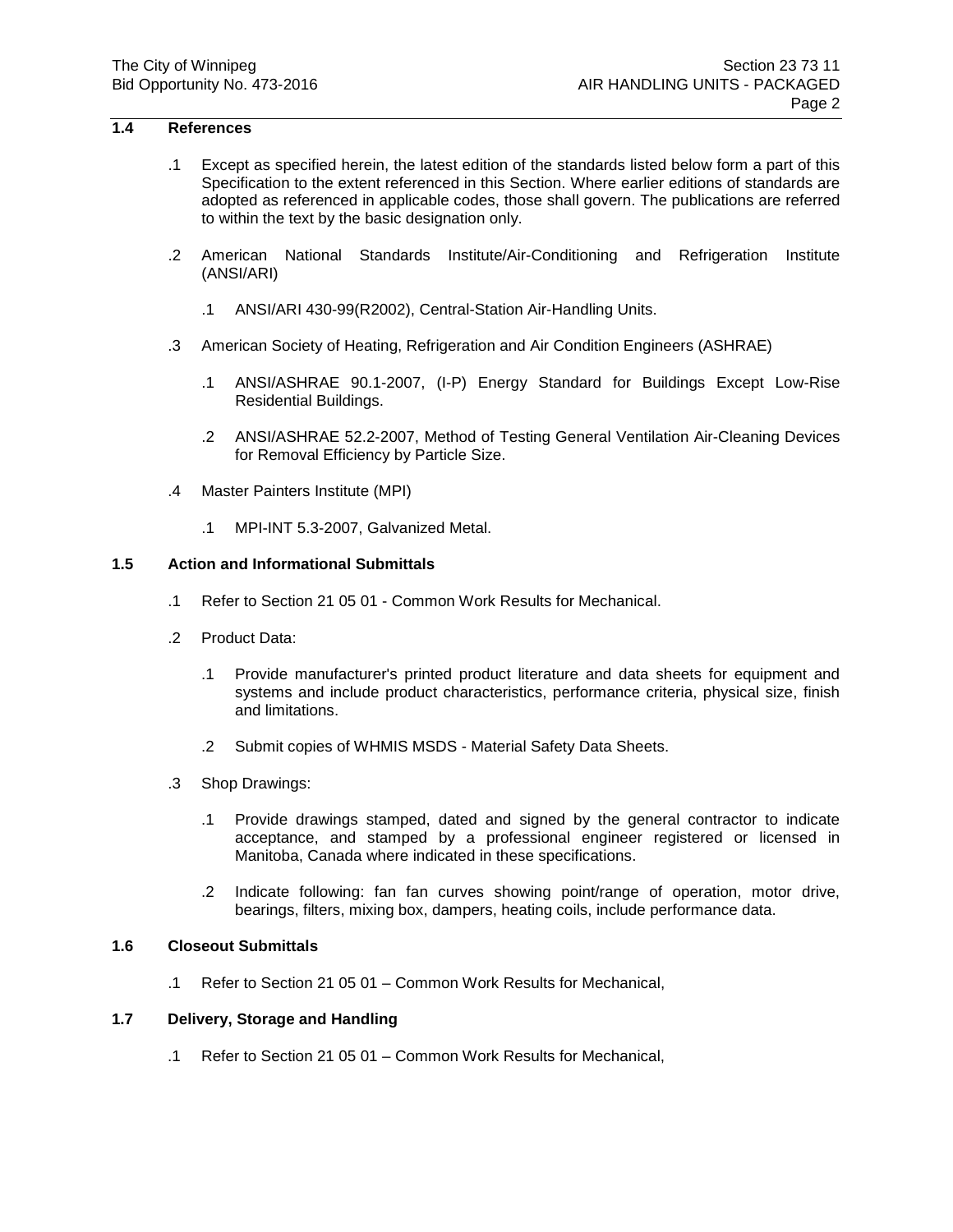# **1.8 Quality Assurance**

## .1 Performance Requirements

.1 Catalogued or published ratings for manufactured items: obtained from tests carried out by manufacturer or those ordered by manufacturer from independent testing agency signifying adherence to codes and standards.

# **1.9 Maintenance Material Submittals**

- .1 Provide maintenance materials in accordance with Section 21 05 01 Common Work Results for Mechanical.
- .2 Provide one (1) spare set of filters.
- .3 Provide list of individual manufacturer's recommended spare parts for equipment such as bearings and seals, and addresses of suppliers, together with list of specialized tools necessary for adjusting, repairing or replacing, for placement into operating manual.
- .4 Spare filters: in addition to filters installed immediately prior to acceptance Contract Administrator, supply one (1) complete set of filters for each filter unit or filter bank.

# **2. PRODUCTS**

# **2.1 General – MAU-U-20**

- .1 Factory assembled components to form indoor unit supplying air at designed conditions, to maintain constant pressure as indicated.
- .2 Certify ratings: to ANSI/ARI 430 with ARI seal.
- .3 Horizontal type, as indicated, having air tight modular components, consisting of casing, fan section with motor and drive, filter section, dampers, bypass section, heating coils, mixing box and integral controls/electrical cabinet.
	- .1 Discharge plenum on top of unit with integral aluminum diffusers on three sides sized for 1.3 m/s discharge velocity
- .4 Configuration as shown on drawings.

# **2.2 Casings**

- .1 G-90 galvanized steel double wall construction with reinforcement and bracing for rigidity.
	- .1 Outer casing wall and roof: 1.3 mm thickness.
	- .2 Inner casing liner: 0.85mm thickness.
	- .3 Inner floor: 1.3 mm thickness.
	- .4 Outer floor: 0.85mm thickness.
	- .2 Hinged inspection doors: provide access for maintenance of internal parts.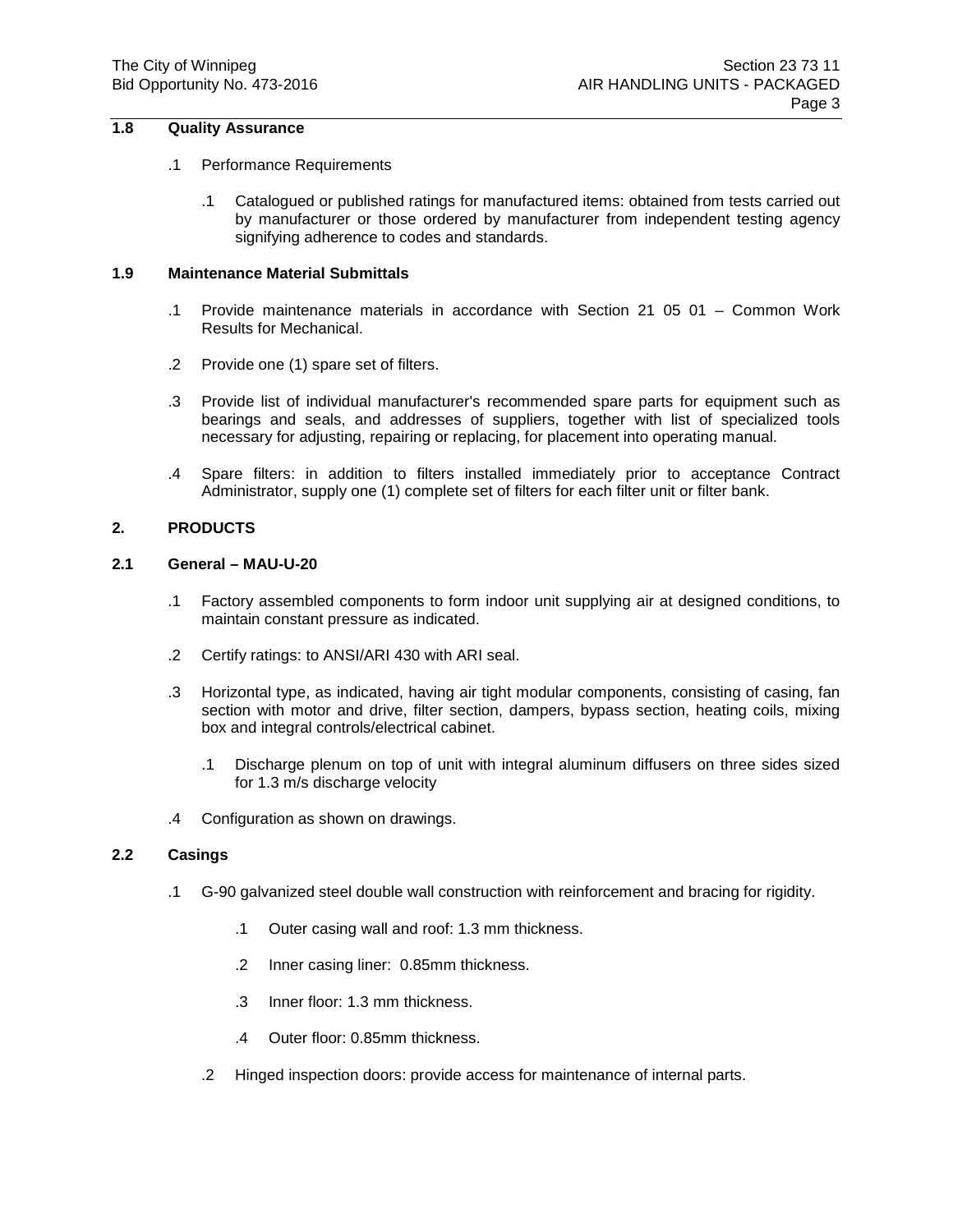- .3 Integral 100 mm welded black iron channel base, painted.
- .4 Paint steel parts, where not galvanized, with corrosion resistant paint.
- .5 Finish unit, inside and out, with rust resistant enamel.
- .2 Line casing with solid galvanized steel liner.

# **2.3 Cabinet Insulation**

- .1 Do not use expanded polystyrene and polyurethane insulation materials in this unit.
- .2 Insulate between outer and inner surface of panels with 50mm high density mineral wool insulation of 56 kg/m<sup>3</sup> density.
	- .1 No fibrous insulation to be exposed to the airstream.

# **2.4 Fan**

- .1 Cabinet hung, direct drive plenum fan with heavy duty 200,000 hours service self-aligning bearings.
	- .1 Provide AMCA-rated for sound and performance tested centrifugal fans with backward inclined SWSI wheel, selected to operate in stable part of performance curve at all times.
	- .2 Motor: TEFC to ASHRAE 90.1, 2.24 kW, 1725 r/min maximum.
- .2 Maximum sound power levels, as indicated.
- .3 Internally mounted motor and fan.

#### **2.5 Vibration Isolation**

.1 Vibration isolators on fan frame within fan section: neoprene rubber pads in accordance with Section 23 05 48 - Vibration and Seismic Controls for HVAC Piping and Equipment.

### **2.6 Variable Volume Devices**

.1 Variable speed drives: 6 to 60 Hz range,

#### **2.7 Filter Box**

- .1 Material to match casing. For flat panel pre-filter and cartridge type final filter arrangement:.
	- .1 Provide access to filter through hinged door with suitable hardware.
- .2 Provide blank-off plates and gaskets to prevent air bypass.
- .3 Filters: in accordance with Section 23 44 00 HVAC Air Filtration.
	- .1 Minimum Efficiency Reporting Value (MERV) value for pre-filter: MERV 8A filtration media to ASHRAE 52.2.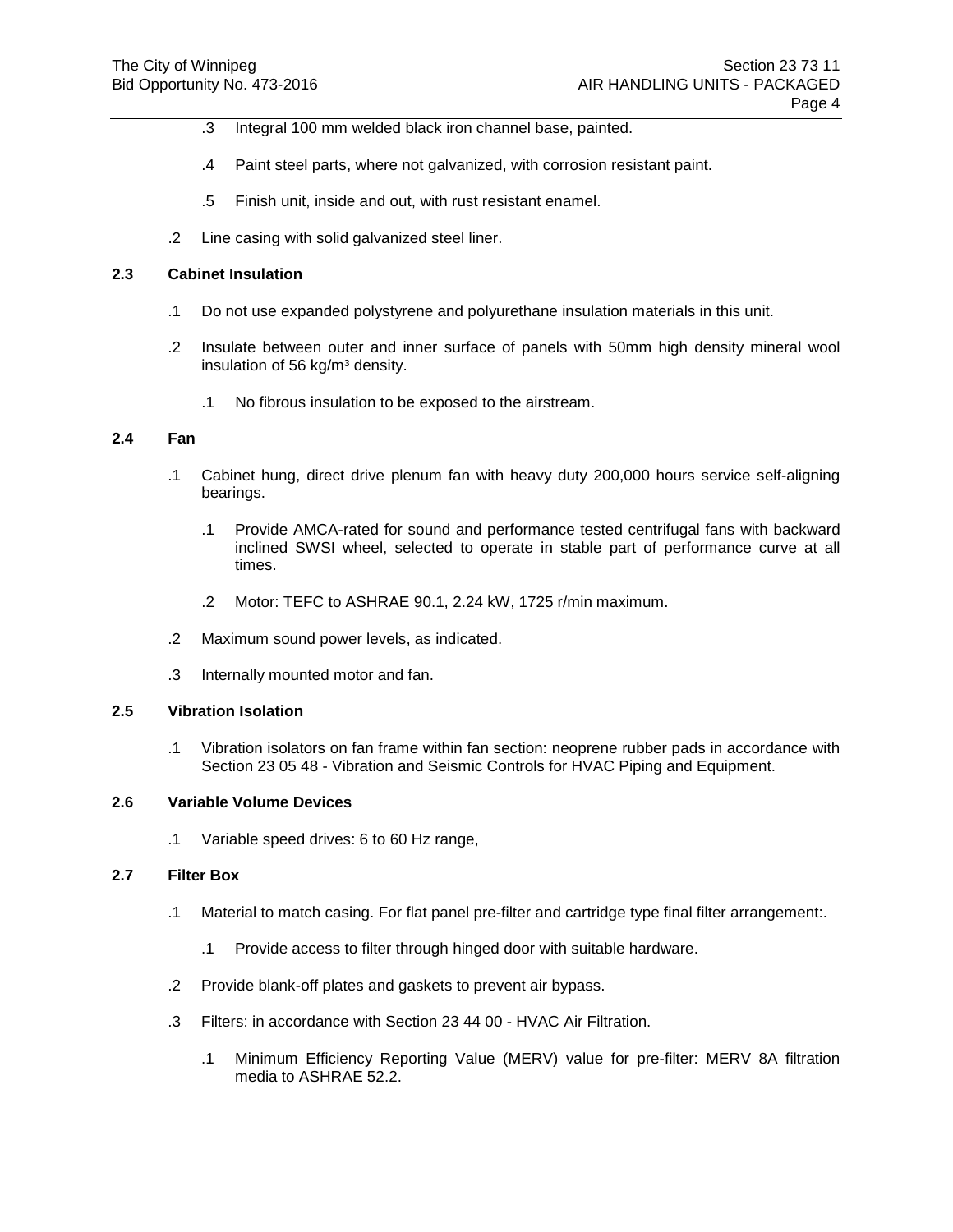.2 Final filter: Minimum Efficiency Reporting Value (MERV) of 13A in accordance with ASHRAE 52.2.

# **2.8 Mixing Box**

.1 Material to match casing and produce uniformly mixed air temperature within plus or minus 5°C of design across face of outlet.

# **2.9 Dampers:**

- .1 Dampers for mixing boxes: in accordance with Section 23 33 15 Dampers Operating.
- .2 Hollow airfoil aluminum extrusions for blades with low leakage silicon rubber blade tip seals and side seal vanes.
	- .1 Acceptable material: Tamco 1000.

# **2.10 Coils**

- .1 Capacity: as indicated in schedules on drawings.
- .2 Voltage: 575V 3 phase.
- .3 Construction:
	- .1 Casings: 1.5 mm thick galvanized sheet steel.
		- .1 Supports of galvanized steel double angle frames.
		- .2 Blank-off plates. Insulated sandwich construction.
		- .3 Elements: 80% nickel, 20% chrome open wire resistance type..
		- .4 Control: Full modulation SCR.
		- .5 Accessories:.
			- .1 Discharge air temperature sensor.
			- .2 Airflow sensor.
			- .3 High limit sensor.
			- .4 Phase ad burn-out protection.
			- .5 Digital input for coil shut-down on generator operation for coil EHC-U20-02.

## **2.11 Power and Controls.**

- .1 Single point of power supply.
	- .1 Incoming power: 575 Volt 3phase, 60 Hz.
	- .2 Non-fused NEMA 3R main electrical disconnect switch.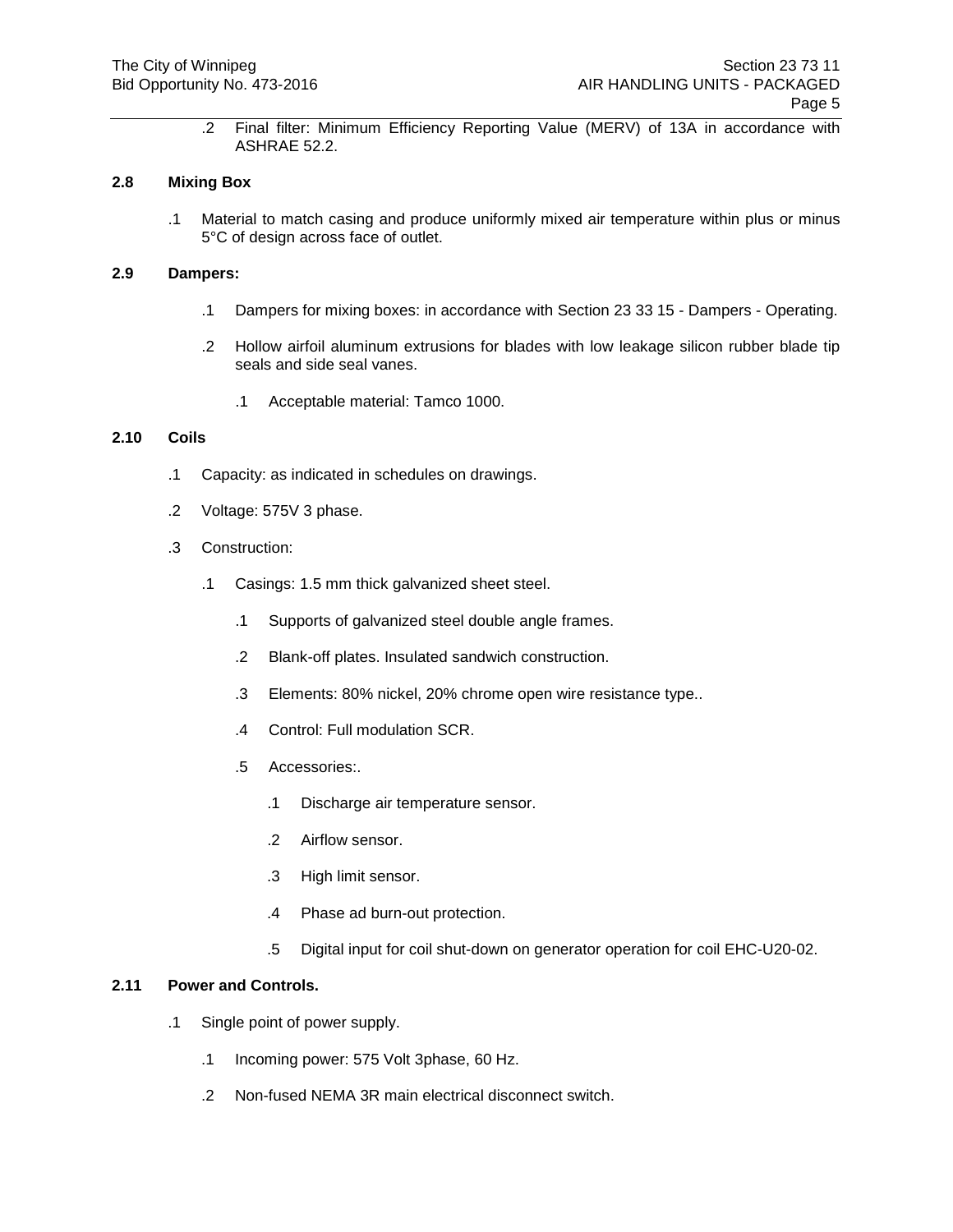- .3 VFD with integrated starter and overloads.
- .4 Internal transformation for control voltages as required.
- .2 Control panel complete with:
	- .1 Unit Summer/Off/Winter Switch.
	- .2 Unit in function light.
	- .3 Main heating coil EHC-U20-01 in function light.
	- .4 Bypass coil EHC-U20-02 in function light.
	- .5 Clogged filter alarm light.
	- .6 Discharge temperature selector.
	- .7 Bypass heater EHC-U20-02 temperature selector.
	- .8 Internal terminal strips for the following output and input signals:
		- .1 Unit shut-down alarm dry contact.
		- .2 Low Limit alarm dry contact.
		- .3 Clogged filter alarm dry contact.
		- .4 Airflow proving dry contact
	- .9 Room thermostat for unit control in summer mode.
	- .10 Pressure sensor with 0 10VDC signal feedback to drive the VFD to maintain 25 Pa positive space pressure referenced to outdoor air pressure.
	- .11 Adjustable inlet temperature thermostat for heat cut-off in mild weather, and to enable EHC-U20-02 in cold weather.
	- .12 Adjustable inlet temperature thermostat to switch unit between summer and winter modes based on outdoor air temperature entering the unit.
	- .13 Discharge temperature thermostat with 300 second timed delay to annunciate the lowlimit alarm when air below 4°C is leaving the unit.
	- .14 All wiring to be tagged, main electrical components to be labeled and all terminal strips are to be numbered.

# **2.12 Acceptable Material:**

.1 Bousquet custom air handling unit as per schedule on drawings, or equivalent in accordance with B8.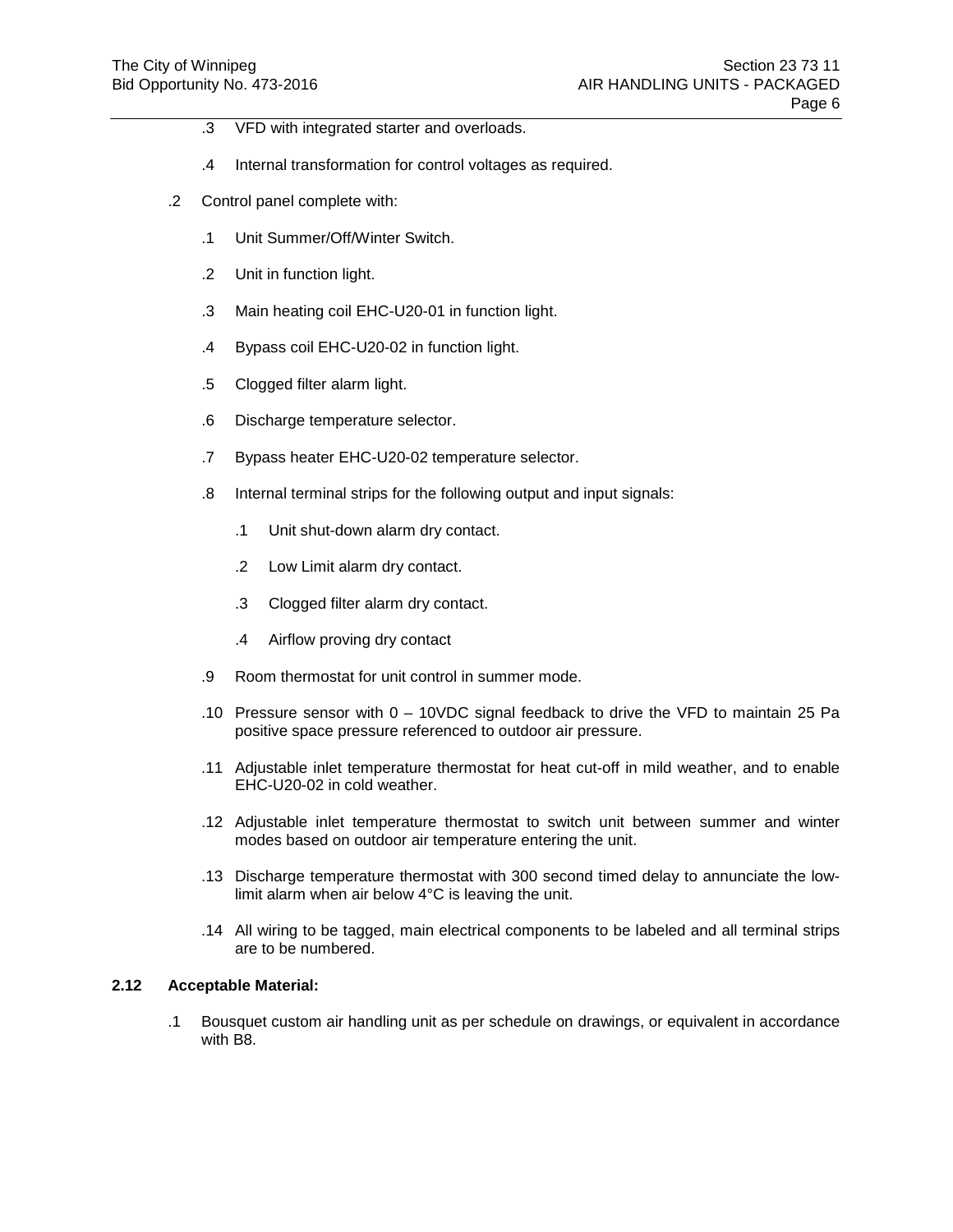# **3. EXECUTION**

#### **3.1 Application**

.1 Manufacturer's Instructions: comply with manufacturer's written recommendations, including product technical bulletins, handling, storage and installation instructions, and datasheets.

# **3.2 Installation**

- .1 Provide appropriate protection during handling and installation.
- .2 Install units in accordance with manufacturer's instructions and as indicated.
- .3 Ensure adequate clearance for servicing and maintenance.
- .4 Provide signage on the control panel door of the unit to indicate "**Danger – This Equipment Has More Than One Power Source**"

#### **3.3 Fans**

.1 Remove any shipping blocking and ensure that the fan wheel rotates smoothly and without binding.

# **3.4 Filters**

- .1 Ship filters separate from unit in original packaging.
- .2 Provide one set of clean filters for commissioning and balancing and one set of filters to be installed at acceptance.

# **3.5 Sequence of Operation**

- .1 The controls of this unit are included in the scope of supply from the factory, prewired, tested and with site support for start-up and verification.
	- .1 The fan of MAU-U-20 shall run continuously, and its speed be controlled by a variable frequency drive to maintain a positive pressure of +25 – 28 Pa in the Control Room referenced to the outdoors. When the fan of MAU-U-20 is energized, the inlet damper MD-U20-01 from outdoors shall be driven fully open. Upon the pressure in the Control Room exceeding +28 Pa when referenced to the outdoors, the fan control shall ramp down the VFD speed until the pressure is below +28 Pa within 5 seconds. When the pressure in the Control Room is less than +25 Pa, when referenced to the outdoors, the fan control shall ramp up the VFD speed until the pressure is above +25 Pa within 5 seconds.
	- .2 When the Control Room space pressure drops below +25 Pa, the pressure sensor PS-U20-01 will trigger an alarm contact to change state and will be monitored by the Process Control Panel. The Programmable Logic Controller (PLC) in the Process Control Panel will use the security monitoring features to determine if the pressure drop is due to doors being open, and if this is true, the PLC will just display the alarm locally. If no doors are open, then an alarm condition will be annunciated to the monitoring control room at the McPhillips Street Pumping Station.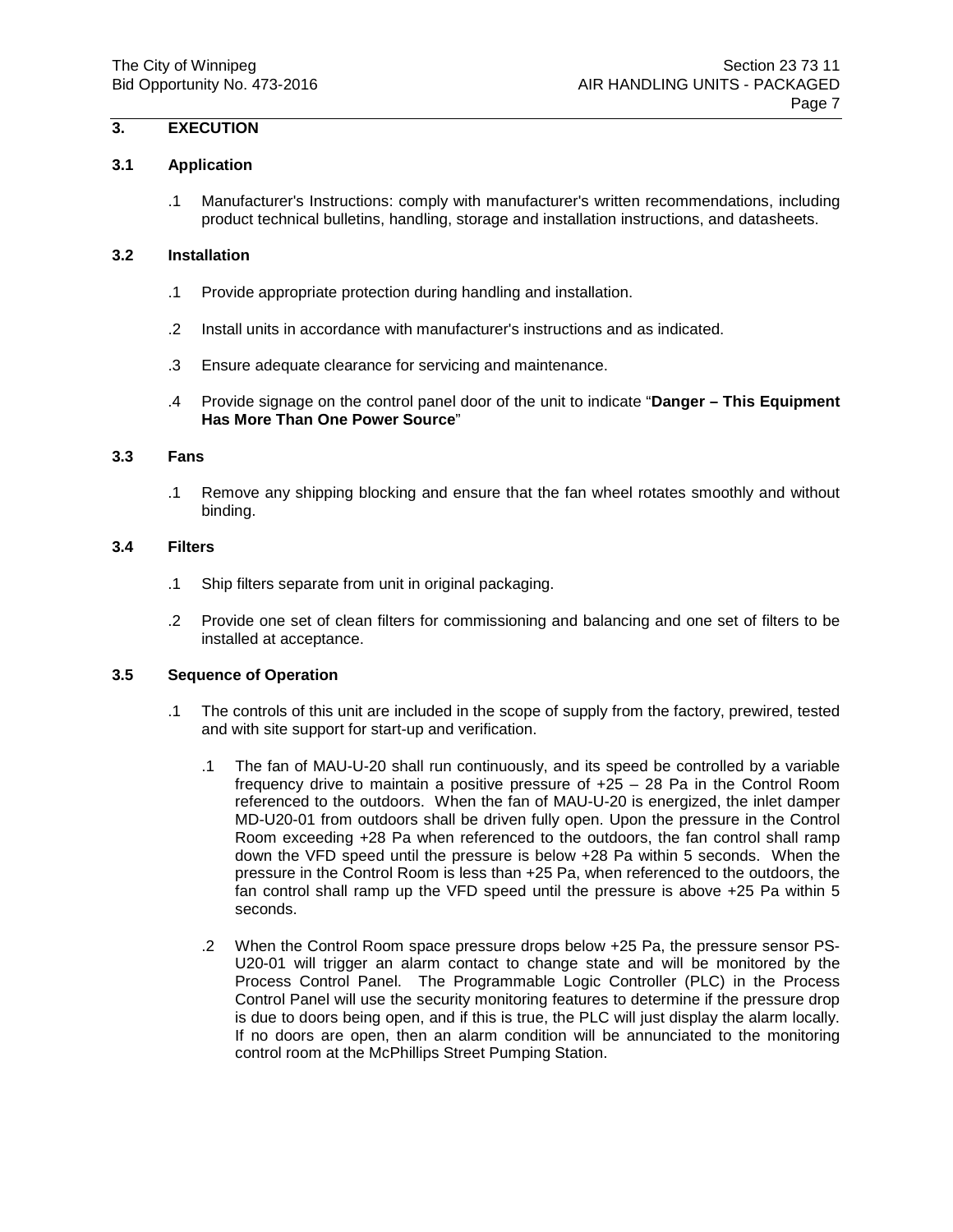- .3 When the pressure drop through the filter bank exceeds a programmed setting (250 Pa, field adjustable) then an alarm contact will become energized for a future alarm output to the Process PLC, and illuminating an LED alarm light on the unit control panel.
- .4 If the discharge air temperature sensor detects a leaving air temperature below  $+4^{\circ}C$ , the unit shall continue to operate and an alarm contact will become energized for a future alarm output to the Process PLC, and illuminating an LED alarm light on the unit control panel.
- .5 In WINTER mode: The outdoor air temperature sensor in the intake duct will sense when the outdoor air temperature is less than 15°C, and will permit damper MD-U20-02 to modulate to recirculate discharge air and maintain a minimum +4°C mixed air temperature as sensed by an averaging element at the inlet to the filters. Should the door(s) to the Control Room be opened, the pressure sensor PS-U20-01 will sense the rapid space pressure loss, the supply fan will ramp up and damper MD-U20-02 will close within 5 seconds to bring in 100% outdoor air. EHC-U20-01 in the main air stream of MAU-U-20 will modulate its output using an SCR controller to maintain a constant 15°C supply air temperature. The electric heating coil EHC-U20-01 will be protected by a flow sensor and hi-limit thermostat to avoid damage to the coil from fluctuating air flow and temperature.
	- .1 Should the mixed air temperature sensed by the averaging element at the inlet to the filters, and the damper MD-U20-02 be fully open, EHC-U20-02 in the bypass airstream will be energized and will modulate the output to maintain +4°C mixed air temperature as sensed by an averaging element at the inlet to the filters.
	- .2 The electric heating coil EHC-U20-02 will be protected by a flow sensor and hi-limit thermostat to avoid damage to the coil from fluctuating air flow and temperature.
	- .3 When normal power is available, the "loss of normal power input terminals" will receive a 120 VAC signal from the MCC provided by Division 26 that permits EHC-U20-02 to operate when required. When normal power is not available, the "loss of normal power input terminals" will not receive a signal from the MCC indicating that normal power is not available and the generator will soon start. When normal power is not available, MAU-U-20 internal controls will de-energize the by-pass heating coil EHC-U20-02 before the diesel generator is connected to the load, and will close the by-pass damper DM-2 within 90 seconds.
- .6 In SUMMER mode: The outdoor air temperature sensor in the intake duct will sense when the outdoor air temperature is more than 15°C, and will signal damper MD-U20- 02 to modulate to closed to bring in 100% outdoor air. Should the door(s) to the Control Room be opened, the pressure sensor PS-U20-01 will sense the rapid space pressure loss, the supply fan will ramp up to 1835l/s airflow (by field measurement and calibration of VFD drive) and will remain there until the space pressure rises above +25 Pa relative to the outdoors. EHC-U20-01 in the main air stream and EHC-U20-02 in the bypass of MAU-U-20 will remain off.
	- .1 During SUMMER mode operation, the supply fan speed can be increased independently from the space pressure controls in response to a modulating signal corresponding to the space temperature as measured by a space temperature sensor. The supply air delivery can be increased above the discharge air required to meet the pressurization control, but the discharge air volume required to meet the space pressurization will form the minimum fan speed control. The space temperature setpoint that will initiate the discharge air increase is 30°C.